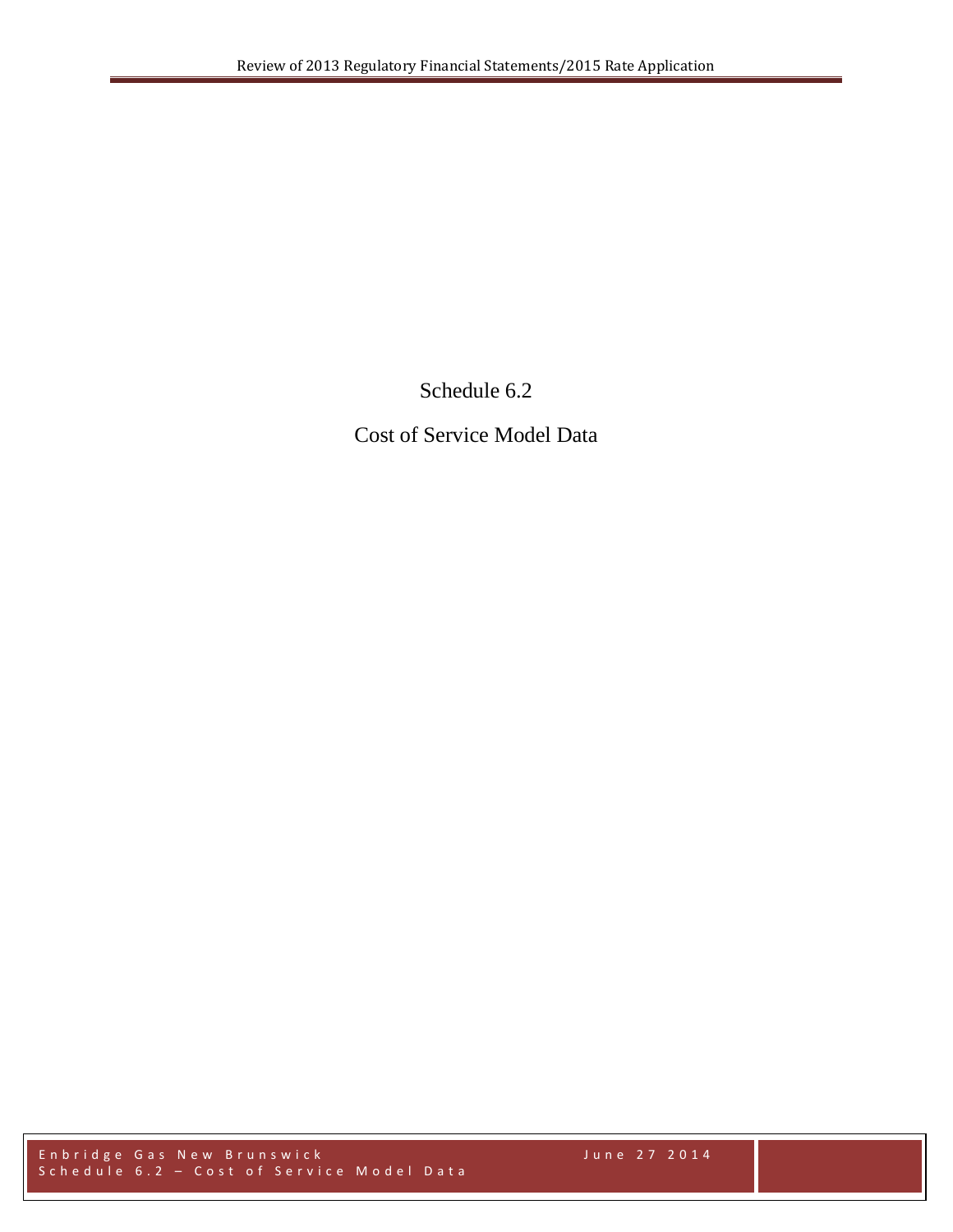### 2378 Total9 Account Account Allocated10 <u>Description</u> and Code Dollars Code Dollars 12 I. GAS PLANT IN SERVICE 13 Franchises & Consents 401 0 14 Other Intangible Plant 402 0 15 Subtotal - INTANGIBLE ASSETS 401-402 0 16 17 B. PRODUCTION PLANT 18 Production Plant 18 and 103-419 18 and 103-419 10 19 Subtotal - PRODUCTION PLANT 403-419 0 2021 C. STORAGE PLANT 22 Storage Plant 120 0 0 0 0 440-459 0 0 0 0 0 0 0  $\frac{0}{0}$ 23 Subtotal - STORAGE PLANT 440-459 0 2425 D. TRANSMISSION PLANT 460-469 0 26 27 E. DISTRIBUTION PLANT 28 Land and Land Rights 470 533,526 29 Structures and Improvements 472 0 30 Services 473 63,055,632 31 Regulators and Meter Installations 474 0 32 Mains-PL 475 80,902,752 33 Mains-ST 475 47,548,803 34 Compressor Equipment 476 0 35 Meas. & Reg. Stat. Equip. - General 477 15,533,192 36 Meters Meters 478 22,138,168 37 Other Distribution Equipment 479 0 38 Development O&M 479 479 114,901,733 39 Subtotal - DISTRIBUTION PLANT 470-479 344,613,806 40 41 F. GENERAL PLANT 42 Land and Land Rights 480 0 43 Structures and Improvements 482 2,869,322 44 Office Furniture and Equipment 483 486,308 45 Transportation Equipment 484 1,979,561 46 Heavy Work Equipment 485 0 47 Tools & Work Equipment 486 1,832,781 48 Equipment on Customers' Premises  $487$  0 49 Communication Structures & Equip 488 0 50 Computer Hardware & Software  $490$  1,705,001 51 Other General Equipment 489 0 52 Subtotal - GENERAL PLANT 480-490 8,872,973 5354 TOTAL UTILITY PLANT 353,486,780 55 56 II. DEPRECIATION RESERVE 57 Intangible Plant 0 58 Production Plant 0 59 Local Storage Plant 0 60 Transmission Plant 0 61 Mains-PL 19,143,609 62 Mains-ST 8,548,284 63 Development O&M 23,334,369 64 Services 17,138,954 65 Meters Meters 4,158,021 **TOTAL Class AllocationEnbridge Gas New Brunswick 2015 COS Budget Rate Classes Industrial** Contract GeneralSmall General - Mid General Large General Contract - Industrial - OPS<br>Residential - Mid General Large General - General - Contract General 0 0 0 0 000 0 0 0 000 0 0 0 000 0 0 0 0 0 0 0 0 0 000 0 0 0 0 0 0 0 0 0 000 0 0 0 0066,020 129,364 133,163 74,393 130,585 0 0 0 0 0 0030,731,932 25,248,390 4,806,008 1,369,077 801,072 99,152 0 0 0 0 0037,661,747 25,649,584 11,735,231 5,792,372 0 63,818 0 13,157,288 13,543,714 7,566,288 13,281,513 0 0 0 0 0 001,922,127 3,766,335 3,876,951 2,165,885 3,801,895 0 4,410,639 13,596,820 2,827,174 681,356 568,784 53,396 0 0 0 0 00108.226 37,411,111 40,790,113 18,468,465 8,828,196 9,295,621 112,203,577 122,337,894 55,390,706 26,477,567 27,879,469 324,592 0 0 0 0 00945,134 864,447 461,571 261,290 330,190 6,690 160,186 146,511 78,230 44,285 55,962 1,134 652,053 596,387 318,440 180,265 227,800 4,615 0 0 0 0 00603,705 552,166 294,829 166,899 210,909 4,273 0 0 0 0 000 0 0 0 00561,615 513,669 274,273 155,263 196,205 3,975 0 0 0 0 0 0 2,922,694 2,673,180 1,427,343 808,003 1,021,066 20,688 115,126,272 125,011,074 56,818,049 27,285,570 28,900,535 345,280 0 0 0 0 00 $\Omega$ 0 0 0 0 000 0 0 0 000 0 0 0 008,911,709 6,069,331 2,776,848 1,370,620 0 15,101 0 2,365,406 2,434,878 1,360,261 2,387,739 0 7,597,489 8,283,700 3,750,596 1,792,840 1,887,765 21,979 8,353,151 6,862,686 1,306,306 372,125 217,737 26,950 828,412 2,553,773 531,004 127,973 106,830 10,029 1,915,598 2,084,848 941,587 449,752 473,379 5,542

66 Distr Other 5,870,706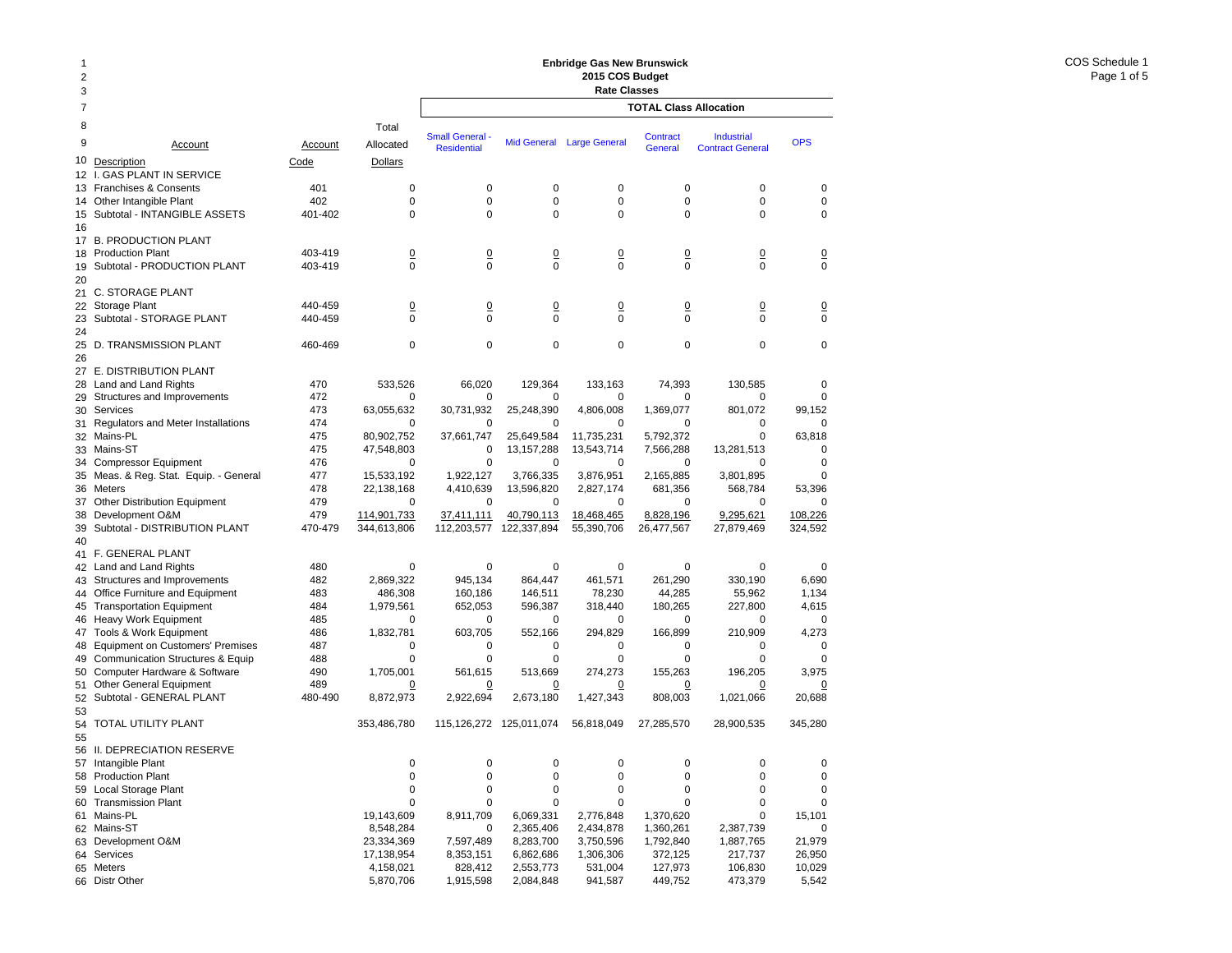# **Enbridge Gas New Brunswick 2015 COS Budget**

| 2015 COS Budget<br>3<br><b>Rate Classes</b><br>7<br><b>TOTAL Class Allocation</b><br>8<br>Total<br><b>Small General</b><br>Contract<br>Industrial<br><b>OPS</b><br>9<br><b>Mid General</b><br><b>Large General</b><br>Allocated<br>Account<br>Account<br><b>Residential</b><br>General<br><b>Contract General</b><br>10<br>Description<br>Code<br>Dollars<br><b>General Plant</b><br>5,393,093<br>1,624,789<br>491,113<br>620,615<br>67<br>1,776,447<br>867,555<br>12,574<br>TOTAL - DEPRECIATION RESERVE<br>83,587,036<br>29,844,535<br>5,964,683<br>92,175<br>68<br>29,382,805<br>12,608,774<br>5,694,065<br>69<br>III. OTHER RATE BASE ITEMS<br>70<br>$\mathbf 0$<br>$\mathbf 0$<br>$\mathbf 0$<br>0<br>0<br>Gas Storage Inventory<br>0<br>0<br>71<br>$\mathbf 0$<br><b>CWIP</b><br>$\Omega$<br>0<br>$\mathbf 0$<br>0<br>0<br>$\mathbf 0$<br>72<br>0<br><b>Customer Deposits</b><br>0<br>0<br>0<br>0<br>$\Omega$<br>0<br>73<br>275,000<br>260<br>Franchise fee<br>89,732<br>97,660<br>44,107<br>21,068<br>22,174<br>74<br>Deferred development costs<br>0<br>$\mathbf 0$<br>0<br>0<br>0<br>0<br>0<br>75<br>0<br>0<br>0<br>$\mathbf 0$<br>0<br>$\mathbf 0$<br>Deferred carrying costs<br>0<br>76<br>Deferred equity offering costs<br>$\Omega$<br>$\Omega$<br>0<br>0<br>0<br>$\Omega$<br>$\Omega$<br>77<br>Term deposit<br>2,974,961<br>970,723<br>1,056,490<br>477,146<br>227,910<br>239,883<br>2,809<br>78<br>Deferral account<br>79<br>0<br>0<br>0<br>0<br>0<br>0<br>0<br>Total - OTHER RATE BASE ITEMS<br>3,249,961<br>1,060,455<br>1,154,150<br>521,253<br>248,978<br>262,058<br>3,068<br>80<br>81<br>82 IV. TOTAL RATE BASE (Excl. Working Ca<br>273,149,705<br>86,803,922<br>96,320,690<br>44,730,528<br>21,569,865<br>23,468,528<br>256,172<br><b>Working Capital</b><br>131<br>1,150,436<br>352,591<br>208,245<br>83<br>335,011<br><u>116,516</u><br>134,874<br><u>3,199</u><br>84<br>V. TOTAL RATE BASE<br>274,300,141<br>87,138,933<br>96,673,280<br>44,938,774<br>21,686,380<br>23,603,402<br>259,371<br>85<br>86<br>I. OPERATION & MAINTENANCE EXPEN<br>87<br>A. PRODUCTION EXPENSES<br>88<br>1. Manufactured Gas Production<br>89<br>0<br>0<br>0<br>Operation Supv and Engineering<br>610<br>$\mathbf 0$<br>0<br>0<br>0<br>90<br>$\mathbf 0$<br>0<br>$\mathbf 0$<br><b>Gas Wells</b><br>614<br>0<br>0<br>0<br>0<br>91<br>$\underline{0}$<br>$\overline{0}$<br>$\overline{0}$<br>$\underline{0}$<br>92 Other Gas Production<br>619<br>$\overline{0}$<br>$\overline{0}$<br>0<br>$\mathbf 0$<br>Subtotal - Production<br>610-619<br>0<br>0<br>0<br>0<br>0<br>0<br>93<br>$\mathbf 0$<br>$\mathbf 0$<br>0<br>0<br>$\mathbf 0$<br>Supervision<br>810<br>$\mathbf 0$<br>0<br>94<br>$\overline{0}$<br>$\overline{0}$<br>$\underline{0}$<br>$\overline{0}$<br>$\overline{0}$<br>$\overline{0}$<br>$\frac{0}{0}$<br><b>Gas Production Maintenance</b><br>814<br>95<br>$\overline{0}$<br>$\underline{0}$<br>$\overline{0}$<br>$\overline{0}$<br>$\overline{0}$<br>Subtotal - O&M Accounts 617-618<br>810-819<br>$\overline{0}$<br>96<br>$\mathbf 0$<br>$\mathbf 0$<br>$\mathbf 0$<br>$\mathbf 0$<br>0<br>$\mathbf 0$<br>0<br>Subtotal - Manufactured Gas Production<br>610-819<br>97<br>98<br>99<br><b>Gas Supply Expenses</b><br>Natural Gas Purchases<br>623<br>$\mathbf 0$<br>0<br>0<br>0<br>0<br>0<br>0<br>100<br>7,920<br>Gas Supply Operation<br>624<br>123,576<br>45,030<br>41,130<br>17,043<br>12,336<br>116<br>101<br>$\mathbf 0$<br>627-628<br>0<br>0<br>0<br>102<br>Natural Gas W/D from Storage<br>0<br>0<br>0<br>Gas Used for Other Util Operations<br>629<br>0<br>0<br>0<br>0<br>0<br>0<br>0<br>103<br>Other Gas Supply Expenses<br>$\overline{0}$<br>$\overline{0}$<br>0<br>$\overline{0}$<br>104<br><u>0</u><br><u>0</u><br><u>0</u><br>Subtotal - PRODUCTION EXPENSES<br>623-629<br>123,576<br>7,920<br>12,336<br>45,030<br>41,130<br>17,043<br>116<br>105<br>106<br><b>B. NATURAL GAS STORAGE. TERMINAL</b><br>107<br>Storage Operation & Maintenance<br>640-859<br>0<br>0<br>0<br>0<br>0<br>0<br>0<br>108<br>$\mathbf 0$<br>0<br>Subtotal - NATURAL GAS STORAGE<br>640-859<br>$\Omega$<br>$\Omega$<br>$\Omega$<br>$\Omega$<br>0<br>109<br>110<br>111 C. TRANSMISSION EXPENSES<br>660-869<br>2,064,910<br>255,519<br>500,679<br>515,384<br>287,923<br>505.406<br>$\mathbf 0$<br>112<br>113 D. DISTRIBUTION EXPENSES<br>Supervision<br>373,834<br>114<br>670-870<br>1,052,276<br>343,107<br>168,918<br>80,696<br>84,728<br>993<br>671<br>Load Dispatching<br>0<br>0<br>0<br>0<br>0<br>115<br>0<br>0<br>Meter and Regulator Work<br>0<br>0<br>0<br>0<br>673-878<br>0<br>0<br>$\mathbf 0$<br>116<br>Service Work<br>674<br>0<br>0<br>0<br>0<br>0<br>$\mathbf 0$<br>0<br>117<br>Mains and Services<br>675-875<br>231,002<br>77,265<br>16,987<br>197<br>82,498<br>36,289<br>17,765<br>118<br><b>Compressor Equipment</b><br>119<br>676-876<br>0<br>0<br>0<br>0<br>0<br>0<br>$\mathbf 0$<br>Measuring and Regulation<br>677-877<br>1,198,316<br>148,283<br>290,556<br>299,089<br>167,088<br>293,299<br>0<br>120<br>Other Distribution Equipment<br>679-879<br>0<br>0<br>0<br>0<br>0<br>0<br>121<br>0 | $\overline{2}$ |  |  | Enbridge Gas New Brunswick |  |  |
|-----------------------------------------------------------------------------------------------------------------------------------------------------------------------------------------------------------------------------------------------------------------------------------------------------------------------------------------------------------------------------------------------------------------------------------------------------------------------------------------------------------------------------------------------------------------------------------------------------------------------------------------------------------------------------------------------------------------------------------------------------------------------------------------------------------------------------------------------------------------------------------------------------------------------------------------------------------------------------------------------------------------------------------------------------------------------------------------------------------------------------------------------------------------------------------------------------------------------------------------------------------------------------------------------------------------------------------------------------------------------------------------------------------------------------------------------------------------------------------------------------------------------------------------------------------------------------------------------------------------------------------------------------------------------------------------------------------------------------------------------------------------------------------------------------------------------------------------------------------------------------------------------------------------------------------------------------------------------------------------------------------------------------------------------------------------------------------------------------------------------------------------------------------------------------------------------------------------------------------------------------------------------------------------------------------------------------------------------------------------------------------------------------------------------------------------------------------------------------------------------------------------------------------------------------------------------------------------------------------------------------------------------------------------------------------------------------------------------------------------------------------------------------------------------------------------------------------------------------------------------------------------------------------------------------------------------------------------------------------------------------------------------------------------------------------------------------------------------------------------------------------------------------------------------------------------------------------------------------------------------------------------------------------------------------------------------------------------------------------------------------------------------------------------------------------------------------------------------------------------------------------------------------------------------------------------------------------------------------------------------------------------------------------------------------------------------------------------------------------------------------------------------------------------------------------------------------------------------------------------------------------------------------------------------------------------------------------------------------------------------------------------------------------------------------------------------------------------------------------------------------------------------------------------------------------------------------------------------------------------------------------------------------------------------------------------------------------------------------------------------------------------------------------------------------------------------------------------------------------------------------------------------------------------------------------------------------------------------------------------------------------------------------------------------------------------------------------------------------------------------------------------------------------------------------------------------------------------------------------------------------------------------------------------------------------------------------------------------------------------------------------------------------------------------------------------------------------------------------------------------|----------------|--|--|----------------------------|--|--|
|                                                                                                                                                                                                                                                                                                                                                                                                                                                                                                                                                                                                                                                                                                                                                                                                                                                                                                                                                                                                                                                                                                                                                                                                                                                                                                                                                                                                                                                                                                                                                                                                                                                                                                                                                                                                                                                                                                                                                                                                                                                                                                                                                                                                                                                                                                                                                                                                                                                                                                                                                                                                                                                                                                                                                                                                                                                                                                                                                                                                                                                                                                                                                                                                                                                                                                                                                                                                                                                                                                                                                                                                                                                                                                                                                                                                                                                                                                                                                                                                                                                                                                                                                                                                                                                                                                                                                                                                                                                                                                                                                                                                                                                                                                                                                                                                                                                                                                                                                                                                                                                                                                                       |                |  |  |                            |  |  |
|                                                                                                                                                                                                                                                                                                                                                                                                                                                                                                                                                                                                                                                                                                                                                                                                                                                                                                                                                                                                                                                                                                                                                                                                                                                                                                                                                                                                                                                                                                                                                                                                                                                                                                                                                                                                                                                                                                                                                                                                                                                                                                                                                                                                                                                                                                                                                                                                                                                                                                                                                                                                                                                                                                                                                                                                                                                                                                                                                                                                                                                                                                                                                                                                                                                                                                                                                                                                                                                                                                                                                                                                                                                                                                                                                                                                                                                                                                                                                                                                                                                                                                                                                                                                                                                                                                                                                                                                                                                                                                                                                                                                                                                                                                                                                                                                                                                                                                                                                                                                                                                                                                                       |                |  |  |                            |  |  |
|                                                                                                                                                                                                                                                                                                                                                                                                                                                                                                                                                                                                                                                                                                                                                                                                                                                                                                                                                                                                                                                                                                                                                                                                                                                                                                                                                                                                                                                                                                                                                                                                                                                                                                                                                                                                                                                                                                                                                                                                                                                                                                                                                                                                                                                                                                                                                                                                                                                                                                                                                                                                                                                                                                                                                                                                                                                                                                                                                                                                                                                                                                                                                                                                                                                                                                                                                                                                                                                                                                                                                                                                                                                                                                                                                                                                                                                                                                                                                                                                                                                                                                                                                                                                                                                                                                                                                                                                                                                                                                                                                                                                                                                                                                                                                                                                                                                                                                                                                                                                                                                                                                                       |                |  |  |                            |  |  |
|                                                                                                                                                                                                                                                                                                                                                                                                                                                                                                                                                                                                                                                                                                                                                                                                                                                                                                                                                                                                                                                                                                                                                                                                                                                                                                                                                                                                                                                                                                                                                                                                                                                                                                                                                                                                                                                                                                                                                                                                                                                                                                                                                                                                                                                                                                                                                                                                                                                                                                                                                                                                                                                                                                                                                                                                                                                                                                                                                                                                                                                                                                                                                                                                                                                                                                                                                                                                                                                                                                                                                                                                                                                                                                                                                                                                                                                                                                                                                                                                                                                                                                                                                                                                                                                                                                                                                                                                                                                                                                                                                                                                                                                                                                                                                                                                                                                                                                                                                                                                                                                                                                                       |                |  |  |                            |  |  |
|                                                                                                                                                                                                                                                                                                                                                                                                                                                                                                                                                                                                                                                                                                                                                                                                                                                                                                                                                                                                                                                                                                                                                                                                                                                                                                                                                                                                                                                                                                                                                                                                                                                                                                                                                                                                                                                                                                                                                                                                                                                                                                                                                                                                                                                                                                                                                                                                                                                                                                                                                                                                                                                                                                                                                                                                                                                                                                                                                                                                                                                                                                                                                                                                                                                                                                                                                                                                                                                                                                                                                                                                                                                                                                                                                                                                                                                                                                                                                                                                                                                                                                                                                                                                                                                                                                                                                                                                                                                                                                                                                                                                                                                                                                                                                                                                                                                                                                                                                                                                                                                                                                                       |                |  |  |                            |  |  |
|                                                                                                                                                                                                                                                                                                                                                                                                                                                                                                                                                                                                                                                                                                                                                                                                                                                                                                                                                                                                                                                                                                                                                                                                                                                                                                                                                                                                                                                                                                                                                                                                                                                                                                                                                                                                                                                                                                                                                                                                                                                                                                                                                                                                                                                                                                                                                                                                                                                                                                                                                                                                                                                                                                                                                                                                                                                                                                                                                                                                                                                                                                                                                                                                                                                                                                                                                                                                                                                                                                                                                                                                                                                                                                                                                                                                                                                                                                                                                                                                                                                                                                                                                                                                                                                                                                                                                                                                                                                                                                                                                                                                                                                                                                                                                                                                                                                                                                                                                                                                                                                                                                                       |                |  |  |                            |  |  |
|                                                                                                                                                                                                                                                                                                                                                                                                                                                                                                                                                                                                                                                                                                                                                                                                                                                                                                                                                                                                                                                                                                                                                                                                                                                                                                                                                                                                                                                                                                                                                                                                                                                                                                                                                                                                                                                                                                                                                                                                                                                                                                                                                                                                                                                                                                                                                                                                                                                                                                                                                                                                                                                                                                                                                                                                                                                                                                                                                                                                                                                                                                                                                                                                                                                                                                                                                                                                                                                                                                                                                                                                                                                                                                                                                                                                                                                                                                                                                                                                                                                                                                                                                                                                                                                                                                                                                                                                                                                                                                                                                                                                                                                                                                                                                                                                                                                                                                                                                                                                                                                                                                                       |                |  |  |                            |  |  |
|                                                                                                                                                                                                                                                                                                                                                                                                                                                                                                                                                                                                                                                                                                                                                                                                                                                                                                                                                                                                                                                                                                                                                                                                                                                                                                                                                                                                                                                                                                                                                                                                                                                                                                                                                                                                                                                                                                                                                                                                                                                                                                                                                                                                                                                                                                                                                                                                                                                                                                                                                                                                                                                                                                                                                                                                                                                                                                                                                                                                                                                                                                                                                                                                                                                                                                                                                                                                                                                                                                                                                                                                                                                                                                                                                                                                                                                                                                                                                                                                                                                                                                                                                                                                                                                                                                                                                                                                                                                                                                                                                                                                                                                                                                                                                                                                                                                                                                                                                                                                                                                                                                                       |                |  |  |                            |  |  |
|                                                                                                                                                                                                                                                                                                                                                                                                                                                                                                                                                                                                                                                                                                                                                                                                                                                                                                                                                                                                                                                                                                                                                                                                                                                                                                                                                                                                                                                                                                                                                                                                                                                                                                                                                                                                                                                                                                                                                                                                                                                                                                                                                                                                                                                                                                                                                                                                                                                                                                                                                                                                                                                                                                                                                                                                                                                                                                                                                                                                                                                                                                                                                                                                                                                                                                                                                                                                                                                                                                                                                                                                                                                                                                                                                                                                                                                                                                                                                                                                                                                                                                                                                                                                                                                                                                                                                                                                                                                                                                                                                                                                                                                                                                                                                                                                                                                                                                                                                                                                                                                                                                                       |                |  |  |                            |  |  |
|                                                                                                                                                                                                                                                                                                                                                                                                                                                                                                                                                                                                                                                                                                                                                                                                                                                                                                                                                                                                                                                                                                                                                                                                                                                                                                                                                                                                                                                                                                                                                                                                                                                                                                                                                                                                                                                                                                                                                                                                                                                                                                                                                                                                                                                                                                                                                                                                                                                                                                                                                                                                                                                                                                                                                                                                                                                                                                                                                                                                                                                                                                                                                                                                                                                                                                                                                                                                                                                                                                                                                                                                                                                                                                                                                                                                                                                                                                                                                                                                                                                                                                                                                                                                                                                                                                                                                                                                                                                                                                                                                                                                                                                                                                                                                                                                                                                                                                                                                                                                                                                                                                                       |                |  |  |                            |  |  |
|                                                                                                                                                                                                                                                                                                                                                                                                                                                                                                                                                                                                                                                                                                                                                                                                                                                                                                                                                                                                                                                                                                                                                                                                                                                                                                                                                                                                                                                                                                                                                                                                                                                                                                                                                                                                                                                                                                                                                                                                                                                                                                                                                                                                                                                                                                                                                                                                                                                                                                                                                                                                                                                                                                                                                                                                                                                                                                                                                                                                                                                                                                                                                                                                                                                                                                                                                                                                                                                                                                                                                                                                                                                                                                                                                                                                                                                                                                                                                                                                                                                                                                                                                                                                                                                                                                                                                                                                                                                                                                                                                                                                                                                                                                                                                                                                                                                                                                                                                                                                                                                                                                                       |                |  |  |                            |  |  |
|                                                                                                                                                                                                                                                                                                                                                                                                                                                                                                                                                                                                                                                                                                                                                                                                                                                                                                                                                                                                                                                                                                                                                                                                                                                                                                                                                                                                                                                                                                                                                                                                                                                                                                                                                                                                                                                                                                                                                                                                                                                                                                                                                                                                                                                                                                                                                                                                                                                                                                                                                                                                                                                                                                                                                                                                                                                                                                                                                                                                                                                                                                                                                                                                                                                                                                                                                                                                                                                                                                                                                                                                                                                                                                                                                                                                                                                                                                                                                                                                                                                                                                                                                                                                                                                                                                                                                                                                                                                                                                                                                                                                                                                                                                                                                                                                                                                                                                                                                                                                                                                                                                                       |                |  |  |                            |  |  |
|                                                                                                                                                                                                                                                                                                                                                                                                                                                                                                                                                                                                                                                                                                                                                                                                                                                                                                                                                                                                                                                                                                                                                                                                                                                                                                                                                                                                                                                                                                                                                                                                                                                                                                                                                                                                                                                                                                                                                                                                                                                                                                                                                                                                                                                                                                                                                                                                                                                                                                                                                                                                                                                                                                                                                                                                                                                                                                                                                                                                                                                                                                                                                                                                                                                                                                                                                                                                                                                                                                                                                                                                                                                                                                                                                                                                                                                                                                                                                                                                                                                                                                                                                                                                                                                                                                                                                                                                                                                                                                                                                                                                                                                                                                                                                                                                                                                                                                                                                                                                                                                                                                                       |                |  |  |                            |  |  |
|                                                                                                                                                                                                                                                                                                                                                                                                                                                                                                                                                                                                                                                                                                                                                                                                                                                                                                                                                                                                                                                                                                                                                                                                                                                                                                                                                                                                                                                                                                                                                                                                                                                                                                                                                                                                                                                                                                                                                                                                                                                                                                                                                                                                                                                                                                                                                                                                                                                                                                                                                                                                                                                                                                                                                                                                                                                                                                                                                                                                                                                                                                                                                                                                                                                                                                                                                                                                                                                                                                                                                                                                                                                                                                                                                                                                                                                                                                                                                                                                                                                                                                                                                                                                                                                                                                                                                                                                                                                                                                                                                                                                                                                                                                                                                                                                                                                                                                                                                                                                                                                                                                                       |                |  |  |                            |  |  |
|                                                                                                                                                                                                                                                                                                                                                                                                                                                                                                                                                                                                                                                                                                                                                                                                                                                                                                                                                                                                                                                                                                                                                                                                                                                                                                                                                                                                                                                                                                                                                                                                                                                                                                                                                                                                                                                                                                                                                                                                                                                                                                                                                                                                                                                                                                                                                                                                                                                                                                                                                                                                                                                                                                                                                                                                                                                                                                                                                                                                                                                                                                                                                                                                                                                                                                                                                                                                                                                                                                                                                                                                                                                                                                                                                                                                                                                                                                                                                                                                                                                                                                                                                                                                                                                                                                                                                                                                                                                                                                                                                                                                                                                                                                                                                                                                                                                                                                                                                                                                                                                                                                                       |                |  |  |                            |  |  |
|                                                                                                                                                                                                                                                                                                                                                                                                                                                                                                                                                                                                                                                                                                                                                                                                                                                                                                                                                                                                                                                                                                                                                                                                                                                                                                                                                                                                                                                                                                                                                                                                                                                                                                                                                                                                                                                                                                                                                                                                                                                                                                                                                                                                                                                                                                                                                                                                                                                                                                                                                                                                                                                                                                                                                                                                                                                                                                                                                                                                                                                                                                                                                                                                                                                                                                                                                                                                                                                                                                                                                                                                                                                                                                                                                                                                                                                                                                                                                                                                                                                                                                                                                                                                                                                                                                                                                                                                                                                                                                                                                                                                                                                                                                                                                                                                                                                                                                                                                                                                                                                                                                                       |                |  |  |                            |  |  |
|                                                                                                                                                                                                                                                                                                                                                                                                                                                                                                                                                                                                                                                                                                                                                                                                                                                                                                                                                                                                                                                                                                                                                                                                                                                                                                                                                                                                                                                                                                                                                                                                                                                                                                                                                                                                                                                                                                                                                                                                                                                                                                                                                                                                                                                                                                                                                                                                                                                                                                                                                                                                                                                                                                                                                                                                                                                                                                                                                                                                                                                                                                                                                                                                                                                                                                                                                                                                                                                                                                                                                                                                                                                                                                                                                                                                                                                                                                                                                                                                                                                                                                                                                                                                                                                                                                                                                                                                                                                                                                                                                                                                                                                                                                                                                                                                                                                                                                                                                                                                                                                                                                                       |                |  |  |                            |  |  |
|                                                                                                                                                                                                                                                                                                                                                                                                                                                                                                                                                                                                                                                                                                                                                                                                                                                                                                                                                                                                                                                                                                                                                                                                                                                                                                                                                                                                                                                                                                                                                                                                                                                                                                                                                                                                                                                                                                                                                                                                                                                                                                                                                                                                                                                                                                                                                                                                                                                                                                                                                                                                                                                                                                                                                                                                                                                                                                                                                                                                                                                                                                                                                                                                                                                                                                                                                                                                                                                                                                                                                                                                                                                                                                                                                                                                                                                                                                                                                                                                                                                                                                                                                                                                                                                                                                                                                                                                                                                                                                                                                                                                                                                                                                                                                                                                                                                                                                                                                                                                                                                                                                                       |                |  |  |                            |  |  |
|                                                                                                                                                                                                                                                                                                                                                                                                                                                                                                                                                                                                                                                                                                                                                                                                                                                                                                                                                                                                                                                                                                                                                                                                                                                                                                                                                                                                                                                                                                                                                                                                                                                                                                                                                                                                                                                                                                                                                                                                                                                                                                                                                                                                                                                                                                                                                                                                                                                                                                                                                                                                                                                                                                                                                                                                                                                                                                                                                                                                                                                                                                                                                                                                                                                                                                                                                                                                                                                                                                                                                                                                                                                                                                                                                                                                                                                                                                                                                                                                                                                                                                                                                                                                                                                                                                                                                                                                                                                                                                                                                                                                                                                                                                                                                                                                                                                                                                                                                                                                                                                                                                                       |                |  |  |                            |  |  |
|                                                                                                                                                                                                                                                                                                                                                                                                                                                                                                                                                                                                                                                                                                                                                                                                                                                                                                                                                                                                                                                                                                                                                                                                                                                                                                                                                                                                                                                                                                                                                                                                                                                                                                                                                                                                                                                                                                                                                                                                                                                                                                                                                                                                                                                                                                                                                                                                                                                                                                                                                                                                                                                                                                                                                                                                                                                                                                                                                                                                                                                                                                                                                                                                                                                                                                                                                                                                                                                                                                                                                                                                                                                                                                                                                                                                                                                                                                                                                                                                                                                                                                                                                                                                                                                                                                                                                                                                                                                                                                                                                                                                                                                                                                                                                                                                                                                                                                                                                                                                                                                                                                                       |                |  |  |                            |  |  |
|                                                                                                                                                                                                                                                                                                                                                                                                                                                                                                                                                                                                                                                                                                                                                                                                                                                                                                                                                                                                                                                                                                                                                                                                                                                                                                                                                                                                                                                                                                                                                                                                                                                                                                                                                                                                                                                                                                                                                                                                                                                                                                                                                                                                                                                                                                                                                                                                                                                                                                                                                                                                                                                                                                                                                                                                                                                                                                                                                                                                                                                                                                                                                                                                                                                                                                                                                                                                                                                                                                                                                                                                                                                                                                                                                                                                                                                                                                                                                                                                                                                                                                                                                                                                                                                                                                                                                                                                                                                                                                                                                                                                                                                                                                                                                                                                                                                                                                                                                                                                                                                                                                                       |                |  |  |                            |  |  |
|                                                                                                                                                                                                                                                                                                                                                                                                                                                                                                                                                                                                                                                                                                                                                                                                                                                                                                                                                                                                                                                                                                                                                                                                                                                                                                                                                                                                                                                                                                                                                                                                                                                                                                                                                                                                                                                                                                                                                                                                                                                                                                                                                                                                                                                                                                                                                                                                                                                                                                                                                                                                                                                                                                                                                                                                                                                                                                                                                                                                                                                                                                                                                                                                                                                                                                                                                                                                                                                                                                                                                                                                                                                                                                                                                                                                                                                                                                                                                                                                                                                                                                                                                                                                                                                                                                                                                                                                                                                                                                                                                                                                                                                                                                                                                                                                                                                                                                                                                                                                                                                                                                                       |                |  |  |                            |  |  |
|                                                                                                                                                                                                                                                                                                                                                                                                                                                                                                                                                                                                                                                                                                                                                                                                                                                                                                                                                                                                                                                                                                                                                                                                                                                                                                                                                                                                                                                                                                                                                                                                                                                                                                                                                                                                                                                                                                                                                                                                                                                                                                                                                                                                                                                                                                                                                                                                                                                                                                                                                                                                                                                                                                                                                                                                                                                                                                                                                                                                                                                                                                                                                                                                                                                                                                                                                                                                                                                                                                                                                                                                                                                                                                                                                                                                                                                                                                                                                                                                                                                                                                                                                                                                                                                                                                                                                                                                                                                                                                                                                                                                                                                                                                                                                                                                                                                                                                                                                                                                                                                                                                                       |                |  |  |                            |  |  |
|                                                                                                                                                                                                                                                                                                                                                                                                                                                                                                                                                                                                                                                                                                                                                                                                                                                                                                                                                                                                                                                                                                                                                                                                                                                                                                                                                                                                                                                                                                                                                                                                                                                                                                                                                                                                                                                                                                                                                                                                                                                                                                                                                                                                                                                                                                                                                                                                                                                                                                                                                                                                                                                                                                                                                                                                                                                                                                                                                                                                                                                                                                                                                                                                                                                                                                                                                                                                                                                                                                                                                                                                                                                                                                                                                                                                                                                                                                                                                                                                                                                                                                                                                                                                                                                                                                                                                                                                                                                                                                                                                                                                                                                                                                                                                                                                                                                                                                                                                                                                                                                                                                                       |                |  |  |                            |  |  |
|                                                                                                                                                                                                                                                                                                                                                                                                                                                                                                                                                                                                                                                                                                                                                                                                                                                                                                                                                                                                                                                                                                                                                                                                                                                                                                                                                                                                                                                                                                                                                                                                                                                                                                                                                                                                                                                                                                                                                                                                                                                                                                                                                                                                                                                                                                                                                                                                                                                                                                                                                                                                                                                                                                                                                                                                                                                                                                                                                                                                                                                                                                                                                                                                                                                                                                                                                                                                                                                                                                                                                                                                                                                                                                                                                                                                                                                                                                                                                                                                                                                                                                                                                                                                                                                                                                                                                                                                                                                                                                                                                                                                                                                                                                                                                                                                                                                                                                                                                                                                                                                                                                                       |                |  |  |                            |  |  |
|                                                                                                                                                                                                                                                                                                                                                                                                                                                                                                                                                                                                                                                                                                                                                                                                                                                                                                                                                                                                                                                                                                                                                                                                                                                                                                                                                                                                                                                                                                                                                                                                                                                                                                                                                                                                                                                                                                                                                                                                                                                                                                                                                                                                                                                                                                                                                                                                                                                                                                                                                                                                                                                                                                                                                                                                                                                                                                                                                                                                                                                                                                                                                                                                                                                                                                                                                                                                                                                                                                                                                                                                                                                                                                                                                                                                                                                                                                                                                                                                                                                                                                                                                                                                                                                                                                                                                                                                                                                                                                                                                                                                                                                                                                                                                                                                                                                                                                                                                                                                                                                                                                                       |                |  |  |                            |  |  |
|                                                                                                                                                                                                                                                                                                                                                                                                                                                                                                                                                                                                                                                                                                                                                                                                                                                                                                                                                                                                                                                                                                                                                                                                                                                                                                                                                                                                                                                                                                                                                                                                                                                                                                                                                                                                                                                                                                                                                                                                                                                                                                                                                                                                                                                                                                                                                                                                                                                                                                                                                                                                                                                                                                                                                                                                                                                                                                                                                                                                                                                                                                                                                                                                                                                                                                                                                                                                                                                                                                                                                                                                                                                                                                                                                                                                                                                                                                                                                                                                                                                                                                                                                                                                                                                                                                                                                                                                                                                                                                                                                                                                                                                                                                                                                                                                                                                                                                                                                                                                                                                                                                                       |                |  |  |                            |  |  |
|                                                                                                                                                                                                                                                                                                                                                                                                                                                                                                                                                                                                                                                                                                                                                                                                                                                                                                                                                                                                                                                                                                                                                                                                                                                                                                                                                                                                                                                                                                                                                                                                                                                                                                                                                                                                                                                                                                                                                                                                                                                                                                                                                                                                                                                                                                                                                                                                                                                                                                                                                                                                                                                                                                                                                                                                                                                                                                                                                                                                                                                                                                                                                                                                                                                                                                                                                                                                                                                                                                                                                                                                                                                                                                                                                                                                                                                                                                                                                                                                                                                                                                                                                                                                                                                                                                                                                                                                                                                                                                                                                                                                                                                                                                                                                                                                                                                                                                                                                                                                                                                                                                                       |                |  |  |                            |  |  |
|                                                                                                                                                                                                                                                                                                                                                                                                                                                                                                                                                                                                                                                                                                                                                                                                                                                                                                                                                                                                                                                                                                                                                                                                                                                                                                                                                                                                                                                                                                                                                                                                                                                                                                                                                                                                                                                                                                                                                                                                                                                                                                                                                                                                                                                                                                                                                                                                                                                                                                                                                                                                                                                                                                                                                                                                                                                                                                                                                                                                                                                                                                                                                                                                                                                                                                                                                                                                                                                                                                                                                                                                                                                                                                                                                                                                                                                                                                                                                                                                                                                                                                                                                                                                                                                                                                                                                                                                                                                                                                                                                                                                                                                                                                                                                                                                                                                                                                                                                                                                                                                                                                                       |                |  |  |                            |  |  |
|                                                                                                                                                                                                                                                                                                                                                                                                                                                                                                                                                                                                                                                                                                                                                                                                                                                                                                                                                                                                                                                                                                                                                                                                                                                                                                                                                                                                                                                                                                                                                                                                                                                                                                                                                                                                                                                                                                                                                                                                                                                                                                                                                                                                                                                                                                                                                                                                                                                                                                                                                                                                                                                                                                                                                                                                                                                                                                                                                                                                                                                                                                                                                                                                                                                                                                                                                                                                                                                                                                                                                                                                                                                                                                                                                                                                                                                                                                                                                                                                                                                                                                                                                                                                                                                                                                                                                                                                                                                                                                                                                                                                                                                                                                                                                                                                                                                                                                                                                                                                                                                                                                                       |                |  |  |                            |  |  |
|                                                                                                                                                                                                                                                                                                                                                                                                                                                                                                                                                                                                                                                                                                                                                                                                                                                                                                                                                                                                                                                                                                                                                                                                                                                                                                                                                                                                                                                                                                                                                                                                                                                                                                                                                                                                                                                                                                                                                                                                                                                                                                                                                                                                                                                                                                                                                                                                                                                                                                                                                                                                                                                                                                                                                                                                                                                                                                                                                                                                                                                                                                                                                                                                                                                                                                                                                                                                                                                                                                                                                                                                                                                                                                                                                                                                                                                                                                                                                                                                                                                                                                                                                                                                                                                                                                                                                                                                                                                                                                                                                                                                                                                                                                                                                                                                                                                                                                                                                                                                                                                                                                                       |                |  |  |                            |  |  |
|                                                                                                                                                                                                                                                                                                                                                                                                                                                                                                                                                                                                                                                                                                                                                                                                                                                                                                                                                                                                                                                                                                                                                                                                                                                                                                                                                                                                                                                                                                                                                                                                                                                                                                                                                                                                                                                                                                                                                                                                                                                                                                                                                                                                                                                                                                                                                                                                                                                                                                                                                                                                                                                                                                                                                                                                                                                                                                                                                                                                                                                                                                                                                                                                                                                                                                                                                                                                                                                                                                                                                                                                                                                                                                                                                                                                                                                                                                                                                                                                                                                                                                                                                                                                                                                                                                                                                                                                                                                                                                                                                                                                                                                                                                                                                                                                                                                                                                                                                                                                                                                                                                                       |                |  |  |                            |  |  |
|                                                                                                                                                                                                                                                                                                                                                                                                                                                                                                                                                                                                                                                                                                                                                                                                                                                                                                                                                                                                                                                                                                                                                                                                                                                                                                                                                                                                                                                                                                                                                                                                                                                                                                                                                                                                                                                                                                                                                                                                                                                                                                                                                                                                                                                                                                                                                                                                                                                                                                                                                                                                                                                                                                                                                                                                                                                                                                                                                                                                                                                                                                                                                                                                                                                                                                                                                                                                                                                                                                                                                                                                                                                                                                                                                                                                                                                                                                                                                                                                                                                                                                                                                                                                                                                                                                                                                                                                                                                                                                                                                                                                                                                                                                                                                                                                                                                                                                                                                                                                                                                                                                                       |                |  |  |                            |  |  |
|                                                                                                                                                                                                                                                                                                                                                                                                                                                                                                                                                                                                                                                                                                                                                                                                                                                                                                                                                                                                                                                                                                                                                                                                                                                                                                                                                                                                                                                                                                                                                                                                                                                                                                                                                                                                                                                                                                                                                                                                                                                                                                                                                                                                                                                                                                                                                                                                                                                                                                                                                                                                                                                                                                                                                                                                                                                                                                                                                                                                                                                                                                                                                                                                                                                                                                                                                                                                                                                                                                                                                                                                                                                                                                                                                                                                                                                                                                                                                                                                                                                                                                                                                                                                                                                                                                                                                                                                                                                                                                                                                                                                                                                                                                                                                                                                                                                                                                                                                                                                                                                                                                                       |                |  |  |                            |  |  |
|                                                                                                                                                                                                                                                                                                                                                                                                                                                                                                                                                                                                                                                                                                                                                                                                                                                                                                                                                                                                                                                                                                                                                                                                                                                                                                                                                                                                                                                                                                                                                                                                                                                                                                                                                                                                                                                                                                                                                                                                                                                                                                                                                                                                                                                                                                                                                                                                                                                                                                                                                                                                                                                                                                                                                                                                                                                                                                                                                                                                                                                                                                                                                                                                                                                                                                                                                                                                                                                                                                                                                                                                                                                                                                                                                                                                                                                                                                                                                                                                                                                                                                                                                                                                                                                                                                                                                                                                                                                                                                                                                                                                                                                                                                                                                                                                                                                                                                                                                                                                                                                                                                                       |                |  |  |                            |  |  |
|                                                                                                                                                                                                                                                                                                                                                                                                                                                                                                                                                                                                                                                                                                                                                                                                                                                                                                                                                                                                                                                                                                                                                                                                                                                                                                                                                                                                                                                                                                                                                                                                                                                                                                                                                                                                                                                                                                                                                                                                                                                                                                                                                                                                                                                                                                                                                                                                                                                                                                                                                                                                                                                                                                                                                                                                                                                                                                                                                                                                                                                                                                                                                                                                                                                                                                                                                                                                                                                                                                                                                                                                                                                                                                                                                                                                                                                                                                                                                                                                                                                                                                                                                                                                                                                                                                                                                                                                                                                                                                                                                                                                                                                                                                                                                                                                                                                                                                                                                                                                                                                                                                                       |                |  |  |                            |  |  |
|                                                                                                                                                                                                                                                                                                                                                                                                                                                                                                                                                                                                                                                                                                                                                                                                                                                                                                                                                                                                                                                                                                                                                                                                                                                                                                                                                                                                                                                                                                                                                                                                                                                                                                                                                                                                                                                                                                                                                                                                                                                                                                                                                                                                                                                                                                                                                                                                                                                                                                                                                                                                                                                                                                                                                                                                                                                                                                                                                                                                                                                                                                                                                                                                                                                                                                                                                                                                                                                                                                                                                                                                                                                                                                                                                                                                                                                                                                                                                                                                                                                                                                                                                                                                                                                                                                                                                                                                                                                                                                                                                                                                                                                                                                                                                                                                                                                                                                                                                                                                                                                                                                                       |                |  |  |                            |  |  |
|                                                                                                                                                                                                                                                                                                                                                                                                                                                                                                                                                                                                                                                                                                                                                                                                                                                                                                                                                                                                                                                                                                                                                                                                                                                                                                                                                                                                                                                                                                                                                                                                                                                                                                                                                                                                                                                                                                                                                                                                                                                                                                                                                                                                                                                                                                                                                                                                                                                                                                                                                                                                                                                                                                                                                                                                                                                                                                                                                                                                                                                                                                                                                                                                                                                                                                                                                                                                                                                                                                                                                                                                                                                                                                                                                                                                                                                                                                                                                                                                                                                                                                                                                                                                                                                                                                                                                                                                                                                                                                                                                                                                                                                                                                                                                                                                                                                                                                                                                                                                                                                                                                                       |                |  |  |                            |  |  |
|                                                                                                                                                                                                                                                                                                                                                                                                                                                                                                                                                                                                                                                                                                                                                                                                                                                                                                                                                                                                                                                                                                                                                                                                                                                                                                                                                                                                                                                                                                                                                                                                                                                                                                                                                                                                                                                                                                                                                                                                                                                                                                                                                                                                                                                                                                                                                                                                                                                                                                                                                                                                                                                                                                                                                                                                                                                                                                                                                                                                                                                                                                                                                                                                                                                                                                                                                                                                                                                                                                                                                                                                                                                                                                                                                                                                                                                                                                                                                                                                                                                                                                                                                                                                                                                                                                                                                                                                                                                                                                                                                                                                                                                                                                                                                                                                                                                                                                                                                                                                                                                                                                                       |                |  |  |                            |  |  |
|                                                                                                                                                                                                                                                                                                                                                                                                                                                                                                                                                                                                                                                                                                                                                                                                                                                                                                                                                                                                                                                                                                                                                                                                                                                                                                                                                                                                                                                                                                                                                                                                                                                                                                                                                                                                                                                                                                                                                                                                                                                                                                                                                                                                                                                                                                                                                                                                                                                                                                                                                                                                                                                                                                                                                                                                                                                                                                                                                                                                                                                                                                                                                                                                                                                                                                                                                                                                                                                                                                                                                                                                                                                                                                                                                                                                                                                                                                                                                                                                                                                                                                                                                                                                                                                                                                                                                                                                                                                                                                                                                                                                                                                                                                                                                                                                                                                                                                                                                                                                                                                                                                                       |                |  |  |                            |  |  |
|                                                                                                                                                                                                                                                                                                                                                                                                                                                                                                                                                                                                                                                                                                                                                                                                                                                                                                                                                                                                                                                                                                                                                                                                                                                                                                                                                                                                                                                                                                                                                                                                                                                                                                                                                                                                                                                                                                                                                                                                                                                                                                                                                                                                                                                                                                                                                                                                                                                                                                                                                                                                                                                                                                                                                                                                                                                                                                                                                                                                                                                                                                                                                                                                                                                                                                                                                                                                                                                                                                                                                                                                                                                                                                                                                                                                                                                                                                                                                                                                                                                                                                                                                                                                                                                                                                                                                                                                                                                                                                                                                                                                                                                                                                                                                                                                                                                                                                                                                                                                                                                                                                                       |                |  |  |                            |  |  |
|                                                                                                                                                                                                                                                                                                                                                                                                                                                                                                                                                                                                                                                                                                                                                                                                                                                                                                                                                                                                                                                                                                                                                                                                                                                                                                                                                                                                                                                                                                                                                                                                                                                                                                                                                                                                                                                                                                                                                                                                                                                                                                                                                                                                                                                                                                                                                                                                                                                                                                                                                                                                                                                                                                                                                                                                                                                                                                                                                                                                                                                                                                                                                                                                                                                                                                                                                                                                                                                                                                                                                                                                                                                                                                                                                                                                                                                                                                                                                                                                                                                                                                                                                                                                                                                                                                                                                                                                                                                                                                                                                                                                                                                                                                                                                                                                                                                                                                                                                                                                                                                                                                                       |                |  |  |                            |  |  |
|                                                                                                                                                                                                                                                                                                                                                                                                                                                                                                                                                                                                                                                                                                                                                                                                                                                                                                                                                                                                                                                                                                                                                                                                                                                                                                                                                                                                                                                                                                                                                                                                                                                                                                                                                                                                                                                                                                                                                                                                                                                                                                                                                                                                                                                                                                                                                                                                                                                                                                                                                                                                                                                                                                                                                                                                                                                                                                                                                                                                                                                                                                                                                                                                                                                                                                                                                                                                                                                                                                                                                                                                                                                                                                                                                                                                                                                                                                                                                                                                                                                                                                                                                                                                                                                                                                                                                                                                                                                                                                                                                                                                                                                                                                                                                                                                                                                                                                                                                                                                                                                                                                                       |                |  |  |                            |  |  |
|                                                                                                                                                                                                                                                                                                                                                                                                                                                                                                                                                                                                                                                                                                                                                                                                                                                                                                                                                                                                                                                                                                                                                                                                                                                                                                                                                                                                                                                                                                                                                                                                                                                                                                                                                                                                                                                                                                                                                                                                                                                                                                                                                                                                                                                                                                                                                                                                                                                                                                                                                                                                                                                                                                                                                                                                                                                                                                                                                                                                                                                                                                                                                                                                                                                                                                                                                                                                                                                                                                                                                                                                                                                                                                                                                                                                                                                                                                                                                                                                                                                                                                                                                                                                                                                                                                                                                                                                                                                                                                                                                                                                                                                                                                                                                                                                                                                                                                                                                                                                                                                                                                                       |                |  |  |                            |  |  |
|                                                                                                                                                                                                                                                                                                                                                                                                                                                                                                                                                                                                                                                                                                                                                                                                                                                                                                                                                                                                                                                                                                                                                                                                                                                                                                                                                                                                                                                                                                                                                                                                                                                                                                                                                                                                                                                                                                                                                                                                                                                                                                                                                                                                                                                                                                                                                                                                                                                                                                                                                                                                                                                                                                                                                                                                                                                                                                                                                                                                                                                                                                                                                                                                                                                                                                                                                                                                                                                                                                                                                                                                                                                                                                                                                                                                                                                                                                                                                                                                                                                                                                                                                                                                                                                                                                                                                                                                                                                                                                                                                                                                                                                                                                                                                                                                                                                                                                                                                                                                                                                                                                                       |                |  |  |                            |  |  |
|                                                                                                                                                                                                                                                                                                                                                                                                                                                                                                                                                                                                                                                                                                                                                                                                                                                                                                                                                                                                                                                                                                                                                                                                                                                                                                                                                                                                                                                                                                                                                                                                                                                                                                                                                                                                                                                                                                                                                                                                                                                                                                                                                                                                                                                                                                                                                                                                                                                                                                                                                                                                                                                                                                                                                                                                                                                                                                                                                                                                                                                                                                                                                                                                                                                                                                                                                                                                                                                                                                                                                                                                                                                                                                                                                                                                                                                                                                                                                                                                                                                                                                                                                                                                                                                                                                                                                                                                                                                                                                                                                                                                                                                                                                                                                                                                                                                                                                                                                                                                                                                                                                                       |                |  |  |                            |  |  |
|                                                                                                                                                                                                                                                                                                                                                                                                                                                                                                                                                                                                                                                                                                                                                                                                                                                                                                                                                                                                                                                                                                                                                                                                                                                                                                                                                                                                                                                                                                                                                                                                                                                                                                                                                                                                                                                                                                                                                                                                                                                                                                                                                                                                                                                                                                                                                                                                                                                                                                                                                                                                                                                                                                                                                                                                                                                                                                                                                                                                                                                                                                                                                                                                                                                                                                                                                                                                                                                                                                                                                                                                                                                                                                                                                                                                                                                                                                                                                                                                                                                                                                                                                                                                                                                                                                                                                                                                                                                                                                                                                                                                                                                                                                                                                                                                                                                                                                                                                                                                                                                                                                                       |                |  |  |                            |  |  |
|                                                                                                                                                                                                                                                                                                                                                                                                                                                                                                                                                                                                                                                                                                                                                                                                                                                                                                                                                                                                                                                                                                                                                                                                                                                                                                                                                                                                                                                                                                                                                                                                                                                                                                                                                                                                                                                                                                                                                                                                                                                                                                                                                                                                                                                                                                                                                                                                                                                                                                                                                                                                                                                                                                                                                                                                                                                                                                                                                                                                                                                                                                                                                                                                                                                                                                                                                                                                                                                                                                                                                                                                                                                                                                                                                                                                                                                                                                                                                                                                                                                                                                                                                                                                                                                                                                                                                                                                                                                                                                                                                                                                                                                                                                                                                                                                                                                                                                                                                                                                                                                                                                                       |                |  |  |                            |  |  |
|                                                                                                                                                                                                                                                                                                                                                                                                                                                                                                                                                                                                                                                                                                                                                                                                                                                                                                                                                                                                                                                                                                                                                                                                                                                                                                                                                                                                                                                                                                                                                                                                                                                                                                                                                                                                                                                                                                                                                                                                                                                                                                                                                                                                                                                                                                                                                                                                                                                                                                                                                                                                                                                                                                                                                                                                                                                                                                                                                                                                                                                                                                                                                                                                                                                                                                                                                                                                                                                                                                                                                                                                                                                                                                                                                                                                                                                                                                                                                                                                                                                                                                                                                                                                                                                                                                                                                                                                                                                                                                                                                                                                                                                                                                                                                                                                                                                                                                                                                                                                                                                                                                                       |                |  |  |                            |  |  |
|                                                                                                                                                                                                                                                                                                                                                                                                                                                                                                                                                                                                                                                                                                                                                                                                                                                                                                                                                                                                                                                                                                                                                                                                                                                                                                                                                                                                                                                                                                                                                                                                                                                                                                                                                                                                                                                                                                                                                                                                                                                                                                                                                                                                                                                                                                                                                                                                                                                                                                                                                                                                                                                                                                                                                                                                                                                                                                                                                                                                                                                                                                                                                                                                                                                                                                                                                                                                                                                                                                                                                                                                                                                                                                                                                                                                                                                                                                                                                                                                                                                                                                                                                                                                                                                                                                                                                                                                                                                                                                                                                                                                                                                                                                                                                                                                                                                                                                                                                                                                                                                                                                                       |                |  |  |                            |  |  |
|                                                                                                                                                                                                                                                                                                                                                                                                                                                                                                                                                                                                                                                                                                                                                                                                                                                                                                                                                                                                                                                                                                                                                                                                                                                                                                                                                                                                                                                                                                                                                                                                                                                                                                                                                                                                                                                                                                                                                                                                                                                                                                                                                                                                                                                                                                                                                                                                                                                                                                                                                                                                                                                                                                                                                                                                                                                                                                                                                                                                                                                                                                                                                                                                                                                                                                                                                                                                                                                                                                                                                                                                                                                                                                                                                                                                                                                                                                                                                                                                                                                                                                                                                                                                                                                                                                                                                                                                                                                                                                                                                                                                                                                                                                                                                                                                                                                                                                                                                                                                                                                                                                                       |                |  |  |                            |  |  |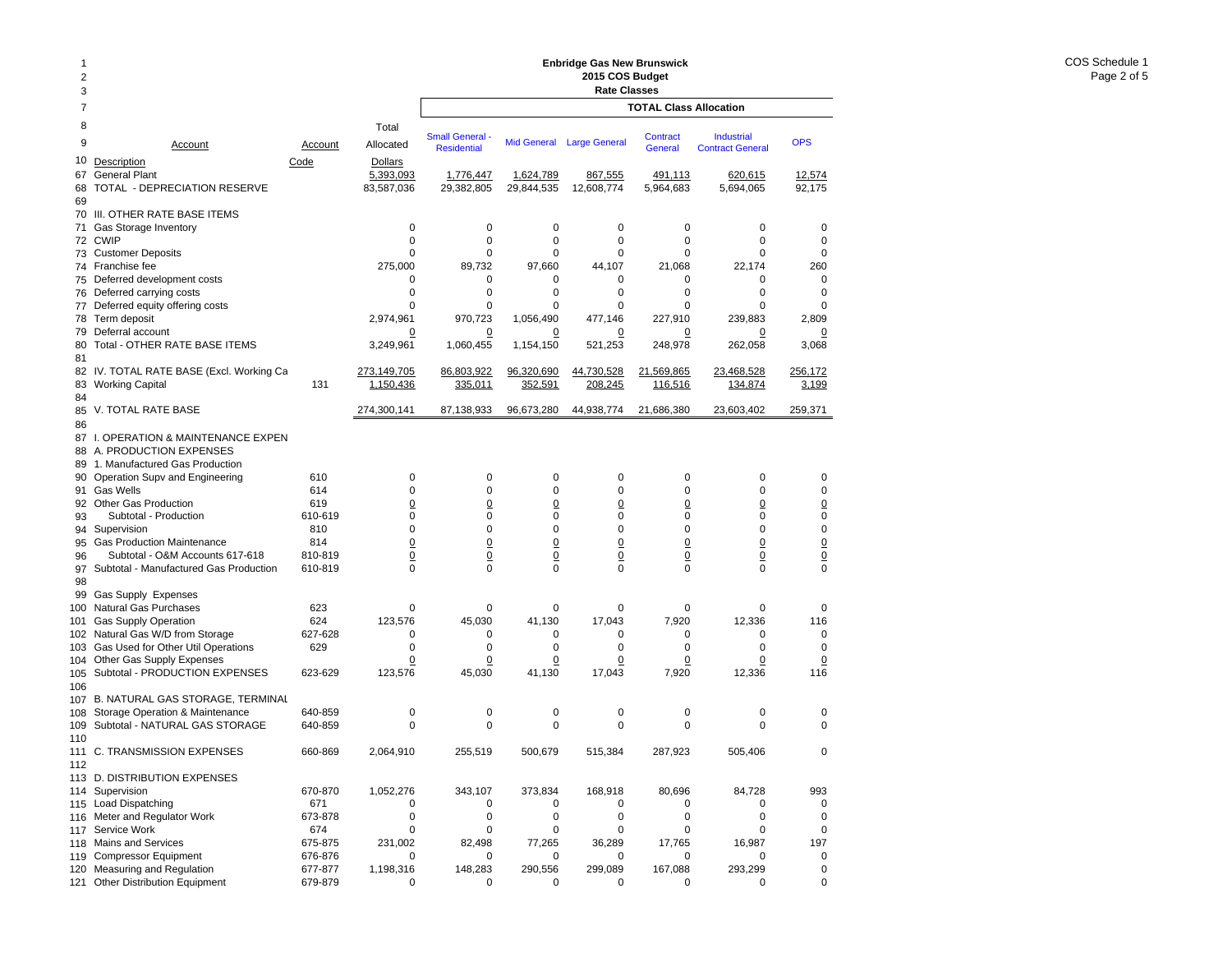### 2378 Total9 Account Account Allocated10Description Code Dollars 122 Structures and Improvements 672 6872 1990 1990 1991 1992 1994 1994 1996 1997 1997 1998 1998 199 123 General Maintenance 884-889 3,062,462 124 Subtotal - DISTRIBUTION EXPENSES 670-889 5,544,056 125 Total - OPERATION & MAINTENANCE E>  $7,608,967$ 126 127 II. SALES & MARKETING 128 Supervision 700 448,836 129 Advertising - Natural Gas Promotion 701 574,926 130 Demonstration and Selling Exp  $702$  263,957 131 Revenue from Merchandising 703 0 132 Expense of Merchandising 704 0 133 Advertising - Other 705 705 92,100 134 Other Sales Promotion 709 0 135 Total - CUSTOMER ACCOUNTS EXPENS 1,379,819 136137 III. CUSTOMER SERVICE & INFORMATIO 138 Operatin Supervision 169,263 139 Customers' Contracts and Orders 711 0 140 Meter Reading 712 3,540 141 Customers' Billing and Accounting  $141$  Customers' Billing and Accounting  $1,027,754$ 142 Credit and Collection 714 0 143 Uncollectable Accounts 718 359,728 144 Other Customer Accounting 719 12,000 145 Total - CUSTOMER SERVICE & INFORM. 1,572,286 146 147Total - CUSTOMER ACCOUNTS, SERVIC 2.952.105 148149 IV. ADMINISTRATIVE & GENERAL EXPE 150151 Administrative & General 721 4,891 152 Special Services 722 1,234,200 153 Insurance 723 372,017 154 Injuries & Damages 724 0 155 Employee Pensions and Benefits  $155$  725 2,536,453 156 Other Admin & Gen Expenses **728** 3,783,284 157Admin & Gen Expenses Transferred 729 (4.648.258) 158 Subtotal - O&M Accounts 721-729 3,282,588 159160 TOTAL - OPERATING EXPENSES (Excl D 13,843,659 161 162 VI. DEPRECIATION EXPENSE 163 Intangible Plant 403 0 164 Production Plant 403 0 165 Local Storage Plant 165 2003 165 2004 165 2004 165 2004 165 2004 165 2005 166 2004 167 2005 168 2006 168 20 166 Transmission Plant 403 0 167 Mains-PL 404 2,057,449 168 Mains-ST 404 1,015,964 169 Development O&M 404 2,792,093 170 Services 404 2,375,090 171 Meters 404 818,556 172 Distr Other 404 681,053 173 General Plant **1055,443** 1,055,443 174 Amort Ltd-Term Elect/Gas Plant 404 75,000 **TOTAL Class AllocationEnbridge Gas New Brunswick 2015 COS Budget Rate Classes Industrial** Contract GeneralSmall General - Mid General Large General Contract Industrial OPS<br>Residential - Mid General Large General General Contract General 0 0 0 0 001,008,753 922,635 492,640 278,878 352,416 7,140 1,582,643 1,664,289 996,936 544,427 747,430 8,330 1,838,161 2,164,969 1,512,320 832,350 1,252,836 8,330 146,137 159,337 72,143 34,485 36,311 423 187,192 204,099 92,409 44,173 46,512 542 85,942 93,705 42,426 20,280 21,354 249 0 0 0 0 000 0 0 0 0087 29,987 32,695 14,803 7,076 7,451 87 0 $\overline{0}$  0 0 0 0 449,258 489,836 221,782 106,015 111,628 1,300 112,897 48,714 6,176 1,161 123 191 0 0 0 0 002,264 977 186 70 25 19 635,624 274,268 34,774 65,393 6,924 10,771 0 0 0 0 001.121 36,385 127,628 106,552 39,208 48,835 1,121 8,004 3,454 438 82 9 14 795,174 455,040 148,126 105,915 55,915 12,116 1,244,432 944,876 369,908 211,930 167,543 13,415 1,611 1,474 787 445 563 11 406,537 371,830 198,538 112,390 142,027 2,878 121,126 132,066 59,795 28,583 30,096 350 0 0 0 0 00835,490 764,163 408,024 230,978 291,885 5,914 1,246,187 1,139,798 608,595 344,519 435,365 8,821 (1,491,031) (1,407,271) (769,199) (426,279) (554,477) (0) 1,119,919 1,002,059 506,540 290,636 345,459 17,974 4,202,513 4,111,904 2,388,768 1,334,916 1,765,838 39,720 0 0 0 0 000 0 0 0 000 0 0 0 000 0 0 0 00957,781 652,298 298,440 147,307 0 1,623 0 281,129 289,385 161,667 283,783 0 909,084 991,193 448,781 214,524 225,882 2,630 1,157,567 951,021 181,026 51,568 30,174 3,735 163,083 502,741 104,534 25,193 21,031 1,974 221,746 241,774 109,468 52,327 55,098 641 347,656 317,976 169,783 96,112 121,456 2,461 24,419 26,625 12,055 5,762 6,068 71

 $\Omega$ 

 $\overline{0}$ 

0 0 0 0

3,781,335 3,964,756 1,613,472 754,461 743,491 13,135

175 Adjustment 0 176 Total - DEPRECIATION EXPENSE 403-404 10,870,650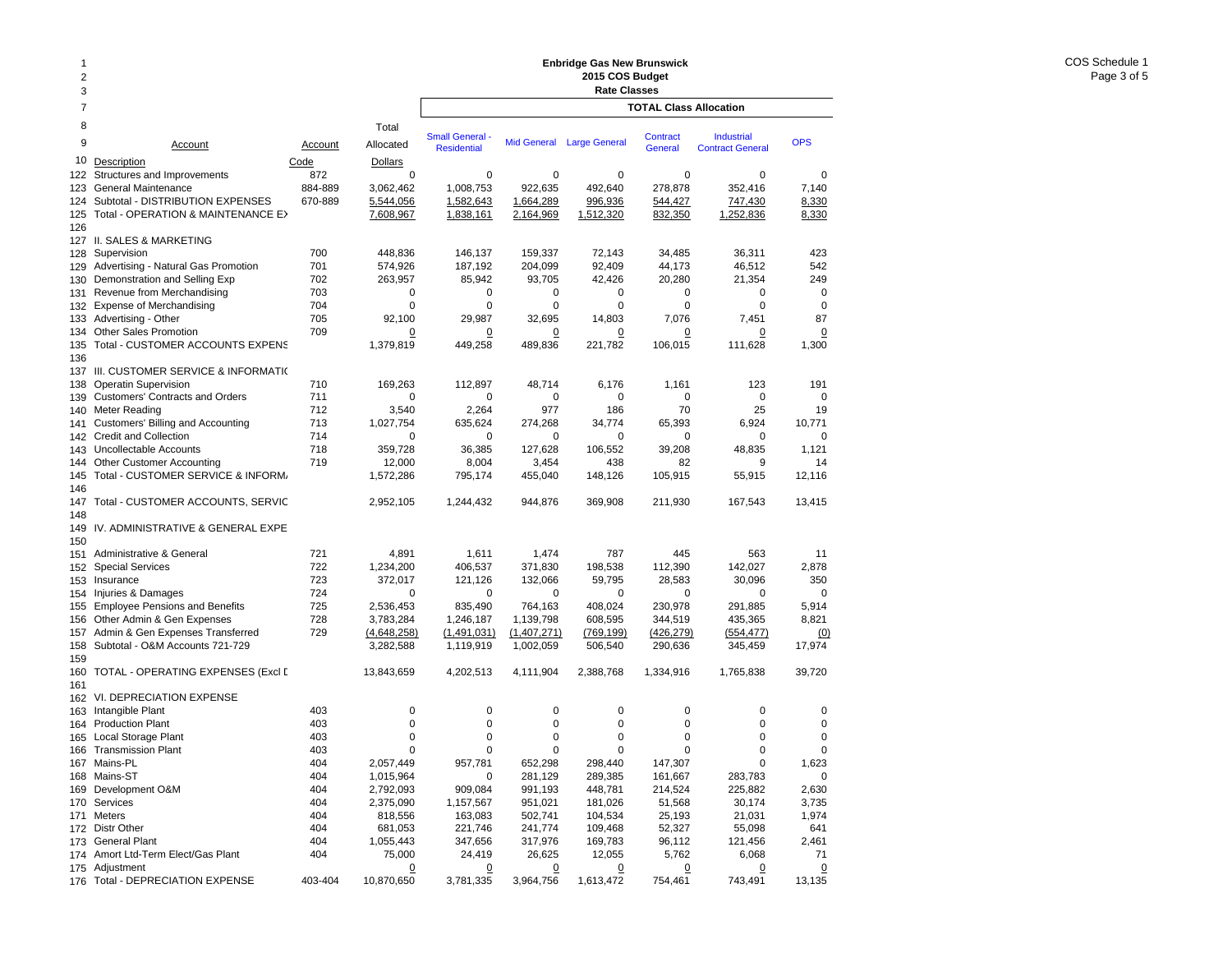### 2378 Total9 Accountt Account Allocated 10Description Code Dollars 177178 VII. TAXES OTHER THAN INCOME TAXE 179 A. General Taxes 180 Property Tax- Plant 1,198,391 181 Distribution Tax 0 182 Payroll related 0 183 Other taxes 0 184 Property Tax- Gas <u>0</u> 185 Total Taxes Other Than Income Taxes 408 1,198,391 186 187 B. Franchise and Revenue Taxes 188 Gross Receipts Tax 0 189 GRT- Uncoll Rider 0 190 Subtotal- Franchise and Gross Receipts Ta metal of the 190 Subtotal-191 192 C. Income Tax Expense 193 State Income Tax expense 0 194 Federal Income Tax expense 0 195 Subtotal- Income tax expense 00 196 Total- TAX EXPENSE 1,198,391 197198 TOTAL EXPENSES 26,036,276 199 200 V. REVENUES at Present Rates 201 Retail Revenue 520 47,370,399 202 Commercial Sales 521 0 203 Industrial Sales 622 and 100 million of the state of the state of the state of the state of the state of t 204 Other Sales 529 184,085 205 Late Payment Penalties 660 block to the state of the state of the state of the state of the state of the s 206 Revenue from Service Work  $561$  561 134,112 207 Transportation Revenue 570 0 208 Miscellaneous Operating Revenue 579 by the settlement of the settlement of the settlement of the settlemen 209 Other Revenue 15,737 210 Rent from Gas Ppty / Other Rev 6.950 211 Subtotal Gas Revenues, net 47,710,284 212213 Non-Operating Income 0 214 Non-Operating Income <u>0</u> 215 Total Non-Oper Income 0 216 217 Total Revenue 47,710,284 218219 Total Expenses 26,036,276 220221 NET INCOME at Present Rates 21,674,008 222 7.9%223 Tariff Revenue Requirements 47,694,547 **TOTAL Class Allocation2015 COS Budget Rate Classes** Industrial Contract GeneralSmall General - Mid General Large General Contract - Industrial - OPS<br>Residential - Residential Contract General Contract General 490,011 365,134 194,588 99,271 48,599 789 0 0 0 0 000 0 0 0 00 $\mathsf 0$ 0 0 0 0 000 0 0 0 0 0 490,011 365,134 194,588 99,271 48,599 789 0 0 0 0 000 0 0 0 0 0 0 0 0 0 000 0 0 0 000 0 0 0 0 0 0 0 0 0 0 0 490,011 365,134 194,588 99,271 48,599 789 8,518,889 8,482,924 4,213,871 2,196,567 2,570,265 53,760 4,791,304 16,806,526 14,031,148 5,163,066 6,430,734 147,620 0 0 0 0 00 $\Omega$ 0 0 0 0 0018,619 65,311 54,526 20,064 24,990 574 0 0 0 0 0013,565 47,582 39,724 14,617 18,206 418 0 0 0 0 000 0 0 0 001,592 5,583 4,661 1,715 2,136 49 1,937 2,112 956 457 481 6 4,827,017 16,927,115 14,131,016 5,199,920 6,476,549 148,666 0 0 0 0 00 $\Omega$  0 0 0 0 0 0 0 0 0 000 4,827,017 16,927,115 14,131,016 5,199,920 6,476,549 148,666 8,518,889 8,482,924 4,213,871 2,196,567 2,570,265 53,760 (3,691,872) 8,444,191 9,917,145 3,003,353 3,906,284 94,907 -4.2% 8.7% 22.1% 13.8% 16.5% 36.6%4,825,426 16,921,532 14,126,355 5,198,205 6,474,412 148,617

**Enbridge Gas New Brunswick** 

224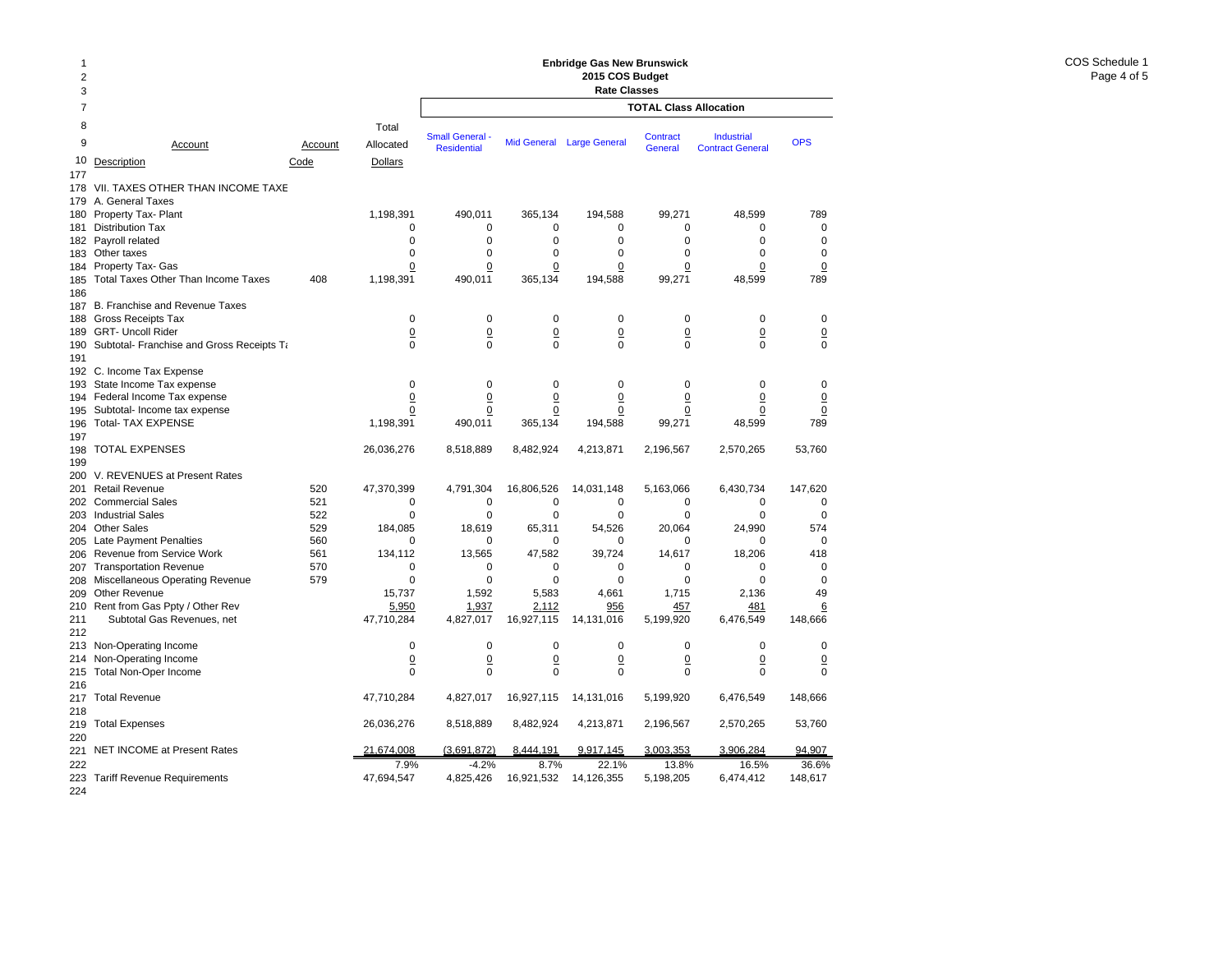# **Enbridge Gas New Brunswick 2015 COS Budget**

| $\overline{2}$ |                                                                          |             |                     | Enbridge Gas New Brunswick<br>2015 COS Budget |                    |                           |                               |                         |                 |  |  |  |  |
|----------------|--------------------------------------------------------------------------|-------------|---------------------|-----------------------------------------------|--------------------|---------------------------|-------------------------------|-------------------------|-----------------|--|--|--|--|
| 3              |                                                                          |             |                     |                                               |                    | <b>Rate Classes</b>       |                               |                         |                 |  |  |  |  |
| $\overline{7}$ |                                                                          |             |                     |                                               |                    |                           | <b>TOTAL Class Allocation</b> |                         |                 |  |  |  |  |
| 8              |                                                                          |             | Total               | <b>Small General</b>                          |                    |                           | <b>Contract</b>               | <b>Industrial</b>       |                 |  |  |  |  |
| 9              | Account                                                                  | Account     | Allocated           | <b>Residential</b>                            |                    | Mid General Large General | General                       | <b>Contract General</b> | <b>OPS</b>      |  |  |  |  |
| 10             | Description                                                              | Code        | <b>Dollars</b>      |                                               |                    |                           |                               |                         |                 |  |  |  |  |
| 225            | <b>SUMMARY</b>                                                           |             |                     |                                               |                    |                           |                               |                         |                 |  |  |  |  |
| 226            | Revenues                                                                 |             |                     |                                               |                    |                           |                               |                         |                 |  |  |  |  |
| 227            | Gas revenues                                                             |             | 47,710,284          | 4,827,017                                     | 16,927,115         | 14,131,016                | 5,199,920                     | 6,476,549               | 148,666         |  |  |  |  |
| 228            | Non-operating income                                                     |             | $\overline{0}$      | 0                                             | $\overline{0}$     | $\overline{0}$            | $\overline{0}$                | $\Omega$                | $\Omega$        |  |  |  |  |
| 229            | <b>Total revenues</b>                                                    |             | 47,710,284          | 4,827,017                                     | 16,927,115         | 14,131,016                | 5,199,920                     | 6,476,549               | 148,666         |  |  |  |  |
| 230            |                                                                          |             |                     |                                               |                    |                           |                               |                         |                 |  |  |  |  |
| 231            | <b>Operating Expenses</b>                                                |             |                     | 45,030                                        |                    |                           | 7,920                         |                         |                 |  |  |  |  |
| 232<br>233     | <b>Production Expenses</b>                                               |             | 123,576<br>$\Omega$ | $\Omega$                                      | 41,130<br>$\Omega$ | 17,043<br>$\Omega$        | $\Omega$                      | 12,336<br>$\Omega$      | 116<br>$\Omega$ |  |  |  |  |
| 234            | Natural Gas Storage, Terminaling & Proc.<br><b>Transmission Expenses</b> |             | 2,064,910           | 255,519                                       | 500,679            | 515,384                   | 287,923                       | 505.406                 | $\Omega$        |  |  |  |  |
| 235            | <b>Distribution Expenses</b>                                             |             | 5,544,056           | 1,582,643                                     | 1,664,289          | 996,936                   | 544,427                       | 747,430                 | 8,330           |  |  |  |  |
| 236            | <b>Total Operating Expenses</b>                                          |             | 7,732,543           | 1,883,191                                     | 2,206,099          | 1,529,363                 | 840,269                       | 1,265,173               | 8,447           |  |  |  |  |
| 237            |                                                                          |             |                     |                                               |                    |                           |                               |                         |                 |  |  |  |  |
| 238            | Customer Accounts, Services, & Sales Exp                                 |             | 2,952,105           | 1,244,432                                     | 944,876            | 369,908                   | 211,930                       | 167,543                 | 13,415          |  |  |  |  |
| 239            | Administrative & General Expenses                                        |             | 3,282,588           | 1,119,919                                     | 1,002,059          | 506,540                   | 290,636                       | 345,459                 | 17,974          |  |  |  |  |
| 240            | <b>Depreciation Expense</b>                                              |             | 10,870,650          | 3,781,335                                     | 3,964,756          | 1,613,472                 | 754,461                       | 743,491                 | 13,135          |  |  |  |  |
| 241            | Taxes other than Income, GRT                                             |             | 1,198,391           | 490,011                                       | 365,134            | 194,588                   | 99,271                        | 48,599                  | 789             |  |  |  |  |
| 242            | <b>Total Other Expenses</b>                                              |             | 18,303,733          | 6,635,697                                     | 6,276,825          | 2,684,508                 | 1,356,298                     | 1,305,092               | 45,313          |  |  |  |  |
| 243            |                                                                          |             |                     |                                               |                    |                           |                               |                         |                 |  |  |  |  |
| 244            | Income tax expense                                                       |             | 0                   | $\mathbf 0$                                   | $\mathbf 0$        | $\mathbf 0$               | 0                             | 0                       | $\Omega$        |  |  |  |  |
| 245            | Gross receipts tax expense                                               |             | 0                   | $\Omega$                                      | 0                  | $\overline{0}$            | $\Omega$                      | 0                       | 0               |  |  |  |  |
| 246            | <b>Total expenses</b>                                                    |             | 26,036,276          | 8,518,889                                     | 8,482,924          | 4,213,871                 | 2,196,567                     | 2,570,265               | 53,760          |  |  |  |  |
| 247<br>248     |                                                                          |             |                     |                                               |                    |                           |                               |                         |                 |  |  |  |  |
| 249            | NET INCOME at Present Rates                                              |             | 21,674,008          | (3,691,872)                                   | 8,444,191          | 9,917,145                 | 3,003,353                     | 3,906,284               | 94,907          |  |  |  |  |
| 250            | <b>Total Rate Base</b>                                                   |             | 274,300,141         | 87,138,933                                    | 96,673,280         | 44,938,774                | 21,686,380                    | 23,603,402              | 259,371         |  |  |  |  |
| 251            | Effective tax rate                                                       |             | 0.0%                | 0.0%                                          | 0.0%               | 0.0%                      | 0.0%                          | $0.0\%$                 | 0.0%            |  |  |  |  |
| 252            | <b>Effective GRT Rate</b>                                                |             | 0.00%               | 0.00%                                         | 0.00%              | 0.00%                     | 0.00%                         | 0.00%                   | 0.00%           |  |  |  |  |
| 253            |                                                                          |             |                     |                                               |                    |                           |                               |                         |                 |  |  |  |  |
| 254            | <b>REVENUE REQUIREMENTS</b>                                              |             |                     |                                               |                    |                           |                               |                         |                 |  |  |  |  |
| 255            |                                                                          |             |                     |                                               |                    |                           |                               |                         |                 |  |  |  |  |
| 256            | <b>Target ROR</b>                                                        |             | 7.85%               | 7.85%                                         | 7.85%              | 7.85%                     | 7.85%                         | 7.85%                   | 7.85%           |  |  |  |  |
| 257            | Using Target for System                                                  |             |                     |                                               |                    |                           |                               |                         |                 |  |  |  |  |
| 258            | Rate Base                                                                |             | 274,300,141         | 87,138,933                                    | 96,673,280         | 44,938,774                | 21,686,380                    | 23,603,402              | 259,371         |  |  |  |  |
| 259            |                                                                          |             |                     |                                               |                    |                           |                               |                         |                 |  |  |  |  |
| 260            | Operating expenses                                                       |             | 13,967,235          | 4,247,543                                     | 4,153,034          | 2,405,811                 | 1,342,836                     | 1,778,175               | 39,836          |  |  |  |  |
| 261            | Depreciation expense                                                     |             | 10,870,650          | 3,781,335                                     | 3,964,756          | 1,613,472                 | 754,461                       | 743,491                 | 13,135          |  |  |  |  |
| 262            | Additional Bad Debt expense                                              |             | $\mathbf 0$         | $\mathbf 0$                                   | $\mathbf 0$        | $\mathbf 0$               | $\mathbf 0$                   | 0                       | $\mathbf 0$     |  |  |  |  |
| 263            | Taxes other than Income, GRT                                             |             | 1,198,391           | 490,011                                       | 365,134            | 194,588                   | 99,271                        | 48,599                  | 789             |  |  |  |  |
| 264            | Operating expenses to recover                                            |             | 26,036,276          | 8,518,889                                     | 8,482,924          | 4,213,871                 | 2,196,567                     | 2,570,265               | 53,760          |  |  |  |  |
| 265            |                                                                          |             |                     |                                               |                    |                           |                               |                         |                 |  |  |  |  |
| 266            | Target Return on Rate Base- After taxes                                  |             | 21,537,131          | 6,841,858                                     | 7,590,463          | 3,528,442                 | 1,702,742                     | 1,853,260               | 20,365          |  |  |  |  |
| 267            |                                                                          |             |                     |                                               |                    |                           |                               |                         |                 |  |  |  |  |
| 268            | Income taxes to recover                                                  | $\mathbf 0$ | $\overline{0}$      | $\overline{0}$                                | $\overline{0}$     | <u>0</u>                  | $\overline{0}$                | 0                       |                 |  |  |  |  |
| 269            | Subtotal- Rev Req before GRT                                             |             | 47,573,407          | 15,360,747                                    | 16,073,387         | 7,742,314                 | 3,899,309                     | 4,423,525               | 74,125          |  |  |  |  |
| 270            | <b>GRT</b> needed                                                        | $\mathbf 0$ | 0                   | $\mathbf 0$                                   | $\Omega$           | 0                         | 0                             | 0                       | $\mathbf 0$     |  |  |  |  |
| 271            | TOTAL REVENUE REQUIREMENT                                                |             | 47,573,407          | 15,360,747                                    | 16,073,387         | 7,742,314                 | 3,899,309                     | 4,423,525               | 74,125          |  |  |  |  |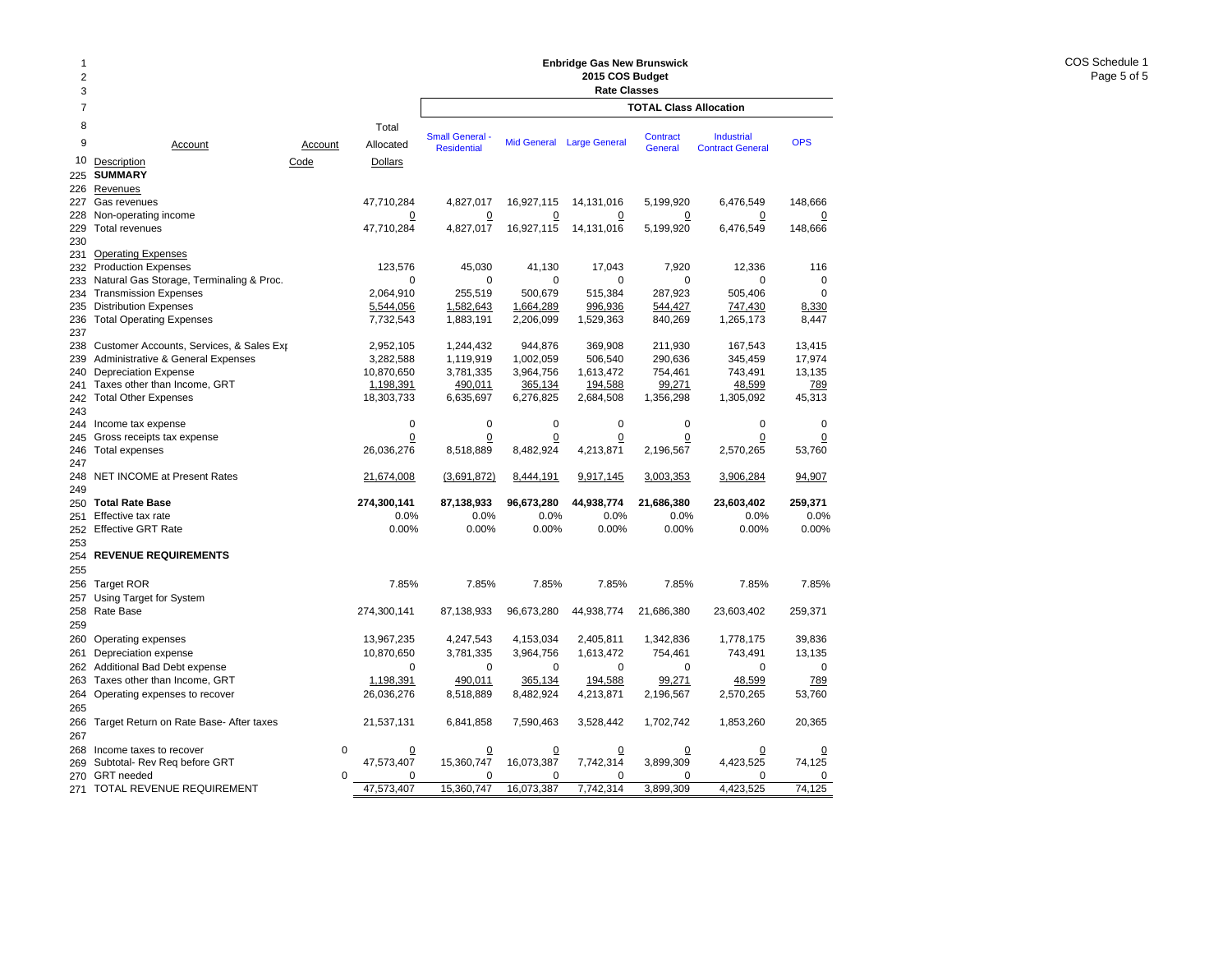| 1<br>$\overline{c}$<br>3<br>7 | <b>Enbridge Gas New Brunswick</b><br>2015 COS Budget<br><b>Rate Classes</b><br><b>FUNCTIONALIZATION</b> |                    |                            |                              |                            |                            |                                   |                            |                        |  |  |  |
|-------------------------------|---------------------------------------------------------------------------------------------------------|--------------------|----------------------------|------------------------------|----------------------------|----------------------------|-----------------------------------|----------------------------|------------------------|--|--|--|
| 8                             | Account                                                                                                 | Account            | Account                    | Allocation                   |                            |                            |                                   |                            |                        |  |  |  |
| 9                             | Description                                                                                             | Code               | <b>Balance</b>             | Factor                       | <b>SUPPLY</b>              |                            | STORAGE TRANSMISSION DISTRIBUTION |                            | <b>ONSITE</b>          |  |  |  |
| 10<br>11                      |                                                                                                         |                    |                            |                              |                            |                            |                                   |                            |                        |  |  |  |
|                               | 12 I. GAS PLANT IN SERVICE                                                                              |                    |                            |                              |                            |                            |                                   |                            |                        |  |  |  |
|                               | 13 Franchises & Consents                                                                                | 401                | $\mathbf 0$                | <b>DIST</b>                  | 0                          | $\mathbf 0$                | 0                                 | $\mathbf 0$                | 0                      |  |  |  |
|                               | 14 Other Intangible Plant                                                                               | 402                | $\Omega$                   | <b>DIST</b>                  | $\mathbf 0$                | $\mathbf 0$                | $\mathbf 0$                       | $\mathbf 0$                | $\mathbf 0$            |  |  |  |
|                               | 15 Subtotal - INTANGIBLE ASSETS                                                                         | 401-402            | $\Omega$                   |                              | $\Omega$                   | $\mathbf 0$                | $\Omega$                          | $\Omega$                   | $\mathbf 0$            |  |  |  |
| 16                            |                                                                                                         |                    |                            |                              |                            |                            |                                   |                            |                        |  |  |  |
|                               | 17 B. PRODUCTION PLANT                                                                                  |                    |                            |                              |                            |                            |                                   |                            |                        |  |  |  |
|                               | 18 Production Plant                                                                                     | 403-419            | $\underline{0}$            | <b>None</b>                  | $\underline{0}$            | $\underline{0}$            | $\overline{\mathbf{0}}$           | $\overline{0}$             | $\overline{0}$         |  |  |  |
| 19                            | Subtotal - PRODUCTION PLANT                                                                             | 403-419            | $\Omega$                   |                              | $\Omega$                   | $\Omega$                   | $\Omega$                          | $\Omega$                   | $\Omega$               |  |  |  |
| 20                            |                                                                                                         |                    |                            |                              |                            |                            |                                   |                            |                        |  |  |  |
|                               | 21 C. STORAGE PLANT                                                                                     |                    |                            |                              |                            |                            |                                   |                            |                        |  |  |  |
| 23                            | 22 Storage Plant<br>Subtotal - STORAGE PLANT                                                            | 440-459<br>440-459 | $\overline{0}$<br>$\Omega$ | <b>None</b>                  | $\Omega$<br>$\Omega$       | $\overline{0}$<br>$\Omega$ | $\Omega$<br>$\Omega$              | $\overline{0}$<br>$\Omega$ | $\Omega$<br>$\Omega$   |  |  |  |
| 24                            |                                                                                                         |                    |                            |                              |                            |                            |                                   |                            |                        |  |  |  |
| 25                            | <b>D. TRANSMISSION PLANT</b>                                                                            | 460-469            | $\mathbf 0$                | <b>TRANS</b>                 | $\mathbf 0$                | $\mathbf 0$                | $\mathbf 0$                       | $\mathbf 0$                | $\mathbf 0$            |  |  |  |
| 26                            |                                                                                                         |                    |                            |                              |                            |                            |                                   |                            |                        |  |  |  |
|                               | 27 E. DISTRIBUTION PLANT                                                                                |                    |                            |                              |                            |                            |                                   |                            |                        |  |  |  |
| 28                            | Land and Land Rights                                                                                    | 470                | 533.526                    | <b>DIST</b>                  | $\mathbf 0$                | $\mathbf 0$                | $\mathbf 0$                       | 533.526                    | $\mathbf 0$            |  |  |  |
|                               | 29 Structures and Improvements                                                                          | 472                | $\Omega$                   | <b>DIST</b>                  | $\mathsf 0$                | $\Omega$                   | 0                                 | $\Omega$                   | 0                      |  |  |  |
|                               | 30 Services                                                                                             | 473                | 63,055,632                 | <b>DIST</b>                  | $\mathsf 0$                | $\mathbf 0$                | 0                                 | 63,055,632                 | 0                      |  |  |  |
|                               | 31 Regulators and Meter Installations                                                                   | 474                | 0                          | <b>DIST</b>                  | $\mathsf 0$                | $\mathbf 0$                | 0                                 | $\Omega$                   | 0                      |  |  |  |
|                               | 32 Mains-PL                                                                                             | 475                | 80,902,752                 | <b>DIST</b>                  | $\mathbf 0$                | $\Omega$                   | 0                                 | 80,902,752                 | 0                      |  |  |  |
|                               | 33 Mains-ST                                                                                             | 475                | 47,548,803                 | <b>DIST</b>                  | $\mathbf 0$                | $\Omega$                   | $\mathbf 0$                       | 47,548,803                 | 0                      |  |  |  |
|                               | 34 Compressor Equipment                                                                                 | 476                | 0                          | <b>DIST</b>                  | $\mathbf 0$                | $\Omega$                   | $\mathbf 0$                       | $\mathbf 0$                | $\mathbf 0$            |  |  |  |
|                               | 35 Meas. & Reg. Stat. Equip. - General                                                                  | 477                | 15,533,192                 | <b>DIST</b>                  | $\mathbf 0$                | $\mathbf 0$                | $\mathbf 0$                       | 15,533,192                 | $\mathbf 0$            |  |  |  |
|                               | 36 Meters                                                                                               | 478                | 22.138.168                 | <b>DIST</b>                  | $\mathbf 0$                | $\Omega$                   | $\mathbf 0$                       | 22,138,168                 | $\mathbf 0$            |  |  |  |
| 37                            | <b>Other Distribution Equipment</b>                                                                     | 479                | $\mathbf 0$                | <b>DIST</b>                  | $\mathbf 0$                | $\Omega$                   | $\mathbf 0$                       | $\mathbf 0$                | $\mathbf 0$            |  |  |  |
|                               | 38 Development O&M                                                                                      | 479.1              | 114,901,733                | <b>PLANT</b>                 | $\overline{0}$             | $\overline{0}$             | $\overline{0}$                    | 114,901,733                | $\overline{0}$         |  |  |  |
|                               | 39 Subtotal - DISTRIBUTION PLANT                                                                        | 470-479            | 344,613,806                |                              | $\Omega$                   | $\Omega$                   | $\Omega$                          | 344,613,806                | $\Omega$               |  |  |  |
| 40                            |                                                                                                         |                    |                            |                              |                            |                            |                                   |                            |                        |  |  |  |
| 41                            | <b>F. GENERAL PLANT</b>                                                                                 |                    |                            |                              |                            |                            |                                   |                            |                        |  |  |  |
|                               | 42 Land and Land Rights                                                                                 | 480                | $\Omega$                   | <b>LABOR</b>                 | $\mathbf 0$                | $\mathbf 0$                | $\mathbf 0$                       | $\mathbf 0$                | $\mathbf 0$            |  |  |  |
|                               | 43 Structures and Improvements                                                                          | 482                | 2,869,322                  | <b>LABOR</b>                 | $\mathbf 0$                | $\mathbf 0$<br>$\mathbf 0$ | 0                                 | 1,796,500                  | 1,072,822              |  |  |  |
|                               | 44 Office Furniture and Equipment                                                                       | 483<br>484         | 486,308<br>1,979,561       | <b>LABOR</b><br><b>LABOR</b> | $\mathsf 0$<br>$\mathbf 0$ | $\mathbf 0$                | 0<br>0                            | 304,481<br>1,239,416       | 181,828                |  |  |  |
|                               | 45 Transportation Equipment<br>46 Heavy Work Equipment                                                  | 485                | 0                          | <b>LABOR</b>                 | $\mathbf 0$                | $\mathbf 0$                | $\mathbf 0$                       | 0                          | 740,146<br>$\mathbf 0$ |  |  |  |
|                               | 47 Tools & Work Equipment                                                                               | 486                | 1,832,781                  | <b>LABOR</b>                 | $\mathbf 0$                | $\Omega$                   | $\mathbf 0$                       | 1,147,515                  | 685,265                |  |  |  |
|                               | 48 Equipment on Customers' Premises                                                                     | 487                | $\mathbf 0$                | <b>LABOR</b>                 | $\mathbf 0$                | $\Omega$                   | $\mathbf 0$                       | $\mathbf 0$                | $\mathbf 0$            |  |  |  |
| 49                            | <b>Communication Structures &amp; Equip</b>                                                             | 488                | $\mathbf 0$                | <b>LABOR</b>                 | $\mathbf 0$                | $\Omega$                   | $\mathbf 0$                       | $\mathbf 0$                | $\mathbf 0$            |  |  |  |
| 50                            | Computer Hardware & Software                                                                            | 490                | 1,705,001                  | <b>LABOR</b>                 | $\mathbf 0$                | $\mathbf 0$                | $\mathbf 0$                       | 1,067,512                  | 637,489                |  |  |  |
|                               | 51 Other General Equipment                                                                              | 489                | 0                          | <b>LABOR</b>                 | $\overline{0}$             | $\overline{0}$             | $\overline{0}$                    | $\overline{0}$             | 0                      |  |  |  |
|                               | 52 Subtotal - GENERAL PLANT                                                                             | 480-490            | 8,872,973                  |                              | $\mathbf 0$                | $\Omega$                   | $\mathbf 0$                       | 5,555,423                  | 3,317,550              |  |  |  |
| 53                            |                                                                                                         |                    |                            |                              |                            |                            |                                   |                            |                        |  |  |  |
|                               | 54 TOTAL UTILITY PLANT                                                                                  |                    | 353,486,780                |                              | $\mathbf 0$                | $\mathbf 0$                | $\mathbf 0$                       | 350,169,230                | 3,317,550              |  |  |  |
| 55                            |                                                                                                         |                    |                            |                              |                            |                            |                                   |                            |                        |  |  |  |

COS Schedule 2 Page 1 of 6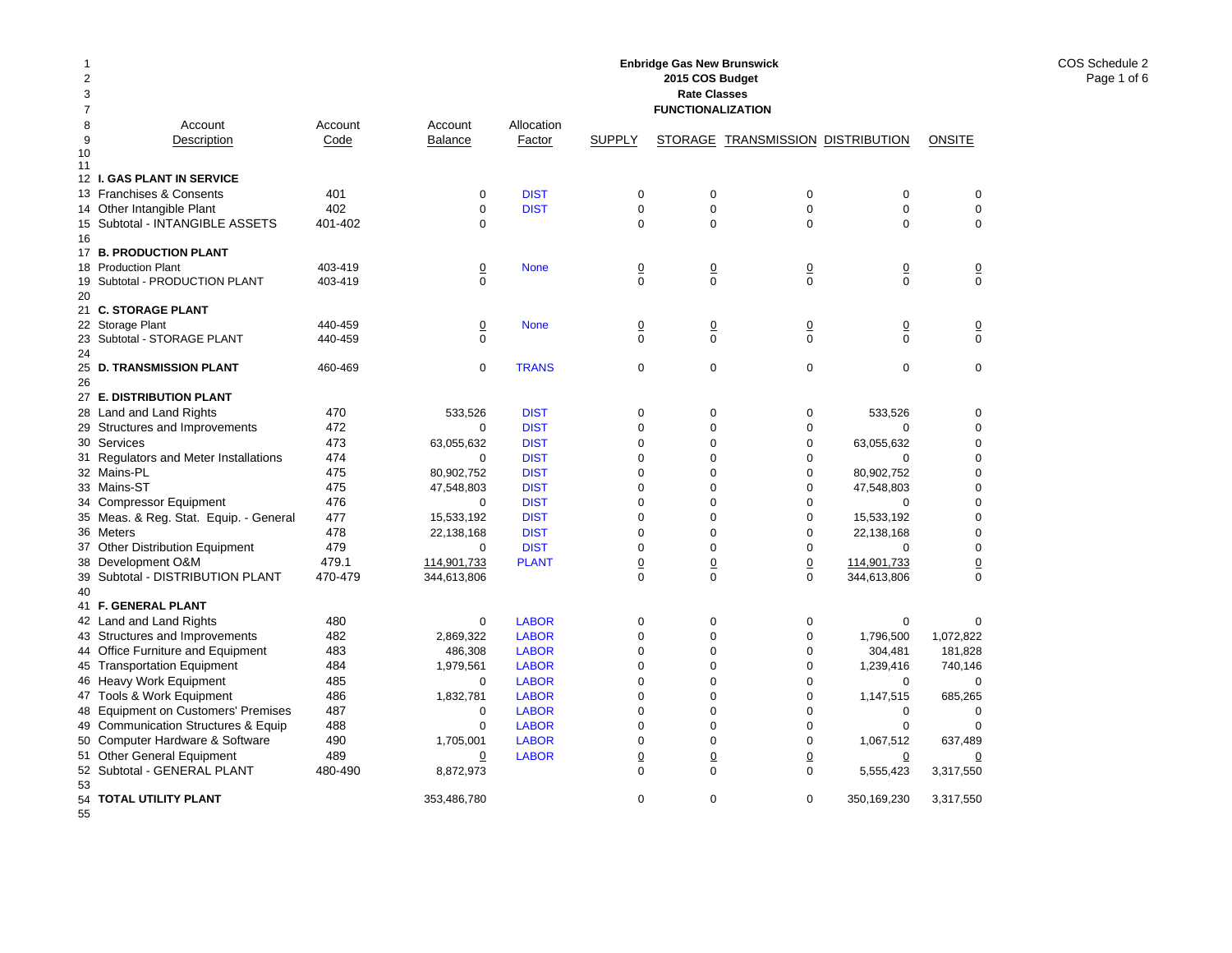| 1<br>2<br>3<br>7 |                                                      |            |                       |                            |                     | <b>Enbridge Gas New Brunswick</b><br>2015 COS Budget<br><b>Rate Classes</b><br><b>FUNCTIONALIZATION</b> |                                   |                       |             |
|------------------|------------------------------------------------------|------------|-----------------------|----------------------------|---------------------|---------------------------------------------------------------------------------------------------------|-----------------------------------|-----------------------|-------------|
| 8                | Account                                              | Account    | Account               | Allocation                 |                     |                                                                                                         |                                   |                       |             |
| 9                | Description                                          | Code       | <b>Balance</b>        | Factor                     | <b>SUPPLY</b>       |                                                                                                         | STORAGE TRANSMISSION DISTRIBUTION |                       | ONSITE      |
| 10<br>11         |                                                      |            |                       |                            |                     |                                                                                                         |                                   |                       |             |
| 56               | <b>II. DEPRECIATION RESERVE</b>                      |            |                       |                            |                     |                                                                                                         |                                   |                       |             |
|                  | 57 Intangible Plant                                  |            | $\mathbf 0$           | <b>DIST</b>                | 0                   | $\pmb{0}$                                                                                               | 0                                 | 0                     | $\mathbf 0$ |
|                  | 58 Production Plant                                  |            | $\mathbf 0$           | <b>None</b>                | $\mathbf 0$         | $\mathbf 0$                                                                                             | $\mathbf 0$                       | $\mathbf 0$           | $\mathbf 0$ |
|                  | 59 Local Storage Plant                               |            | $\mathbf 0$           | <b>None</b>                | 0                   | $\mathbf 0$                                                                                             | $\mathbf 0$                       | $\mathbf 0$           | 0           |
|                  | 60 Transmission Plant                                |            | $\mathbf 0$           | <b>TRANS</b>               | 0                   | $\mathbf 0$                                                                                             | $\mathbf 0$                       | $\Omega$              | 0           |
|                  | 61 Mains-PL                                          |            | 19,143,609            | <b>DIST</b>                | 0                   | $\mathbf 0$                                                                                             | $\mathbf 0$                       | 19,143,609            | 0           |
|                  | 62 Mains-ST                                          |            | 8,548,284             | <b>DIST</b>                | $\mathbf 0$         | $\mathbf 0$                                                                                             | 0                                 | 8,548,284             | 0           |
|                  | 63 Development O&M                                   |            | 23,334,369            | <b>PLANT</b>               | 0                   | $\mathbf 0$                                                                                             | $\mathbf 0$                       | 23,334,369            | 0           |
|                  | 64 Services                                          |            | 17,138,954            | <b>DIST</b>                | 0                   | $\mathbf 0$                                                                                             | 0                                 | 17,138,954            | 0           |
|                  | 65 Meters                                            |            | 4,158,021             | <b>DIST</b>                | 0                   | $\mathbf 0$                                                                                             | $\mathbf 0$                       | 4,158,021             | 0           |
|                  | 66 Distr Other                                       |            | 5,870,706             | <b>DIST</b>                | 0                   | $\mathbf 0$                                                                                             | $\mathbf 0$                       | 5,870,706             | 0           |
|                  | 67 General Plant                                     |            | 5,393,093             | <b>LABOR</b>               | $\overline{0}$      | $\overline{0}$                                                                                          | $\overline{0}$                    | 3,376,649             | 2,016,444   |
| 68               | TOTAL - DEPRECIATION RESERVE                         |            | 83,587,036            |                            | $\Omega$            | $\mathbf 0$                                                                                             | $\mathbf 0$                       | 81,570,592            | 2,016,444   |
| 69               |                                                      |            |                       |                            |                     |                                                                                                         |                                   |                       |             |
|                  | 70 III. OTHER RATE BASE ITEMS                        |            |                       |                            |                     |                                                                                                         |                                   |                       |             |
|                  | 71 Gas Storage Inventory                             |            | 0                     | <b>STOR</b>                | 0                   | $\mathbf 0$                                                                                             | 0                                 | 0                     | 0           |
|                  | 72 CWIP                                              |            | $\mathbf 0$           | <b>PLANT</b>               | 0                   | $\mathbf 0$                                                                                             | 0                                 | $\mathbf 0$           | 0           |
|                  | 73 Customer Deposits                                 |            | $\mathbf 0$           | <b>DIST</b>                | 0                   | $\mathbf 0$                                                                                             | $\mathbf 0$                       | 0                     | 0           |
|                  | 74 Franchise fee                                     |            | 275,000               | <b>DIST</b>                | 0                   | $\mathbf 0$                                                                                             | 0                                 | 275,000               | 0           |
|                  | 75 Deferred development costs                        |            | 0                     | <b>STOR</b>                | 0                   | $\mathbf 0$                                                                                             | 0                                 | 0                     | 0           |
|                  | 76 Deferred carrying costs                           |            | $\mathbf 0$           | <b>PLANT</b>               | 0                   | $\mathbf 0$                                                                                             | $\mathbf 0$                       | 0                     | 0           |
|                  | 77 Deferred equity offering costs                    |            | $\mathbf 0$           | <b>PLANT</b>               | 0                   | $\mathbf 0$                                                                                             | 0                                 | 0                     | 0           |
|                  | 78 Term deposit                                      |            | 2,974,961             | <b>DIST</b>                | 0                   | $\mathbf 0$                                                                                             | $\mathbf 0$                       | 2,974,961             | 0           |
| 80               | 79 Deferral account<br>Total - OTHER RATE BASE ITEMS |            | <u>0</u><br>3,249,961 | <b>PLANT</b>               | $\overline{0}$<br>0 | $\overline{0}$<br>$\mathbf 0$                                                                           | $\overline{0}$<br>$\mathbf 0$     | <u>0</u><br>3,249,961 | 0<br>0      |
| 81               |                                                      |            |                       |                            |                     |                                                                                                         |                                   |                       |             |
|                  | 82 IV. TOTAL RATE BASE (Excl. Working Capital)       |            | 273,149,705           |                            | 0                   | $\mathbf 0$                                                                                             | 0                                 | 271,848,599           | 1,301,106   |
|                  | 83 Working Capital                                   | 131        | 1,150,436             | <b>O&amp;MXGAS</b>         | 0                   | $\mathbf 0$                                                                                             | $\mathbf 0$                       | 715,639               | 434,797     |
| 84               |                                                      |            |                       |                            |                     |                                                                                                         |                                   |                       |             |
|                  | 85 V. TOTAL RATE BASE                                |            | 274,300,141           |                            | 0                   | $\mathbf 0$                                                                                             | $\mathbf 0$                       | 272,564,238           | 1,735,903   |
| 86               |                                                      |            |                       |                            |                     |                                                                                                         |                                   |                       |             |
|                  | 87 I. OPERATION & MAINTENANCE EXPENSE                |            |                       |                            |                     |                                                                                                         |                                   |                       |             |
|                  | 88 A. PRODUCTION EXPENSES                            |            |                       |                            |                     |                                                                                                         |                                   |                       |             |
|                  | 89 1. Manufactured Gas Production                    |            |                       |                            |                     |                                                                                                         |                                   |                       |             |
|                  | 90 Operation Supv and Engineering                    | 610        | 0                     | <b>None</b>                | $\mathbf 0$         | 0                                                                                                       | 0                                 | 0                     | 0           |
|                  | 91 Gas Wells                                         | 614        | $\mathbf 0$           | <b>None</b>                | 0                   | $\mathbf 0$                                                                                             | $\mathbf 0$                       | $\mathbf 0$           | $\mathbf 0$ |
|                  | 92 Other Gas Production                              | 619        | $\overline{0}$        | <b>None</b>                | 0                   | $\overline{0}$                                                                                          | $\overline{0}$                    | <u>0</u>              | 0           |
| 93               | Subtotal - Production                                | 610-619    | $\mathbf 0$           |                            | 0                   | $\mathbf 0$                                                                                             | 0                                 | 0                     | 0           |
|                  | 94 Supervision                                       | 810        | $\mathbf 0$           | <b>None</b>                | $\Omega$            | $\mathbf 0$                                                                                             | $\mathbf 0$                       | 0                     | 0           |
| 95               | <b>Gas Production Maintenance</b>                    | 814        | $\overline{0}$        | <b>None</b>                | 0                   | 0                                                                                                       |                                   | $\overline{0}$        | 0           |
| 96               | Subtotal - O&M Accounts 617-618                      | 810-819    | 0                     |                            | 0                   | 0                                                                                                       | 0                                 | 0                     | 0           |
|                  | 97 Subtotal - Manufactured Gas Production            | 610-819    | $\mathbf 0$           |                            | 0                   | $\mathbf 0$                                                                                             | 0                                 | $\mathbf 0$           | $\mathbf 0$ |
| 98               |                                                      |            |                       |                            |                     |                                                                                                         |                                   |                       |             |
|                  | 99 Gas Supply Expenses<br>100 Natural Gas Purchases  |            |                       |                            |                     |                                                                                                         |                                   |                       |             |
|                  | 101 Gas Supply Operation                             | 623<br>624 | 0<br>123,576          | <b>SUPP</b><br><b>DIST</b> | 0<br>0              | $\pmb{0}$<br>$\pmb{0}$                                                                                  | 0<br>0                            | 0<br>123,576          | 0<br>0      |
|                  | 102 Natural Gas W/D from Storage                     | 627-628    | 0                     | <b>SUPP</b>                | 0                   | $\mathbf 0$                                                                                             | 0                                 | 0                     | 0           |
|                  | 103 Gas Used for Other Util Operations               | 629        | 0                     | <b>SUPP</b>                | 0                   | $\mathbf 0$                                                                                             | 0                                 | 0                     | 0           |
|                  | 104 Other Gas Supply Expenses                        |            | $\overline{0}$        | <b>SUPP</b>                | $\overline{0}$      | $\overline{0}$                                                                                          | 0                                 | $\overline{0}$        | 0           |

COS Schedule 2 Page 2 of 6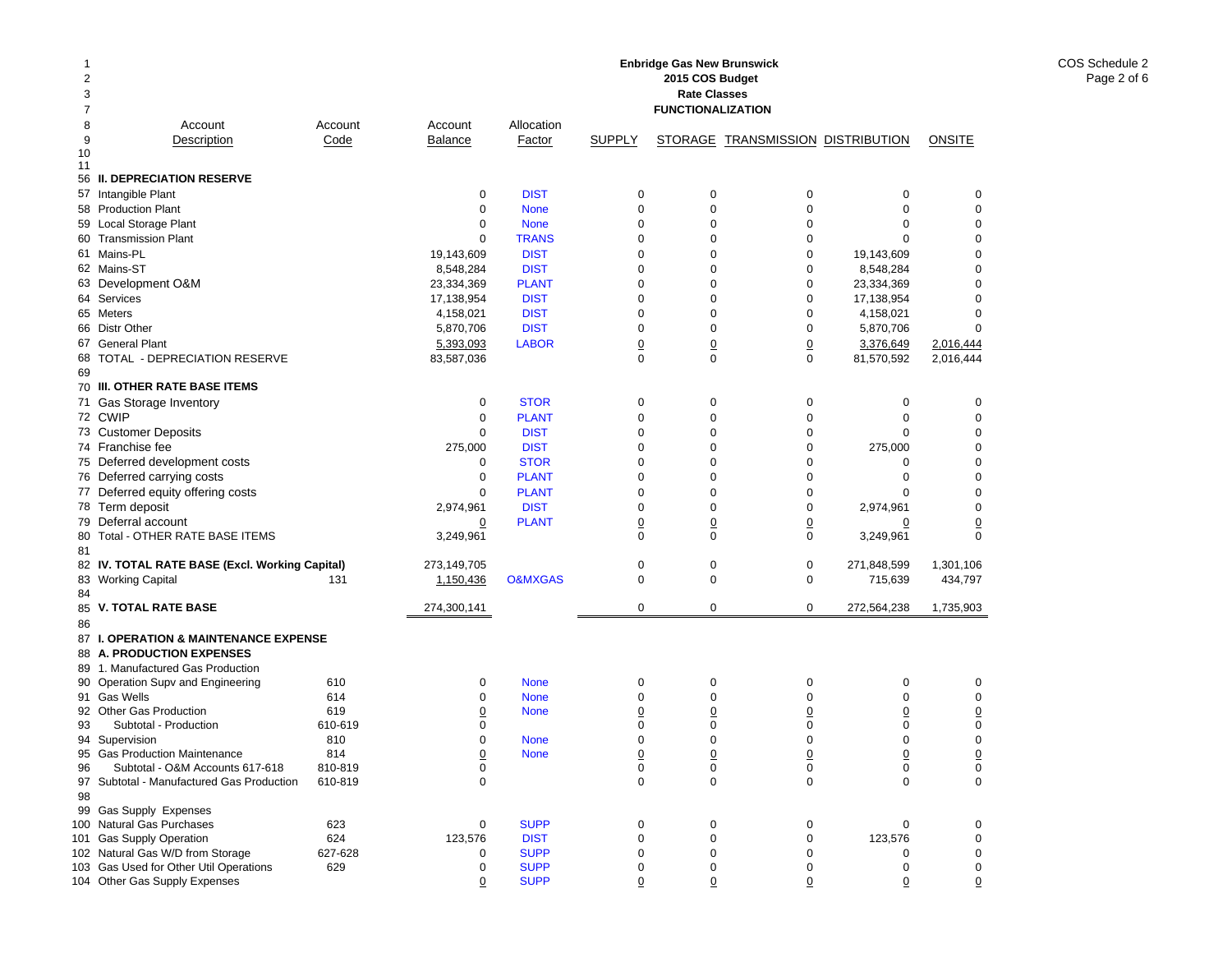| 2<br>3        |                                                                |            |                          |                                |                  | 2015 COS Budget<br><b>Rate Classes</b> |                                          |                            |                |
|---------------|----------------------------------------------------------------|------------|--------------------------|--------------------------------|------------------|----------------------------------------|------------------------------------------|----------------------------|----------------|
| 7             |                                                                |            |                          |                                |                  | <b>FUNCTIONALIZATION</b>               |                                          |                            |                |
| 8             | Account                                                        | Account    | Account                  | Allocation                     |                  |                                        |                                          |                            |                |
| 9<br>10<br>11 | Description                                                    | Code       | <b>Balance</b>           | Factor                         | <b>SUPPLY</b>    |                                        | <b>STORAGE TRANSMISSION DISTRIBUTION</b> |                            | <b>ONSITE</b>  |
| 106           | 105 Subtotal - PRODUCTION EXPENSES                             | 623-629    | 123,576                  |                                | 0                | 0                                      | $\mathbf 0$                              | 123,576                    | $\mathbf 0$    |
|               | 107 B. NATURAL GAS STORAGE, TERMINALING & PROCESSIES           |            |                          |                                |                  |                                        |                                          |                            |                |
| 108           | Storage Operation & Maintenance                                | 640-859    | $\mathbf 0$              | <b>SUPP</b>                    | $\mathbf 0$      | $\mathbf 0$                            | $\mathbf 0$                              | $\mathbf 0$                | $\mathbf 0$    |
| 110           | 109 Subtotal - NATURAL GAS STORAGE                             | 640-859    | $\Omega$                 |                                | $\Omega$         | $\Omega$                               | $\mathbf 0$                              | $\Omega$                   | $\mathbf 0$    |
| 111<br>112    | <b>C. TRANSMISSION EXPENSES</b>                                | 660-869    | 2,064,910                | <b>DIST</b>                    | 0                | 0                                      | $\mathbf 0$                              | 2,064,910                  | $\mathbf 0$    |
|               | 113 D. DISTRIBUTION EXPENSES                                   |            |                          |                                |                  |                                        |                                          |                            |                |
|               | 114 Supervision                                                | 670-870    | 1,052,276                | <b>DIST</b>                    | 0                | $\mathbf 0$                            | 0                                        | 1,052,276                  | $\mathbf 0$    |
|               | 115 Load Dispatching                                           | 671        | 0                        | <b>DIST</b>                    | $\mathbf 0$      | $\Omega$                               | $\mathbf 0$                              | 0                          | $\mathbf 0$    |
|               | 116 Meter and Regulator Work                                   | 673-878    | $\mathbf 0$              | <b>DIST</b>                    | $\Omega$         | $\Omega$                               | $\mathbf 0$                              | $\Omega$                   | $\mathbf 0$    |
| 117           | Service Work                                                   | 674        | $\Omega$                 | <b>DIST</b>                    | $\mathbf 0$      | $\Omega$                               | $\mathbf 0$                              | $\Omega$                   | $\mathbf 0$    |
|               | 118 Mains and Services                                         | 675-875    | 231,002                  | <b>DIST</b>                    | $\mathbf 0$      | $\Omega$                               | $\mathbf 0$                              | 231,002                    | $\mathbf 0$    |
| 119           | <b>Compressor Equipment</b>                                    | 676-876    | $\mathbf 0$              | <b>DIST</b>                    | $\mathbf 0$      | $\mathbf 0$                            | $\mathbf 0$                              | $\mathbf 0$                | $\mathbf 0$    |
| 120           | Measuring and Regulation                                       | 677-877    | 1,198,316                | <b>DIST</b>                    | $\mathbf 0$      | $\mathbf 0$                            | $\mathbf 0$                              | 1,198,316                  | $\mathbf 0$    |
| 121           | <b>Other Distribution Equipment</b>                            | 679-879    | 0                        | <b>DIST</b>                    | $\mathbf 0$      | $\mathbf 0$                            | $\mathbf 0$                              | 0                          | $\mathbf 0$    |
|               | 122 Structures and Improvements                                | 872        | $\Omega$                 | <b>DIST_PT</b>                 | $\Omega$         | $\Omega$                               | $\Omega$                                 | $\Omega$                   | $\Omega$       |
| 123           | <b>General Maintenance</b>                                     | 884-889    | 3.062.462                | <b>LABOR</b>                   | $\underline{0}$  | $\overline{0}$                         | $\underline{0}$                          | 1,917,426                  | 1,145,036      |
|               | 124 Subtotal - DISTRIBUTION EXPENSES                           | 670-889    | 5,544,056                |                                | $\Omega$         | $\Omega$                               | $\mathbf 0$                              | 4.399.021                  | 1,145,036      |
| 125           | Total - OPERATION & MAINTENANCE EXPENSES                       |            | 7,608,967                |                                | $\Omega$         | $\Omega$                               | $\Omega$                                 | 6,463,931                  | 1,145,036      |
| 126           |                                                                |            |                          |                                |                  |                                        |                                          |                            |                |
|               | 127 II. SALES & MARKETING                                      |            |                          |                                |                  |                                        |                                          |                            |                |
|               | 128 Supervision                                                | 700        | 448,836                  | <b>ONSITE</b>                  | 0                | $\mathbf 0$                            | $\mathbf 0$                              | 0                          | 448,836        |
| 129           | Advertising - Natural Gas Promotion                            | 701        | 574,926                  | <b>ONSITE</b>                  | $\Omega$         | $\Omega$                               | $\Omega$                                 | $\Omega$                   | 574,926        |
|               | 130 Demonstration and Selling Exp                              | 702        | 263,957                  | <b>ONSITE</b>                  | $\Omega$         | $\Omega$                               | $\mathbf 0$                              | $\Omega$                   | 263,957        |
|               | 131 Revenue from Merchandising                                 | 703        | 0                        | <b>ONSITE</b>                  | $\Omega$         | $\Omega$                               | $\Omega$                                 | $\Omega$                   | 0              |
|               | 132 Expense of Merchandising                                   | 704        | $\mathbf 0$              | <b>ONSITE</b>                  | $\Omega$         | $\Omega$                               | $\Omega$                                 | $\Omega$                   | $\mathbf 0$    |
|               | 133 Advertising - Other                                        | 705        | 92,100                   | <b>ONSITE</b>                  | $\mathbf 0$      | $\mathbf 0$                            | $\mathbf 0$                              | $\mathbf 0$                | 92,100         |
| 134           | <b>Other Sales Promotion</b>                                   | 709        | 0                        | <b>ONSITE</b>                  | $\underline{0}$  | $\overline{0}$                         | $\underline{0}$                          | $\overline{0}$             | $\overline{0}$ |
|               | 135 Total - CUSTOMER ACCOUNTS EXPENSES                         |            | 1,379,819                |                                | $\mathbf 0$      | $\Omega$                               | $\Omega$                                 | $\mathbf 0$                | 1,379,819      |
| 136           | 137 III. CUSTOMER SERVICE & INFORMATIONAL EXPENSES             |            |                          |                                |                  |                                        |                                          |                            |                |
|               |                                                                |            |                          |                                |                  |                                        |                                          |                            |                |
| 138           | <b>Operatin Supervision</b>                                    | 710<br>711 | 169,263                  | <b>ONSITE</b>                  | 0<br>$\mathbf 0$ | $\mathbf 0$<br>$\mathbf 0$             | 0<br>$\mathbf 0$                         | 0                          | 169,263        |
|               | 139 Customers' Contracts and Orders<br>140 Meter Reading       | 712        | 0<br>3,540               | <b>ONSITE</b><br><b>ONSITE</b> | $\mathbf 0$      | $\Omega$                               | $\mathbf 0$                              | $\mathbf 0$<br>$\mathbf 0$ | 0              |
|               |                                                                | 713        |                          |                                | $\mathbf 0$      | $\mathbf 0$                            | $\mathbf 0$                              | $\mathbf 0$                | 3,540          |
| 141           | Customers' Billing and Accounting<br>142 Credit and Collection | 714        | 1,027,754<br>$\mathbf 0$ | <b>ONSITE</b><br><b>ONSITE</b> | $\mathbf 0$      | $\mathbf 0$                            | $\mathbf 0$                              | $\mathbf 0$                | 1,027,754<br>0 |
|               | 143 Uncollectable Accounts                                     | 718        | 359,728                  | <b>ONSITE</b>                  | $\mathbf 0$      | $\mathbf 0$                            | $\mathbf 0$                              | $\mathbf 0$                | 359,728        |
|               | 144 Other Customer Accounting                                  | 719        | 12,000                   | <b>ONSITE</b>                  | 0                | $\mathbf 0$                            | $\mathbf 0$                              | $\mathbf 0$                | 12,000         |
|               | 145 Total - CUSTOMER SERVICE & INFORMATIONAL EXP.              |            | 1,572,286                |                                | $\mathbf 0$      | $\Omega$                               | $\mathbf 0$                              | $\mathbf 0$                | 1,572,286      |
| 146           |                                                                |            |                          |                                |                  |                                        |                                          |                            |                |
| 147<br>148    | Total - CUSTOMER ACCOUNTS, SERVICES & SALES EXPI               |            | 2,952,105                |                                | $\Omega$         | $\Omega$                               | $\Omega$                                 | 0                          | 2,952,105      |

**Enbridge Gas New Brunswick**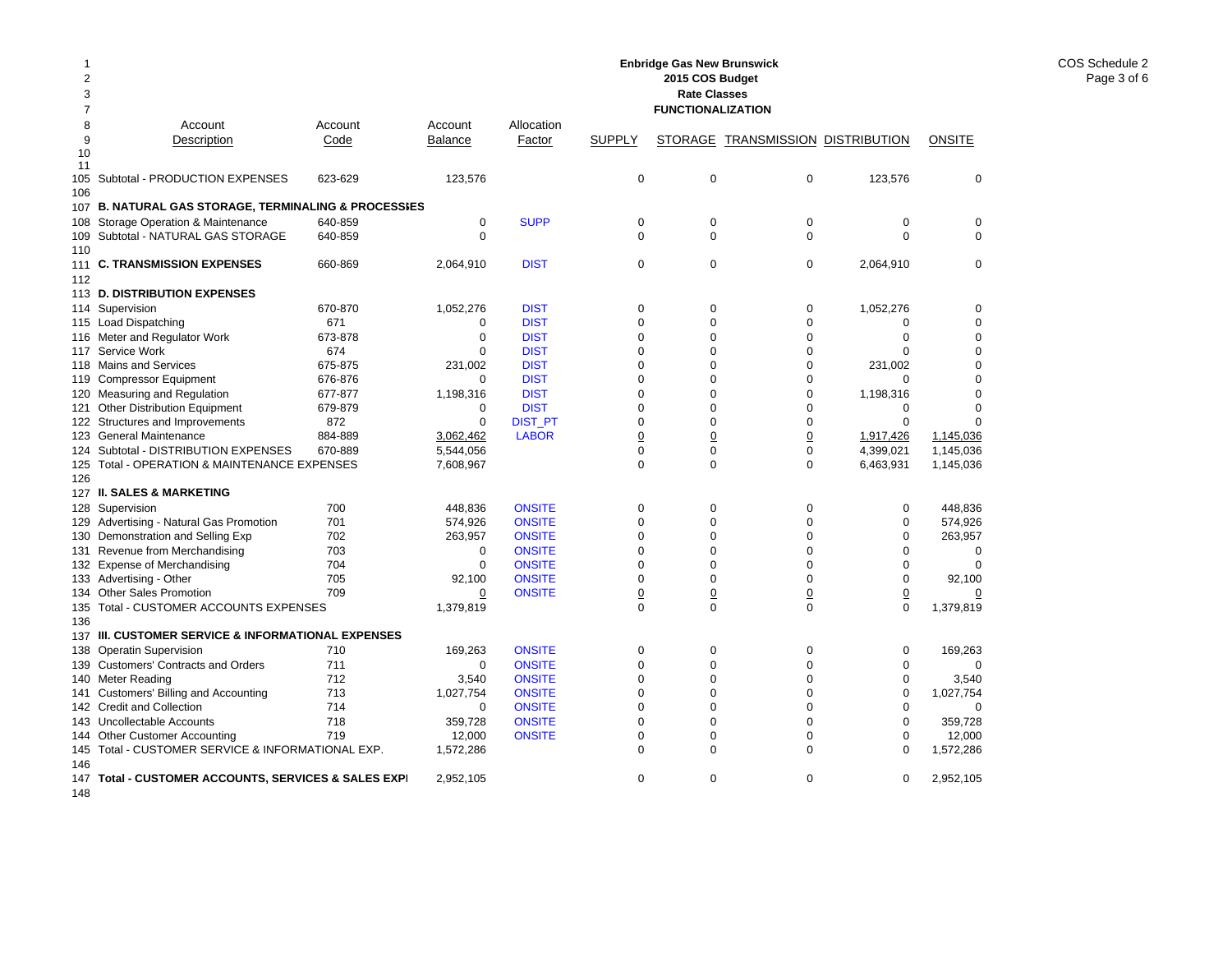| 1<br>2<br>3<br>7 | <b>Enbridge Gas New Brunswick</b><br>2015 COS Budget<br><b>Rate Classes</b><br><b>FUNCTIONALIZATION</b> |         |                |                  |                 |                 |                                   |                |                |  |
|------------------|---------------------------------------------------------------------------------------------------------|---------|----------------|------------------|-----------------|-----------------|-----------------------------------|----------------|----------------|--|
| 8                | Account                                                                                                 | Account | Account        | Allocation       |                 |                 |                                   |                |                |  |
| 9                | Description                                                                                             | Code    | <b>Balance</b> | Factor           | <b>SUPPLY</b>   |                 | STORAGE TRANSMISSION DISTRIBUTION |                | <b>ONSITE</b>  |  |
| 10               |                                                                                                         |         |                |                  |                 |                 |                                   |                |                |  |
| 11               |                                                                                                         |         |                |                  |                 |                 |                                   |                |                |  |
| 149              | IV. ADMINISTRATIVE & GENERAL EXPENSES                                                                   |         |                |                  |                 |                 |                                   |                |                |  |
| 150              |                                                                                                         |         |                |                  |                 |                 |                                   |                |                |  |
| 151              | Administrative & General                                                                                | 721     | 4,891          | <b>LABOR</b>     | 0               | 0               | 0                                 | 3,062          | 1,829          |  |
|                  | 152 Special Services                                                                                    | 722     | 1,234,200      | <b>LABOR</b>     | $\mathbf 0$     | 0               | 0                                 | 772,740        | 461,460        |  |
|                  | 153 Insurance                                                                                           | 723     | 372,017        | <b>PLANT</b>     | 0               | 0               | 0                                 | 372,017        | 0              |  |
|                  | 154 Injuries & Damages                                                                                  | 724     | 0              | <b>LABOR</b>     | 0               | 0               | 0                                 | $\mathbf 0$    | $\mathbf 0$    |  |
|                  | 155 Employee Pensions and Benefits                                                                      | 725     | 2,536,453      | <b>LABOR</b>     | 0               | 0               | 0                                 | 1,588,089      | 948,364        |  |
|                  | 156 Other Admin & Gen Expenses                                                                          | 728     | 3,783,284      | <b>LABOR</b>     | $\mathbf 0$     | 0               | 0                                 | 2,368,738      | 1,414,547      |  |
|                  | 157 Admin & Gen Expenses Transferred                                                                    | 729     | (4,648,258)    | <b>LABOR</b>     | 0               | $\underline{0}$ | <u>0</u>                          | (2,910,303)    | (1,737,955)    |  |
|                  | 158 Subtotal - O&M Accounts 721-729                                                                     |         | 3,282,588      |                  | $\Omega$        | 0               | 0                                 | 2,194,344      | 1,088,244      |  |
| 159              |                                                                                                         |         |                |                  |                 |                 |                                   |                |                |  |
|                  | 160 TOTAL - OPERATING EXPENSES (Excl Depr, Tax and Gas                                                  |         | 13,843,659     |                  | 0               | 0               | 0                                 | 8,658,275      | 5,185,384      |  |
| 161              |                                                                                                         |         |                |                  |                 |                 |                                   |                |                |  |
|                  | 162 VI. DEPRECIATION EXPENSE                                                                            |         |                |                  |                 |                 |                                   |                |                |  |
|                  | 163 Intangible Plant                                                                                    | 403.10  | 0              | <b>INTANG_PT</b> | 0               | 0               | 0                                 | 0              | 0              |  |
|                  | 164 Production Plant                                                                                    | 403.20  | $\mathbf 0$    | <b>None</b>      | $\mathbf 0$     | 0               | 0                                 | $\mathbf 0$    | 0              |  |
|                  | 165 Local Storage Plant                                                                                 | 403.30  | 0              | <b>None</b>      | 0               | 0               | 0                                 | $\mathbf 0$    | 0              |  |
|                  | 166 Transmission Plant                                                                                  | 403.40  | 0              | <b>TRANS</b>     | $\mathbf 0$     | 0               | 0                                 | $\Omega$       | 0              |  |
|                  | 167 Mains-PL                                                                                            | 403.51  | 2,057,449      | <b>DIST</b>      | $\mathbf 0$     | 0               | 0                                 | 2,057,449      | 0              |  |
|                  | 168 Mains-ST                                                                                            | 403.51  | 1,015,964      | <b>DIST</b>      | $\Omega$        | $\mathbf 0$     | 0                                 | 1,015,964      | $\Omega$       |  |
|                  | 169 Development O&M                                                                                     | 403.52  | 2,792,093      | <b>PLANT</b>     | 0               | 0               | 0                                 | 2,792,093      | $\mathbf 0$    |  |
|                  | 170 Services                                                                                            | 403.53  | 2,375,090      | <b>DIST</b>      | 0               | 0               | 0                                 | 2,375,090      | $\mathbf 0$    |  |
|                  | 171 Meters                                                                                              | 403.54  | 818,556        | <b>DIST</b>      | 0               | 0               | 0                                 | 818,556        | 0              |  |
|                  | 172 Distr Other                                                                                         | 403.55  | 681,053        | <b>DIST</b>      | 0               | 0               | 0                                 | 681,053        | $\Omega$       |  |
|                  | 173 General Plant                                                                                       | 403.60  | 1,055,443      | <b>LABOR</b>     | $\mathbf 0$     | 0               | $\mathbf 0$                       | 660,820        | 394,624        |  |
|                  | 174 Amort Ltd-Term Elect/Gas Plant                                                                      | 404.00  | 75,000         | <b>PLANT</b>     | $\mathbf 0$     | 0               | 0                                 | 75,000         | 0              |  |
|                  | 175 Adjustment                                                                                          |         | <u>0</u>       | <b>PLANT</b>     | $\overline{0}$  | $\overline{0}$  | $\overline{0}$                    | $\overline{0}$ | 0              |  |
| 176              | Total - DEPRECIATION EXPENSE                                                                            | 403-404 | 10,870,650     |                  | 0               | $\mathbf 0$     | $\mathbf 0$                       | 10,476,026     | 394,624        |  |
| 177              |                                                                                                         |         |                |                  |                 |                 |                                   |                |                |  |
|                  | 178 VII. TAXES OTHER THAN INCOME TAXES                                                                  |         |                |                  |                 |                 |                                   |                |                |  |
|                  | 179 A. General Taxes                                                                                    |         |                |                  |                 |                 |                                   |                |                |  |
|                  | 180 Property Tax- Plant                                                                                 |         | 1,198,391      | <b>DIST</b>      | $\mathbf 0$     | 0               | 0                                 | 1,198,391      | 0              |  |
|                  | 181 Distribution Tax                                                                                    |         | 0              | <b>PLANT</b>     | $\mathbf 0$     | $\mathbf 0$     | 0                                 | 0              | $\mathbf 0$    |  |
|                  | 182 Payroll related                                                                                     |         | 0              | <b>LABOR</b>     | $\mathbf 0$     | 0               | 0                                 | $\mathbf 0$    | $\mathbf 0$    |  |
|                  | 183 Other taxes                                                                                         |         | 0              | <b>PLANT</b>     | 0               | 0               | 0                                 | 0              | 0              |  |
|                  | 184 Property Tax- Gas                                                                                   |         | $\overline{0}$ | <b>STOR</b>      | 0               | $\overline{0}$  | 0                                 | $\overline{0}$ | $\overline{0}$ |  |
| 185              | Total Taxes Other Than Income Taxes                                                                     | 408     | 1,198,391      |                  | $\Omega$        | $\mathbf 0$     | 0                                 | 1,198,391      | $\Omega$       |  |
| 186              |                                                                                                         |         |                |                  |                 |                 |                                   |                |                |  |
|                  | 187 B. Franchise and Revenue Taxes                                                                      |         |                |                  |                 |                 |                                   |                |                |  |
|                  | 188 Gross Receipts Tax                                                                                  |         | 0              | <b>REVENUE</b>   | 0               | 0               | 0                                 | 0              | 0              |  |
|                  | 189 GRT- Uncoll Rider                                                                                   |         | <u>0</u>       | <b>None</b>      | $\underline{0}$ | $\overline{0}$  | 0                                 | $\pmb{0}$      | 0              |  |
|                  | 190 Subtotal- Franchise and Gross Receipts Tax                                                          |         | 0              |                  | 0               | 0               | 0                                 | 0              | $\mathbf 0$    |  |
| 191              |                                                                                                         |         |                |                  |                 |                 |                                   |                |                |  |
|                  | 192 C. Income Tax Expense                                                                               |         |                |                  |                 |                 |                                   |                |                |  |
|                  | 193 State Income Tax expense                                                                            |         | 0              | Pre-Tax          | 0               | 0               | 0                                 | 0              | 0              |  |
|                  | 194 Federal Income Tax expense                                                                          |         | <u>0</u>       | Pre-Tax          | 0               | $\underline{0}$ | 0                                 | 0              | $\overline{0}$ |  |
|                  | 195 Subtotal- Income tax expense                                                                        |         | 0              |                  | 0               | 0               | 0                                 | 0              | 0              |  |
|                  | 196 Total- TAX EXPENSE                                                                                  |         | 1,198,391      |                  | $\mathbf 0$     | 0               | $\mathbf 0$                       | 1,198,391      | 0              |  |
| 197              |                                                                                                         |         |                |                  |                 |                 |                                   |                |                |  |
|                  | 198 TOTAL EXPENSES                                                                                      |         | 26,036,276     |                  | $\mathbf 0$     | $\pmb{0}$       | $\mathbf 0$                       | 20,456,268     | 5,580,008      |  |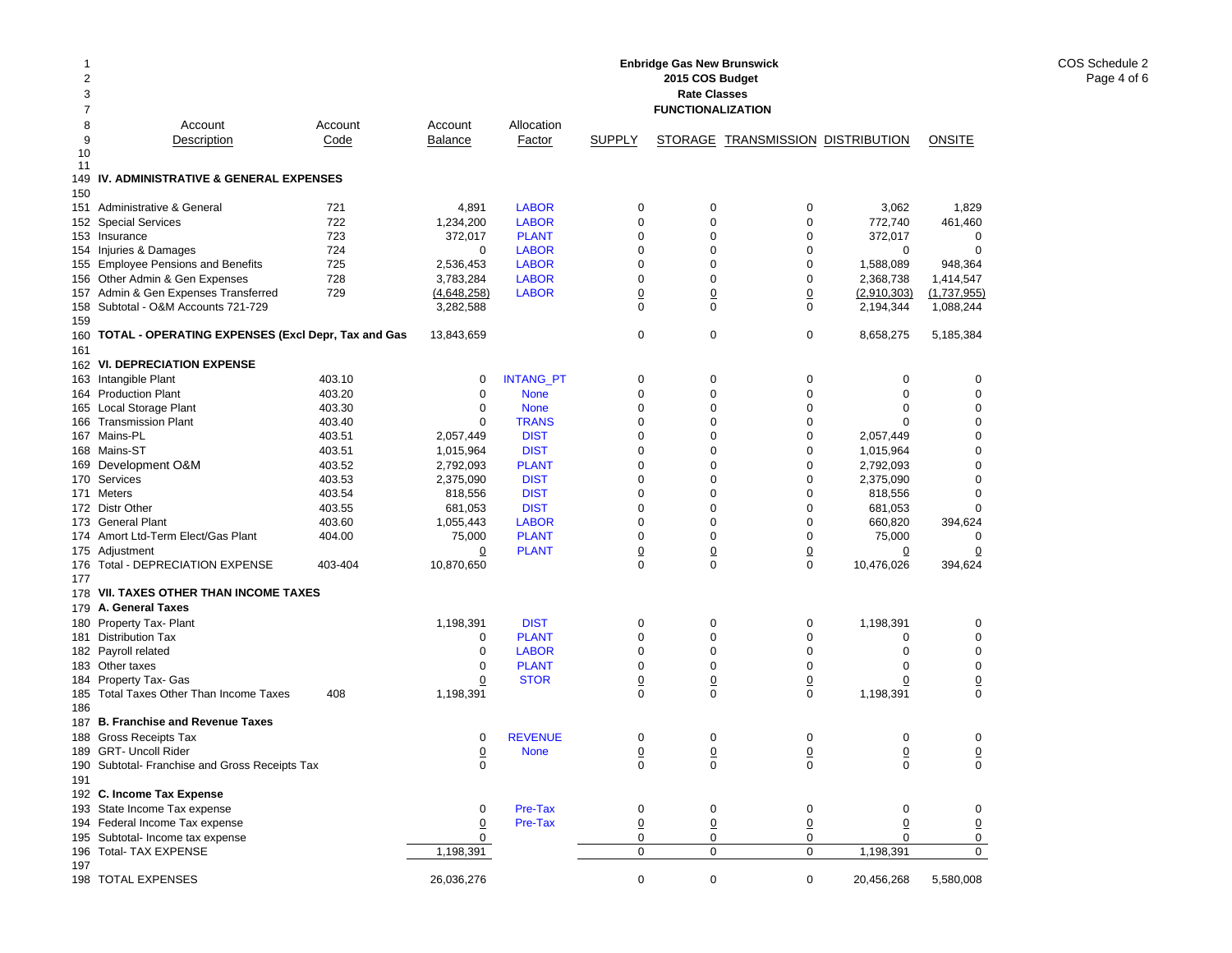|    |             |             |                |               |               | <b>Enbridge Gas New Brunswick</b> | COS Schedule 2 |
|----|-------------|-------------|----------------|---------------|---------------|-----------------------------------|----------------|
| ◠  |             |             |                |               |               | 2015 COS Budget                   | Page 5 of 6    |
| 3  |             |             |                |               |               | <b>Rate Classes</b>               |                |
|    |             |             |                |               |               | <b>FUNCTIONALIZATION</b>          |                |
| 8  | Account     | Account     | Account        | Allocation    |               |                                   |                |
| a  | Description | <u>Code</u> | <b>Balance</b> | <b>Factor</b> | <b>SUPPLY</b> | STORAGE TRANSMISSION DISTRIBUTION | <b>ONSITE</b>  |
| 10 |             |             |                |               |               |                                   |                |

10<br>11<br>199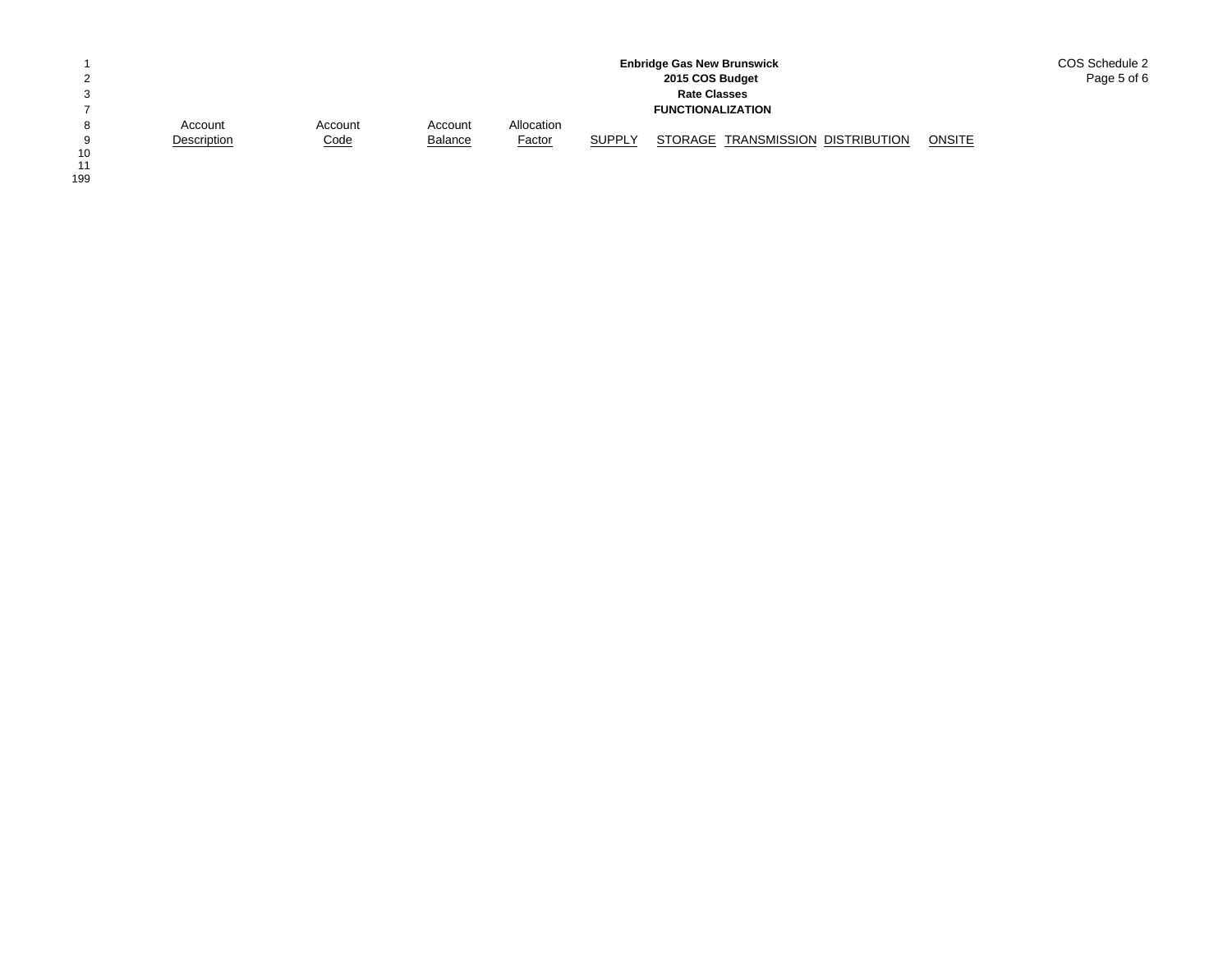| 3   |                                     |         |                |                   |                | <b>Enbridge Gas New Brunswick</b><br>2015 COS Budget<br><b>Rate Classes</b> |                |                     |               |
|-----|-------------------------------------|---------|----------------|-------------------|----------------|-----------------------------------------------------------------------------|----------------|---------------------|---------------|
|     |                                     |         |                |                   |                | <b>FUNCTIONALIZATION</b>                                                    |                |                     |               |
| 8   | Account                             | Account | Account        | Allocation        |                |                                                                             |                |                     |               |
| 9   | Description                         | Code    | <b>Balance</b> | Factor            | <b>SUPPLY</b>  | <b>STORAGE</b>                                                              | TRANSMISSION   | <b>DISTRIBUTION</b> | <b>ONSITE</b> |
| 10  |                                     |         |                |                   |                |                                                                             |                |                     |               |
| 200 | V. REVENUES at Present Rates        |         |                |                   |                |                                                                             |                |                     |               |
| 201 | <b>Retail Revenue</b>               | 520     | 47,370,399     | <b>RevRegxGas</b> | 0              | $\Omega$                                                                    | 0              | 41,663,663          | 5,706,736     |
|     | 202 Commercial Sales                | 521     | 0              | <b>RevRegxGas</b> | $\Omega$       | $\Omega$                                                                    | O              | 0                   |               |
|     | 203 Industrial Sales                | 522     | 0              | <b>RevRegxGas</b> | $\Omega$       | 0                                                                           | O              | 0                   |               |
|     | 204 Other Sales                     | 529     | 184,085        | <b>RevRegxGas</b> | $\Omega$       | 0                                                                           | O              | 161,908             | 22,177        |
|     | 205 Late Payment Penalties          | 560     | 0              | <b>RevRegxGas</b> | $\Omega$       | 0                                                                           |                | 0                   | O             |
|     | 206 Revenue from Service Work       | 561     | 134,112        | <b>RevRegxGas</b> | $\Omega$       | 0                                                                           | O              | 117,956             | 16,157        |
| 207 | <b>Transportation Revenue</b>       | 570     | 0              | <b>RevRegxGas</b> | 0              |                                                                             |                |                     |               |
|     | 208 Miscellaneous Operating Revenue | 579     | 0              | <b>RevRegxGas</b> | 0              | 0                                                                           | O              | 0                   |               |
| 209 | Other Revenue                       |         | 15,737         | <b>RevRegxGas</b> | 0              | 0                                                                           |                | 13,841              | 1,896         |
|     | 210 Rent from Gas Ppty / Other Rev  |         | 5,950          | <b>DIST_PT</b>    | $\overline{0}$ | $\overline{0}$                                                              | $\overline{0}$ | 5,950               |               |
| 211 | Subtotal Gas Revenues, net          |         | 47,710,284     |                   | $\Omega$       | $\Omega$                                                                    | $\mathbf 0$    | 41,963,318          | 5,746,966     |
| 212 |                                     |         |                |                   |                |                                                                             |                |                     |               |
|     | 213 Non-Operating Income            |         | 0              | <b>None</b>       | 0              | 0                                                                           | $\mathbf 0$    | 0                   | O             |
|     | 214 Non-Operating Income            |         | 0              | <b>None</b>       | <u>0</u>       | 0                                                                           | 0              | <u>0</u>            | <u>0</u>      |
| 215 | Total Non-Oper Income               |         | $\Omega$       |                   | $\Omega$       | $\Omega$                                                                    | $\Omega$       | $\Omega$            | $\Omega$      |
| 216 |                                     |         |                |                   |                |                                                                             |                |                     |               |
| 217 | <b>Total Revenue</b>                |         | 47,710,284     |                   | 0              | 0                                                                           | $\mathbf 0$    | 41,963,318          | 5,746,966     |
| 218 |                                     |         |                |                   |                |                                                                             |                |                     |               |
| 219 | <b>Total Expenses</b>               |         | 26,036,276     |                   | 0              | 0                                                                           | $\mathbf 0$    | 20,456,268          | 5,580,008     |
| 220 |                                     |         |                |                   |                |                                                                             |                |                     |               |
| 221 | <b>NET INCOME at Present Rates</b>  |         | 21.674.008     |                   | ₫              | $\overline{0}$                                                              | $\Omega$       | 21.507.050          | 166.957       |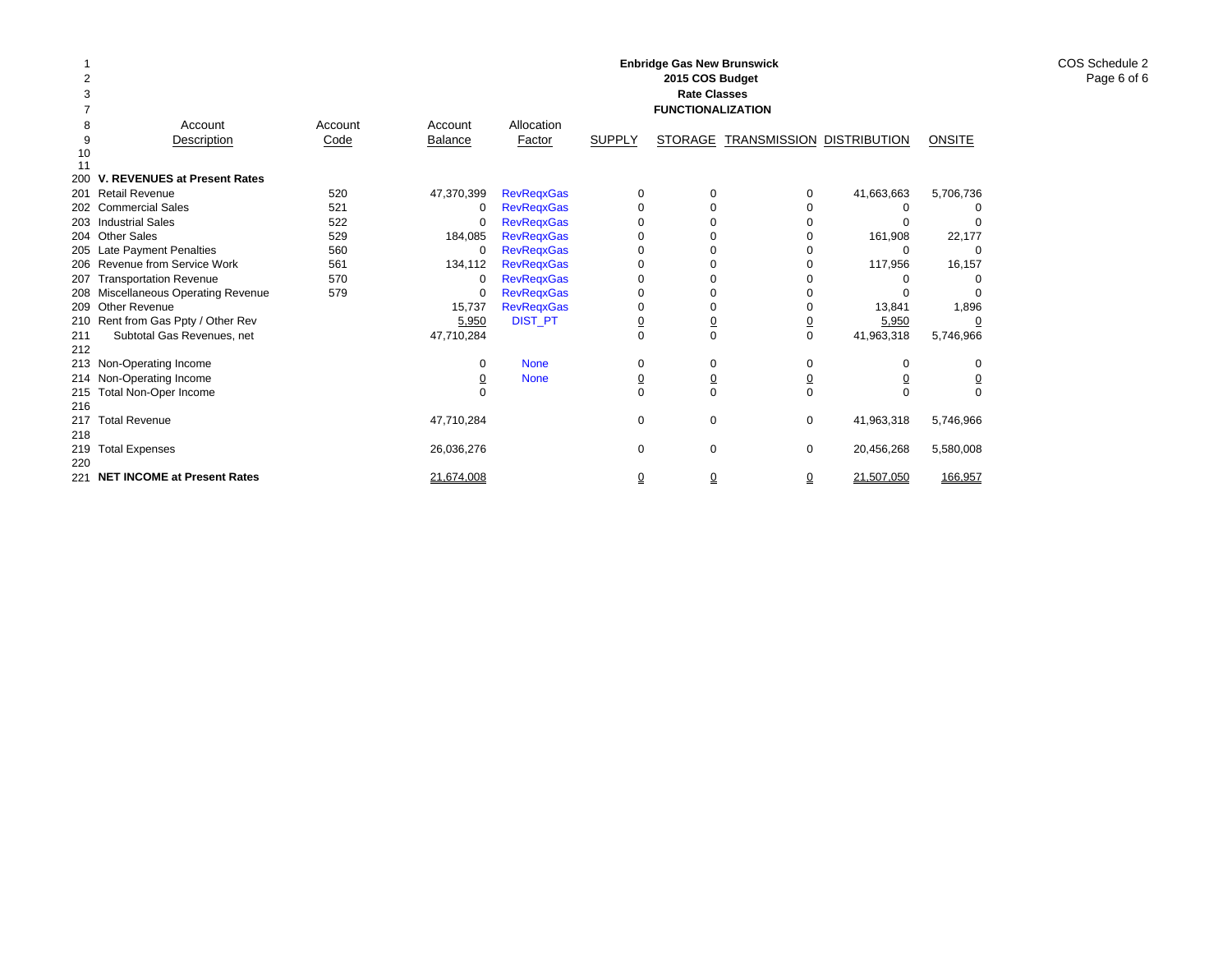COS Schedule 3Page 1 of 5

## Account Account Description Code 13 Franchises & Consents 401 14 Other Intangible Plant 402 Subtotal - INTANGIBLE ASSETS 401-402 17 B. PRODUCTION PLANT 18 Production Plant 403-419 Subtotal - PRODUCTION PLANT 403-419 21 C. STORAGE PLANT 22 Storage Plant 440-459 23 Subtotal - STORAGE PLANT 440-459 25 D. TRANSMISSION PLANT 460-469 27 E. DISTRIBUTION PLANT 28 Land and Land Rights 470 29 Structures and Improvements 472 Services 473 Regulators and Meter Installations 474 Mains-PL 475 33 Mains-ST 475 Compressor Equipment 476 Meas. & Reg. Stat. Equip. - General 477 36 Meters 478 Other Distribution Equipment 479 Development O&M 479 Subtotal - DISTRIBUTION PLANT 470-479 41 F. GENERAL PLANT 42 Land and Land Rights 480 43 Structures and Improvements 482 44 Office Furniture and Equipment 483 45 Transportation Equipment 484 46 Heavy Work Equipment 485 47 Tools & Work Equipment 486 48 Equipment on Customers' Premises 487 49 Communication Structures & Equip 488 Computer Hardware & Software 490 51 Other General Equipment 489 52 Subtotal - GENERAL PLANT 480-490 **2015 COS Budget Rate Classes**ClassificationDISTRIBUTION Allocation DISTRIBUTION**Dollars** Factor Demand Commodity Customer 0**CUST** T 0 0 0 0**DEMAND** D 0 0 0 0 0000**None** e 0 0 0 0 0000 None 0 0 0 0 0000 None 000 533,526 DEMAND 533,526 0 0 0 DEMANDD 0 0 0 63,055,632 CUST 0 0 63,055,632  $\Omega$  DEMANDD 0 0 0 80,902,752 MAINS-PL 24,478,508 0 56,424,245 47,548,803 DEMAND 47,548,803 0 0  $\Omega$  DEMANDD 0 0 0 15,533,192 DEMAND 15,533,192 0 0 22,138,168 CUST 0 0 22,138,168 0 DEMANDD 0 0 0 114,901,733 DISTPT 44,064,539 0 70,837,194 344,613,806 132,158,567 0 212,455,239 0**DISTLABOR** R 0 0 0 1,796,500 DISTLABOR 1,231,511 0 564,989 304,481 DISTLABOR 208,723 0 95,757 1,239,416 DISTLABOR 849,627 0 389,789  $\Omega$ **DISTLABOR** R 0 0 0 1,147,515 DISTLABOR 786,629 0 360,887 0 DISTLABORR 0 0 0 0**DISTLABOR** R 0 0 0 1,067,512 DISTLABOR 731,786 0 335,726 0 DISTLABORR 0 0 0 0 5,555,423 3,808,275 0 1,747,148 350,169,230 135,966,843 0 214,202,387

**Enbridge Gas New Brunswick** 

54 TOTAL UTILITY PLANT

55

50

53

9

1011

15

16

19

20

24

26

30

31

32

34

35

37

38

39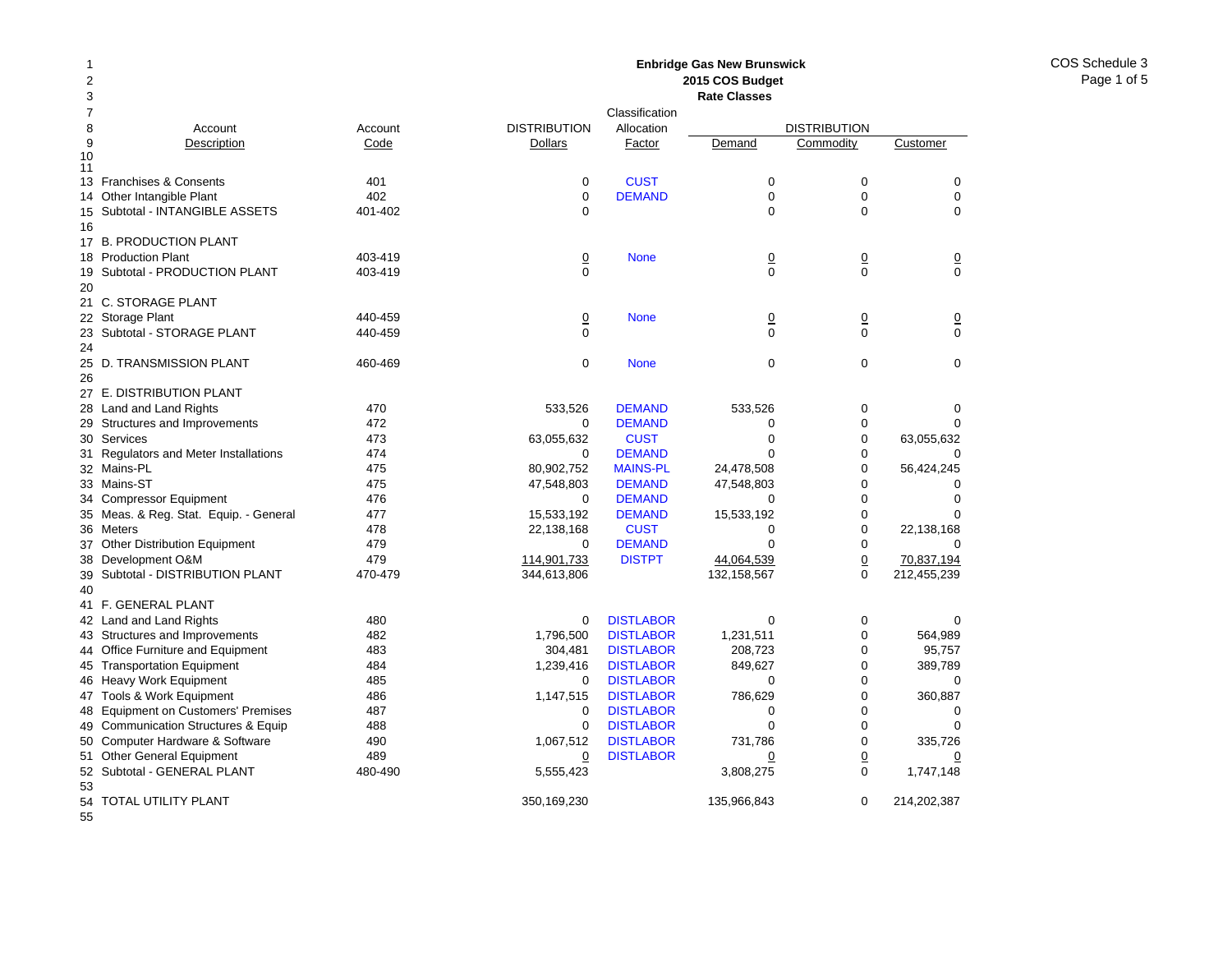### Account Account Description Code 56 II. DEPRECIATION RESERVE 57 Intangible Plant 58 Production Plant Local Storage Plant Transmission Plant 61 Mains-PL 62 Mains-ST 63 Development O&M 64 Services 65 Meters 66 Distr Other General Plant 68 TOTAL - DEPRECIATION RESERVE 70 III. OTHER RATE BASE ITEMS 71 Gas Storage Inventory 72 CWIP 73 Customer Deposits 74 Franchise fee 75 Deferred development costs 76 Deferred carrying costs 77 Deferred equity offering costs 78 Term deposit 79 Deferral account Total - OTHER RATE BASE ITEMS 82 IV. TOTAL RATE BASE (Excl. Working Cap 83 Working Capital 131 V. TOTAL RATE BASE 87 I. OPERATION & MAINTENANCE EXPENS 88 A. PRODUCTION EXPENSES 89 1. Manufactured Gas Production 90 Operation Supv and Engineering **610** 91 Gas Wells 614 92 Other Gas Production 619 93 Subtotal - Production 610-619 94 Supervision 810 Gas Production Maintenance **814 Rate Classes**ClassificationDISTRIBUTION Allocation DISTRIBUTION**Dollars** Factor Demand Commodity Customer 0DISTPT\_INT 0 0 0 0 0 None 000 0 None 000  $\Omega$  None 000 19,143,609 MAINS-PL 5,792,225 0 13,351,384 8,548,284 DEMAND 8,548,284 0 0 23,334,369 DISTPT 8,948,674 0 14,385,694 17,138,954 CUST 0 0 17,138,954 4,158,021 CUST 0 0 4,158,021 5,870,706 DISTOnlyPT 2,242,976 0 3,627,730 3,376,649 DISTLABOR 2,314,713 0 1,061,936 81,570,592 27,846,873 0 53,723,719 0**COMMODITY** Y 0 0 0 0DISTOnlyPT 0 0 0 0 0**CUST** T 0 0 0 275,000 DISTOnlyPT 105,067 0 169,933 0**COMMODITY** Y 0 0 0 0 DISTPTT 0 0 0  $\Omega$ DISTONIVPT 0 0 0 0 2,974,961 DISTOnlyPT 1,136,621 0 1,838,340 0 DISTPT 0 0 0 3,249,961 1,241,688 0 2,008,273 271,848,599 109,361,658 0 162,486,941 715,639 DISTO&MXGAS 533,814 0 181,825 272,564,238 109,895,472 0 162,668,766 0 None 000 0 None 000 0 Nonee 0 0 0 0 0000 None 000 0 Nonee 0 0 0

**Enbridge Gas New Brunswick 2015 COS Budget** 

0 0000 000

9798

95

96 Subtotal - O&M Accounts 617-618 810-819

Subtotal - Manufactured Gas Production 610-819

9

1011

59

60

67

69

80

81

8485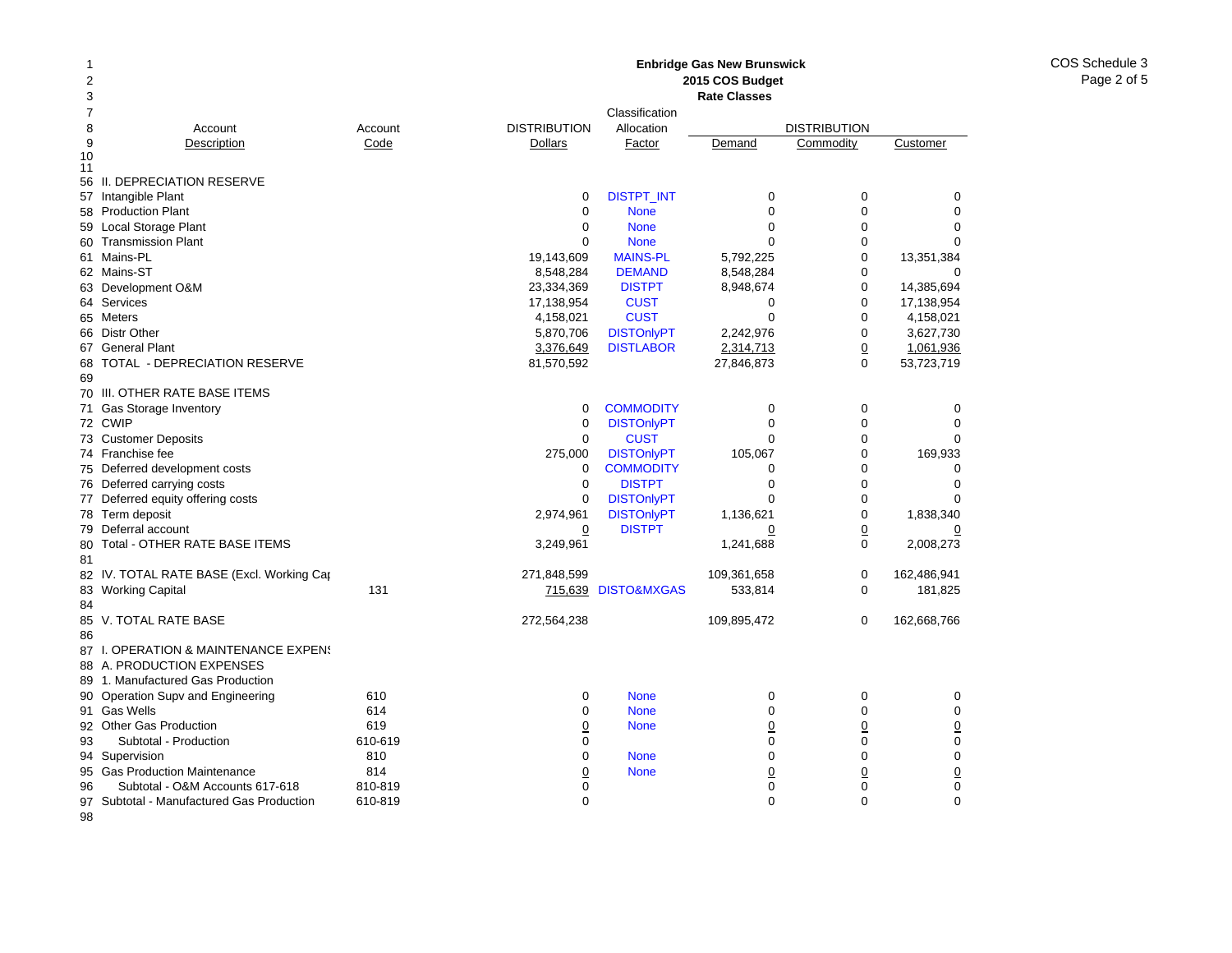#### 12378 Account Account 9Description Code 10 1199 Gas Supply Expenses 100Natural Gas Purchases 623 101Gas Supply Operation 624 102 Natural Gas W/D from Storage 627-628 103Gas Used for Other Util Operations 629 104 Other Gas Supply Expenses 105Subtotal - PRODUCTION EXPENSES 623-629 106107 B. NATURAL GAS STORAGE, TERMINAL 108 Storage Operation & Maintenance 640-859 109Subtotal - NATURAL GAS STORAGE 640-859 110111 C. TRANSMISSION EXPENSES 660-869 112113 D. DISTRIBUTION EXPENSES 114 Supervision 670-870 115 Load Dispatching 671 116Meter and Regulator Work 673-878 117Service Work 674 118Mains and Services 675-875 119Compressor Equipment 676-876 120Measuring and Regulation 677-877 121 Other Distribution Equipment 679-879 122 Structures and Improvements 872 123General Maintenance 884-889 124 Subtotal - DISTRIBUTION EXPENSES 670-889 125 Total - OPERATION & MAINTENANCE EX 126127 II. SALES & MARKETING128Supervision 700 129Advertising - Natural Gas Promotion 701 130Demonstration and Selling Exp 702 131Revenue from Merchandising 703 132 Expense of Merchandising metal of the 704 133Advertising - Other 705 134Other Sales Promotion 709 135 Total - CUSTOMER ACCOUNTS EXPENS 136137 III. CUSTOMER SERVICE & INFORMATIO138Operatin Supervision 710 139 Customers' Contracts and Orders 711 140Meter Reading **712** 141 Customers' Billing and Accounting 713 142 Credit and Collection 714 143Uncollectable Accounts 718 144Other Customer Accounting T19 **Enbridge Gas New Brunswick 2015 COS Budget Rate Classes**ClassificationDISTRIBUTION Allocation DISTRIBUTION**Dollars** Factor Demand Commodity Customer 0 None 000 123,576 DISTPT 47,391 0 76,185 0 None 000 0 None 000 0**None** e 0 0 0 123,576 47,391 0 76,185 0 None 000 0 0002,064,910 DEMAND 2,064,910 0 0 1,052,276 DISTOnlyPT 402,035 0 650,241 0 None 000 0 MAIN&SERVICEE 0 0 0  $\Omega$  DEMANDD 0 0 0 231,002 MAIN&SERVICE 86,881 0 144,120 0 DEMANDD 0 0 0 1.198.316 DEMAND 1.198.316 0 0 0  $\Omega$  DEMANDD 0 0 0 0DISTONIVPT 0 0 0 0 1,917,426 DISTLABOR 1,314,407 0 603,019 4,399,021 3,001,640 0 1,397,381 6,463,931 5,066,550 0 1,397,381 0 None 000 0 None 000 0 None 000 0**CUST** T 0 0 0 0**CUST** T 0 0 0 0 None 000 0**None** e 0 0 0 0 0000**CUST** T 0 0 0 0**CUST** T 0 0 0 0**CUST** T 0 0 0 0**CUST** T 0 0 0 0**CUST** T 0 0 0 0**CUST** T 0 0 0 0**CUST** T 0 0 0

0 000

145 Total - CUSTOMER SERVICE & INFORMA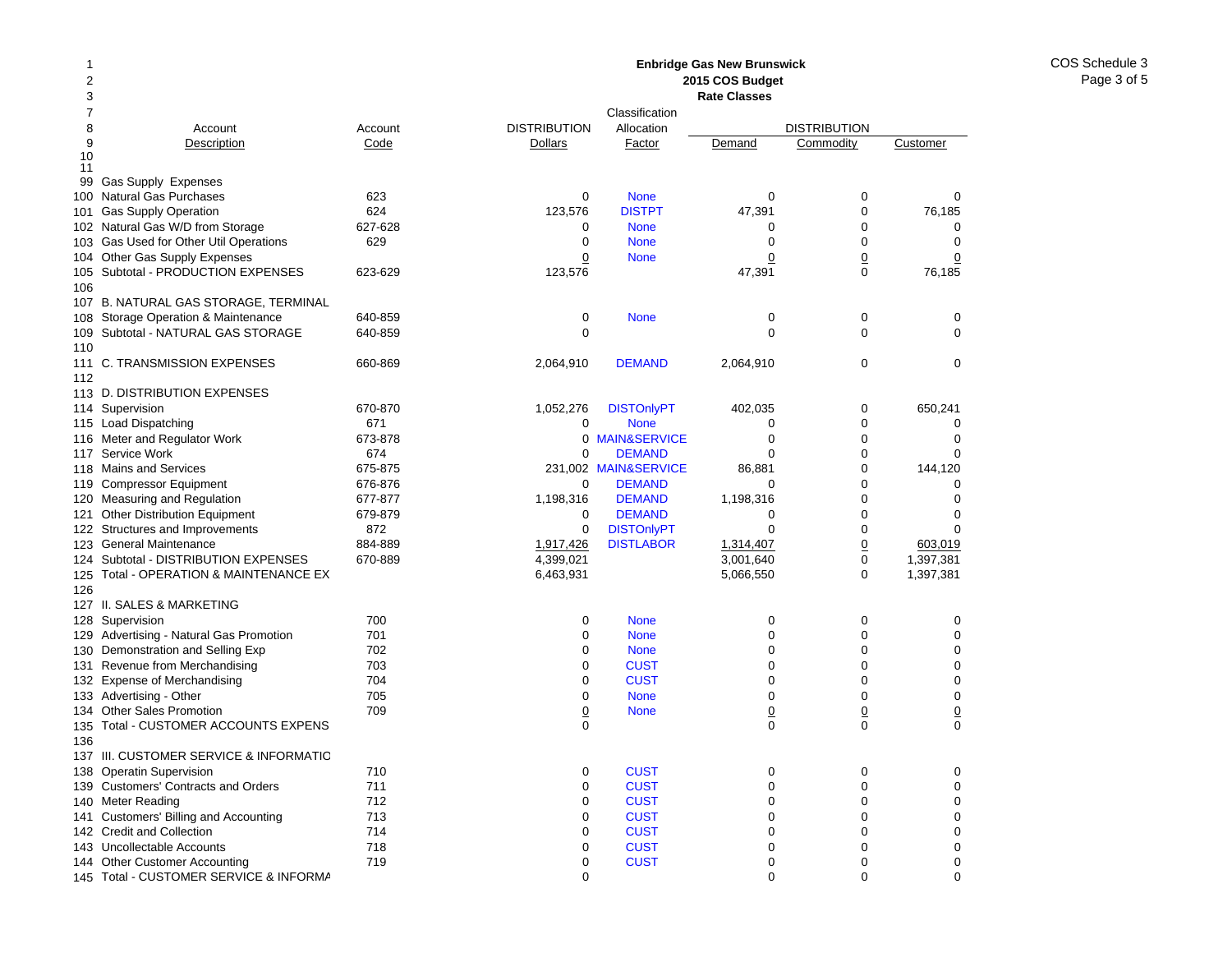COS Schedule 3Page 4 of 5

### 12 378 Account Account 9Description Code 10 11 146147 Total - CUSTOMER ACCOUNTS, SERVIC 148149IV. ADMINISTRATIVE & GENERAL EXPEN 150151 Administrative & General 721 152Special Services 722 153 Insurance 723 154 Injuries & Damages 724 155 Employee Pensions and Benefits 725 156Other Admin & Gen Expenses 728 157Admin & Gen Expenses Transferred 729 158 Subtotal - O&M Accounts 721-729 159160 TOTAL - OPERATING EXPENSES (Excl D 161162 VI. DEPRECIATION EXPENSE 163 Intangible Plant 163 Ann an 403 164Production Plant 403 165Local Storage Plant 403 166Transmission Plant 403 167Mains-PL 404 168 Mains-ST 404 169Development O&M 404 170Services 404 171 Meters 404 172 Distr Other **404** 173 General Plant 404 174 Amort Ltd-Term Elect/Gas Plant 174 Amort Ltd-Term Elect/Gas 175 Adjustment 176Total - DEPRECIATION EXPENSE 403-404 177178 VII. TAXES OTHER THAN INCOME TAXES 179 A. General Taxes 180 Property Tax- Plant 181 Distribution Tax 182 Payroll related 183 Other taxes 184 Property Tax- Gas 185Total Taxes Other Than Income Taxes 408 186187 B. Franchise and Revenue Taxes 188 Gross Receipts Tax 189 GRT- Uncoll Rider 190 Subtotal- Franchise and Gross Receipts Ta **Enbridge Gas New Brunswick 2015 COS Budget Rate Classes**ClassificationDISTRIBUTION Allocation DISTRIBUTION**Dollars** Factor Demand Commodity Customer 0 0003.062 DISTLABOR 2.099 0 963 772,740 DISTLABOR 529,718 0 243,022 372,017 DISTPT 142,668 0 229,350 0**DISTLABOR** R 0 0 0 1,588,089 DISTLABOR 1,088,644 0 499,445 2,368,738 DISTLABOR 1,623,784 0 744,954 (2,910,303) DISTLABOR (1,995,030) 0 (915,273) 2,194,344 1,391,883 0 802,461 8,658,275 6,458,434 0 2,199,841 0DISTPT\_INT 0 0 0 0 0 None 000 0 None 000 0 None 000 2,057,449 MAINS-PL 622,516 0 1,434,933 1.015,964 **DEMAND** 1.015,964 0 0 0 2,792,093 DISTPT 1,070,761 0 1,721,332 2,375,090 CUST 0 0 2,375,090 818,556 CUST 0 0 818,556 681,053 DISTPT 261,182 0 419,871 660,820 DISTLABOR 452,996 0 207,824 75,000 DISTPT 28,762 0 46,238 0 DISTPT 0 0 0 10,476,026 3,452,182 0 7,023,844 1,198,391 PropertyTax 501,076 0 697,315 0 DISTPTT 0 0 0 0**DISTLABOR** R 0 0 0 0 DISTPTT 0 0 0 0**COMMODITY**  0 0 0 1,198,391 501,076 0 697,315 0**CUST** T 0 0 0 0**CUST**  0 0 0 0 000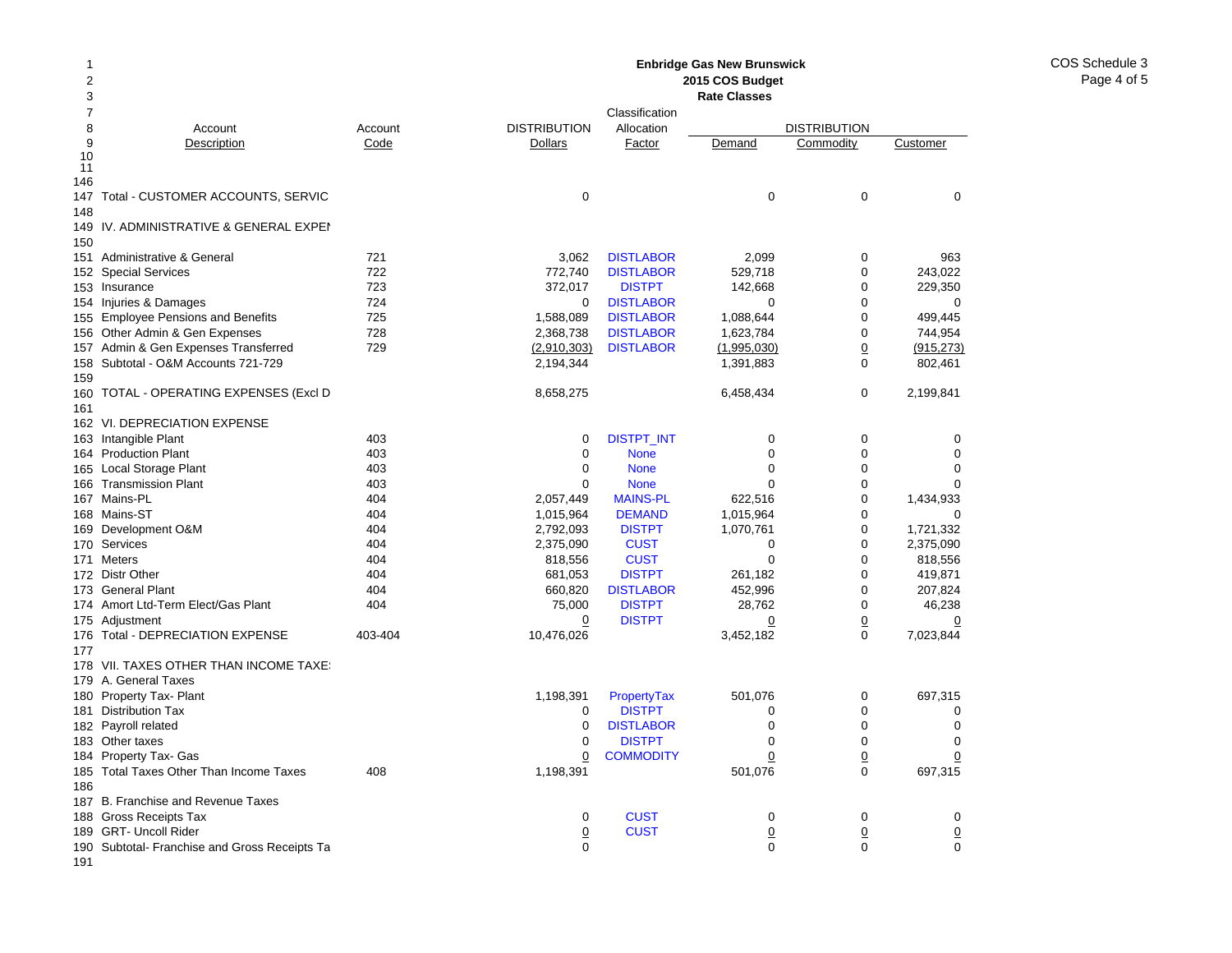| $\overline{\mathbf{c}}$<br>2015 COS Budget<br>3<br><b>Rate Classes</b><br>7<br>Classification<br><b>DISTRIBUTION</b><br>8<br>Allocation<br><b>DISTRIBUTION</b><br>Account<br>Account<br>9<br>Description<br>Code<br><b>Dollars</b><br>Factor<br>Commodity<br>Customer<br>Demand<br>10<br>11<br>192 C. Income Tax Expense<br>193 State Income Tax expense<br>PreTax-DIST<br>$\mathbf 0$<br>0<br>0<br>0<br>194 Federal Income Tax expense<br>PreTax-DIST<br>$\overline{0}$<br>$\underline{0}$<br>$\overline{0}$<br><u>0</u><br>$\Omega$<br>$\mathbf 0$<br>195 Subtotal- Income tax expense<br>$\Omega$<br>$\Omega$<br>501,076<br><b>Total- TAX EXPENSE</b><br>1,198,391<br>$\mathbf 0$<br>697,315<br>196<br>197<br><b>TOTAL EXPENSES</b><br>$\mathbf 0$<br>198<br>20,456,268<br>10,459,082<br>9,997,185<br>199<br>200 V. REVENUES at Present Rates<br><b>Retail Revenue</b><br>520<br>41,663,663<br><b>RevReq_Dist</b><br>18,999,496<br>22,664,167<br>0<br>201<br>202 Commercial Sales<br>521<br><b>RevReq_Dist</b><br>$\mathbf 0$<br>0<br>0<br>0<br>203 Industrial Sales<br>522<br>0<br><b>RevReq_Dist</b><br>0<br>0<br>204 Other Sales<br>529<br>73,834<br>0<br>88,075<br>161,908<br><b>RevReq_Dist</b><br>205 Late Payment Penalties<br>560<br>0<br><b>RevReq_Dist</b><br>0<br>0<br>0<br>Revenue from Service Work<br>561<br>0<br>64,165<br>117,956<br><b>RevReq_Dist</b><br>53,790<br>206<br>570<br><b>Transportation Revenue</b><br>$\mathbf 0$<br><b>RevReq_Dist</b><br>0<br>0<br>207<br>0<br>208 Miscellaneous Operating Revenue<br>579<br><b>RevReq_Dist</b><br>0<br>0<br>0<br>Other Revenue<br><b>RevReq_Dist</b><br>0<br>13,841<br>6,312<br>7,529<br>209<br>210 Rent from Gas Ppty / Other Rev<br><b>DISTPT</b><br>2,282<br>$\underline{0}$<br>5,950<br>3,668<br>$\mathbf 0$<br>41,963,318<br>19,135,713<br>22,827,605<br>211<br>Subtotal Gas Revenues, net<br>212<br>213 Non-Operating Income<br><b>None</b><br>0<br>0<br>0<br>0<br>Non-Operating Income<br><b>None</b><br>$\underline{0}$<br>$\underline{0}$<br>$\overline{0}$<br>214<br>$\overline{0}$<br>$\mathbf 0$<br>$\mathbf 0$<br>$\mathbf 0$<br>$\Omega$<br>Total Non-Oper Income<br>215<br>216<br><b>Total Revenue</b><br>41,963,318<br>19,135,713<br>$\mathbf 0$<br>22,827,605<br>217<br>218 | 1   |                       |            | <b>Enbridge Gas New Brunswick</b> |             |           |
|------------------------------------------------------------------------------------------------------------------------------------------------------------------------------------------------------------------------------------------------------------------------------------------------------------------------------------------------------------------------------------------------------------------------------------------------------------------------------------------------------------------------------------------------------------------------------------------------------------------------------------------------------------------------------------------------------------------------------------------------------------------------------------------------------------------------------------------------------------------------------------------------------------------------------------------------------------------------------------------------------------------------------------------------------------------------------------------------------------------------------------------------------------------------------------------------------------------------------------------------------------------------------------------------------------------------------------------------------------------------------------------------------------------------------------------------------------------------------------------------------------------------------------------------------------------------------------------------------------------------------------------------------------------------------------------------------------------------------------------------------------------------------------------------------------------------------------------------------------------------------------------------------------------------------------------------------------------------------------------------------------------------------------------------------------------------------------------------------------------------------------------------------------------------------------------------------------------------------------------------------------------|-----|-----------------------|------------|-----------------------------------|-------------|-----------|
|                                                                                                                                                                                                                                                                                                                                                                                                                                                                                                                                                                                                                                                                                                                                                                                                                                                                                                                                                                                                                                                                                                                                                                                                                                                                                                                                                                                                                                                                                                                                                                                                                                                                                                                                                                                                                                                                                                                                                                                                                                                                                                                                                                                                                                                                  |     |                       |            |                                   |             |           |
|                                                                                                                                                                                                                                                                                                                                                                                                                                                                                                                                                                                                                                                                                                                                                                                                                                                                                                                                                                                                                                                                                                                                                                                                                                                                                                                                                                                                                                                                                                                                                                                                                                                                                                                                                                                                                                                                                                                                                                                                                                                                                                                                                                                                                                                                  |     |                       |            |                                   |             |           |
|                                                                                                                                                                                                                                                                                                                                                                                                                                                                                                                                                                                                                                                                                                                                                                                                                                                                                                                                                                                                                                                                                                                                                                                                                                                                                                                                                                                                                                                                                                                                                                                                                                                                                                                                                                                                                                                                                                                                                                                                                                                                                                                                                                                                                                                                  |     |                       |            |                                   |             |           |
|                                                                                                                                                                                                                                                                                                                                                                                                                                                                                                                                                                                                                                                                                                                                                                                                                                                                                                                                                                                                                                                                                                                                                                                                                                                                                                                                                                                                                                                                                                                                                                                                                                                                                                                                                                                                                                                                                                                                                                                                                                                                                                                                                                                                                                                                  |     |                       |            |                                   |             |           |
|                                                                                                                                                                                                                                                                                                                                                                                                                                                                                                                                                                                                                                                                                                                                                                                                                                                                                                                                                                                                                                                                                                                                                                                                                                                                                                                                                                                                                                                                                                                                                                                                                                                                                                                                                                                                                                                                                                                                                                                                                                                                                                                                                                                                                                                                  |     |                       |            |                                   |             |           |
|                                                                                                                                                                                                                                                                                                                                                                                                                                                                                                                                                                                                                                                                                                                                                                                                                                                                                                                                                                                                                                                                                                                                                                                                                                                                                                                                                                                                                                                                                                                                                                                                                                                                                                                                                                                                                                                                                                                                                                                                                                                                                                                                                                                                                                                                  |     |                       |            |                                   |             |           |
|                                                                                                                                                                                                                                                                                                                                                                                                                                                                                                                                                                                                                                                                                                                                                                                                                                                                                                                                                                                                                                                                                                                                                                                                                                                                                                                                                                                                                                                                                                                                                                                                                                                                                                                                                                                                                                                                                                                                                                                                                                                                                                                                                                                                                                                                  |     |                       |            |                                   |             |           |
|                                                                                                                                                                                                                                                                                                                                                                                                                                                                                                                                                                                                                                                                                                                                                                                                                                                                                                                                                                                                                                                                                                                                                                                                                                                                                                                                                                                                                                                                                                                                                                                                                                                                                                                                                                                                                                                                                                                                                                                                                                                                                                                                                                                                                                                                  |     |                       |            |                                   |             |           |
|                                                                                                                                                                                                                                                                                                                                                                                                                                                                                                                                                                                                                                                                                                                                                                                                                                                                                                                                                                                                                                                                                                                                                                                                                                                                                                                                                                                                                                                                                                                                                                                                                                                                                                                                                                                                                                                                                                                                                                                                                                                                                                                                                                                                                                                                  |     |                       |            |                                   |             |           |
|                                                                                                                                                                                                                                                                                                                                                                                                                                                                                                                                                                                                                                                                                                                                                                                                                                                                                                                                                                                                                                                                                                                                                                                                                                                                                                                                                                                                                                                                                                                                                                                                                                                                                                                                                                                                                                                                                                                                                                                                                                                                                                                                                                                                                                                                  |     |                       |            |                                   |             |           |
|                                                                                                                                                                                                                                                                                                                                                                                                                                                                                                                                                                                                                                                                                                                                                                                                                                                                                                                                                                                                                                                                                                                                                                                                                                                                                                                                                                                                                                                                                                                                                                                                                                                                                                                                                                                                                                                                                                                                                                                                                                                                                                                                                                                                                                                                  |     |                       |            |                                   |             |           |
|                                                                                                                                                                                                                                                                                                                                                                                                                                                                                                                                                                                                                                                                                                                                                                                                                                                                                                                                                                                                                                                                                                                                                                                                                                                                                                                                                                                                                                                                                                                                                                                                                                                                                                                                                                                                                                                                                                                                                                                                                                                                                                                                                                                                                                                                  |     |                       |            |                                   |             |           |
|                                                                                                                                                                                                                                                                                                                                                                                                                                                                                                                                                                                                                                                                                                                                                                                                                                                                                                                                                                                                                                                                                                                                                                                                                                                                                                                                                                                                                                                                                                                                                                                                                                                                                                                                                                                                                                                                                                                                                                                                                                                                                                                                                                                                                                                                  |     |                       |            |                                   |             |           |
|                                                                                                                                                                                                                                                                                                                                                                                                                                                                                                                                                                                                                                                                                                                                                                                                                                                                                                                                                                                                                                                                                                                                                                                                                                                                                                                                                                                                                                                                                                                                                                                                                                                                                                                                                                                                                                                                                                                                                                                                                                                                                                                                                                                                                                                                  |     |                       |            |                                   |             |           |
|                                                                                                                                                                                                                                                                                                                                                                                                                                                                                                                                                                                                                                                                                                                                                                                                                                                                                                                                                                                                                                                                                                                                                                                                                                                                                                                                                                                                                                                                                                                                                                                                                                                                                                                                                                                                                                                                                                                                                                                                                                                                                                                                                                                                                                                                  |     |                       |            |                                   |             |           |
|                                                                                                                                                                                                                                                                                                                                                                                                                                                                                                                                                                                                                                                                                                                                                                                                                                                                                                                                                                                                                                                                                                                                                                                                                                                                                                                                                                                                                                                                                                                                                                                                                                                                                                                                                                                                                                                                                                                                                                                                                                                                                                                                                                                                                                                                  |     |                       |            |                                   |             |           |
|                                                                                                                                                                                                                                                                                                                                                                                                                                                                                                                                                                                                                                                                                                                                                                                                                                                                                                                                                                                                                                                                                                                                                                                                                                                                                                                                                                                                                                                                                                                                                                                                                                                                                                                                                                                                                                                                                                                                                                                                                                                                                                                                                                                                                                                                  |     |                       |            |                                   |             |           |
|                                                                                                                                                                                                                                                                                                                                                                                                                                                                                                                                                                                                                                                                                                                                                                                                                                                                                                                                                                                                                                                                                                                                                                                                                                                                                                                                                                                                                                                                                                                                                                                                                                                                                                                                                                                                                                                                                                                                                                                                                                                                                                                                                                                                                                                                  |     |                       |            |                                   |             |           |
|                                                                                                                                                                                                                                                                                                                                                                                                                                                                                                                                                                                                                                                                                                                                                                                                                                                                                                                                                                                                                                                                                                                                                                                                                                                                                                                                                                                                                                                                                                                                                                                                                                                                                                                                                                                                                                                                                                                                                                                                                                                                                                                                                                                                                                                                  |     |                       |            |                                   |             |           |
|                                                                                                                                                                                                                                                                                                                                                                                                                                                                                                                                                                                                                                                                                                                                                                                                                                                                                                                                                                                                                                                                                                                                                                                                                                                                                                                                                                                                                                                                                                                                                                                                                                                                                                                                                                                                                                                                                                                                                                                                                                                                                                                                                                                                                                                                  |     |                       |            |                                   |             |           |
|                                                                                                                                                                                                                                                                                                                                                                                                                                                                                                                                                                                                                                                                                                                                                                                                                                                                                                                                                                                                                                                                                                                                                                                                                                                                                                                                                                                                                                                                                                                                                                                                                                                                                                                                                                                                                                                                                                                                                                                                                                                                                                                                                                                                                                                                  |     |                       |            |                                   |             |           |
|                                                                                                                                                                                                                                                                                                                                                                                                                                                                                                                                                                                                                                                                                                                                                                                                                                                                                                                                                                                                                                                                                                                                                                                                                                                                                                                                                                                                                                                                                                                                                                                                                                                                                                                                                                                                                                                                                                                                                                                                                                                                                                                                                                                                                                                                  |     |                       |            |                                   |             |           |
|                                                                                                                                                                                                                                                                                                                                                                                                                                                                                                                                                                                                                                                                                                                                                                                                                                                                                                                                                                                                                                                                                                                                                                                                                                                                                                                                                                                                                                                                                                                                                                                                                                                                                                                                                                                                                                                                                                                                                                                                                                                                                                                                                                                                                                                                  |     |                       |            |                                   |             |           |
|                                                                                                                                                                                                                                                                                                                                                                                                                                                                                                                                                                                                                                                                                                                                                                                                                                                                                                                                                                                                                                                                                                                                                                                                                                                                                                                                                                                                                                                                                                                                                                                                                                                                                                                                                                                                                                                                                                                                                                                                                                                                                                                                                                                                                                                                  |     |                       |            |                                   |             |           |
|                                                                                                                                                                                                                                                                                                                                                                                                                                                                                                                                                                                                                                                                                                                                                                                                                                                                                                                                                                                                                                                                                                                                                                                                                                                                                                                                                                                                                                                                                                                                                                                                                                                                                                                                                                                                                                                                                                                                                                                                                                                                                                                                                                                                                                                                  |     |                       |            |                                   |             |           |
|                                                                                                                                                                                                                                                                                                                                                                                                                                                                                                                                                                                                                                                                                                                                                                                                                                                                                                                                                                                                                                                                                                                                                                                                                                                                                                                                                                                                                                                                                                                                                                                                                                                                                                                                                                                                                                                                                                                                                                                                                                                                                                                                                                                                                                                                  |     |                       |            |                                   |             |           |
|                                                                                                                                                                                                                                                                                                                                                                                                                                                                                                                                                                                                                                                                                                                                                                                                                                                                                                                                                                                                                                                                                                                                                                                                                                                                                                                                                                                                                                                                                                                                                                                                                                                                                                                                                                                                                                                                                                                                                                                                                                                                                                                                                                                                                                                                  |     |                       |            |                                   |             |           |
|                                                                                                                                                                                                                                                                                                                                                                                                                                                                                                                                                                                                                                                                                                                                                                                                                                                                                                                                                                                                                                                                                                                                                                                                                                                                                                                                                                                                                                                                                                                                                                                                                                                                                                                                                                                                                                                                                                                                                                                                                                                                                                                                                                                                                                                                  |     |                       |            |                                   |             |           |
|                                                                                                                                                                                                                                                                                                                                                                                                                                                                                                                                                                                                                                                                                                                                                                                                                                                                                                                                                                                                                                                                                                                                                                                                                                                                                                                                                                                                                                                                                                                                                                                                                                                                                                                                                                                                                                                                                                                                                                                                                                                                                                                                                                                                                                                                  |     |                       |            |                                   |             |           |
|                                                                                                                                                                                                                                                                                                                                                                                                                                                                                                                                                                                                                                                                                                                                                                                                                                                                                                                                                                                                                                                                                                                                                                                                                                                                                                                                                                                                                                                                                                                                                                                                                                                                                                                                                                                                                                                                                                                                                                                                                                                                                                                                                                                                                                                                  |     |                       |            |                                   |             |           |
|                                                                                                                                                                                                                                                                                                                                                                                                                                                                                                                                                                                                                                                                                                                                                                                                                                                                                                                                                                                                                                                                                                                                                                                                                                                                                                                                                                                                                                                                                                                                                                                                                                                                                                                                                                                                                                                                                                                                                                                                                                                                                                                                                                                                                                                                  |     |                       |            |                                   |             |           |
|                                                                                                                                                                                                                                                                                                                                                                                                                                                                                                                                                                                                                                                                                                                                                                                                                                                                                                                                                                                                                                                                                                                                                                                                                                                                                                                                                                                                                                                                                                                                                                                                                                                                                                                                                                                                                                                                                                                                                                                                                                                                                                                                                                                                                                                                  |     |                       |            |                                   |             |           |
|                                                                                                                                                                                                                                                                                                                                                                                                                                                                                                                                                                                                                                                                                                                                                                                                                                                                                                                                                                                                                                                                                                                                                                                                                                                                                                                                                                                                                                                                                                                                                                                                                                                                                                                                                                                                                                                                                                                                                                                                                                                                                                                                                                                                                                                                  |     |                       |            |                                   |             |           |
|                                                                                                                                                                                                                                                                                                                                                                                                                                                                                                                                                                                                                                                                                                                                                                                                                                                                                                                                                                                                                                                                                                                                                                                                                                                                                                                                                                                                                                                                                                                                                                                                                                                                                                                                                                                                                                                                                                                                                                                                                                                                                                                                                                                                                                                                  |     |                       |            |                                   |             |           |
|                                                                                                                                                                                                                                                                                                                                                                                                                                                                                                                                                                                                                                                                                                                                                                                                                                                                                                                                                                                                                                                                                                                                                                                                                                                                                                                                                                                                                                                                                                                                                                                                                                                                                                                                                                                                                                                                                                                                                                                                                                                                                                                                                                                                                                                                  | 219 | <b>Total Expenses</b> | 20,456,268 | 10,459,082                        | $\mathbf 0$ | 9,997,185 |
| 220                                                                                                                                                                                                                                                                                                                                                                                                                                                                                                                                                                                                                                                                                                                                                                                                                                                                                                                                                                                                                                                                                                                                                                                                                                                                                                                                                                                                                                                                                                                                                                                                                                                                                                                                                                                                                                                                                                                                                                                                                                                                                                                                                                                                                                                              |     |                       |            |                                   |             |           |
| 221 NET INCOME at Present Rates<br>21,507,050<br>8,676,631<br>$\overline{0}$<br>12,830,419                                                                                                                                                                                                                                                                                                                                                                                                                                                                                                                                                                                                                                                                                                                                                                                                                                                                                                                                                                                                                                                                                                                                                                                                                                                                                                                                                                                                                                                                                                                                                                                                                                                                                                                                                                                                                                                                                                                                                                                                                                                                                                                                                                       |     |                       |            |                                   |             |           |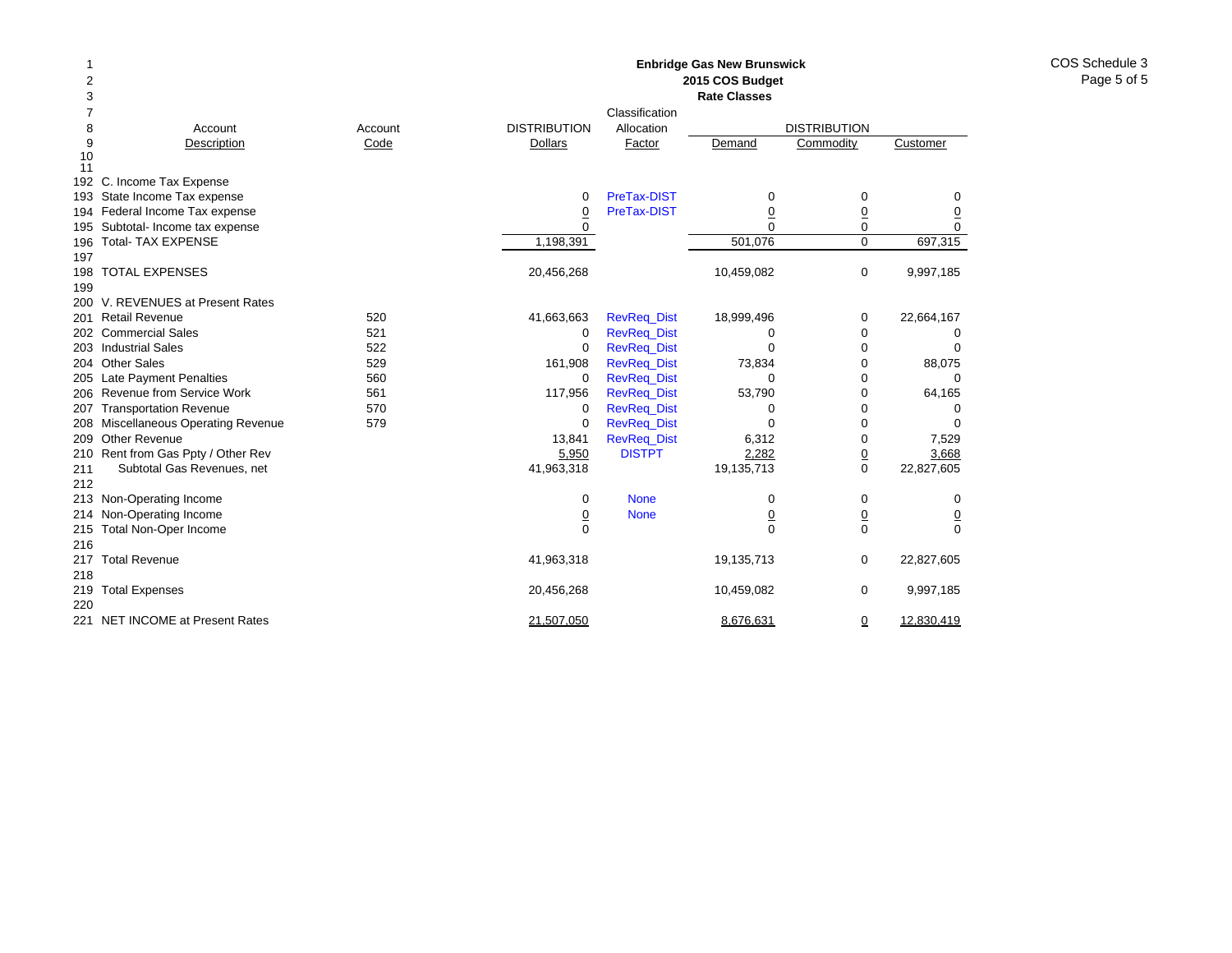| -1<br>$\overline{2}$<br>3 |                                        |         |                     |                           | <b>Enbridge Gas New Brunswick</b><br>2015 COS Budget<br><b>Rate Classes</b> |                |                                                       |                |                     |                | COS Schedule 4<br>Page 1 of 18 |
|---------------------------|----------------------------------------|---------|---------------------|---------------------------|-----------------------------------------------------------------------------|----------------|-------------------------------------------------------|----------------|---------------------|----------------|--------------------------------|
| $\overline{7}$            |                                        |         | <b>DISTRIBUTION</b> | Allocation                | <b>DISTRIBUTION DEMAND Class Allocation</b>                                 |                |                                                       |                |                     |                |                                |
| 8                         | Account                                | Account | <b>DEMAND</b>       | Allocation                | Small General                                                               |                |                                                       | Contract       | Industrial          |                |                                |
| 9                         | Description                            | Code    | <b>Dollars</b>      | Factor                    | Residential                                                                 |                | Mid General Large General                             | General        | Contract<br>General | <b>OPS</b>     | $\mathbf 0$                    |
| 10                        |                                        |         |                     | Embedded                  |                                                                             |                |                                                       |                |                     |                |                                |
| 11                        |                                        |         |                     |                           | 3                                                                           | 4              | 5                                                     | 6              | $\overline{7}$      | 8              | 9                              |
|                           | 12 I. GAS PLANT IN SERVICE             |         |                     |                           |                                                                             |                |                                                       |                |                     |                |                                |
|                           | 13 Franchises & Consents               | 401     | 0                   | <b>None</b>               | 0                                                                           | 0              | 0                                                     | 0              | 0                   | 0              | 0                              |
|                           | 14 Other Intangible Plant              | 402     | $\Omega$            | Peak                      | $\Omega$                                                                    | $\Omega$       | $\Omega$                                              | $\Omega$       | $\Omega$            | $\Omega$       | $\Omega$                       |
|                           | 15 Subtotal - INTANGIBLE ASSETS        | 401-402 | 0                   |                           | $\Omega$                                                                    | $\Omega$       | 0                                                     | 0              | $\Omega$            | $\Omega$       | $\Omega$                       |
| 16                        |                                        |         |                     |                           |                                                                             |                |                                                       |                |                     |                |                                |
|                           | 17 B. PRODUCTION PLANT                 |         |                     |                           |                                                                             |                |                                                       |                |                     |                |                                |
|                           | 18 Production Plant                    | 403-419 | $\overline{0}$      | <b>None</b>               | $\overline{0}$                                                              | $\overline{0}$ | <u>0</u>                                              | $\overline{0}$ | $\overline{0}$      | $\overline{0}$ | $\overline{0}$                 |
|                           | 19 Subtotal - PRODUCTION PLANT         | 403-419 | $\mathbf 0$         |                           | $\Omega$                                                                    | $\mathbf 0$    | 0                                                     | $\mathbf 0$    | $\Omega$            | $\mathbf 0$    | $\mathbf 0$                    |
| 20                        |                                        |         |                     |                           |                                                                             |                |                                                       |                |                     |                |                                |
|                           | 21 C. STORAGE PLANT                    |         |                     |                           |                                                                             |                |                                                       |                |                     |                |                                |
|                           | 22 Storage Plant                       | 440-459 | <u>0</u>            | <b>None</b>               | $\overline{0}$                                                              | $\overline{0}$ | $\overline{0}$                                        | $\overline{0}$ | 0                   | $\overline{0}$ | $\overline{0}$                 |
|                           | 23 Subtotal - STORAGE PLANT            | 440-459 | $\Omega$            |                           | $\Omega$                                                                    | $\Omega$       | 0                                                     | $\Omega$       | $\Omega$            | $\Omega$       | $\mathbf 0$                    |
| 24                        |                                        |         |                     |                           |                                                                             |                |                                                       |                |                     |                |                                |
|                           | 25 D. TRANSMISSION PLANT               | 460-469 | $\mathbf 0$         | <b>None</b>               | $\mathbf 0$                                                                 | $\mathbf 0$    | 0                                                     | $\mathbf 0$    | $\mathbf 0$         | $\mathbf 0$    | $\mathbf 0$                    |
| 26                        |                                        |         |                     |                           |                                                                             |                |                                                       |                |                     |                |                                |
|                           | 27 E. DISTRIBUTION PLANT               |         |                     |                           |                                                                             |                |                                                       |                |                     |                |                                |
|                           | 28 Land and Land Rights                | 470     | 533,526             | Peak                      | 66,020                                                                      | 129,364        | 133,163                                               | 74,393         | 130.585             | $\Omega$       | $\Omega$                       |
|                           | 29 Structures and Improvements         | 472     | 0                   | Peak                      | 0                                                                           | 0              | 0                                                     | 0              | $\Omega$            | $\Omega$       | $\Omega$                       |
|                           | 30 Services                            | 473     | $\Omega$            | Peak                      | $\Omega$                                                                    | $\Omega$       | $\Omega$                                              | ∩              | $\Omega$            | $\Omega$       | $\Omega$                       |
|                           | 31 Regulators and Meter Installations  | 474     | $\Omega$            | Peak                      | $\Omega$                                                                    | ∩              | $\Omega$                                              |                | $\Omega$            | $\Omega$       | $\Omega$                       |
|                           | 32 Mains-PL                            | 475     |                     | 24,478,508 MainsDemand-PL | 0                                                                           | 9,398,782      | 9,674,821                                             | 5,404,905      | $\Omega$            | ∩              | $\Omega$                       |
|                           | 33 Mains-ST                            | 475     | 47,548,803          | <b>MainsDemand</b>        | $\Omega$                                                                    | 13, 157, 288   | 13,543,714                                            | 7,566,288      | 13,281,513          | $\Omega$       | $\Omega$                       |
|                           | 34 Compressor Equipment                | 476     | $\Omega$            | Peak                      | 0                                                                           | 0              | 0                                                     |                | $\Omega$            | $\Omega$       | $\Omega$                       |
|                           | 35 Meas. & Reg. Stat. Equip. - General | 477     | 15,533,192          | Peak                      | 1,922,127                                                                   | 3,766,335      | 3,876,951                                             | 2,165,885      | 3,801,895           | $\Omega$       | $\Omega$                       |
|                           | 36 Meters                              | 478     | 0                   | Peak                      | $\Omega$                                                                    | $\Omega$       | $\Omega$                                              | $\Omega$       | $\Omega$            | $\Omega$       | $\Omega$                       |
|                           | 37 Other Distribution Equipment        | 479     | 0                   | Peak                      | $\Omega$                                                                    | $\Omega$       | $\Omega$                                              | $\Omega$       | $\Omega$            | $\Omega$       | $\Omega$                       |
|                           | 38 Development O&M                     | 479     | 44,064,539          | <b>DISTPT-D</b>           | <u>994,469</u>                                                              | 13,231,146     | 13,619,741                                            | 7,608,762      | 8,610,421           | $\overline{0}$ | $\underline{0}$                |
|                           | 39 Subtotal - DISTRIBUTION PLANT       | 470-479 | 132,158,567         |                           | 2,982,616                                                                   | 39,682,914     | 40,848,391                                            | 22,820,233     | 25,824,414          | $\mathbf 0$    | $\mathbf 0$                    |
| 40                        |                                        |         |                     |                           |                                                                             |                |                                                       |                |                     |                |                                |
|                           | 41 F. GENERAL PLANT                    |         |                     |                           |                                                                             |                |                                                       |                |                     |                |                                |
|                           |                                        |         | $\mathbf 0$         | <b>DISTLABOR-D</b>        | $\mathbf 0$                                                                 | 0              | 0                                                     | $\mathbf 0$    | $\Omega$            | $\mathbf 0$    | $\mathbf 0$                    |
|                           | 42 Land and Land Rights                | 480     |                     |                           |                                                                             |                |                                                       |                |                     | $\mathbf 0$    | $\Omega$                       |
|                           | 43 Structures and Improvements         | 482     | 1,231,511           | <b>DISTLABOR-D</b>        | 116,675                                                                     | 319,008        | 328,377                                               | 183,450        | 284,001             |                |                                |
|                           | 44 Office Furniture and Equipment      | 483     | 208,723             | <b>DISTLABOR-D</b>        | 19,775                                                                      | 54,067         | 55,655                                                | 31,092         | 48,134              | 0              | 0                              |
|                           | 45 Transportation Equipment            | 484     | 849,627             | <b>DISTLABOR-D</b>        | 80,494                                                                      | 220,086        | 226,549                                               | 126,563        | 195,934             | $\Omega$       | $\Omega$                       |
|                           | 46 Heavy Work Equipment                | 485     | 0                   | <b>DISTLABOR-D</b>        | 0                                                                           | 0              | $\Omega$                                              | 0              | $\Omega$            | $\Omega$       | $\Omega$                       |
|                           | 47 Tools & Work Equipment              | 486     | 786,629             | <b>DISTLABOR-D</b>        | 74,526                                                                      | 203,767        | 209,751                                               | 117,179        | 181,406             | $\Omega$       | $\Omega$                       |
|                           | 48 Equipment on Customers' Premises    | 487     | 0                   | <b>DISTLABOR-D</b>        | 0                                                                           | $\Omega$       | 0                                                     | $\Omega$       | $\Omega$            | $\Omega$       | $\Omega$                       |
|                           | 49 Communication Structures & Equip    | 488     | $\mathbf 0$         | <b>DISTLABOR-D</b>        | $\mathbf 0$                                                                 | $\mathbf 0$    | 0                                                     | 0              | $\Omega$            | $\Omega$       | $\Omega$                       |
|                           | 50 Computer Hardware & Software        | 490     | 731,786             | <b>DISTLABOR-D</b>        | 69,330                                                                      | 189,560        | 195,128                                               | 109,009        | 168,758             | $\Omega$       | $\Omega$                       |
|                           | 51 Other General Equipment             | 489     | 0                   | <b>DISTLABOR-D</b>        | $\overline{0}$                                                              | 0              | 0                                                     | 0              | 0                   | $\overline{0}$ | $\overline{0}$                 |
| 53                        | 52 Subtotal - GENERAL PLANT            | 480-490 | 3,808,275           |                           | 360,800                                                                     | 986,488        | 1,015,461                                             | 567,294        | 878,233             | $\Omega$       | $\mathbf 0$                    |
|                           | 54 TOTAL UTILITY PLANT                 |         | 135,966,843         |                           |                                                                             |                | 3,343,416 40,669,402 41,863,852 23,387,527 26,702,646 |                |                     | $\Omega$       | $\Omega$                       |
| 55                        |                                        |         |                     |                           |                                                                             |                |                                                       |                |                     |                |                                |

56 II. DEPRECIATION RESERVE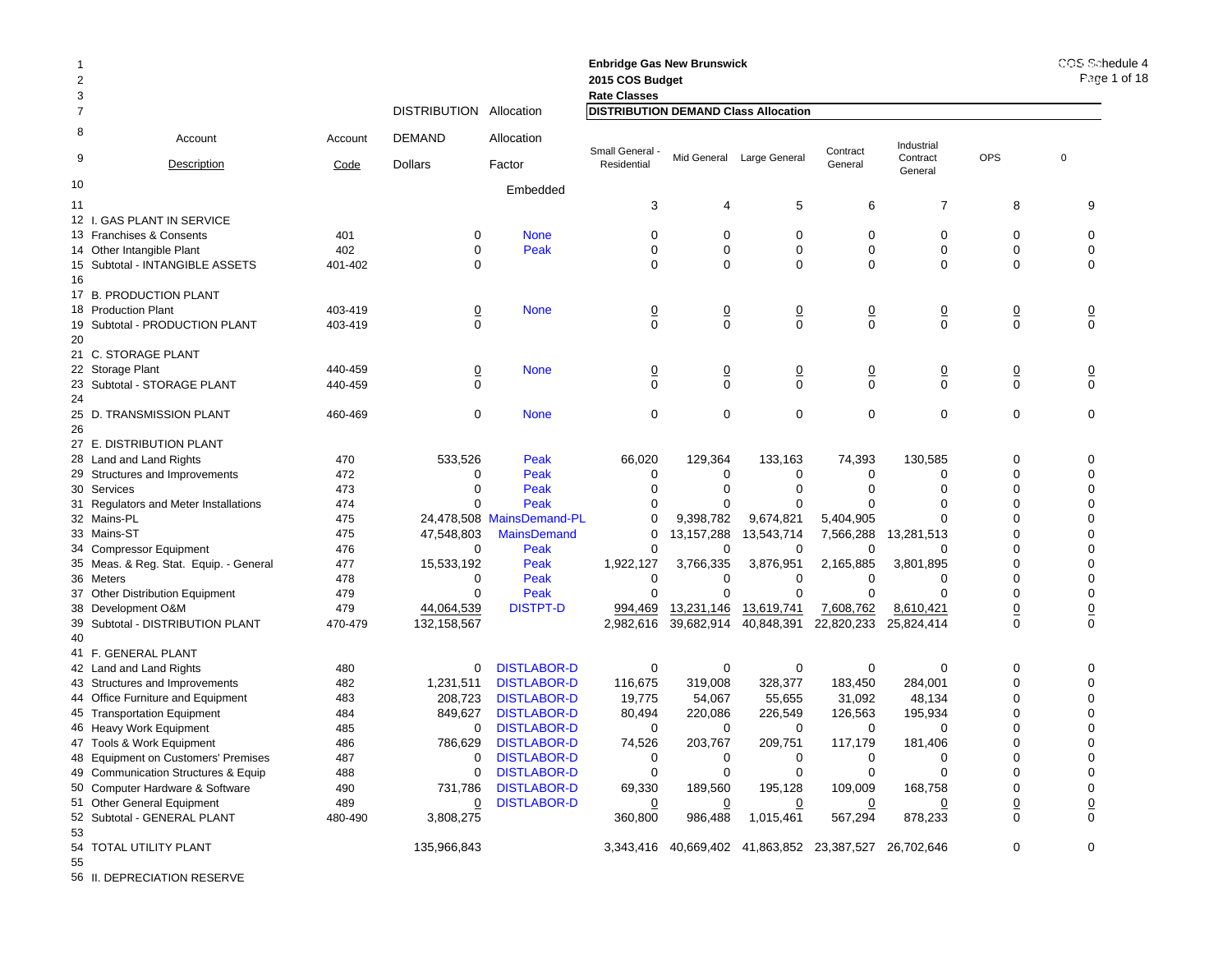|                |                                           |         |                                |                          | <b>Enbridge Gas New Brunswick</b>           |                 |                           |                |                       |                 | COS Schedule 4 |
|----------------|-------------------------------------------|---------|--------------------------------|--------------------------|---------------------------------------------|-----------------|---------------------------|----------------|-----------------------|-----------------|----------------|
| $\overline{2}$ |                                           |         |                                |                          | 2015 COS Budget                             |                 |                           |                |                       |                 | Page 2 of 18   |
| 3              |                                           |         |                                |                          | <b>Rate Classes</b>                         |                 |                           |                |                       |                 |                |
| $\overline{7}$ |                                           |         | <b>DISTRIBUTION Allocation</b> |                          | <b>DISTRIBUTION DEMAND Class Allocation</b> |                 |                           |                |                       |                 |                |
| 8              | Account                                   | Account | DEMAND                         | Allocation               | Small General                               |                 |                           | Contract       | Industrial            |                 |                |
| 9              | <b>Description</b>                        | Code    | <b>Dollars</b>                 | Factor                   | Residential                                 |                 | Mid General Large General | General        | Contract<br>General   | <b>OPS</b>      | 0              |
| 10             |                                           |         |                                | Embedded                 |                                             |                 |                           |                |                       |                 |                |
| 11             |                                           |         |                                |                          | 3                                           | 4               | 5                         | 6              | 7                     | 8               | 9              |
|                | 57 Intangible Plant                       |         | 0                              | <b>DISTPT-D INT</b>      | $\mathbf 0$                                 | $\Omega$        | $\mathbf 0$               | $\Omega$       | 0                     | $\Omega$        | $\mathbf 0$    |
|                | 58 Production Plant                       |         | 0                              | <b>None</b>              | 0                                           | $\Omega$        | $\Omega$                  | $\Omega$       | $\Omega$              | $\Omega$        | $\Omega$       |
|                | 59 Local Storage Plant                    |         | 0                              | <b>None</b>              | $\Omega$                                    | $\Omega$        | $\Omega$                  | $\Omega$       | $\Omega$              | $\Omega$        | $\Omega$       |
|                | 60 Transmission Plant                     |         | 0                              | <b>None</b>              | 0                                           | $\Omega$        | $\mathbf 0$               | $\Omega$       | $\Omega$              | $\Omega$        | $\Omega$       |
|                | 61 Mains-PL                               |         |                                | 5,792,225 MainsDemand-PL | 0                                           | 2,223,986       | 2,289,304                 | 1,278,935      | $\Omega$              | $\Omega$        | $\Omega$       |
|                | 62 Mains-ST                               |         | 8,548,284                      | <b>MainsDemand</b>       | 0                                           | 2,365,406       | 2,434,878                 | 1,360,261      | 2,387,739             | $\Omega$        | $\Omega$       |
|                | 63 Development O&M                        |         | 8,948,674                      | <b>DISTPT-D</b>          | 201,958                                     | 2,686,996       | 2,765,912                 | 1,545,196      | 1,748,614             | $\Omega$        | $\Omega$       |
|                | 64 Services                               |         | 0                              | <b>None</b>              | 0                                           | 0               | 0                         | 0              | 0                     | $\Omega$        | $\Omega$       |
|                | 65 Meters                                 |         | 0                              | <b>None</b>              | 0                                           | $\mathbf 0$     | $\mathbf 0$               | 0              | 0                     | $\mathbf 0$     | $\Omega$       |
|                | 66 Distr Other                            |         | 2,242,976                      | <b>DISTPT-D</b>          | 50,621                                      | 673,493         | 693,273                   | 387,302        | 438,288               | $\mathbf 0$     | $\mathbf 0$    |
|                | 67 General Plant                          |         | 2,314,713                      | <b>DISTLABOR-D</b>       | 219,298                                     | 599,599         | 617,209                   | 344,808        | 533,800               | $\underline{0}$ | $\overline{0}$ |
|                | 68 TOTAL - DEPRECIATION RESERVE           |         | 27,846,873                     |                          | 471,877                                     | 8,549,479       | 8,800,575                 | 4,916,501      | 5,108,441             | $\mathbf 0$     | $\mathbf 0$    |
| 69             |                                           |         |                                |                          |                                             |                 |                           |                |                       |                 |                |
|                | 70 III. OTHER RATE BASE ITEMS             |         |                                |                          |                                             |                 |                           |                |                       |                 |                |
|                | 71 Gas Storage Inventory                  |         | 0                              | <b>Gas_Deliveries</b>    | 0                                           | 0               | 0                         | 0              | 0                     | 0               | 0              |
|                | 72 CWIP                                   |         | 0                              | <b>DISTPT-D</b>          | 0                                           | $\Omega$        | $\mathbf 0$               | $\Omega$       | $\mathbf 0$           | $\mathbf 0$     | $\mathbf 0$    |
|                | 73 Customer Deposits                      |         | 0                              | <b>None</b>              | 0                                           | 0               | 0                         | $\Omega$       | $\Omega$              | 0               | $\Omega$       |
|                | 74 Franchise fee                          |         | 105,067                        | <b>DISTPT-D</b>          | 2,371                                       | 31,548          | 32,475                    | 18,142         | 20,531                | $\Omega$        | $\Omega$       |
|                | 75 Deferred development costs             |         | 0                              | <b>Gas Deliveries</b>    | 0                                           | 0               | 0                         | 0              | 0                     | 0               | $\Omega$       |
|                | 76 Deferred carrying costs                |         | $\mathbf 0$                    | <b>DISTPT-D</b>          | 0                                           | $\Omega$        | 0                         | $\Omega$       | 0                     | $\Omega$        | $\mathbf 0$    |
|                | 77 Deferred equity offering costs         |         | 0                              | <b>DISTPT-D</b>          | 0                                           | $\Omega$        | $\Omega$                  | 0              | $\Omega$              | $\Omega$        | $\mathbf 0$    |
|                | 78 Term deposit                           |         | 1,136,621                      | <b>DISTPT-D</b>          | 25,652                                      | 341,290         | 351,314                   | 196,264        | 222,101               | $\Omega$        | $\mathbf 0$    |
|                | 79 Deferral account                       |         | 0                              | <b>DISTPT-D</b>          | $\overline{0}$                              | 0               | 0                         | 0              | 0                     | $\underline{0}$ | $\overline{0}$ |
|                | 80 Total - OTHER RATE BASE ITEMS          |         | 1,241,688                      |                          | 28,023                                      | 372,838         | 383,789                   | 214,406        | 242,632               | $\mathbf 0$     | $\mathbf 0$    |
| 81             |                                           |         |                                |                          |                                             |                 |                           |                |                       |                 |                |
|                | 82 IV. TOTAL RATE BASE (Excl. Working Ca  |         | 109,361,658                    |                          | 2,899,562                                   | 32,492,762      | 33,447,065                | 18,685,432     | 21,836,837            | $\overline{0}$  | $\overline{0}$ |
|                | 83 Working Capital                        | 131     |                                | 533,814 DISTO&MXGAS-D    | 38,367                                      | 146,704         | 151,013                   | 84,364         | 113,366               | $\mathbf 0$     | $\mathbf 0$    |
| 84             |                                           |         |                                |                          |                                             |                 |                           |                |                       |                 |                |
|                | 85 V. TOTAL RATE BASE                     |         | 109,895,472                    |                          | 2,937,929                                   | 32,639,466      | 33,598,078                |                | 18,769,796 21,950,203 | $\mathbf 0$     | 0              |
| 86             |                                           |         |                                |                          |                                             |                 |                           |                |                       |                 |                |
|                | 87 I. OPERATION & MAINTENANCE EXPEN       |         |                                |                          |                                             |                 |                           |                |                       |                 |                |
|                | 88 A. PRODUCTION EXPENSES                 |         |                                |                          |                                             |                 |                           |                |                       |                 |                |
|                | 89 1. Manufactured Gas Production         |         |                                |                          |                                             |                 |                           |                |                       |                 |                |
|                |                                           |         |                                |                          |                                             |                 |                           | 0              | 0                     | 0               |                |
|                | 90 Operation Supv and Engineering         | 610     | 0                              | <b>None</b>              | 0                                           | 0<br>$\Omega$   | 0<br>$\Omega$             | $\Omega$       |                       | $\Omega$        | 0              |
|                | 91 Gas Wells                              | 614     | 0                              | <b>None</b>              | $\Omega$                                    |                 |                           |                | $\Omega$              |                 | $\Omega$       |
|                | 92 Other Gas Production                   | 619     | <u>0</u>                       | <b>None</b>              | $\overline{0}$                              | $\overline{0}$  | $\overline{0}$            | 0              | 0                     | $\overline{0}$  | $\overline{0}$ |
| 93             | Subtotal - Production                     | 610-619 | 0                              |                          | 0                                           | 0               | 0                         | 0              | 0                     | 0               | $\mathbf 0$    |
|                | 94 Supervision                            | 810     | 0                              | <b>None</b>              | $\mathbf 0$                                 | 0               | 0                         | 0              | 0                     | 0               | $\mathbf 0$    |
|                | 95 Gas Production Maintenance             | 814     | <u>0</u>                       | <b>None</b>              |                                             | $\overline{0}$  | $\overline{0}$            | $\overline{0}$ | $\underline{0}$       | $\underline{0}$ |                |
| 96             | Subtotal - O&M Accounts 617-618           | 810-819 | $\overline{0}$                 | <b>None</b>              | $\frac{0}{0}$                               | $\underline{0}$ | $\underline{0}$           | $\overline{0}$ | $\underline{0}$       | $\underline{0}$ | $\frac{0}{0}$  |
|                | 97 Subtotal - Manufactured Gas Production | 610-819 | $\mathbf 0$                    |                          |                                             | $\Omega$        | $\mathbf 0$               | $\Omega$       | $\mathbf 0$           | $\mathbf 0$     |                |
| 98             |                                           |         |                                |                          |                                             |                 |                           |                |                       |                 |                |
|                | 99 Gas Supply Expenses                    |         |                                |                          |                                             |                 |                           |                |                       |                 |                |
|                | 100 Natural Gas Purchases                 | 623     | 0                              | <b>None</b>              | $\mathbf 0$                                 | 0               | 0                         | 0              | 0                     | 0               | 0              |
|                | 101 Gas Supply Operation                  | 624     | 47,391                         | Peak                     | 5,864                                       | 11,491          | 11,828                    | 6,608          | 11,599                | 0               | $\mathbf 0$    |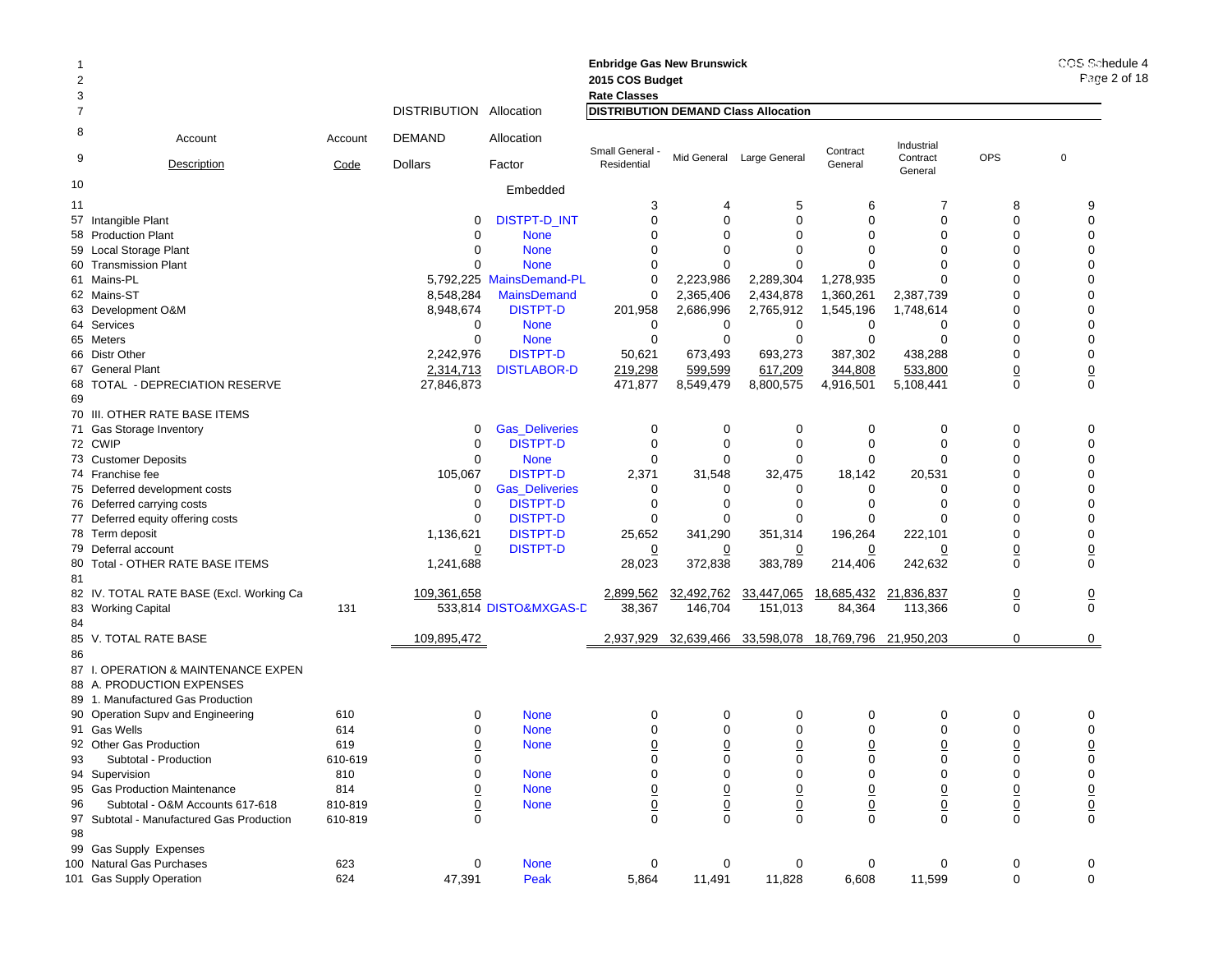| -1<br>$\overline{2}$<br>3 |                                                                         |         |                         |                       | <b>Enbridge Gas New Brunswick</b><br>2015 COS Budget<br><b>Rate Classes</b> |                 |                           |                |                     |                | COS Schedule 4<br>Page 3 of 18 |
|---------------------------|-------------------------------------------------------------------------|---------|-------------------------|-----------------------|-----------------------------------------------------------------------------|-----------------|---------------------------|----------------|---------------------|----------------|--------------------------------|
| $\overline{7}$            |                                                                         |         | DISTRIBUTION Allocation |                       | <b>DISTRIBUTION DEMAND Class Allocation</b>                                 |                 |                           |                |                     |                |                                |
| 8                         | Account                                                                 | Account | DEMAND                  | Allocation            | <b>Small General</b>                                                        |                 |                           | Contract       | Industrial          | <b>OPS</b>     | 0                              |
| 9                         | <b>Description</b>                                                      | Code    | <b>Dollars</b>          | Factor                | Residential                                                                 |                 | Mid General Large General | General        | Contract<br>General |                |                                |
| 10                        |                                                                         |         |                         | Embedded              |                                                                             |                 |                           |                |                     |                |                                |
| 11                        |                                                                         |         |                         |                       | 3                                                                           | 4               | 5                         | 6              | 7                   | 8              | 9                              |
|                           | 102 Natural Gas W/D from Storage                                        | 627-628 | 0                       | <b>None</b>           | $\mathbf 0$                                                                 | $\mathbf 0$     | $\mathbf 0$               | $\mathbf 0$    | $\mathbf 0$         | $\mathbf 0$    | $\mathbf 0$                    |
|                           | 103 Gas Used for Other Util Operations                                  | 629     | $\Omega$                | <b>None</b>           | $\Omega$                                                                    | $\Omega$        | $\Omega$                  | $\Omega$       | $\Omega$            | $\Omega$       | $\Omega$                       |
|                           | 104 Other Gas Supply Expenses                                           |         | 0                       | <b>None</b>           | $\overline{0}$                                                              | 0               | $\overline{0}$            | 0              | $\overline{0}$      | $\overline{0}$ | $\overline{0}$                 |
| 106                       | 105 Subtotal - PRODUCTION EXPENSES                                      | 623-629 | 47,391                  |                       | 5,864                                                                       | 11,491          | 11,828                    | 6,608          | 11,599              | 0              | $\Omega$                       |
|                           | 107 B. NATURAL GAS STORAGE, TERMINAL                                    |         |                         |                       |                                                                             |                 |                           |                |                     |                |                                |
|                           | 108 Storage Operation & Maintenance                                     | 640-859 | 0                       | <b>None</b>           | 0                                                                           | 0               | 0                         | 0              | 0                   | 0              | 0                              |
|                           | 109 Subtotal - NATURAL GAS STORAGE                                      | 640-859 | $\Omega$                |                       | $\Omega$                                                                    | $\mathbf 0$     | $\Omega$                  | $\Omega$       | $\Omega$            | $\Omega$       | $\Omega$                       |
| 110                       |                                                                         |         |                         |                       |                                                                             |                 |                           |                |                     |                |                                |
| 112                       | 111 C. TRANSMISSION EXPENSES                                            | 660-869 | 2,064,910               | Peak                  | 255,519                                                                     | 500,679         | 515,384                   | 287,923        | 505,406             | 0              | 0                              |
|                           | 113 D. DISTRIBUTION EXPENSES                                            |         |                         |                       |                                                                             |                 |                           |                |                     |                |                                |
|                           | 114 Supervision                                                         | 670-870 | 402,035                 | <b>DISTOnlyPT-D</b>   | 8,825                                                                       | 120,860         | 124,409                   | 69,502         | 78,439              | 0              | $\Omega$                       |
|                           | 115 Load Dispatching                                                    | 671     | 0                       | Peak                  | 0                                                                           | 0               | 0                         | 0              | 0                   | 0              | $\mathbf 0$                    |
|                           | 116 Meter and Regulator Work                                            | 673-878 | 0                       | Peak                  | $\Omega$                                                                    | $\Omega$        | 0                         | 0              | $\Omega$            | $\Omega$       | $\Omega$                       |
|                           | 117 Service Work                                                        | 674     | ∩                       | Peak                  | 0                                                                           | 0               | 0                         | 0              | $\mathbf 0$         | $\Omega$       | $\Omega$                       |
|                           | 118 Mains and Services                                                  | 675-875 |                         | 86,881 STMAIN-SERVICE | 0                                                                           | 27,208          | 28,007                    | 15,646         | 16,021              | $\Omega$       | $\Omega$                       |
|                           | 119 Compressor Equipment                                                | 676-876 | $\Omega$                | Peak                  | $\Omega$                                                                    | $\Omega$        | 0                         | 0              | $\Omega$            | 0              | $\Omega$                       |
|                           | 120 Measuring and Regulation                                            | 677-877 | 1,198,316               | Peak                  | 148,283                                                                     | 290,556         | 299,089                   | 167,088        | 293,299             | $\mathbf 0$    | ∩                              |
|                           | 121 Other Distribution Equipment                                        | 679-879 | 0                       | Peak                  | $\mathbf 0$                                                                 | 0               | $\mathbf 0$               | 0              | $\Omega$            | $\Omega$       | $\Omega$                       |
|                           | 122 Structures and Improvements                                         | 872     | $\Omega$                | Peak                  | $\Omega$                                                                    | $\Omega$        | $\Omega$                  | $\Omega$       | $\Omega$            | $\Omega$       | $\Omega$                       |
|                           | 123 General Maintenance                                                 | 884-889 | 1,314,407               | <b>DISTLABOR-D</b>    | 124,528                                                                     | 340,481         | 350,481                   | 195,799        | 303,118             | $\overline{0}$ | $\overline{0}$                 |
|                           | 124 Subtotal - DISTRIBUTION EXPENSES                                    | 670-889 | 3,001,640               |                       | 281,637                                                                     | 779,105         | 801,987                   | 448,035        | 690,876             | $\overline{0}$ | $\overline{0}$                 |
|                           | 125 Total - OPERATION & MAINTENANCE E>                                  |         | 5,066,550               |                       | 537,156                                                                     | 1,279,784       | 1,317,371                 | 735,958        | 1,196,282           | 0              | $\overline{0}$                 |
| 126                       |                                                                         |         |                         |                       |                                                                             |                 |                           |                |                     |                |                                |
|                           | 127 II. SALES & MARKETING                                               |         |                         |                       |                                                                             |                 |                           |                |                     |                |                                |
|                           | 128 Supervision                                                         | 700     | 0                       | <b>None</b>           | 0                                                                           | $\mathbf 0$     | $\mathbf 0$               | $\mathbf 0$    | $\mathbf 0$         | $\mathbf{0}$   | 0                              |
|                           | 129 Advertising - Natural Gas Promotion                                 | 701     | ∩                       | <b>None</b>           | $\Omega$                                                                    | $\mathbf 0$     | $\mathbf 0$               | $\mathbf 0$    | $\mathbf 0$         | $\mathbf 0$    | $\mathbf 0$                    |
|                           | 130 Demonstration and Selling Exp                                       | 702     | $\Omega$                | <b>None</b>           | $\Omega$                                                                    | $\mathbf 0$     | $\mathbf 0$               | $\Omega$       | $\mathbf 0$         | $\Omega$       | $\Omega$                       |
|                           | 131 Revenue from Merchandising                                          | 703     | 0                       | <b>None</b>           | $\Omega$                                                                    | 0               | 0                         | 0              | $\Omega$            | 0              | $\Omega$                       |
|                           | 132 Expense of Merchandising                                            | 704     |                         | <b>None</b>           | $\Omega$                                                                    | $\mathbf 0$     | $\mathbf 0$               | $\mathbf 0$    | $\mathbf 0$         | $\mathbf 0$    | $\Omega$                       |
|                           | 133 Advertising - Other                                                 | 705     | O                       | <b>None</b>           | $\Omega$                                                                    | $\Omega$        | $\mathbf 0$               | $\Omega$       | $\Omega$            | $\Omega$       | $\Omega$                       |
|                           | 134 Other Sales Promotion                                               | 709     | 0                       | <b>None</b>           | $\overline{0}$                                                              | $\underline{0}$ | $\underline{0}$           | $\overline{0}$ | $\overline{0}$      | $\overline{0}$ | $\overline{0}$                 |
|                           | 135 Total - CUSTOMER ACCOUNTS EXPENS                                    |         | $\Omega$                |                       | $\Omega$                                                                    | $\Omega$        | $\Omega$                  | $\Omega$       | $\Omega$            | $\Omega$       | $\Omega$                       |
| 136                       |                                                                         |         |                         |                       |                                                                             |                 |                           |                |                     |                |                                |
|                           | 137 III. CUSTOMER SERVICE & INFORMATI(                                  |         |                         |                       |                                                                             |                 |                           |                |                     |                |                                |
|                           | 138 Operatin Supervision                                                | 710     | $\Omega$                | <b>None</b>           | 0                                                                           | $\mathbf 0$     | $\mathbf 0$               | $\mathbf 0$    | $\mathbf 0$         | $\mathbf 0$    | $\Omega$                       |
|                           | 139 Customers' Contracts and Orders                                     | 711     | O                       | <b>None</b>           | $\Omega$                                                                    | $\Omega$        | $\mathbf 0$               | $\Omega$       | $\mathbf 0$         | $\Omega$       | $\Omega$                       |
|                           | 140 Meter Reading                                                       | 712     | 0                       | <b>None</b>           | 0                                                                           | 0               | 0                         | 0              | $\mathbf 0$         | 0              | 0                              |
|                           | 141 Customers' Billing and Accounting                                   | 713     | O                       | <b>None</b>           | $\Omega$                                                                    | $\Omega$        | $\Omega$                  | $\Omega$       | $\Omega$            | $\Omega$       | $\Omega$                       |
|                           | 142 Credit and Collection                                               | 714     | $\Omega$                | <b>None</b>           | $\Omega$                                                                    | $\Omega$        | $\mathbf 0$               | $\Omega$       | $\Omega$            | $\Omega$       | $\Omega$                       |
|                           | 143 Uncollectable Accounts                                              | 718     | O                       | <b>None</b>           | 0                                                                           | $\Omega$        | 0                         | 0              | $\mathbf 0$         | 0              | ∩                              |
|                           |                                                                         | 719     | 0                       | <b>None</b>           | $\Omega$                                                                    | $\Omega$        | $\Omega$                  | $\Omega$       | $\Omega$            | $\Omega$       | $\Omega$                       |
|                           | 144 Other Customer Accounting<br>145 Total - CUSTOMER SERVICE & INFORM. |         | $\Omega$                |                       | $\Omega$                                                                    | $\Omega$        | $\Omega$                  | $\Omega$       | $\Omega$            | $\Omega$       | $\Omega$                       |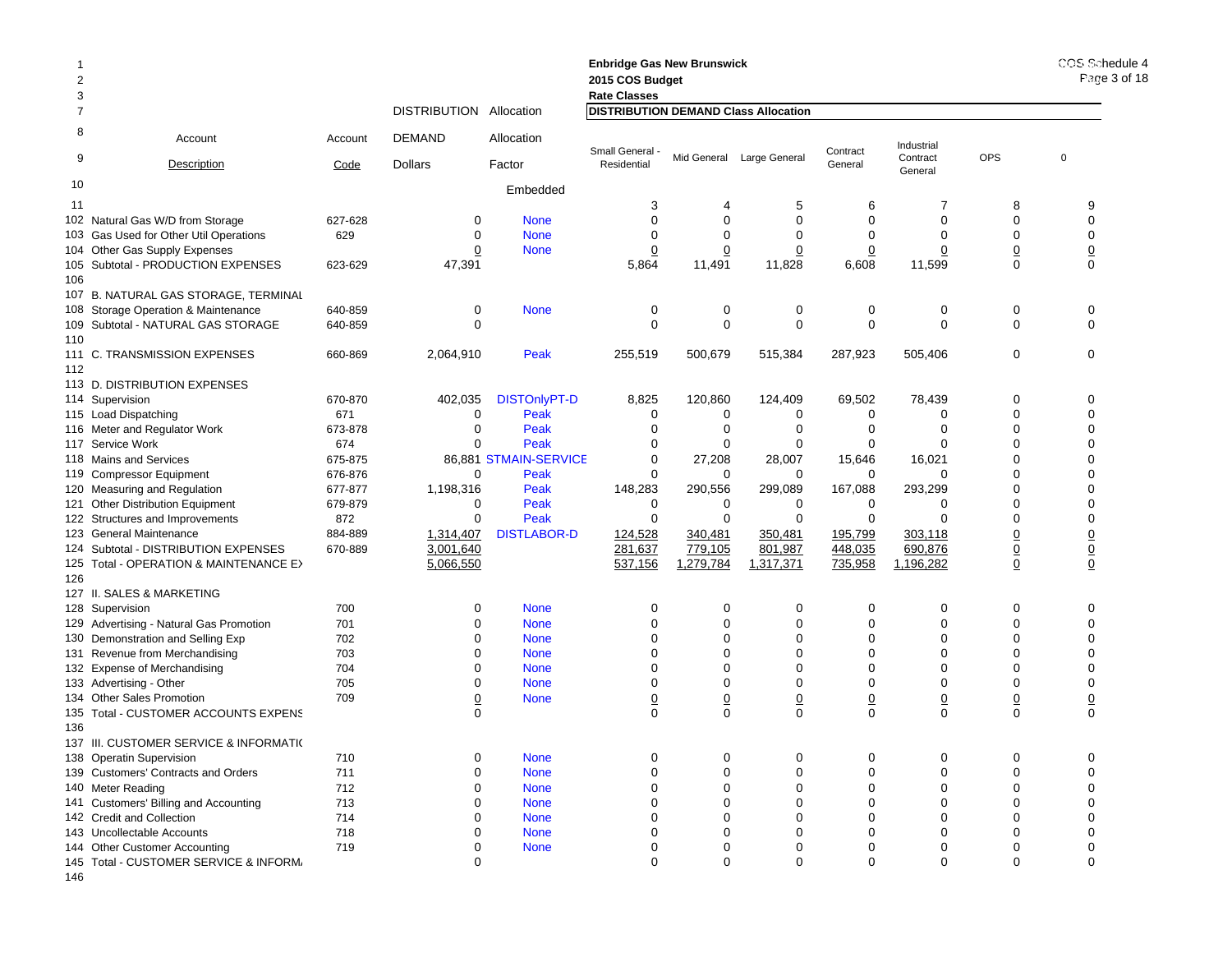| $\overline{c}$<br>3 |                                               |            |                         |                                  | <b>Enbridge Gas New Brunswick</b><br>2015 COS Budget<br><b>Rate Classes</b> |                | COS Schedule 4<br>Page 4 of 18 |                |                     |                |                  |
|---------------------|-----------------------------------------------|------------|-------------------------|----------------------------------|-----------------------------------------------------------------------------|----------------|--------------------------------|----------------|---------------------|----------------|------------------|
| $\overline{7}$      |                                               |            | DISTRIBUTION Allocation |                                  | <b>DISTRIBUTION DEMAND Class Allocation</b>                                 |                |                                |                |                     |                |                  |
| 8                   | Account                                       | Account    | DEMAND                  | Allocation                       | Small General -                                                             |                |                                | Contract       | Industrial          |                |                  |
| 9                   | Description                                   | Code       | <b>Dollars</b>          | Factor                           | Residential                                                                 |                | Mid General Large General      | General        | Contract<br>General | <b>OPS</b>     | $\mathbf 0$      |
| 10                  |                                               |            |                         | Embedded                         |                                                                             |                |                                |                |                     |                |                  |
| 11                  |                                               |            |                         |                                  | 3                                                                           | 4              | 5                              | 6              | 7                   | 8              | 9                |
|                     | 147 Total - CUSTOMER ACCOUNTS, SERVIC         |            | 0                       |                                  | $\Omega$                                                                    | $\mathbf 0$    | $\mathbf 0$                    | $\mathbf 0$    | 0                   | 0              | 0                |
| 148<br>150          | 149 IV. ADMINISTRATIVE & GENERAL EXPE         |            |                         |                                  |                                                                             |                |                                |                |                     |                |                  |
|                     | 151 Administrative & General                  | 721        | 2,099                   | <b>DISTLABOR-D</b>               | 199                                                                         | 544            | 560                            | 313            | 484                 | 0              | 0                |
|                     | 152 Special Services                          | 722        | 529,718                 | <b>DISTLABOR-D</b>               | 50,186                                                                      | 137,217        | 141,247                        | 78,909         | 122,159             | 0              | $\mathbf 0$      |
|                     | 153 Insurance                                 | 723        | 142,668                 | <b>DISTPT-D</b>                  | 3,220                                                                       | 42,838         | 44,097                         | 24,635         | 27,878              | 0              | $\mathbf 0$      |
|                     | 154 Injuries & Damages                        | 724        | 0                       | <b>DISTLABOR-D</b>               | $\mathbf 0$                                                                 | 0              | 0                              | 0              | 0                   | 0              | 0                |
|                     | 155 Employee Pensions and Benefits            | 725        | 1,088,644               | <b>DISTLABOR-D</b>               | 103,139                                                                     | 282,000        | 290,282                        | 162,168        | 251,054             | 0              | $\mathbf 0$      |
|                     | 156 Other Admin & Gen Expenses                | 728        | 1,623,784               | <b>DISTLABOR-D</b>               | 153,839                                                                     | 420,622        | 432,975                        | 241,885        | 374,463             | 0              | 0                |
|                     | 157 Admin & Gen Expenses Transferred          | 729        |                         | (1,995,030) IST-TRANSFER-I       | (200, 068)                                                                  | (510, 472)     | (525, 465)                     | (293, 554)     | (465, 471)          | (0)            | $\overline{0}$   |
| 159                 | 158 Subtotal - O&M Accounts 721-729           |            | 1,391,883               |                                  | 110,515                                                                     | 372,749        | 383,696                        | 214,355        | 310,568             | $\Omega$       | 0                |
|                     | 160   TOTAL - OPERATING EXPENSES (Excl [      |            | 6,458,434               |                                  | 647,671                                                                     | 1,652,533      | 1,701,067                      | 950,313        | 1,506,850           | 0              | $\mathbf 0$      |
| 161                 |                                               |            |                         |                                  |                                                                             |                |                                |                |                     |                |                  |
|                     | 162 VI. DEPRECIATION EXPENSE                  |            |                         |                                  |                                                                             |                |                                |                |                     |                |                  |
|                     | 163 Intangible Plant                          | 403        | 0                       | DISTPT-D_INT                     | 0                                                                           | 0              | 0                              | 0              | 0                   | 0              | $\mathbf 0$      |
|                     | 164 Production Plant                          | 403        | 0                       | <b>None</b>                      | 0                                                                           | 0              | 0                              | 0              | 0                   | 0              | $\mathbf 0$      |
|                     | 165 Local Storage Plant                       | 403        | 0                       | <b>None</b>                      | 0                                                                           | 0              | 0                              | 0              | 0                   | 0              | $\mathbf 0$      |
|                     | 166 Transmission Plant                        | 403        | $\Omega$                | <b>None</b>                      | 0                                                                           | $\Omega$       | 0                              | $\Omega$       | 0                   | 0              | $\mathbf 0$      |
|                     | 167 Mains-PL                                  | 404        |                         | 622,516 MainsDemand-PL           | 0                                                                           | 239,022        | 246,042                        | 137,453        | 0                   | 0              | $\mathbf 0$      |
|                     | 168 Mains-ST                                  | 404        | 1,015,964               | <b>MainsDemand</b>               | 0                                                                           | 281,129        | 289,385                        | 161,667        | 283,783             | 0              | $\mathbf 0$      |
|                     | 169 Development O&M<br>170 Services           | 404<br>404 | 1,070,761<br>0          | <b>DISTPT-D</b><br><b>None</b>   | 24,165<br>0                                                                 | 321,515<br>0   | 330,958<br>0                   | 184,892<br>0   | 209,232<br>0        | 0<br>0         | 0<br>$\mathbf 0$ |
|                     | 171 Meters                                    | 404        | $\mathbf 0$             | <b>None</b>                      | 0                                                                           | 0              | 0                              | 0              | 0                   | 0              | $\mathbf 0$      |
|                     | 172 Distr Other                               | 404        | 261,182                 | <b>DISTPT-D</b>                  | 5,894                                                                       | 78,425         | 80,728                         | 45,099         | 51,036              | 0              | $\mathbf 0$      |
|                     | 173 General Plant                             | 404        | 452,996                 | <b>DISTLABOR-D</b>               | 42,917                                                                      | 117,343        | 120,789                        | 67,480         | 104,466             | 0              | $\mathbf 0$      |
|                     | 174 Amort Ltd-Term Elect/Gas Plant            | 404        | 28,762                  | <b>DISTPT-D</b>                  | 649                                                                         | 8,636          | 8,890                          | 4,966          | 5,620               | 0              | $\mathbf 0$      |
|                     | 175 Adjustment                                |            | 0                       | <b>DISTPT-D</b>                  | $\overline{0}$                                                              | $\overline{0}$ | 0                              | 0              | 0                   | <u>0</u>       | $\overline{0}$   |
| 177                 | 176 Total - DEPRECIATION EXPENSE              | 403-404    | 3,452,182               |                                  | 73,626                                                                      | 1,046,069      | 1,076,792                      | 601,557        | 654,137             | $\mathbf 0$    | $\mathbf 0$      |
|                     | 178 VII. TAXES OTHER THAN INCOME TAXE         |            |                         |                                  |                                                                             |                |                                |                |                     |                |                  |
| 179                 |                                               |            |                         |                                  |                                                                             |                | 169.124                        |                |                     |                |                  |
|                     | 180 Property Tax- Plant                       |            | 501,076<br>0            | PropertyTax-D<br><b>RATEBASE</b> | 24,570<br>0                                                                 | 164,299        |                                | 94,483<br>0    | 48,599<br>0         | 0<br>0         | 0                |
|                     | 181 Distribution Tax                          |            | 0                       | <b>DISTLABOR-D</b>               | $\mathbf 0$                                                                 | 0<br>0         | 0<br>$\mathbf 0$               | 0              | 0                   | 0              | 0<br>$\mathbf 0$ |
|                     | 182 Payroll related<br>183 Other taxes        |            | 0                       | <b>DISTPT-D</b>                  | 0                                                                           | 0              | 0                              | 0              | 0                   | 0              | 0                |
|                     | 184 Property Tax- Gas                         |            | 0                       | <b>Gas_Deliveries</b>            | 0                                                                           | 0              | 0                              | 0              | 0                   | $\overline{0}$ | $\overline{0}$   |
|                     | 185 Total Taxes Other Than Income Taxes       | 408        | 501,076                 |                                  | 24,570                                                                      | 164,299        | 169,124                        | 94,483         | 48,599              | 0              | $\mathbf 0$      |
| 186                 | 187 B. Franchise and Revenue Taxes            |            |                         |                                  |                                                                             |                |                                |                |                     |                |                  |
|                     | 188 Gross Receipts Tax                        |            | 0                       | <b>None</b>                      | 0                                                                           | 0              | 0                              | 0              | 0                   | 0              | 0                |
|                     | 189 GRT- Uncoll Rider                         |            | <u>0</u>                | <b>None</b>                      | $\overline{0}$                                                              | $\overline{0}$ | $\underline{0}$                | $\overline{0}$ | $\overline{0}$      | $\overline{0}$ | $\overline{0}$   |
| 191                 | 190 Subtotal- Franchise and Gross Receipts Ta |            | 0                       |                                  | 0                                                                           | 0              | $\mathbf 0$                    | $\mathbf 0$    | $\mathbf 0$         | $\mathbf 0$    | $\mathsf 0$      |

192 C. Income Tax Expense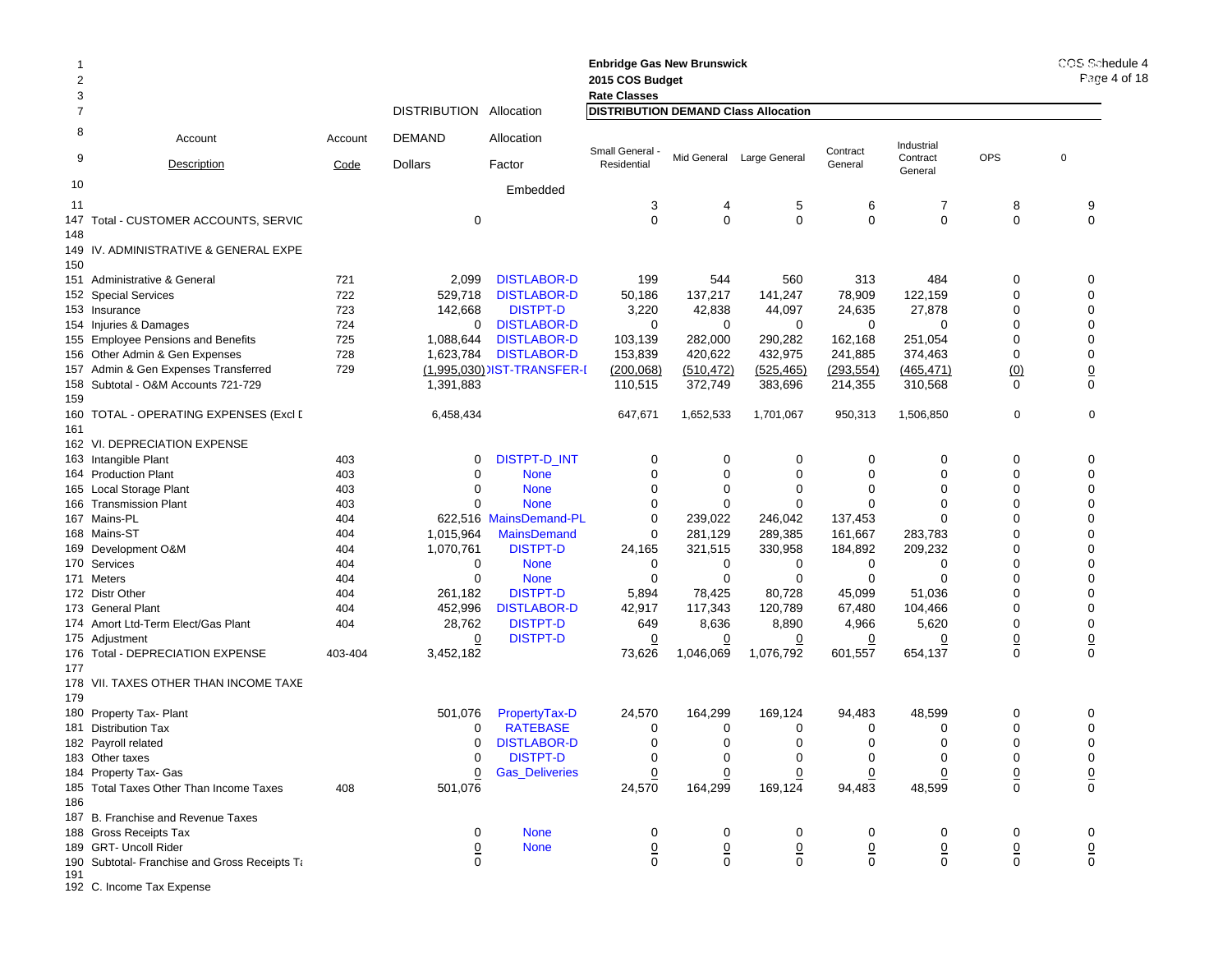| <b>Enbridge Gas New Brunswick</b><br>$\overline{2}$<br>2015 COS Budget<br>3<br><b>Rate Classes</b> |                                              |            |                         |                                 |                                             |                             |                           |                      |                       | COS Schedule 4<br>Page 5 of 18 |                            |
|----------------------------------------------------------------------------------------------------|----------------------------------------------|------------|-------------------------|---------------------------------|---------------------------------------------|-----------------------------|---------------------------|----------------------|-----------------------|--------------------------------|----------------------------|
|                                                                                                    |                                              |            | DISTRIBUTION Allocation |                                 | <b>DISTRIBUTION DEMAND Class Allocation</b> |                             |                           |                      |                       |                                |                            |
| 8                                                                                                  | Account                                      | Account    | <b>DEMAND</b>           | Allocation                      | Small General -                             |                             |                           | Contract             | Industrial            |                                |                            |
| 9                                                                                                  | <b>Description</b>                           | Code       | Dollars                 | Factor                          | Residential                                 |                             | Mid General Large General | General              | Contract<br>General   | <b>OPS</b>                     | $\mathbf 0$                |
| 10                                                                                                 |                                              |            |                         | Embedded                        |                                             |                             |                           |                      |                       |                                |                            |
| 11                                                                                                 |                                              |            |                         |                                 | 3                                           |                             | 5                         | 6                    | 7                     | 8                              | 9                          |
| 193                                                                                                | State Income Tax expense                     |            | $\Omega$                | PreTax-Dist-D                   | $\mathbf 0$                                 | $\Omega$                    | $\mathbf 0$               | $\Omega$             | $\mathbf 0$           | $\mathbf 0$                    | $\mathbf 0$                |
|                                                                                                    | 194 Federal Income Tax expense               |            | $\overline{0}$          | PreTax-Dist-D                   | $\overline{0}$                              | 0                           | $\overline{0}$            | $\overline{0}$       | $\overline{0}$        | $\overline{0}$                 | $\underline{0}$            |
| 195                                                                                                | Subtotal- Income tax expense                 |            | $\overline{0}$          |                                 | $\overline{0}$                              | $\overline{0}$              | <u>0</u>                  | $\overline{0}$       | $\overline{0}$        | $\underline{0}$                | $\underline{0}$            |
| 197                                                                                                | 196 Total- TAX EXPENSE                       |            | 501,076                 |                                 | 24,570                                      | 164,299                     | 169,124                   | 94,483               | 48,599                | $\Omega$                       | $\mathbf 0$                |
|                                                                                                    | 198 TOTAL EXPENSES                           |            | 10,459,082              |                                 | 751,732                                     | 2,874,392                   | 2,958,812                 | 1,652,960            | 2,221,186             | $\mathbf 0$                    | $\mathbf 0$                |
| 199                                                                                                |                                              |            |                         |                                 |                                             |                             |                           |                      |                       |                                |                            |
|                                                                                                    | 200 V. REVENUES at Present Rates             |            |                         |                                 |                                             |                             |                           |                      |                       |                                |                            |
|                                                                                                    | 201 Retail Revenue                           | 520        | 18,999,496              | Delivery_Rev                    | 1,921,714                                   | 6,740,824                   | 5,627,665                 | 2,070,822            | 2,579,263             | 59,208                         | 0                          |
|                                                                                                    | 202 Commercial Sales                         | 521        | 0                       | Delivery_Rev                    | 0                                           | 0                           | 0                         | 0                    | 0                     | 0                              | $\mathbf 0$                |
|                                                                                                    | 203 Industrial Sales<br>204 Other Sales      | 522<br>529 | $\Omega$<br>73,834      | Delivery_Rev                    | $\mathbf 0$<br>7,468                        | $\mathbf 0$<br>26,195       | $\mathbf 0$<br>21,870     | $\mathbf 0$<br>8,047 | $\mathbf 0$<br>10,023 | $\mathbf 0$<br>230             | $\mathbf 0$<br>$\mathbf 0$ |
|                                                                                                    | 205 Late Payment Penalties                   | 560        |                         | Delivery_Rev<br>0 'ENALTY_CHARG | 0                                           | 0                           | 0                         | $\mathbf 0$          | 0                     | $\mathbf 0$                    | $\mathbf 0$                |
|                                                                                                    | 206 Revenue from Service Work                | 561        | 53,790                  | Delivery_Rev                    | 5,441                                       | 19,084                      | 15,933                    | 5,863                | 7,302                 | 168                            | $\Omega$                   |
|                                                                                                    | 207 Transportation Revenue                   | 570        | 0                       | <b>Delivery_Rev</b>             | 0                                           | $\mathbf 0$                 | 0                         | $\mathbf 0$          | 0                     | $\mathbf 0$                    | $\mathbf 0$                |
|                                                                                                    | 208 Miscellaneous Operating Revenue          | 579        | $\Omega$                | <b>Delivery_Rev</b>             | 0                                           | $\Omega$                    | $\Omega$                  | $\Omega$             | $\Omega$              | $\mathbf 0$                    | $\mathbf 0$                |
|                                                                                                    | 209 Other Revenue                            |            | 6,312                   | Delivery_Rev                    | 638                                         | 2,239                       | 1,870                     | 688                  | 857                   | 20                             | $\mathbf 0$                |
|                                                                                                    | 210 Rent from Gas Ppty / Other Rev           |            | 2,282                   | <b>DISTPT-D</b>                 | 51                                          | 685                         | 705                       | 394                  | 446                   | $\overline{0}$                 | $\overline{0}$             |
| 211<br>212                                                                                         | Subtotal Gas Revenues, net                   |            | 19,135,713              |                                 | 1,935,312                                   | 6,789,028                   | 5,668,042                 | 2,085,814            | 2,597,891             | 59,625                         | $\mathbf 0$                |
|                                                                                                    | 213 Non-Operating Income                     |            | $\mathbf 0$             | <b>None</b>                     | 0                                           | $\mathbf 0$                 | $\mathbf 0$               | 0                    | 0                     | $\mathbf 0$                    | $\mathbf 0$                |
|                                                                                                    | 214 Non-Operating Income                     |            | $\overline{0}$          | <b>None</b>                     | $\underline{0}$                             | $\underline{0}$             | $\overline{0}$            | $\underline{0}$      | $\overline{0}$        | $\underline{0}$                | $\overline{0}$             |
|                                                                                                    | 215 Total Non-Oper Income                    |            | $\Omega$                |                                 | $\Omega$                                    | $\mathbf 0$                 | $\mathbf 0$               | $\mathbf 0$          | $\mathbf 0$           | $\mathbf 0$                    | $\mathbf 0$                |
| 216<br>217                                                                                         | <b>Total Revenue</b>                         |            | 19,135,713              |                                 | 1,935,312                                   | 6,789,028                   | 5,668,042                 | 2,085,814            | 2,597,891             | 59,625                         | 0                          |
| 218                                                                                                |                                              |            |                         |                                 |                                             |                             |                           |                      |                       |                                |                            |
|                                                                                                    | 219 Total Expenses                           |            | 10,459,082              |                                 | 751,732                                     | 2,874,392                   | 2,958,812                 | 1,652,960            | 2,221,186             | $\mathbf 0$                    | $\mathbf 0$                |
| 220                                                                                                |                                              |            |                         |                                 |                                             |                             |                           |                      |                       |                                |                            |
|                                                                                                    | 221 NET INCOME at Present Rates              |            | 8,676,631               |                                 | 1,183,580                                   | 3,914,636                   | 2,709,230                 | 432,854              | 376,705               | 59,625                         | 0                          |
| 222                                                                                                |                                              |            |                         |                                 |                                             |                             |                           |                      |                       |                                |                            |
| 223                                                                                                | <b>Tariff Revenue Requirements</b>           |            | 10,329,177              |                                 | 738,772                                     | 2,828,427                   | 2,920,304                 | 1,638,656            | 2,203,415             | (398)                          | 0                          |
| 224                                                                                                |                                              |            |                         |                                 |                                             |                             |                           |                      |                       |                                |                            |
|                                                                                                    | 225 SUMMARY                                  |            |                         |                                 |                                             |                             |                           |                      |                       |                                |                            |
| 226                                                                                                | Revenues                                     |            |                         |                                 |                                             |                             |                           |                      |                       |                                |                            |
|                                                                                                    | 227 Gas revenues                             |            | 19,135,713              |                                 | 1,935,312                                   | 6,789,028                   | 5,668,042                 | 2,085,814            | 2,597,891             | 59,625                         | 0                          |
|                                                                                                    | 228 Non-operating income                     |            | 0<br>19,135,713         |                                 | $\overline{0}$<br>1,935,312                 | $\overline{0}$<br>6,789,028 | 0<br>5,668,042            | 0<br>2,085,814       | 0                     | 0<br>59,625                    | $\overline{0}$<br>0        |
| 230                                                                                                | 229 Total revenues                           |            |                         |                                 |                                             |                             |                           |                      | 2,597,891             |                                |                            |
|                                                                                                    | 231 Operating Expenses                       |            |                         |                                 |                                             |                             |                           |                      |                       |                                |                            |
|                                                                                                    | 232 Production Expenses                      |            | 47,391                  |                                 | 5,864                                       | 11,491                      | 11,828                    | 6,608                | 11,599                | 0                              | 0                          |
|                                                                                                    | 233 Natural Gas Storage, Terminaling & Proc. |            | 0                       |                                 | 0                                           | $\mathbf 0$                 | 0                         | $\mathbf 0$          | 0                     | $\mathbf 0$                    | 0                          |
|                                                                                                    | 234 Transmission Expenses                    |            | 2,064,910               |                                 | 255,519                                     | 500,679                     | 515,384                   | 287,923              | 505,406               | $\mathbf 0$                    | $\pmb{0}$                  |
|                                                                                                    | 235 Distribution Expenses                    |            | 3,001,640               |                                 | 281,637                                     | 779,105                     | 801,987                   | 448,035              | 690,876               | $\underline{0}$                | $\underline{0}$            |
|                                                                                                    | 236 Total Operating Expenses                 |            | 5,113,941               |                                 | 543,020                                     | 1,291,275                   | 1,329,199                 | 742,566              | 1,207,882             | $\mathbf 0$                    | $\mathbf 0$                |
| 237                                                                                                |                                              |            |                         |                                 |                                             |                             |                           |                      |                       |                                |                            |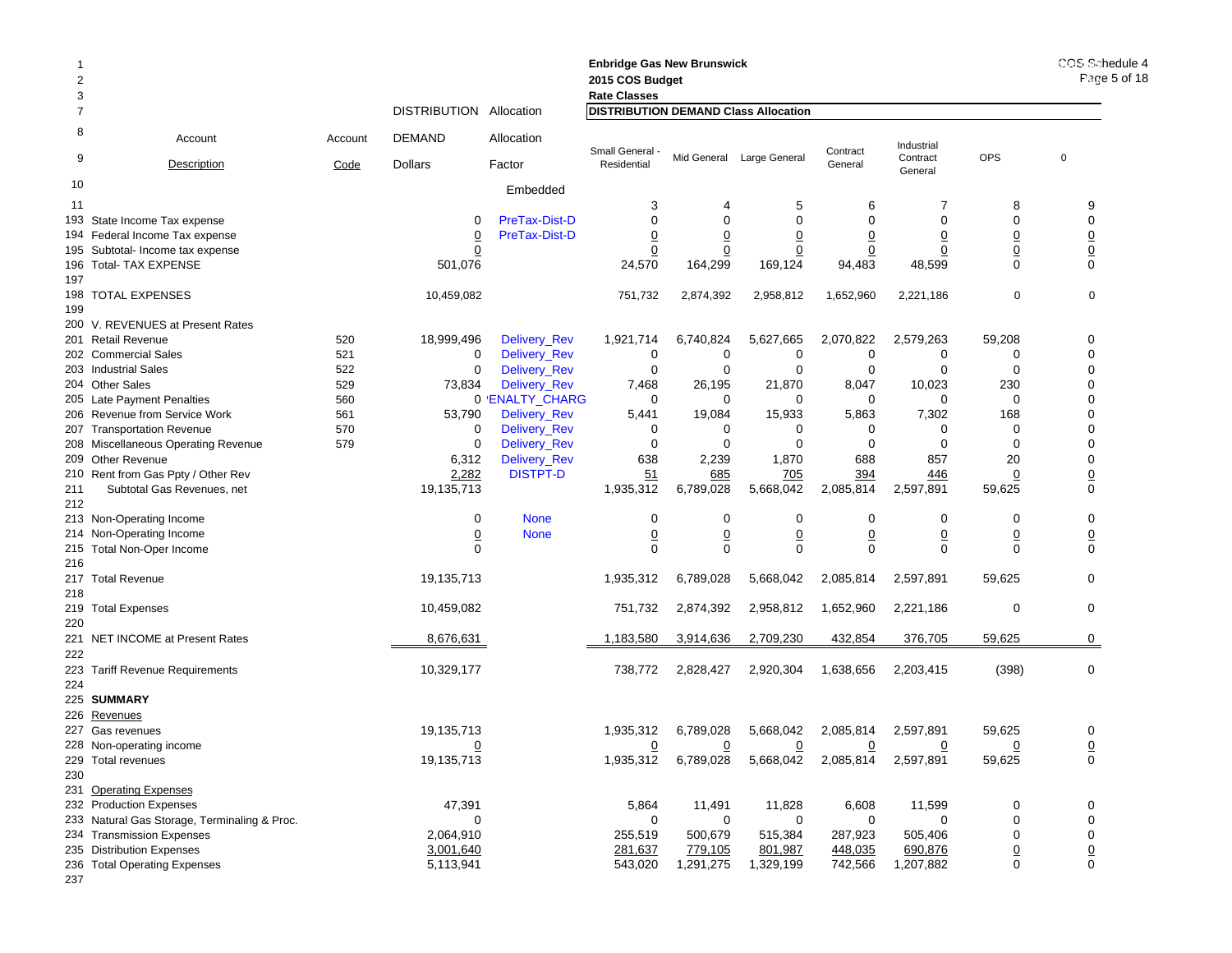| <b>Enbridge Gas New Brunswick</b><br>2015 COS Budget<br>2<br><b>Rate Classes</b><br>3<br><b>DISTRIBUTION</b><br><b>DISTRIBUTION DEMAND Class Allocation</b><br>Allocation<br>$\overline{7}$ |                                             |                 |                                 |                      |                                |             |                           |                       |                                   |                | COS Schedule 4<br>Page 6 of 18 |
|---------------------------------------------------------------------------------------------------------------------------------------------------------------------------------------------|---------------------------------------------|-----------------|---------------------------------|----------------------|--------------------------------|-------------|---------------------------|-----------------------|-----------------------------------|----------------|--------------------------------|
|                                                                                                                                                                                             |                                             |                 |                                 |                      |                                |             |                           |                       |                                   |                |                                |
| 8<br>9                                                                                                                                                                                      | Account<br><b>Description</b>               | Account<br>Code | <b>DEMAND</b><br><b>Dollars</b> | Allocation<br>Factor | Small General -<br>Residential |             | Mid General Large General | Contract<br>General   | Industrial<br>Contract<br>General | <b>OPS</b>     | $\mathbf 0$                    |
| 10                                                                                                                                                                                          |                                             |                 |                                 | Embedded             |                                |             |                           |                       |                                   |                |                                |
| 11                                                                                                                                                                                          |                                             |                 |                                 |                      | 3                              | 4           | 5                         | 6                     | $\overline{7}$                    | 8              | 9                              |
| 238                                                                                                                                                                                         | Customer Accounts, Services, & Sales Exp    |                 | $\mathbf 0$                     |                      | $\mathbf 0$                    | 0           | $\Omega$                  | $\Omega$              | $\Omega$                          | $\Omega$       | $\mathbf 0$                    |
| 239                                                                                                                                                                                         | Administrative & General Expenses           |                 | 1,391,883                       |                      | 110,515                        | 372,749     | 383,696                   | 214,355               | 310,568                           | $\Omega$       | $\mathbf 0$                    |
|                                                                                                                                                                                             | 240 Depreciation Expense                    |                 | 3,452,182                       |                      | 73,626                         | 1,046,069   | 1,076,792                 | 601,557               | 654,137                           | $\Omega$       | $\mathbf 0$                    |
|                                                                                                                                                                                             | 241 Taxes other than Income, GRT            |                 | 501,076                         |                      | 24,570                         | 164,299     | 169,124                   | 94,483                | 48,599                            | $\overline{0}$ | $\overline{0}$                 |
|                                                                                                                                                                                             | 242 Total Other Expenses                    |                 | 5,345,141                       |                      | 208,712                        | 1,583,117   | 1,629,613                 | 910,394               | 1,013,305                         | $\Omega$       | $\mathbf 0$                    |
| 243                                                                                                                                                                                         |                                             |                 |                                 |                      |                                |             |                           |                       |                                   |                |                                |
|                                                                                                                                                                                             | 244 Income tax expense                      |                 | $\mathbf 0$                     |                      | $\mathbf 0$                    | $\mathbf 0$ | $\mathbf 0$               | $\Omega$              | 0                                 | $\mathbf 0$    | $\mathbf 0$                    |
|                                                                                                                                                                                             | 245 Gross receipts tax expense              |                 | 0                               |                      |                                |             |                           |                       | 0                                 | $\overline{0}$ |                                |
|                                                                                                                                                                                             | 246 Total expenses                          |                 | 10,459,082                      |                      | 751,732                        | 2,874,392   | 2,958,812                 | 1,652,960             | 2,221,186                         | $\Omega$       | $\frac{0}{0}$                  |
| 247                                                                                                                                                                                         |                                             |                 |                                 |                      |                                |             |                           |                       |                                   |                |                                |
|                                                                                                                                                                                             | 248 NET INCOME at Present Rates             |                 | 8,676,631                       | 1,183,580            | 3,914,636                      | 2,709,230   | 432,854                   | 376,705               | 59,625                            | $\Omega$       |                                |
| 249                                                                                                                                                                                         |                                             |                 |                                 |                      |                                |             |                           |                       |                                   |                |                                |
|                                                                                                                                                                                             | 250 Total Rate Base                         |                 | 109,895,472                     | 2,937,929            | 32,639,466                     | 33,598,078  | 18,769,796                | 21,950,203            | $\mathbf 0$                       | $\mathbf 0$    |                                |
| 251                                                                                                                                                                                         |                                             |                 |                                 |                      |                                |             |                           |                       |                                   |                |                                |
|                                                                                                                                                                                             | 252 Return at Present Rates                 |                 |                                 |                      |                                |             |                           |                       |                                   |                |                                |
| 253                                                                                                                                                                                         |                                             |                 |                                 |                      |                                |             |                           |                       |                                   |                |                                |
|                                                                                                                                                                                             | 254 REVENUE REQUIREMENTS                    |                 |                                 |                      |                                |             |                           |                       |                                   |                |                                |
| 255                                                                                                                                                                                         |                                             |                 |                                 |                      |                                |             |                           |                       |                                   |                |                                |
|                                                                                                                                                                                             | 256 Target ROR                              |                 | 7.85%                           |                      | 7.85%                          | 7.85%       | 7.85%                     | 7.85%                 | 7.85%                             | 7.85%          | 7.85%                          |
|                                                                                                                                                                                             | 257 Using Target for System                 |                 |                                 |                      |                                |             |                           |                       |                                   |                |                                |
|                                                                                                                                                                                             | 258 Rate Base                               |                 | 109,895,472                     |                      | 2,937,929                      | 32,639,466  | 33,598,078                | 18,769,796 21,950,203 |                                   | 0              | $\mathbf 0$                    |
| 259                                                                                                                                                                                         |                                             |                 |                                 |                      |                                |             |                           |                       |                                   |                |                                |
|                                                                                                                                                                                             | 260 Operating expenses                      |                 | 6,505,825                       |                      | 653,535                        | 1,664,023   | 1,712,895                 | 956,921               | 1,518,450                         | 0              | 0                              |
|                                                                                                                                                                                             | 261 Depreciation expense                    |                 | 3,452,182                       |                      | 73,626                         | 1,046,069   | 1,076,792                 | 601,557               | 654,137                           | $\Omega$       | $\mathbf 0$                    |
|                                                                                                                                                                                             | 262 Additional Bad Debt expense             |                 | $\Omega$                        | <b>None</b>          | $\Omega$                       | $\Omega$    | $\Omega$                  | $\Omega$              | $\Omega$                          | $\Omega$       | $\mathbf 0$                    |
|                                                                                                                                                                                             | 263 Taxes other than Income, GRT            |                 | 501,076                         |                      | 24,570                         | 164,299     | 169,124                   | 94,483                | 48,599                            | $\overline{0}$ | $\overline{0}$                 |
|                                                                                                                                                                                             | 264 Operating expenses to recover           |                 | 10,459,082                      |                      | 751,732                        | 2,874,392   | 2,958,812                 | 1,652,960             | 2,221,186                         | $\Omega$       | $\Omega$                       |
| 265                                                                                                                                                                                         |                                             |                 |                                 |                      |                                |             |                           |                       |                                   | $\mathbf 0$    |                                |
| 267                                                                                                                                                                                         | 266 Target Return on Rate Base- After taxes |                 | 8,628,625                       |                      | 230,676                        | 2,562,742   | 2,638,009                 | 1,473,742             | 1,723,457                         |                | $\mathbf 0$                    |
|                                                                                                                                                                                             | 268 Income taxes to recover                 |                 | 0                               | 0.0%                 | $\mathbf 0$                    | 0           | 0                         | 0                     | 0                                 | 0              | 0                              |
|                                                                                                                                                                                             | 269 Subtotal- Rev Reg before GRT            |                 | 19,087,707                      |                      | 982,408                        | 5,437,133   | 5,596,821                 | 3,126,702             | 3,944,643                         | $\overline{0}$ |                                |
|                                                                                                                                                                                             | 270 GRT needed                              |                 | 0                               |                      | $\Omega$                       | $\Omega$    | $\Omega$                  | $\Omega$              | $\Omega$                          | $\mathbf 0$    | $\underline{0}$<br>$\mathbf 0$ |
|                                                                                                                                                                                             | 271 TOTAL REVENUE REQUIREMENT               |                 | 19,087,707                      |                      | 982,408                        | 5,437,133   | 5,596,821                 | 3,126,702             | 3,944,643                         | $\Omega$       | $\Omega$                       |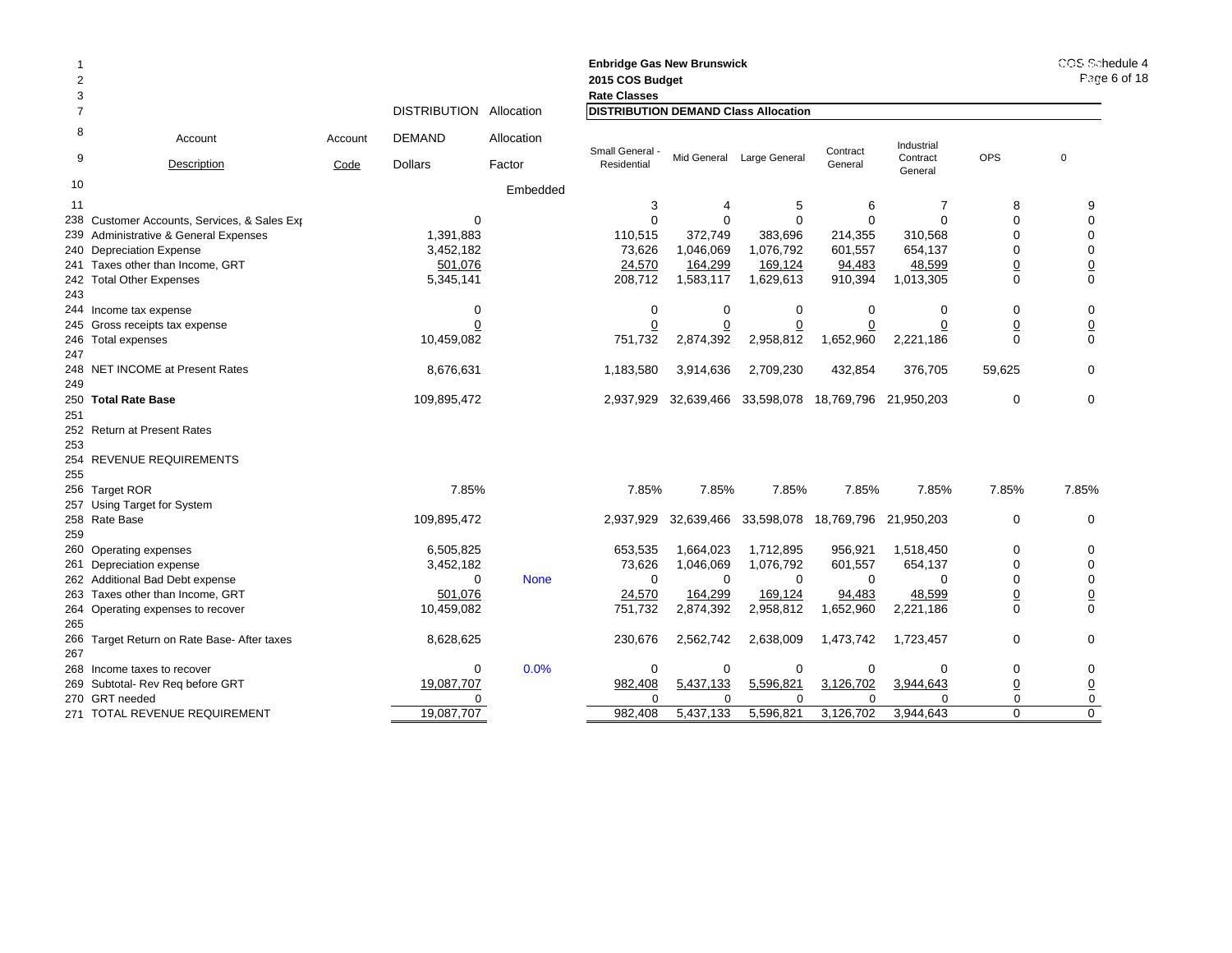| 2<br>3 |                                        |         |                                |                             | <b>Enbridge Gas New Brunswick</b><br>COS I<br>2015 COS Budget<br><b>Rate Classes</b> |                |                            |                |                     |                               |                 |  |  |
|--------|----------------------------------------|---------|--------------------------------|-----------------------------|--------------------------------------------------------------------------------------|----------------|----------------------------|----------------|---------------------|-------------------------------|-----------------|--|--|
| 7      |                                        |         | <b>DISTRIBUTION Allocation</b> |                             | <b>DISTRIBUTION CUSTOMER Class Allocation</b>                                        |                |                            |                |                     |                               |                 |  |  |
| 8      | Account                                | Account | <b>CUSTOMER</b>                | Allocation                  | Small General                                                                        |                |                            | Contract       | Industrial          |                               |                 |  |  |
| 9      | Description                            | Code    | Dollars                        | Factor                      | Residential                                                                          |                | Mid General Large General  | General        | Contract<br>General | <b>OPS</b>                    | $\mathbf 0$     |  |  |
| 10     |                                        |         |                                | Embedded                    |                                                                                      |                |                            |                |                     |                               |                 |  |  |
|        | 12 I. GAS PLANT IN SERVICE             |         |                                |                             |                                                                                      |                |                            |                |                     |                               |                 |  |  |
|        | 13 Franchises & Consents               | 401     | 0                              | <b>TOTALPLANT</b>           | 0                                                                                    | 0              | 0                          | 0              | 0                   | 0                             | 0               |  |  |
|        | 14 Other Intangible Plant              | 402     | $\mathbf 0$                    | <b>None</b>                 | 0                                                                                    | $\mathbf 0$    | $\mathbf 0$                | 0              | 0                   | 0                             | 0               |  |  |
|        | 15 Subtotal - INTANGIBLE ASSETS        | 401-402 | $\Omega$                       |                             | $\Omega$                                                                             | $\Omega$       | $\mathbf 0$                | $\Omega$       | 0                   | 0                             | $\mathbf 0$     |  |  |
| 16     | 17 B. PRODUCTION PLANT                 |         |                                |                             |                                                                                      |                |                            |                |                     |                               |                 |  |  |
|        | 18 Production Plant                    | 403-419 |                                | <b>None</b>                 |                                                                                      |                |                            |                |                     |                               |                 |  |  |
| 19     | Subtotal - PRODUCTION PLANT            | 403-419 | $\overline{0}$<br>$\Omega$     |                             | $\overline{0}$<br>$\Omega$                                                           | $\frac{0}{0}$  | $\overline{0}$<br>$\Omega$ | $\frac{0}{0}$  | $\frac{0}{0}$       | $\overline{0}$<br>$\mathbf 0$ | $\frac{0}{0}$   |  |  |
| 20     |                                        |         |                                |                             |                                                                                      |                |                            |                |                     |                               |                 |  |  |
|        | 21 C. STORAGE PLANT                    |         |                                |                             |                                                                                      |                |                            |                |                     |                               |                 |  |  |
|        | 22 Storage Plant                       | 440-459 | $\overline{0}$                 | <b>None</b>                 | $\overline{0}$                                                                       | $\overline{0}$ | $\overline{0}$             | $\overline{0}$ | $\overline{0}$      | $\overline{0}$                | $\overline{0}$  |  |  |
|        | 23 Subtotal - STORAGE PLANT            | 440-459 | $\Omega$                       |                             | $\Omega$                                                                             | $\Omega$       | $\Omega$                   | $\Omega$       | $\Omega$            | $\mathbf 0$                   | $\Omega$        |  |  |
| 24     |                                        |         |                                |                             |                                                                                      |                |                            |                |                     |                               |                 |  |  |
|        | 25 D. TRANSMISSION PLANT               | 460-469 | 0                              | <b>None</b>                 | $\mathbf 0$                                                                          | $\mathbf 0$    | $\mathbf 0$                | $\mathbf 0$    | 0                   | 0                             | $\mathbf 0$     |  |  |
| 26     |                                        |         |                                |                             |                                                                                      |                |                            |                |                     |                               |                 |  |  |
|        | 27 E. DISTRIBUTION PLANT               |         |                                |                             |                                                                                      |                |                            |                |                     |                               |                 |  |  |
|        | 28 Land and Land Rights                | 470     | 0                              | <b>DISTOnlyPT-C</b>         | 0                                                                                    | 0              | 0                          | 0              | 0                   | 0                             | 0               |  |  |
|        | 29 Structures and Improvements         | 472     | 0                              | <b>DISTOnlyPT-C</b>         | $\Omega$                                                                             | 0              | $\mathbf 0$                | $\mathbf 0$    | 0                   | 0                             | 0               |  |  |
|        | 30 Services                            | 473     | 63,055,632                     | Service Invest              | 30,731,932                                                                           | 25,248,390     | 4,806,008                  | 1,369,077      | 801,072             | 99,152                        | $\mathbf 0$     |  |  |
|        | 31 Regulators and Meter Installations  | 474     | 0                              | Service_Invest              | 0                                                                                    | 0              | 0                          | 0              | 0                   | 0                             | 0               |  |  |
|        | 32 Mains-PL                            | 475     |                                | 56,424,245 MainsCustomer-PL | 37,661,747                                                                           | 16,250,802     | 2,060,410                  | 387,467        | 0                   | 63,818                        | 0               |  |  |
|        | 33 Mains-ST                            | 475     | 0                              | <b>MainsCustomer</b>        | 0                                                                                    | 0              | 0                          | 0              | 0                   | 0                             | $\mathbf 0$     |  |  |
|        | 34 Compressor Equipment                | 476     | 0                              | Service_Invest              | 0                                                                                    | $\Omega$       | $\mathbf 0$                | $\mathbf 0$    | $\Omega$            | 0                             | 0               |  |  |
|        | 35 Meas. & Reg. Stat. Equip. - General | 477     | 0                              | Service_Invest              | O                                                                                    |                | 0                          | $\Omega$       | 0                   | 0                             | $\pmb{0}$       |  |  |
|        | 36 Meters                              | 478     | 22,138,168                     | Meter_Invest                | 4,410,639                                                                            | 13,596,820     | 2,827,174                  | 681,356        | 568,784             | 53,396                        | 0               |  |  |
|        | 37 Other Distribution Equipment        | 479     | 0                              | <b>None</b>                 | $\Omega$                                                                             | 0              | 0                          | 0              | 0                   | $\Omega$                      | $\mathbf 0$     |  |  |
|        | 38 Development O&M                     | 479     | 70,837,194                     | <b>DISTPT-C</b>             | 36,416,642                                                                           | 27,558,967     | 4,848,724                  | 1,219,435      | 685,200             | 108,226                       | $\underline{0}$ |  |  |
|        | 39 Subtotal - DISTRIBUTION PLANT       | 470-479 | 212,455,239                    |                             | 109,220,961                                                                          | 82,654,980     | 14,542,316                 | 3,657,335      | 2,055,056           | 324,592                       | $\mathbf 0$     |  |  |
| 40     | 41 F. GENERAL PLANT                    |         |                                |                             |                                                                                      |                |                            |                |                     |                               |                 |  |  |
|        | 42 Land and Land Rights                | 480     | 0                              | <b>DISTLABOR-C</b>          | 0                                                                                    | 0              | 0                          | 0              | 0                   | $\mathbf 0$                   | 0               |  |  |
|        | 43 Structures and Improvements         | 482     | 564,989                        | <b>DISTLABOR-C</b>          | 295,617                                                                              | 216,115        | 37,701                     | 9,504          | 5,202               | 849                           | $\mathbf 0$     |  |  |
|        | 44 Office Furniture and Equipment      | 483     | 95,757                         | <b>DISTLABOR-C</b>          | 50,103                                                                               | 36,628         | 6,390                      | 1,611          | 882                 | 144                           | 0               |  |  |
|        | 45 Transportation Equipment            | 484     | 389,789                        | <b>DISTLABOR-C</b>          | 203,948                                                                              | 149,099        | 26,010                     | 6,557          | 3,589               | 586                           | 0               |  |  |
|        | 46 Heavy Work Equipment                | 485     | 0                              | <b>DISTLABOR-C</b>          | 0                                                                                    | 0              | 0                          | 0              | 0                   | 0                             | 0               |  |  |
|        | 47 Tools & Work Equipment              | 486     | 360.887                        | <b>DISTLABOR-C</b>          | 188,826                                                                              | 138,044        | 24,082                     | 6,070          | 3,323               | 542                           | 0               |  |  |
|        | 48 Equipment on Customers' Premises    | 487     | 0                              | <b>DISTLABOR-C</b>          | 0                                                                                    | 0              | 0                          | 0              | 0                   | 0                             | $\mathbf 0$     |  |  |
|        | 49 Communication Structures & Equip    | 488     | 0                              | <b>DISTLABOR-C</b>          | $\mathbf 0$                                                                          | 0              |                            | 0              | 0                   | 0                             | 0               |  |  |
|        | 50 Computer Hardware & Software        | 490     | 335,726                        | <b>DISTLABOR-C</b>          | 175,661                                                                              | 128,419        | 22,403                     | 5,647          | 3,091               | 504                           | 0               |  |  |
|        | 51 Other General Equipment             | 489     | $\overline{0}$                 | <b>DISTLABOR-C</b>          | 0                                                                                    | <u>0</u>       | $\overline{0}$             | 0              | 0                   | 0                             | $\underline{0}$ |  |  |
|        | 52 Subtotal - GENERAL PLANT            | 480-490 | 1,747,148                      |                             | 914,155                                                                              | 668,306        | 116,586                    | 29,389         | 16,088              | 2,624                         | $\mathbf 0$     |  |  |
| 53     |                                        |         |                                |                             |                                                                                      |                |                            |                |                     |                               |                 |  |  |
| 55     | 54 TOTAL UTILITY PLANT                 |         | 214,202,387                    |                             | 110,135,116 83,323,286 14,658,901                                                    |                |                            | 3,686,723      | 2,071,144           | 327,216                       | 0               |  |  |
|        | 56 II. DEPRECIATION RESERVE            |         |                                |                             |                                                                                      |                |                            |                |                     |                               |                 |  |  |
|        | 57 Intangible Plant                    |         |                                | 0 DISTPT-C_INT              | 0                                                                                    | 0              | 0                          | $\mathbf 0$    | 0                   | 0                             | 0               |  |  |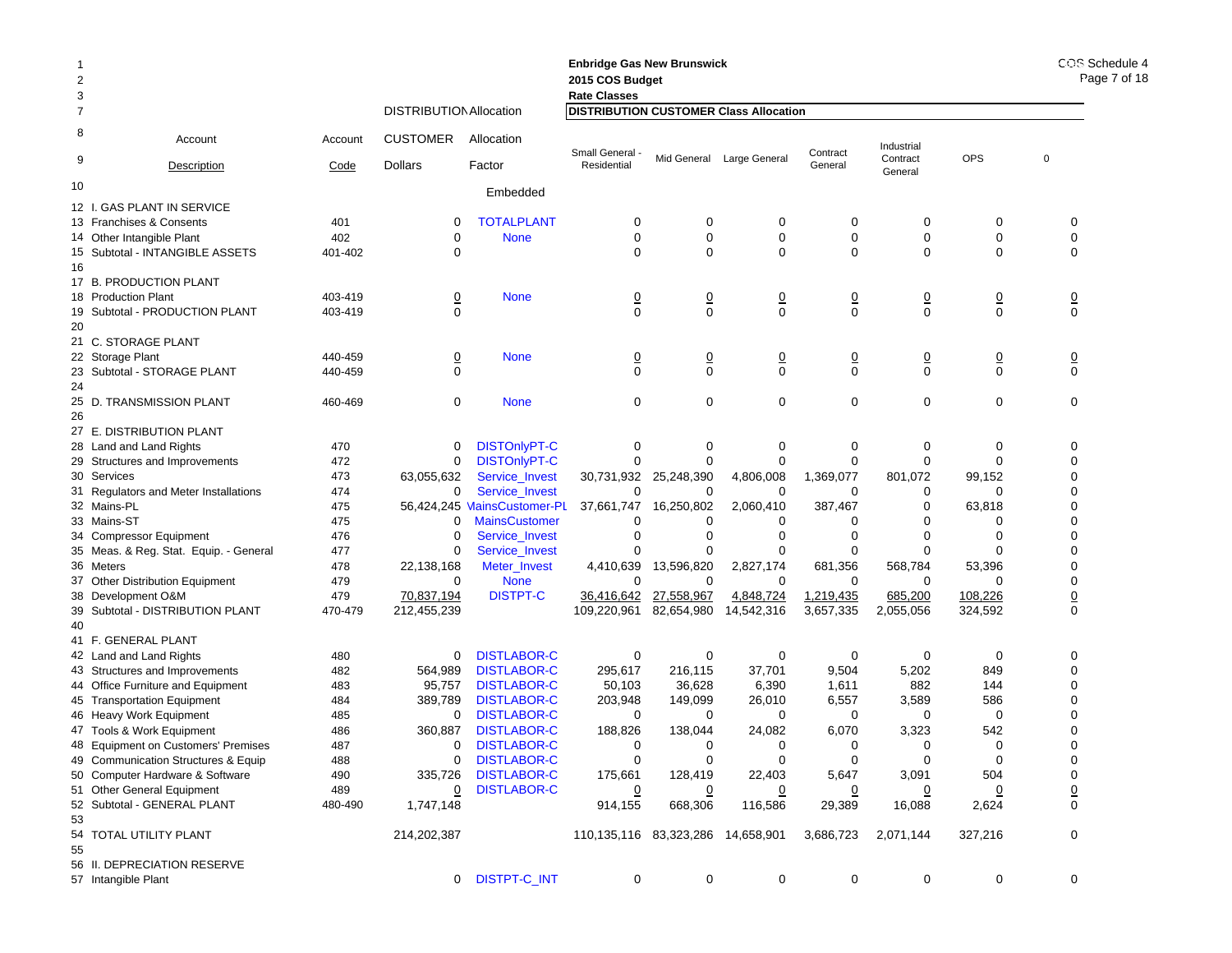|                |                                           |         |                                |                             | <b>Enbridge Gas New Brunswick</b>             |                 |                       |                 |                     |                | COS Schedule 4<br>Page 8 of 18 |
|----------------|-------------------------------------------|---------|--------------------------------|-----------------------------|-----------------------------------------------|-----------------|-----------------------|-----------------|---------------------|----------------|--------------------------------|
| $\overline{2}$ |                                           |         |                                |                             | 2015 COS Budget                               |                 |                       |                 |                     |                |                                |
| 3              |                                           |         |                                |                             | <b>Rate Classes</b>                           |                 |                       |                 |                     |                |                                |
| 7              |                                           |         | <b>DISTRIBUTION Allocation</b> |                             | <b>DISTRIBUTION CUSTOMER Class Allocation</b> |                 |                       |                 |                     |                |                                |
| 8              | Account                                   | Account | <b>CUSTOMER</b>                | Allocation                  | Small General -                               |                 | Large General         | Contract        | Industrial          | <b>OPS</b>     | $\mathbf 0$                    |
| 9              | Description                               | Code    | <b>Dollars</b>                 | Factor                      | Residential                                   | Mid General     |                       | General         | Contract<br>General |                |                                |
| 10             |                                           |         |                                | Embedded                    |                                               |                 |                       |                 |                     |                |                                |
|                | 58 Production Plant                       |         | $\mathbf 0$                    | <b>None</b>                 | 0                                             | 0               | 0                     | $\mathbf 0$     | 0                   | 0              | 0                              |
|                | 59 Local Storage Plant                    |         | $\mathbf 0$                    | <b>None</b>                 | $\mathbf 0$                                   | $\mathbf 0$     | $\mathbf 0$           | $\mathbf 0$     | $\Omega$            | $\Omega$       | 0                              |
|                | 60 Transmission Plant                     |         | $\Omega$                       | <b>None</b>                 | 0                                             | $\mathbf 0$     | 0                     | $\Omega$        | 0                   | 0              | 0                              |
|                | 61 Mains-PL                               |         |                                | 13,351,384 MainsCustomer-PL | 8,911,709                                     | 3,845,345       | 487,544               | 91,684          | $\Omega$            | 15,101         | 0                              |
|                | 62 Mains-ST                               |         | 0                              | <b>MainsCustomer</b>        | 0                                             | 0               | 0                     | 0               | $\Omega$            | 0              | 0                              |
|                | 63 Development O&M                        |         | 14,385,694                     | <b>DISTPT-C</b>             | 7,395,531                                     | 5,596,705       | 984,684               | 247,644         | 139,151             | 21,979         | 0                              |
|                | 64 Services                               |         | 17,138,954                     | Service_Invest              | 8,353,151                                     | 6,862,686       | 1,306,306             | 372,125         | 217,737             | 26,950         | 0                              |
|                | 65 Meters                                 |         | 4,158,021                      | Meter_Invest                | 828,412                                       | 2,553,773       | 531,004               | 127,973         | 106,830             | 10,029         | 0                              |
|                | 66 Distr Other                            |         | 3,627,730                      | <b>DISTPT-C</b>             | 1,864,977                                     | 1,411,356       | 248,314               | 62,450          | 35,091              | 5,542          | 0                              |
|                | 67 General Plant                          |         | 1,061,936                      | <b>DISTLABOR-C</b>          | 555,634                                       | 406,204         | 70,862                | 17,863          | 9,778               | 1,595          | $\overline{\mathbf{0}}$        |
|                | 68 TOTAL - DEPRECIATION RESERVE           |         | 53,723,719                     |                             | 27,909,414                                    | 20,676,069      | 3,628,714             | 919,739         | 508,587             | 81,196         | 0                              |
| 69             |                                           |         |                                |                             |                                               |                 |                       |                 |                     |                |                                |
|                | 70 III. OTHER RATE BASE ITEMS             |         |                                |                             |                                               |                 |                       |                 |                     |                |                                |
|                | 71 Gas Storage Inventory                  |         | 0                              | <b>None</b>                 | 0                                             | 0               | $\mathbf 0$           | $\mathbf 0$     | 0                   | 0              | 0                              |
|                | 72 CWIP                                   |         | 0                              | <b>DISTPT-C</b>             | 0                                             | 0               | 0                     | 0               | 0                   | 0              | 0                              |
|                | 73 Customer Deposits                      |         | $\Omega$                       | <b>DISTPT-C</b>             | $\mathbf 0$                                   | $\mathbf 0$     | $\mathbf 0$           | $\Omega$        | $\Omega$            | $\Omega$       | 0                              |
|                | 74 Franchise fee                          |         | 169,933                        | <b>DISTPT-C</b>             | 87,361                                        | 66,112          | 11,632                | 2,925           | 1,644               | 260            | 0                              |
|                | 75 Deferred development costs             |         | 0                              | <b>DISTPT-C</b>             | 0                                             | $\mathbf 0$     | 0                     | 0               | 0                   | 0              | 0                              |
|                | 76 Deferred carrying costs                |         | 0                              | <b>DISTPT-C</b>             | 0                                             | 0               | $\mathbf 0$           | 0               | 0                   | $\Omega$       | 0                              |
|                | 77 Deferred equity offering costs         |         | $\mathbf 0$                    | <b>DISTPT-C</b>             | 0                                             | $\mathbf 0$     | 0                     | $\Omega$        | 0                   | ∩              | 0                              |
|                | 78 Term deposit                           |         | 1,838,340                      | <b>DISTPT-C</b>             | 945,071                                       | 715,200         | 125,832               | 31,646          | 17,782              | 2,809          | 0                              |
|                | 79 Deferral account                       |         | $\overline{0}$                 | <b>DISTPT-C</b>             | 0                                             | 0               | 0                     | 0               | 0                   | 0              | $\underline{0}$                |
|                | 80 Total - OTHER RATE BASE ITEMS          |         | 2,008,273                      |                             | 1,032,432                                     | 781,312         | 137,464               | 34,572          | 19,426              | 3,068          | 0                              |
| 81             |                                           |         |                                |                             |                                               |                 |                       |                 |                     |                |                                |
|                | 82 IV. TOTAL RATE BASE (Excl. Working Ca  |         | 162,486,941                    |                             | 83,258,134                                    | 63,428,529      |                       | 2,801,556       | 1,581,983           | 249,088        |                                |
|                |                                           |         |                                | 181,825 DISTO&MXGAS-C       |                                               |                 | <u>11,167,651</u>     | 3,108           |                     | 301            | $\underline{0}$<br>0           |
|                | 83 Working Capital                        | 131     |                                |                             | 93,956                                        | 70,376          | 12,350                |                 | 1,733               |                |                                |
| 84             |                                           |         |                                |                             |                                               |                 |                       |                 |                     |                |                                |
|                | 85 V. TOTAL RATE BASE                     |         | 162,668,766                    |                             | 83,352,091                                    |                 | 63,498,905 11,180,002 | 2,804,664       | 1,583,716           | 249,390        | 0                              |
| 86             |                                           |         |                                |                             |                                               |                 |                       |                 |                     |                |                                |
|                | 87 I. OPERATION & MAINTENANCE EXPEN       |         |                                |                             |                                               |                 |                       |                 |                     |                |                                |
|                | 88 A. PRODUCTION EXPENSES                 |         |                                |                             |                                               |                 |                       |                 |                     |                |                                |
|                | 89 1. Manufactured Gas Production         |         |                                |                             |                                               |                 |                       |                 |                     |                |                                |
|                | 90 Operation Supv and Engineering         | 610     | 0                              | <b>None</b>                 | 0                                             | 0               | 0                     | 0               | 0                   | 0              | 0                              |
|                | 91 Gas Wells                              | 614     | $\mathbf 0$                    | <b>None</b>                 | 0                                             | 0               | $\mathbf 0$           | 0               | 0                   | 0              | 0                              |
|                | 92 Other Gas Production                   | 619     | $\overline{0}$                 | <b>None</b>                 | $\overline{0}$                                | $\underline{0}$ | $\underline{0}$       | $\overline{0}$  | $\overline{0}$      | $\overline{0}$ | $\overline{\mathbf{0}}$        |
| 93             | Subtotal - Production                     | 610-619 | $\mathbf 0$                    |                             | 0                                             | 0               | 0                     | 0               | 0                   | 0              | 0                              |
|                | 94 Supervision                            | 810     | $\mathbf 0$                    | <b>None</b>                 | 0                                             | $\mathbf 0$     | $\mathbf 0$           | $\Omega$        | $\Omega$            | $\mathbf 0$    | 0                              |
|                | 95 Gas Production Maintenance             | 814     | $\frac{0}{0}$                  | <b>None</b>                 |                                               | $\overline{0}$  | $\overline{0}$        | $\overline{0}$  | $\overline{0}$      | $\overline{0}$ |                                |
| 96             | Subtotal - O&M Accounts 617-618           | 810-819 |                                | <b>None</b>                 | $\frac{0}{0}$                                 | $\pmb{0}$       | $\overline{0}$        | $\underline{0}$ | $\overline{0}$      | $\overline{0}$ | $\frac{0}{0}$                  |
|                | 97 Subtotal - Manufactured Gas Production | 610-819 | $\Omega$                       |                             | $\Omega$                                      | $\Omega$        | $\mathbf 0$           | $\Omega$        | $\Omega$            | $\Omega$       | 0                              |
| 98             |                                           |         |                                |                             |                                               |                 |                       |                 |                     |                |                                |
|                | 99 Gas Supply Expenses                    |         |                                |                             |                                               |                 |                       |                 |                     |                |                                |
|                | 100 Natural Gas Purchases                 | 623     | 0                              | <b>None</b>                 | 0                                             | 0               | 0                     | 0               | 0                   | 0              | 0                              |
|                | 101 Gas Supply Operation                  | 624     | 76,185                         | <b>DISTPT-C</b>             | 39,166                                        | 29,639          | 5,215                 | 1,311           | 737                 | 116            | 0                              |
|                | 102 Natural Gas W/D from Storage          | 627-628 | 0                              | <b>None</b>                 | 0                                             | 0               | 0                     | 0               | 0                   | 0              | 0                              |
|                | 103 Gas Used for Other Util Operations    | 629     | 0                              | <b>None</b>                 | $\mathbf 0$                                   | $\mathbf 0$     | $\mathbf 0$           | $\mathbf 0$     | $\mathbf 0$         | $\mathbf 0$    | 0                              |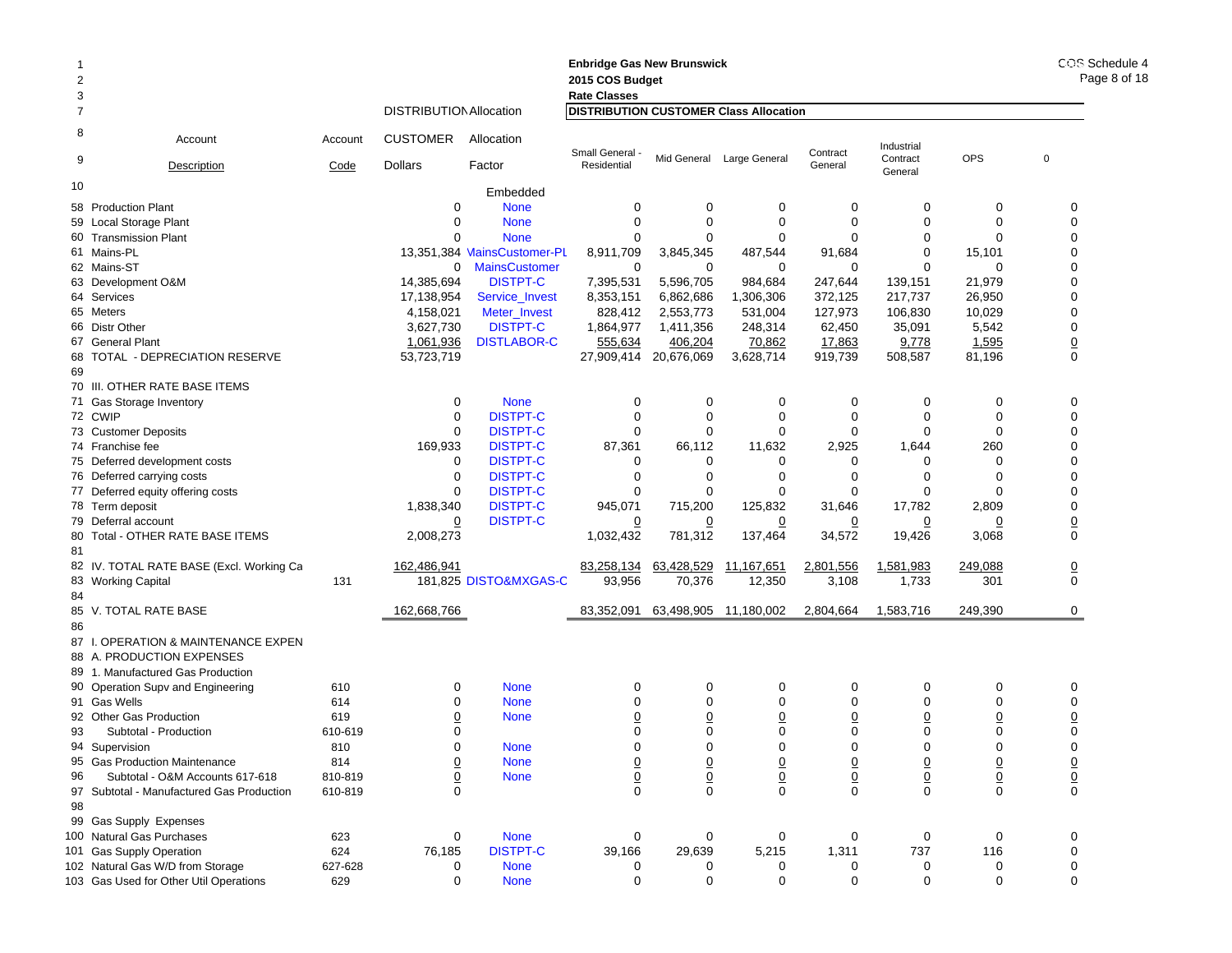|                |                                                         |            |                                |                            | <b>Enbridge Gas New Brunswick</b>             |                 |                           |                 |                     |                | COS Schedule 4<br>Page 9 of 18 |
|----------------|---------------------------------------------------------|------------|--------------------------------|----------------------------|-----------------------------------------------|-----------------|---------------------------|-----------------|---------------------|----------------|--------------------------------|
| $\overline{2}$ |                                                         |            |                                | 2015 COS Budget            |                                               |                 |                           |                 |                     |                |                                |
| 3              |                                                         |            | <b>Rate Classes</b>            |                            |                                               |                 |                           |                 |                     |                |                                |
| 7              |                                                         |            | <b>DISTRIBUTION Allocation</b> |                            | <b>DISTRIBUTION CUSTOMER Class Allocation</b> |                 |                           |                 |                     |                |                                |
| 8              | Account                                                 | Account    | <b>CUSTOMER</b>                | Allocation                 | Small General -                               |                 | Mid General Large General | Contract        | Industrial          | OPS            | $\mathbf 0$                    |
| 9              | Description                                             | Code       | <b>Dollars</b>                 | Factor                     | Residential                                   |                 |                           | General         | Contract<br>General |                |                                |
| 10             |                                                         |            |                                | Embedded                   |                                               |                 |                           |                 |                     |                |                                |
|                | 104 Other Gas Supply Expenses                           |            | <u>0</u>                       | <b>None</b>                | $\overline{0}$                                | $\overline{0}$  | $\overline{0}$            | $\overline{0}$  | $\overline{0}$      | $\overline{0}$ | $\frac{0}{0}$                  |
|                | 105 Subtotal - PRODUCTION EXPENSES                      | 623-629    | 76,185                         |                            | 39,166                                        | 29,639          | 5,215                     | 1,311           | 737                 | 116            |                                |
| 106            |                                                         |            |                                |                            |                                               |                 |                           |                 |                     |                |                                |
|                | 107 B. NATURAL GAS STORAGE, TERMINAL                    |            |                                |                            |                                               |                 |                           |                 |                     |                |                                |
|                | 108 Storage Operation & Maintenance                     | 640-859    | 0                              | <b>None</b>                | 0                                             | 0               | 0                         | 0               | 0                   | 0              | 0                              |
|                | 109 Subtotal - NATURAL GAS STORAGE                      | 640-859    | 0                              |                            | $\mathbf 0$                                   | 0               | 0                         | 0               | 0                   | 0              | 0                              |
| 110            |                                                         |            |                                |                            |                                               |                 |                           |                 |                     |                |                                |
|                | 111 C. TRANSMISSION EXPENSES                            | 660-869    | 0                              | <b>None</b>                | 0                                             | 0               | $\mathbf 0$               | $\mathbf 0$     | $\mathbf 0$         | 0              | 0                              |
| 112            | 113 D. DISTRIBUTION EXPENSES                            |            |                                |                            |                                               |                 |                           |                 |                     |                |                                |
|                | 114 Supervision                                         | 670-870    | 650,241                        | <b>DISTOnlyPT-C</b>        | 334,282                                       | 252,974         | 44,508                    | 11,194          | 6,290               | 993            | 0                              |
|                | 115 Load Dispatching                                    | 671        | 0                              | <b>DISTPT-C</b>            | 0                                             | 0               | 0                         | 0               | 0                   | 0              | 0                              |
|                | 116 Meter and Regulator Work                            | 673-878    | 0                              | Meter_Invest               | 0                                             | 0               | 0                         | 0               | 0                   | 0              | 0                              |
|                | 117 Service Work                                        | 674        | 0                              | <b>None</b>                | $\mathbf 0$                                   | 0               | $\mathbf 0$               | $\Omega$        | $\Omega$            | 0              | 0                              |
|                | 118 Mains and Services                                  | 675-875    |                                | 144,120 STMAIN-SERVICE     | 82,498                                        | 50,058          | 8,282                     | 2,119           | 966                 | 197            | 0                              |
|                | 119 Compressor Equipment                                | 676-876    | 0                              | <b>None</b>                | $\Omega$                                      | $\Omega$        | $\Omega$                  | $\Omega$        | $\Omega$            | $\mathbf 0$    | 0                              |
|                | 120 Measuring and Regulation                            | 677-877    | $\mathbf 0$                    | <b>None</b>                | $\Omega$                                      | 0               | $\Omega$                  | $\Omega$        | $\Omega$            | $\Omega$       | 0                              |
|                | 121 Other Distribution Equipment                        | 679-879    | 0                              | <b>None</b>                | 0                                             | 0               | $\Omega$                  | 0               | 0                   | 0              | 0                              |
|                | 122 Structures and Improvements                         | 872        | $\mathbf 0$                    | <b>DISTPT-C</b>            | $\mathbf 0$                                   | 0               | $\mathbf 0$               | 0               | $\Omega$            | $\Omega$       | 0                              |
|                | 123 General Maintenance                                 | 884-889    | 603,019                        | <b>DISTLABOR-C</b>         | 315,516                                       | 230,663         | 40,239                    | 10,143          | 5,553               | 906            | $\overline{\mathbf{0}}$        |
|                | 124 Subtotal - DISTRIBUTION EXPENSES                    | 670-889    | 1,397,381                      |                            | 732,297                                       | 533,694         | 93,030                    | 23,456          | 12,809              | 2,096          |                                |
| 126            | 125 Total - OPERATION & MAINTENANCE E>                  |            | 1,397,381                      |                            | 732,297                                       | 533,694         | 93,030                    | 23,456          | 12,809              | 2,096          | $\frac{0}{0}$                  |
|                | 127 II. SALES & MARKETING                               |            |                                |                            |                                               |                 |                           |                 |                     |                |                                |
|                | 128 Supervision                                         | 700        | 0                              | <b>None</b>                | 0                                             | 0               | 0                         | 0               | 0                   | 0              | 0                              |
|                | 129 Advertising - Natural Gas Promotion                 | 701        | $\mathbf 0$                    | <b>None</b>                | $\Omega$                                      | $\mathbf 0$     | $\mathbf 0$               | $\mathbf 0$     | $\Omega$            | $\Omega$       | 0                              |
|                | 130 Demonstration and Selling Exp                       | 702        | $\mathbf 0$                    | <b>None</b>                | $\Omega$                                      | 0               | $\mathbf 0$               | $\mathbf 0$     | $\Omega$            | $\Omega$       | 0                              |
|                | 131 Revenue from Merchandising                          | 703        | 0                              | Delivery_Rev               | 0                                             | 0               | $\mathbf 0$               | 0               | 0                   | 0              | 0                              |
|                | 132 Expense of Merchandising                            | 704        | 0                              | Delivery_Rev               | $\Omega$                                      | 0               | $\Omega$                  | $\mathbf 0$     | $\Omega$            | $\Omega$       | 0                              |
|                | 133 Advertising - Other                                 | 705        | 0                              | <b>None</b>                | 0                                             | 0               | $\mathbf 0$               | 0               | $\Omega$            | 0              | 0                              |
|                | 134 Other Sales Promotion                               | 709        | $\overline{0}$                 | <b>None</b>                | $\overline{0}$                                | $\underline{0}$ | $\underline{0}$           | $\underline{0}$ | $\overline{0}$      | $\overline{0}$ | $\overline{\mathbf{0}}$        |
|                | 135 Total - CUSTOMER ACCOUNTS EXPENS                    |            | $\Omega$                       |                            | $\mathbf 0$                                   | $\mathbf 0$     | $\mathbf 0$               | $\mathbf 0$     | $\Omega$            | $\mathbf 0$    | $\pmb{0}$                      |
| 136            |                                                         |            |                                |                            |                                               |                 |                           |                 |                     |                |                                |
|                | 137 III. CUSTOMER SERVICE & INFORMATI(                  |            |                                |                            |                                               |                 |                           |                 |                     |                |                                |
|                | 138 Operatin Supervision                                | 710        | 0                              | <b>None</b>                | 0                                             | 0               | 0                         | 0               | 0                   | 0              | 0                              |
|                | 139 Customers' Contracts and Orders                     | 711        | $\mathbf 0$                    | <b>None</b>                | 0                                             | $\mathbf 0$     | $\Omega$                  | $\Omega$        | 0                   |                | 0                              |
|                | 140 Meter Reading                                       | 712        | $\mathbf 0$                    | <b>None</b>                | $\mathbf 0$                                   | 0               | 0                         | $\mathbf 0$     | $\mathbf 0$         | $\mathbf 0$    | 0                              |
|                | 141 Customers' Billing and Accounting                   | 713        | 0                              | <b>None</b>                |                                               |                 |                           |                 |                     |                | 0                              |
|                | 142 Credit and Collection<br>143 Uncollectable Accounts | 714<br>718 | 0<br>0                         | <b>None</b><br><b>None</b> | 0<br>0                                        | 0<br>0          | 0<br>0                    |                 | O                   |                | 0                              |
|                | 144 Other Customer Accounting                           | 719        |                                | <b>None</b>                | 0                                             | 0               | 0                         | 0               | 0                   |                | 0                              |
|                | 145 Total - CUSTOMER SERVICE & INFORM,                  |            | ∩                              |                            | $\Omega$                                      | 0               | $\Omega$                  | 0               | 0                   | 0              | $\Omega$                       |
| 146            |                                                         |            |                                |                            |                                               |                 |                           |                 |                     |                |                                |
|                | 147 Total - CUSTOMER ACCOUNTS, SERVIC                   |            | 0                              |                            | 0                                             | 0               | 0                         | 0               | 0                   | 0              | 0                              |
| 148            |                                                         |            |                                |                            |                                               |                 |                           |                 |                     |                |                                |
|                |                                                         |            |                                |                            |                                               |                 |                           |                 |                     |                |                                |

149 IV. ADMINISTRATIVE & GENERAL EXPE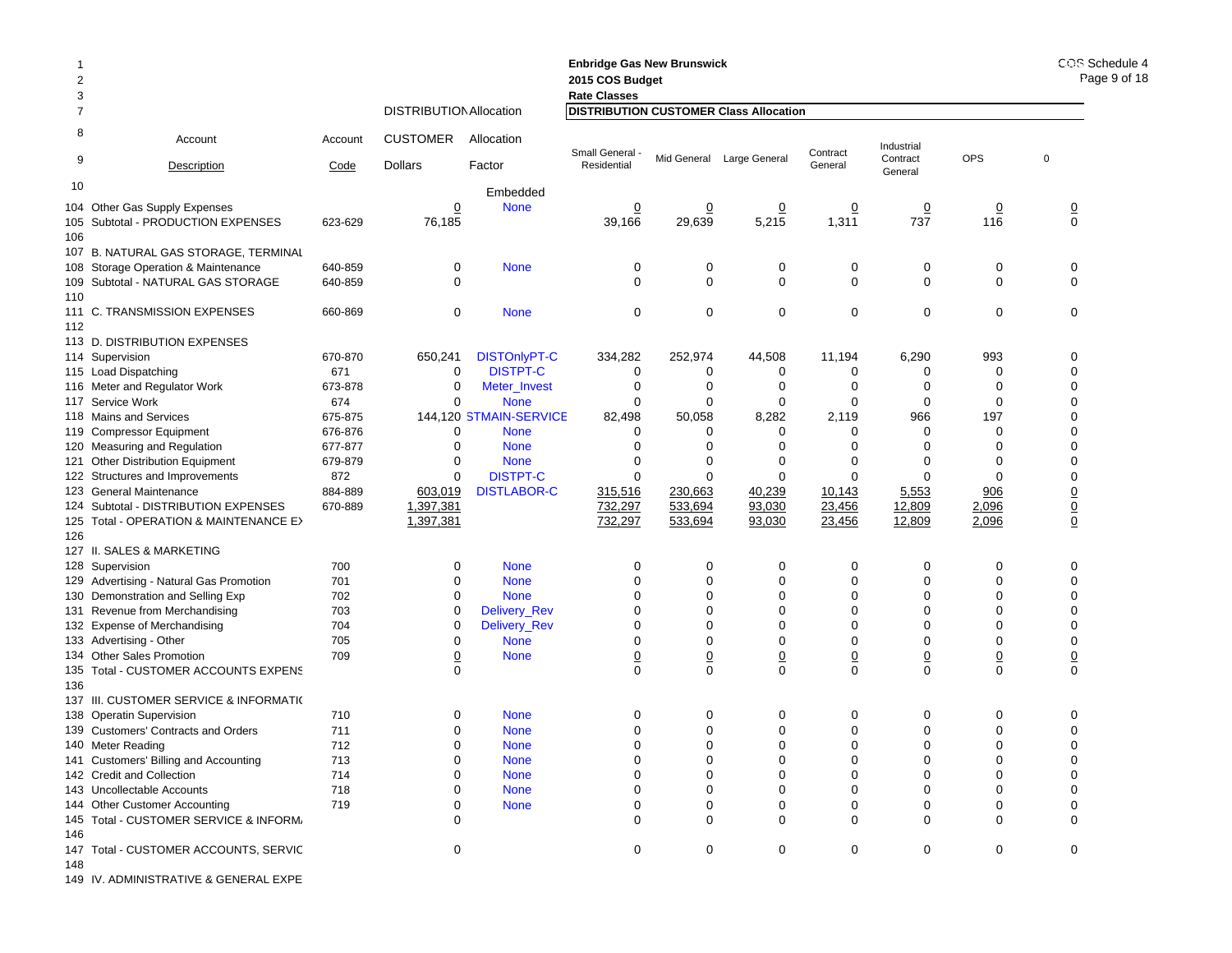| 2                   |                                               |         |                                |                            | <b>Enbridge Gas New Brunswick</b><br>2015 COS Budget                 |                 |                           |                 |                        |                 |                |
|---------------------|-----------------------------------------------|---------|--------------------------------|----------------------------|----------------------------------------------------------------------|-----------------|---------------------------|-----------------|------------------------|-----------------|----------------|
| 3<br>$\overline{7}$ |                                               |         | <b>DISTRIBUTION Allocation</b> |                            | <b>Rate Classes</b><br><b>DISTRIBUTION CUSTOMER Class Allocation</b> |                 |                           |                 |                        |                 |                |
|                     |                                               |         |                                |                            |                                                                      |                 |                           |                 |                        |                 |                |
| 8                   | Account                                       | Account | <b>CUSTOMER</b>                | Allocation                 | Small General                                                        |                 |                           | Contract        | Industrial<br>Contract | <b>OPS</b>      | $\mathbf 0$    |
| 9                   | Description                                   | Code    | <b>Dollars</b>                 | Factor                     | Residential                                                          |                 | Mid General Large General | General         | General                |                 |                |
| 10<br>150           |                                               |         |                                | Embedded                   |                                                                      |                 |                           |                 |                        |                 |                |
|                     | 151 Administrative & General                  | 721     | 963                            | <b>DISTLABOR-C</b>         | 504                                                                  | 368             | 64                        | 16              | 9                      | -1              | 0              |
|                     | 152 Special Services                          | 722     | 243,022                        | <b>DISTLABOR-C</b>         | 127,156                                                              | 92,959          | 16,217                    | 4,088           | 2,238                  | 365             | 0              |
|                     | 153 Insurance                                 | 723     | 229,350                        | <b>DISTPT-C</b>            | 117,906                                                              | 89,228          | 15,699                    | 3,948           | 2,218                  | 350             | 0              |
|                     | 154 Injuries & Damages                        | 724     | 0                              | <b>DISTLABOR-C</b>         | 0                                                                    | 0               | 0                         | 0               | 0                      | 0               | 0              |
|                     | 155 Employee Pensions and Benefits            | 725     | 499,445                        | <b>DISTLABOR-C</b>         | 261,323                                                              | 191,044         | 33,327                    | 8,401           | 4,599                  | 750             | 0              |
|                     | 156 Other Admin & Gen Expenses                | 728     | 744,954                        | <b>DISTLABOR-C</b>         | 389,780                                                              | 284,954         | 49,710                    | 12,531          | 6,860                  | 1,119           | 0              |
|                     | 157 Admin & Gen Expenses Transferred          | 729     |                                | (915,273) IST-TRANSFER-0   | (479, 338)                                                           | (350, 830)      | (61, 220)                 | (15, 431)       | (8, 455)               | <u>0</u>        | <u>0</u>       |
|                     | 158 Subtotal - O&M Accounts 721-729           |         | 802,461                        |                            | 417,331                                                              | 307,724         | 53,798                    | 13,553          | 7,469                  | 2,586           | 0              |
| 159                 |                                               |         |                                |                            |                                                                      |                 |                           |                 |                        |                 |                |
|                     |                                               |         |                                |                            |                                                                      |                 |                           |                 |                        |                 | 0              |
|                     | 160 TOTAL - OPERATING EXPENSES (Excl [        |         | 2,199,841                      |                            | 1,149,628                                                            | 841,418         | 146,827                   | 37,009          | 20,277                 | 4,682           |                |
| 161                 |                                               |         |                                |                            |                                                                      |                 |                           |                 |                        |                 |                |
|                     | 162 VI. DEPRECIATION EXPENSE                  |         |                                |                            |                                                                      |                 |                           |                 |                        |                 |                |
|                     | 163 Intangible Plant                          | 403     | 0                              | <b>DISTPT-C INT</b>        | 0                                                                    | 0               | 0                         | 0               | 0                      | 0               | 0              |
|                     | 164 Production Plant                          | 403     | 0                              | <b>None</b>                | $\mathbf 0$                                                          | 0               | $\mathbf 0$               | 0               | 0                      | 0               | 0              |
|                     | 165 Local Storage Plant                       | 403     | $\mathbf 0$                    | <b>None</b>                | $\mathbf 0$                                                          | $\mathbf 0$     | 0                         | $\mathbf 0$     | 0                      | $\mathbf 0$     | $\Omega$       |
|                     | 166 Transmission Plant                        | 403     | $\Omega$                       | <b>None</b>                | $\mathbf 0$                                                          | $\mathbf 0$     | $\mathbf 0$               | $\Omega$        | $\Omega$               | 0               | 0              |
|                     | 167 Mains-PL                                  | 404     |                                | 1,434,933 MainsCustomer-PL | 957,781                                                              | 413,276         | 52,399                    | 9,854           | 0                      | 1,623           | 0              |
|                     | 168 Mains-ST                                  | 404     | 0                              | <b>MainsCustomer</b>       | 0                                                                    | 0               | $\mathbf 0$               | $\mathbf 0$     | $\Omega$               | $\mathbf 0$     | 0              |
|                     | 169 Development O&M                           | 404     | 1,721,332                      | <b>DISTPT-C</b>            | 884,919                                                              | 669,678         | 117,823                   | 29,632          | 16,650                 | 2,630           | 0              |
|                     | 170 Services                                  | 404     | 2,375,090                      | Service_Invest             | 1,157,567                                                            | 951,021         | 181,026                   | 51,568          | 30,174                 | 3,735           | 0              |
|                     | 171 Meters                                    | 404     | 818,556                        | Meter_Invest               | 163,083                                                              | 502,741         | 104,534                   | 25,193          | 21,031                 | 1,974           | $\Omega$       |
|                     | 172 Distr Other                               | 404     | 419,871                        | <b>DISTPT-C</b>            | 215,851                                                              | 163,349         | 28,740                    | 7,228           | 4,061                  | 641             | 0              |
|                     | 173 General Plant                             | 404     | 207,824                        | <b>DISTLABOR-C</b>         | 108,739                                                              | 79,495          | 13,868                    | 3,496           | 1,914                  | 312             | 0              |
|                     | 174 Amort Ltd-Term Elect/Gas Plant            | 404     | 46,238                         | <b>DISTPT-C</b>            | 23,770                                                               | 17,989          | 3,165                     | 796             | 447                    | 71              | 0              |
|                     | 175 Adjustment                                |         | 0                              | <b>DISTPT-C</b>            | $\overline{0}$                                                       | 0               | $\overline{0}$            | $\overline{0}$  | 0                      | $\overline{0}$  | $\overline{0}$ |
|                     | 176 Total - DEPRECIATION EXPENSE              | 403-404 | 7,023,844                      |                            | 3,511,710                                                            | 2,797,549       | 501,555                   | 127,767         | 74,277                 | 10,986          | 0              |
| 177                 |                                               |         |                                |                            |                                                                      |                 |                           |                 |                        |                 |                |
|                     | 178 VII. TAXES OTHER THAN INCOME TAXE         |         |                                |                            |                                                                      |                 |                           |                 |                        |                 |                |
| 179                 |                                               |         |                                |                            |                                                                      |                 |                           |                 |                        |                 |                |
|                     | 180 Property Tax- Plant                       |         | 697,315                        | PropertyTax-C              | 465,440                                                              | 200,835         | 25,463                    | 4,788           | 0                      | 789             | 0              |
|                     | 181 Distribution Tax                          |         | 0                              | <b>RATEBASE</b>            | 0                                                                    | 0               | 0                         | 0               | 0                      | 0               | 0              |
|                     | 182 Payroll related                           |         | 0                              | <b>DISTLABOR-C</b>         | $\mathbf 0$                                                          | 0               | $\mathbf 0$               | $\Omega$        | $\Omega$               | 0               | 0              |
|                     | 183 Other taxes                               |         | 0                              | <b>DISTPT-C</b>            | 0                                                                    | 0               | 0                         | $\mathbf 0$     | 0                      | 0               | 0              |
|                     | 184 Property Tax- Gas                         |         | 0                              | <b>None</b>                | $\overline{0}$                                                       | 0               | $\overline{0}$            | $\overline{0}$  | $\overline{0}$         | $\overline{0}$  | <u>0</u>       |
|                     | 185 Total Taxes Other Than Income Taxes       | 408     | 697,315                        |                            | 465,440                                                              | 200,835         | 25,463                    | 4,788           | $\Omega$               | 789             | 0              |
| 186                 |                                               |         |                                |                            |                                                                      |                 |                           |                 |                        |                 |                |
|                     | 187 B. Franchise and Revenue Taxes            |         |                                |                            |                                                                      |                 |                           |                 |                        |                 |                |
|                     | 188 Gross Receipts Tax                        |         | 0                              | <b>None</b>                | 0                                                                    | 0               | 0                         | 0               | 0                      | 0               | 0              |
|                     | 189 GRT- Uncoll Rider                         |         | $\overline{0}$                 | <b>None</b>                | $\underline{0}$                                                      | $\underline{0}$ | $\overline{0}$            | $\underline{0}$ | $\underline{0}$        | $\underline{0}$ | $\overline{0}$ |
|                     | 190 Subtotal- Franchise and Gross Receipts Ta |         | $\mathbf 0$                    |                            | $\mathbf 0$                                                          | $\mathbf 0$     | $\mathbf 0$               | $\mathbf 0$     | $\Omega$               | $\mathbf 0$     | 0              |
| 191                 |                                               |         |                                |                            |                                                                      |                 |                           |                 |                        |                 |                |
|                     | 192 C. Income Tax Expense                     |         |                                |                            |                                                                      |                 |                           |                 |                        |                 |                |
|                     | 193 State Income Tax expense                  |         | 0                              | PreTax-Dist-C              | 0                                                                    | 0               | 0                         | 0               | 0                      | 0               | 0              |
|                     | 194 Federal Income Tax expense                |         | 0                              | PreTax-Dist-C              | $\overline{0}$                                                       | $\underline{0}$ | $\underline{0}$           | $\underline{0}$ | $\overline{0}$         | $\overline{0}$  | <u>0</u>       |
|                     |                                               |         |                                |                            |                                                                      |                 |                           |                 |                        |                 |                |

195 Subtotal- Income tax expense 0 0 0 0 0 0 0 0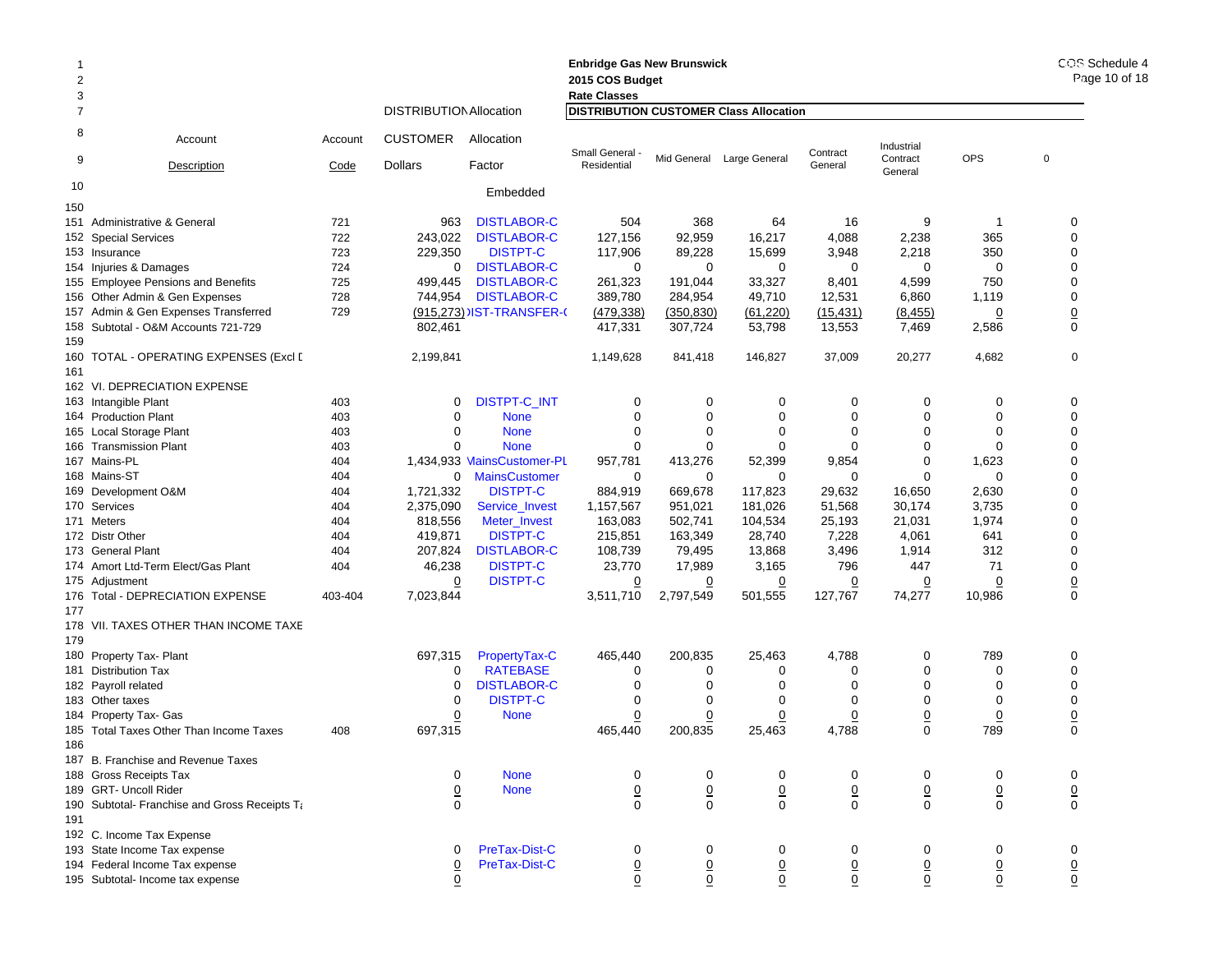| $\overline{2}$<br>3 |                                              |         |                                |                     | <b>Enbridge Gas New Brunswick</b><br>2015 COS Budget<br><b>Rate Classes</b> | COS Schedule 4<br>Page 11 of 18 |                           |                |                     |                |                  |
|---------------------|----------------------------------------------|---------|--------------------------------|---------------------|-----------------------------------------------------------------------------|---------------------------------|---------------------------|----------------|---------------------|----------------|------------------|
| 7                   |                                              |         | <b>DISTRIBUTION Allocation</b> |                     | <b>DISTRIBUTION CUSTOMER Class Allocation</b>                               |                                 |                           |                |                     |                |                  |
| 8                   | Account                                      | Account | <b>CUSTOMER</b>                | Allocation          | Small General -                                                             |                                 |                           | Contract       | Industrial          |                |                  |
| 9                   | Description                                  | Code    | <b>Dollars</b>                 | Factor              | Residential                                                                 |                                 | Mid General Large General | General        | Contract<br>General | <b>OPS</b>     | $\pmb{0}$        |
| 10                  |                                              |         |                                | Embedded            |                                                                             |                                 |                           |                |                     |                |                  |
| 197                 | 196 Total- TAX EXPENSE                       |         | 697,315                        |                     | 465,440                                                                     | 200,835                         | 25,463                    | 4,788          | 0                   | 789            | 0                |
| 199                 | 198 TOTAL EXPENSES                           |         | 9,997,185                      |                     | 5,165,944                                                                   | 3,869,441                       | 679,060                   | 170,876        | 95,291              | 16,573         | $\mathbf 0$      |
|                     | 200 V. REVENUES at Present Rates             |         |                                |                     |                                                                             |                                 |                           |                |                     |                |                  |
|                     | 201 Retail Revenue                           | 520     | 22,664,167                     | Delivery_Rev        | 2,292,379                                                                   | 8,041,011                       | 6,713,144                 | 2,470,247      | 3,076,758           | 70,628         | 0                |
|                     | 202 Commercial Sales                         | 521     | 0                              | Delivery_Rev        | 0                                                                           | 0                               | 0                         | 0              | 0                   | 0              | 0                |
|                     | 203 Industrial Sales                         | 522     | $\mathbf 0$                    | Delivery_Rev        | $\mathbf 0$                                                                 | 0                               | 0                         | $\mathbf 0$    | $\mathbf 0$         | 0              | 0                |
|                     | 204 Other Sales                              | 529     | 88,075                         | <b>Delivery_Rev</b> | 8,908                                                                       | 31,248                          | 26,088                    | 9,600          | 11,957              | 274            | 0                |
|                     | 205 Late Payment Penalties                   | 560     |                                | 0 'ENALTY_CHARG     | 0                                                                           | 0                               | 0                         | 0              | 0                   | 0              | 0                |
|                     | 206 Revenue from Service Work                | 561     | 64,165                         | Delivery_Rev        | 6,490                                                                       | 22,765                          | 19,006                    | 6,994          | 8,711               | 200            | 0                |
|                     | 207 Transportation Revenue                   | 570     | 0                              | Delivery_Rev        | 0                                                                           | 0                               | 0                         | 0              | 0                   | 0              | 0                |
|                     | 208 Miscellaneous Operating Revenue          | 579     | 0                              | Delivery_Rev        | 0                                                                           | 0                               | $\mathbf 0$               | $\mathbf 0$    | $\mathbf 0$         | $\mathbf 0$    | 0                |
|                     | 209 Other Revenue                            |         | 7,529                          | Delivery_Rev        | 762                                                                         | 2,671                           | 2,230                     | 821            | 1,022               | 23             | 0                |
|                     | 210 Rent from Gas Ppty / Other Rev           |         | 3,668                          | <b>DISTPT-C</b>     | 1,886                                                                       | 1,427                           | 251                       | 63             | 35                  | <u>6</u>       | $\overline{0}$   |
| 211                 | Subtotal Gas Revenues, net                   |         | 22,827,605                     |                     | 2,310,425                                                                   | 8,099,123                       | 6,760,718                 | 2,487,724      | 3,098,483           | 71,132         | 0                |
| 212                 |                                              |         |                                |                     |                                                                             |                                 |                           |                |                     |                |                  |
|                     | 213 Non-Operating Income                     |         | 0                              | <b>RATEBASE</b>     | 0                                                                           | 0                               | 0                         | 0              | 0                   | 0              | 0                |
|                     | 214 Non-Operating Income                     |         | $\overline{0}$                 | <b>RATEBASE</b>     | $\overline{0}$                                                              | $\overline{0}$                  | $\underline{0}$           | $\overline{0}$ | $\overline{0}$      | $\overline{0}$ | $\overline{0}$   |
| 216                 | 215 Total Non-Oper Income                    |         | $\mathbf 0$                    |                     | $\mathbf 0$                                                                 | $\mathbf 0$                     | $\mathbf 0$               | $\mathbf 0$    | $\mathbf 0$         | $\Omega$       | 0                |
|                     | 217 Total Revenue                            |         | 22,827,605                     |                     | 2,310,425                                                                   | 8,099,123                       | 6,760,718                 | 2,487,724      | 3,098,483           | 71,132         | 0                |
| 218                 | 219 Total Expenses                           |         | 9,997,185                      |                     | 5,165,944                                                                   | 3,869,441                       | 679,060                   | 170,876        | 95,291              | 16,573         | 0                |
| 220                 |                                              |         |                                |                     |                                                                             |                                 |                           |                |                     |                |                  |
| 222                 | 221 NET INCOME at Present Rates              |         | 12,830,419                     |                     | (2,855,519)                                                                 | 4,229,682                       | 6,081,659                 | 2,316,848      | 3,003,191           | 54,558         | (0)              |
|                     | 223 Tariff Revenue Requirements              |         | 9,841,277                      |                     | 5,148,660                                                                   | 3,814,001                       | 633,715                   | 154,220        | 74,588              | 16,093         | 0                |
| 224                 |                                              |         |                                |                     |                                                                             |                                 |                           |                |                     |                |                  |
|                     | 225 SUMMARY                                  |         |                                |                     |                                                                             |                                 |                           |                |                     |                |                  |
|                     | 226 Revenues                                 |         |                                |                     |                                                                             |                                 |                           |                |                     |                |                  |
|                     | 227 Gas revenues                             |         | 22,827,605                     |                     | 2,310,425                                                                   | 8,099,123                       | 6,760,718                 | 2,487,724      | 3,098,483           | 71,132         | 0                |
|                     | 228 Non-operating income                     |         | $\overline{0}$                 |                     | $\overline{0}$                                                              | $\overline{0}$                  | $\overline{0}$            | $\overline{0}$ | $\overline{0}$      | $\overline{0}$ | $\overline{0}$   |
| 230                 | 229 Total revenues                           |         | 22,827,605                     |                     | 2,310,425                                                                   | 8,099,123                       | 6,760,718                 | 2,487,724      | 3,098,483           | 71,132         | $\boldsymbol{0}$ |
|                     | 231 Operating Expenses                       |         |                                |                     |                                                                             |                                 |                           |                |                     |                |                  |
|                     | 232 Production Expenses                      |         | 76,185                         |                     | 39.166                                                                      | 29,639                          | 5,215                     | 1,311          | 737                 | 116            | 0                |
|                     | 233 Natural Gas Storage, Terminaling & Proc. |         | $\mathbf 0$                    |                     | 0                                                                           | 0                               | 0                         | 0              | 0                   | 0              | 0                |
|                     | 234 Transmission Expenses                    |         | $\mathbf 0$                    |                     | 0                                                                           | 0                               | 0                         | $\mathbf 0$    | 0                   | $\Omega$       | 0                |
|                     | 235 Distribution Expenses                    |         | 1,397,381                      |                     | 732,297                                                                     | 533,694                         | 93,030                    | 23,456         | 12,809              | 2,096          | $\overline{0}$   |
|                     | 236 Total Operating Expenses                 |         | 1,473,565                      |                     | 771,462                                                                     | 563,334                         | 98,244                    | 24,767         | 13,545              | 2,212          | 0                |
| 237                 |                                              |         |                                |                     |                                                                             |                                 |                           |                |                     |                |                  |
|                     | 238 Customer Accounts, Services, & Sales Exp |         | $\mathbf 0$                    |                     | 0                                                                           | 0                               | 0                         | 0              | 0                   | 0              | 0                |
|                     | 239 Administrative & General Expenses        |         | 802,461                        |                     | 417,331                                                                     | 307,724                         | 53,798                    | 13,553         | 7,469               | 2,586          | 0                |
|                     | 240 Depreciation Expense                     |         | 7,023,844                      |                     | 3,511,710                                                                   | 2,797,549                       | 501,555                   | 127,767        | 74,277              | 10,986         | 0                |
|                     | 241 Taxes other than Income, GRT             |         | 697,315                        |                     | 465,440                                                                     | 200,835                         | 25,463                    | 4,788          | 0                   | 789            | 0                |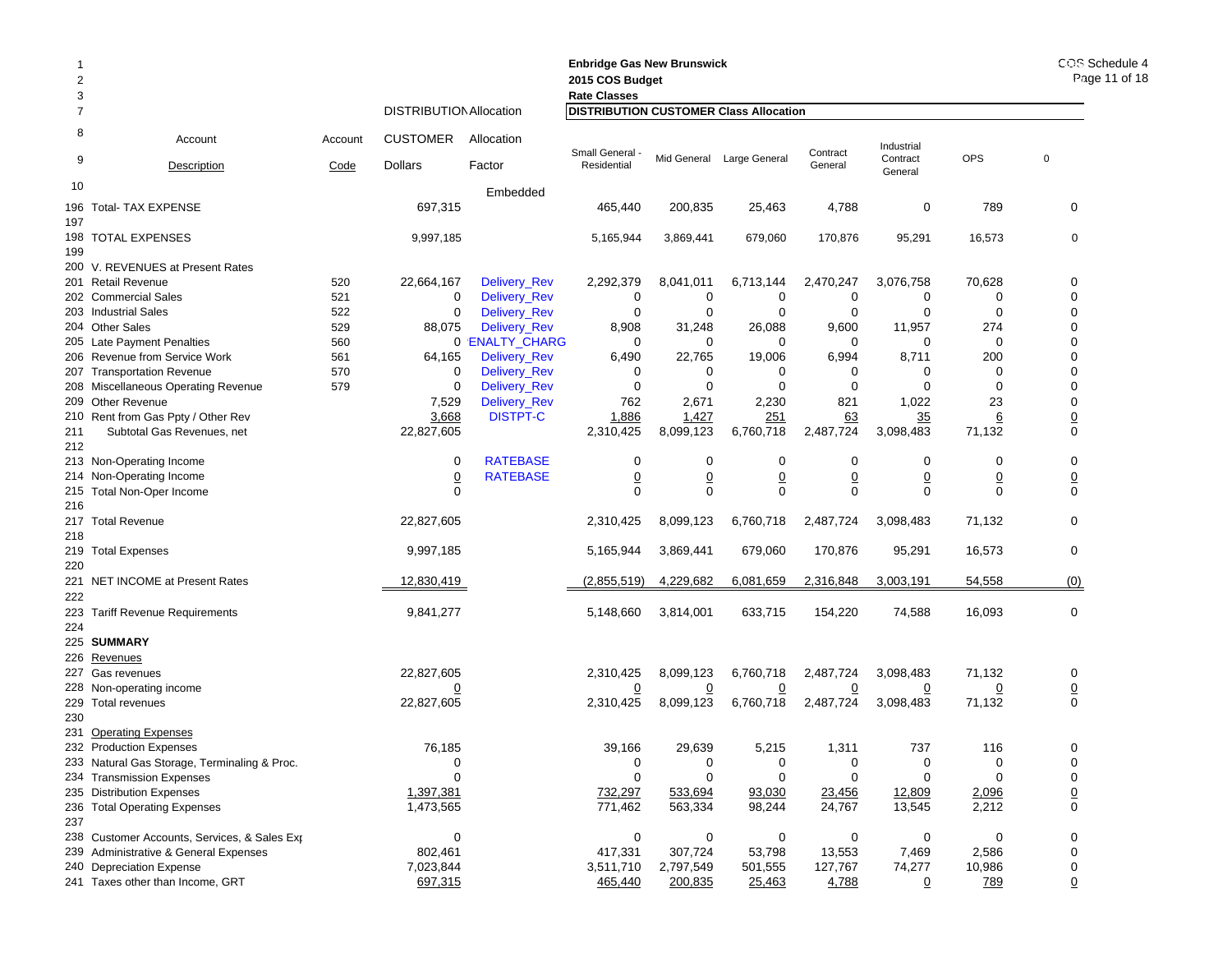| 2<br>3 |                                             |         |                                |             | <b>Enbridge Gas New Brunswick</b><br>2015 COS Budget<br><b>Rate Classes</b> |                | COS Schedule 4<br>Page 12 of 18 |                |                     |            |                |
|--------|---------------------------------------------|---------|--------------------------------|-------------|-----------------------------------------------------------------------------|----------------|---------------------------------|----------------|---------------------|------------|----------------|
| 7      |                                             |         | <b>DISTRIBUTION Allocation</b> |             | <b>DISTRIBUTION CUSTOMER Class Allocation</b>                               |                |                                 |                |                     |            |                |
| 8      | Account                                     | Account | <b>CUSTOMER</b>                | Allocation  | Small General -                                                             |                |                                 | Contract       | Industrial          |            |                |
| 9      | Description                                 | Code    | <b>Dollars</b>                 | Factor      | Residential                                                                 |                | Mid General Large General       | General        | Contract<br>General | <b>OPS</b> | $\mathbf 0$    |
| 10     |                                             |         |                                | Embedded    |                                                                             |                |                                 |                |                     |            |                |
|        | 242 Total Other Expenses                    |         | 8,523,620                      |             | 4,394,481                                                                   | 3,306,108      | 580,816                         | 146,109        | 81,746              | 14,361     | 0              |
| 243    |                                             |         |                                |             |                                                                             |                |                                 |                |                     |            |                |
|        | 244 Income tax expense                      |         | 0                              |             | $\mathbf 0$                                                                 | 0              | 0                               | 0              | 0                   | $\Omega$   | 0              |
|        | 245 Gross receipts tax expense              |         | 0                              |             | 0                                                                           | $\overline{0}$ | $\overline{0}$                  | $\overline{0}$ | 0                   | 0          | $\overline{0}$ |
| 247    | 246 Total expenses                          |         | 9,997,185                      |             | 5,165,944                                                                   | 3,869,441      | 679,060                         | 170,876        | 95,291              | 16,573     | 0              |
| 249    | 248 NET INCOME at Present Rates             |         | 12,830,419                     |             | (2,855,519)                                                                 | 4,229,682      | 6,081,659                       | 2,316,848      | 3,003,191           | 54,558     | (0)            |
|        | 250 Total Rate Base                         |         | 162,668,766                    |             | 83,352,091                                                                  | 63,498,905     | 11,180,002                      | 2,804,664      | 1,583,716           | 249,390    | 0              |
| 251    | 252 Return at Present Rates                 |         |                                |             |                                                                             |                |                                 |                |                     |            |                |
| 253    |                                             |         |                                |             |                                                                             |                |                                 |                |                     |            |                |
|        | 254 REVENUE REQUIREMENTS                    |         |                                |             |                                                                             |                |                                 |                |                     |            |                |
| 255    |                                             |         |                                |             |                                                                             |                |                                 |                |                     |            |                |
|        | 256 Target ROR                              |         | 7.85%                          |             | 7.85%                                                                       | 7.85%          | 7.85%                           | 7.85%          | 7.85%               | 7.85%      | 7.85%          |
|        | 257 Using Target for System                 |         |                                |             |                                                                             |                |                                 |                |                     |            |                |
|        | 258 Rate Base                               | 391,531 | 162,668,766                    |             | 83,352,091                                                                  |                | 63,498,905 11,180,002           | 2,804,664      | 1,583,716           | 249,390    | 0              |
| 259    |                                             |         |                                |             |                                                                             |                |                                 |                |                     |            |                |
|        | 260 Operating expenses                      | 156,757 | 2,276,026                      |             | 1,188,794                                                                   | 871,057        | 152,042                         | 38,321         | 21,014              | 4,798      | 0              |
|        | 261 Depreciation expense                    | 22,095  | 7,023,844                      |             | 3,511,710                                                                   | 2,797,549      | 501,555                         | 127,767        | 74,277              | 10,986     | 0              |
|        | 262 Additional Bad Debt expense             |         | $\Omega$                       | <b>None</b> | $\mathbf 0$                                                                 | $\mathbf 0$    | 0                               | $\mathbf 0$    | 0                   | 0          | 0              |
|        | 263 Taxes other than Income, GRT            | 19,364  | 697,315                        |             | 465,440                                                                     | 200,835        | 25,463                          | 4,788          | $\overline{0}$      | 789        | $\overline{0}$ |
|        | 264 Operating expenses to recover           | 198,216 | 9,997,185                      |             | 5,165,944                                                                   | 3,869,441      | 679,060                         | 170,876        | 95,291              | 16,573     | 0              |
| 265    |                                             |         |                                |             |                                                                             |                |                                 |                |                     |            |                |
|        | 266 Target Return on Rate Base- After taxes | 35,915  | 12,772,208                     |             | 6,544,528                                                                   | 4,985,722      | 877,816                         | 220,213        | 124,348             | 19,581     | 0              |
| 267    |                                             |         |                                |             |                                                                             |                |                                 |                |                     |            |                |
|        | 268 Income taxes to recover                 | 13,559  | 0                              | 0.0%        | 0                                                                           | 0              | 0                               | 0              | 0                   | 0          | 0              |
|        | 269 Subtotal- Rev Req before GRT            | 247,690 | 22,769,393                     |             | 11,710,471                                                                  | 8,855,163      | 1,556,876                       | 391,089        | 219,639             | 36,155     | $\overline{0}$ |
|        | 270 GRT needed                              | 11,474  | 0                              |             | $\Omega$                                                                    | $\Omega$       | $\Omega$                        | O              | $\Omega$            | $\Omega$   | 0              |
|        | 271 TOTAL REVENUE REQUIREMENT               | 259.165 | 22,769,393                     |             | 11.710.471                                                                  | 8,855,163      | 1.556.876                       | 391.089        | 219.639             | 36.155     | 0              |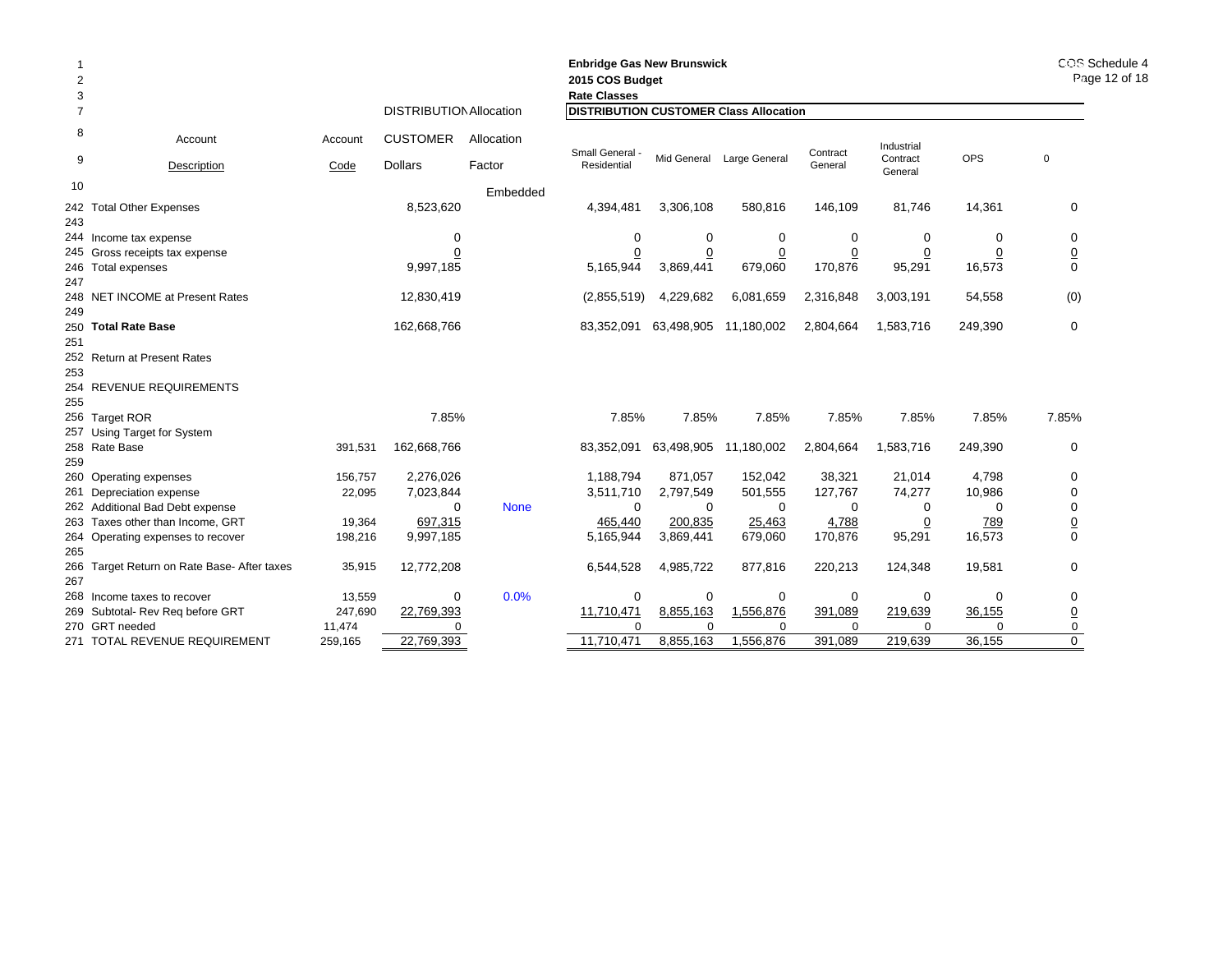| 2<br>3         |                                                                  |            |                               |                                                | <b>Enbridge Gas New Brunswick</b><br>2015 COS Budget<br><b>Rate Classes</b> |                               |                               |                               |                               |                               |                |                               |
|----------------|------------------------------------------------------------------|------------|-------------------------------|------------------------------------------------|-----------------------------------------------------------------------------|-------------------------------|-------------------------------|-------------------------------|-------------------------------|-------------------------------|----------------|-------------------------------|
| $\overline{7}$ |                                                                  |            | <b>ONSITE</b>                 | Allocation                                     | <b>ONSITE CUSTOMER Class Allocation</b>                                     |                               |                               |                               |                               |                               |                |                               |
| 8<br>9         | Account                                                          | Account    | <b>CUSTOMER</b>               | Allocation                                     | Small General -                                                             |                               | Mid General Large General     | Contract                      | Industrial<br>Contract        | <b>OPS</b>                    | $\overline{0}$ |                               |
|                | Description                                                      | Code       | <b>Dollars</b>                | Factor                                         | Residential                                                                 |                               |                               | General                       | General                       |                               |                |                               |
| 10             |                                                                  |            |                               | Embedded                                       |                                                                             |                               |                               |                               |                               |                               |                |                               |
|                | 12 I. GAS PLANT IN SERVICE                                       |            |                               |                                                |                                                                             |                               |                               |                               |                               |                               |                |                               |
|                | 13 Franchises & Consents                                         | 401        | 0                             | <b>None</b>                                    | 0                                                                           | 0                             | 0                             | 0                             | 0                             | 0                             |                | 0                             |
|                | 14 Other Intangible Plant                                        | 402        | 0                             | <b>None</b>                                    | $\mathbf 0$                                                                 | $\mathbf 0$                   | $\pmb{0}$                     | $\boldsymbol{0}$              | 0                             | 0                             |                | $\pmb{0}$                     |
|                | 15 Subtotal - INTANGIBLE ASSETS                                  | 401-402    | 0                             |                                                | $\Omega$                                                                    | $\Omega$                      | $\mathbf 0$                   | $\mathbf 0$                   | 0                             | $\mathbf 0$                   |                | $\mathbf 0$                   |
| 16             |                                                                  |            |                               |                                                |                                                                             |                               |                               |                               |                               |                               |                |                               |
|                | 17 B. PRODUCTION PLANT<br>18 Production Plant                    | 403-419    |                               | <b>None</b>                                    |                                                                             |                               |                               |                               |                               |                               |                |                               |
|                | 19 Subtotal - PRODUCTION PLANT                                   | 403-419    | $\overline{0}$<br>$\mathbf 0$ |                                                | $\overline{0}$<br>$\mathbf 0$                                               | $\overline{0}$<br>$\mathbf 0$ | $\overline{0}$<br>$\mathbf 0$ | $\overline{0}$<br>$\mathbf 0$ | $\overline{0}$<br>$\mathbf 0$ | $\overline{0}$<br>$\mathbf 0$ |                | $\overline{0}$<br>$\mathbf 0$ |
| 20             |                                                                  |            |                               |                                                |                                                                             |                               |                               |                               |                               |                               |                |                               |
|                | 21 C. STORAGE PLANT                                              |            |                               |                                                |                                                                             |                               |                               |                               |                               |                               |                |                               |
|                | 22 Storage Plant                                                 | 440-459    | $\overline{0}$                | <b>None</b>                                    |                                                                             |                               |                               | $\overline{0}$                | $\overline{0}$                | $\overline{0}$                |                |                               |
|                | 23 Subtotal - STORAGE PLANT                                      | 440-459    | 0                             |                                                | $\frac{0}{0}$                                                               | $\frac{0}{0}$                 | $\frac{0}{0}$                 | $\mathbf 0$                   | $\mathbf 0$                   | $\mathbf 0$                   |                | $\frac{0}{0}$                 |
| 24             |                                                                  |            |                               |                                                |                                                                             |                               |                               |                               |                               |                               |                |                               |
| 25             | D. TRANSMISSION PLANT                                            | 460-469    | 0                             | <b>None</b>                                    | $\mathbf 0$                                                                 | 0                             | $\mathbf 0$                   | 0                             | $\mathbf 0$                   | 0                             |                | 0                             |
| 26             |                                                                  |            |                               |                                                |                                                                             |                               |                               |                               |                               |                               |                |                               |
|                | 27 E. DISTRIBUTION PLANT                                         |            |                               |                                                |                                                                             |                               |                               |                               |                               |                               |                |                               |
|                | 28 Land and Land Rights                                          | 470        | 0                             | <b>None</b>                                    | 0                                                                           | 0                             | 0                             | 0                             | 0                             | 0                             |                | 0                             |
|                | 29 Structures and Improvements                                   | 472        | 0                             | <b>None</b>                                    | $\mathbf 0$                                                                 | $\mathbf 0$                   | $\mathbf 0$                   | 0                             | $\mathbf 0$                   | $\mathbf 0$                   |                | $\mathbf 0$                   |
|                | 30 Services                                                      | 473        | 0                             | <b>None</b>                                    | $\mathbf 0$                                                                 | $\mathbf 0$                   | $\mathbf 0$                   | 0                             | 0                             | 0                             |                | 0                             |
|                | 31 Regulators and Meter Installations                            | 474        | 0                             | <b>None</b>                                    | $\mathbf 0$                                                                 | $\mathbf 0$                   | $\mathbf 0$                   | $\mathbf 0$                   | $\mathbf 0$                   | $\mathbf 0$                   |                | 0                             |
|                | 32 Mains-PL                                                      | 475        | 0                             | <b>None</b>                                    | $\mathbf 0$                                                                 | $\mathbf 0$                   | $\mathbf 0$                   | 0                             | 0                             | $\mathbf 0$                   |                | $\mathbf 0$                   |
|                | 33 Mains-ST                                                      | 475        | 0                             | <b>None</b>                                    | $\mathbf 0$                                                                 | $\mathbf 0$                   | $\mathbf 0$                   | 0                             | $\mathbf 0$                   | $\mathbf 0$                   |                | 0                             |
|                | 34 Compressor Equipment                                          | 476        | 0                             | <b>None</b>                                    | $\mathbf 0$                                                                 | $\mathbf 0$                   | $\mathbf 0$                   | 0                             | $\mathbf 0$                   | $\mathbf 0$                   |                | $\mathbf 0$                   |
|                | 35 Meas. & Reg. Stat. Equip. - General                           | 477        | 0                             | Meter_Invest                                   | $\mathbf 0$                                                                 | $\mathbf 0$                   | $\mathbf 0$                   | 0                             | $\mathbf 0$                   | $\mathbf 0$                   |                | 0                             |
|                | 36 Meters                                                        | 478        |                               | 0 Meter_Invest_Res                             | $\mathbf 0$                                                                 | $\mathbf 0$                   | $\mathbf 0$                   | $\mathbf 0$                   | 0                             | $\mathbf 0$                   |                | 0                             |
|                | 37 Other Distribution Equipment                                  | 479        | 0                             | <b>None</b>                                    | $\mathbf 0$                                                                 | $\mathbf 0$                   | $\mathbf 0$                   | 0                             | 0                             | $\mathbf 0$                   |                | 0                             |
|                | 38 Development O&M                                               | 479        | <u>0</u>                      | <b>None</b>                                    | $\overline{0}$                                                              | $\underline{0}$               | $\overline{0}$                | $\overline{0}$                | $\overline{0}$                | $\overline{0}$                |                | $\underline{0}$               |
| 39             | Subtotal - DISTRIBUTION PLANT                                    | 470-479    | 0                             |                                                | $\mathbf 0$                                                                 | $\mathbf 0$                   | $\mathbf 0$                   | 0                             | $\mathbf 0$                   | $\mathbf 0$                   |                | $\mathbf 0$                   |
| 40             |                                                                  |            |                               |                                                |                                                                             |                               |                               |                               |                               |                               |                |                               |
|                | 41 F. GENERAL PLANT                                              |            |                               |                                                |                                                                             |                               |                               |                               |                               |                               |                |                               |
|                | 42 Land and Land Rights                                          | 480        |                               | 0 ONSITELABOR-C                                | 0                                                                           | 0                             | 0                             | 0                             | 0                             | 0                             |                | 0                             |
|                | 43 Structures and Improvements                                   | 482        |                               | 1,072,822 ONSITELABOR-C                        | 532,842<br>90,309                                                           | 329,323<br>55,815             | 95,492                        | 68,336<br>11,582              | 40,987<br>6,947               | 5,841<br>990                  |                | 0<br>0                        |
|                | 44 Office Furniture and Equipment<br>45 Transportation Equipment | 483<br>484 |                               | 181,828 ONSITELABOR-C<br>740,146 ONSITELABOR-C | 367,611                                                                     | 227,202                       | 16,185<br>65,881              | 47,145                        | 28,277                        | 4,030                         |                | 0                             |
|                | 46 Heavy Work Equipment                                          | 485        |                               | 0 ONSITELABOR-C                                | $\mathbf 0$                                                                 | $\mathbf 0$                   | 0                             | 0                             | $\mathbf 0$                   | 0                             |                | 0                             |
|                | 47 Tools & Work Equipment                                        | 486        |                               | 685,265 ONSITELABOR-C                          | 340,353                                                                     | 210,355                       | 60,996                        | 43,650                        | 26,180                        | 3,731                         |                | 0                             |
| 48             | <b>Equipment on Customers' Premises</b>                          | 487        |                               | 0 ONSITELABOR-C                                | 0                                                                           | 0                             | 0                             | 0                             | 0                             | 0                             |                | 0                             |
|                | 49 Communication Structures & Equip                              | 488        |                               | 0 ONSITELABOR-C                                | $\mathbf 0$                                                                 | 0                             | $\mathbf 0$                   | 0                             | $\mathbf 0$                   | $\mathbf 0$                   |                | $\mathbf 0$                   |
|                | 50 Computer Hardware & Software                                  | 490        |                               | 637,489 ONSITELABOR-C                          | 316,624                                                                     | 195,690                       | 56,743                        | 40,606                        | 24,355                        | 3,471                         |                | 0                             |
|                | 51 Other General Equipment                                       | 489        |                               | 0 ONSITELABOR-C                                | $\overline{0}$                                                              | $\overline{0}$                | $\overline{0}$                | $\overline{0}$                | $\overline{0}$                | $\overline{0}$                |                | $\underline{0}$               |
|                | 52 Subtotal - GENERAL PLANT                                      | 480-490    | 3,317,550                     |                                                | 1,647,739                                                                   | 1,018,386                     | 295,296                       | 211,320                       | 126,745                       | 18,063                        |                | $\mathbf{0}$                  |
| 53             |                                                                  |            |                               |                                                |                                                                             |                               |                               |                               |                               |                               |                |                               |
|                | 54 TOTAL UTILITY PLANT                                           |            | 3,317,550                     |                                                | 1,647,739                                                                   | 1,018,386                     | 295,296                       | 211,320                       | 126,745                       | 18,063                        |                | 0                             |
| 55             |                                                                  |            |                               |                                                |                                                                             |                               |                               |                               |                               |                               |                |                               |
|                | 56 II. DEPRECIATION RESERVE                                      |            |                               |                                                |                                                                             |                               |                               |                               |                               |                               |                |                               |
|                | 57 Intangible Plant                                              |            |                               | 0 ONSITEPT-C_INT                               | 0                                                                           | 0                             | 0                             | 0                             | 0                             | 0                             |                | 0                             |
|                | 58 Production Plant                                              |            | 0                             | <b>None</b>                                    | $\mathbf{0}$                                                                | $\mathbf 0$                   | $\mathbf 0$                   | $\mathbf 0$                   | $\mathbf 0$                   | $\mathbf 0$                   |                | 0                             |

COS Schedule 4 Page 13 of 18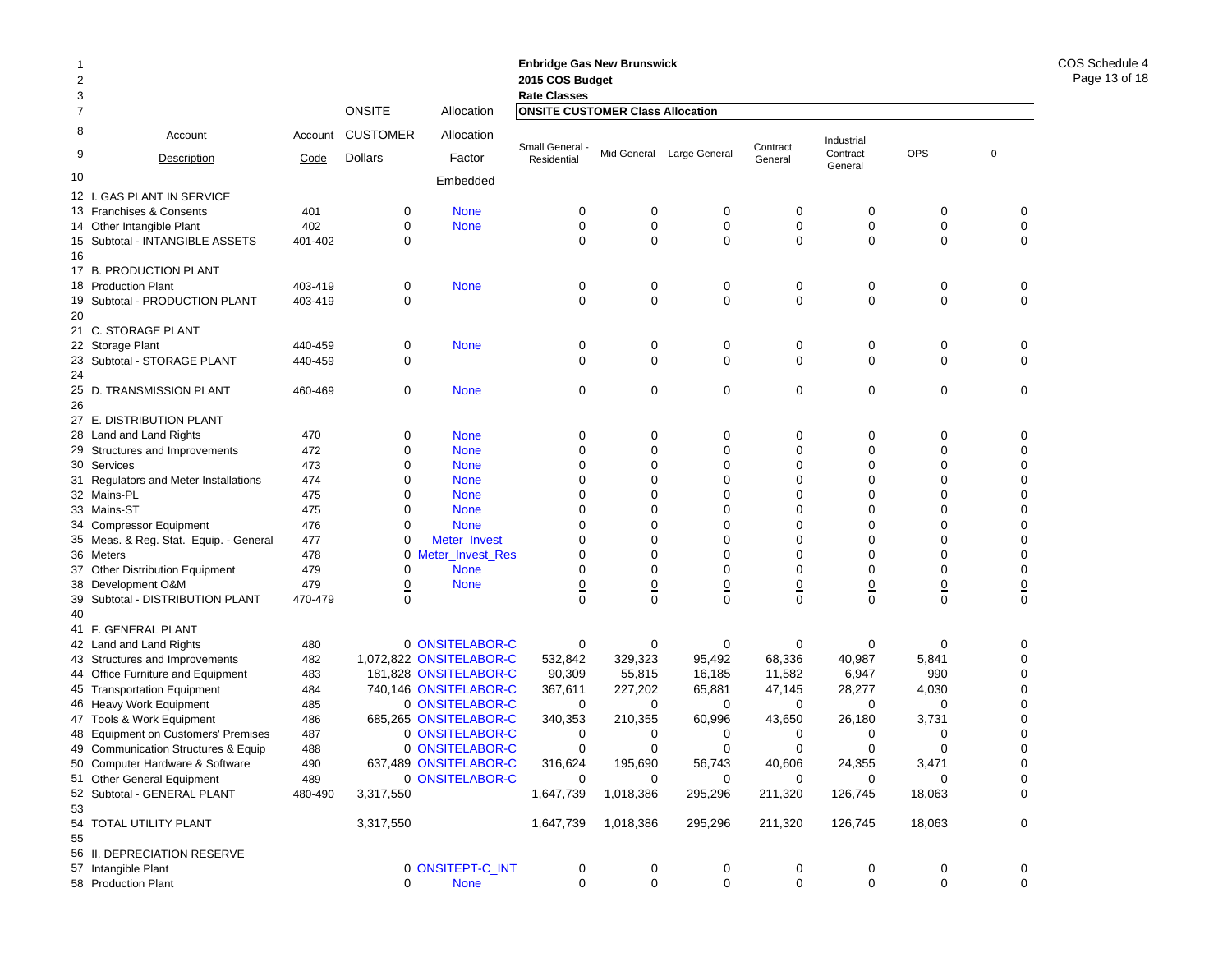# **Enbridge Gas New Brunswick Enbridge Gas N 2015 COS Budget<br>Rate Classes Rate Classes Rate Classes**

1

| 3              |                                                   |            | <b>ONSITE</b>   |                            | <b>Rate Classes</b><br><b>ONSITE CUSTOMER Class Allocation</b> |                  |                           |                  |                     |                  |                             |
|----------------|---------------------------------------------------|------------|-----------------|----------------------------|----------------------------------------------------------------|------------------|---------------------------|------------------|---------------------|------------------|-----------------------------|
| $\overline{7}$ |                                                   |            |                 | Allocation                 |                                                                |                  |                           |                  |                     |                  |                             |
| 8              | Account                                           | Account    | <b>CUSTOMER</b> | Allocation                 | Small General -                                                |                  |                           | Contract         | Industrial          |                  |                             |
| 9              | Description                                       | Code       | <b>Dollars</b>  | Factor                     | Residential                                                    |                  | Mid General Large General | General          | Contract<br>General | <b>OPS</b>       | $\mathbf 0$                 |
| 10             |                                                   |            |                 | Embedded                   |                                                                |                  |                           |                  |                     |                  |                             |
| 59             | Local Storage Plant                               |            | 0               | <b>None</b>                | 0                                                              | $\mathbf 0$      | 0                         | $\mathbf 0$      | $\mathbf 0$         | $\mathbf 0$      | 0                           |
|                | 60 Transmission Plant                             |            | $\Omega$        | <b>None</b>                | $\Omega$                                                       | $\Omega$         | $\mathbf 0$               | $\Omega$         | $\Omega$            | $\Omega$         | $\Omega$                    |
|                | 61 Mains-PL                                       |            | $\Omega$        | <b>None</b>                | $\mathbf 0$                                                    | 0                | 0                         | $\mathbf 0$      | $\mathbf 0$         | $\mathbf 0$      | $\mathbf 0$                 |
|                | 62 Mains-ST                                       |            | 0               | <b>None</b>                | $\Omega$                                                       | $\Omega$         | $\Omega$                  | $\Omega$         | $\Omega$            | $\Omega$         | $\Omega$                    |
|                | 63 Development O&M                                |            | $\Omega$        | <b>None</b>                | $\Omega$                                                       | $\mathbf{0}$     | $\mathbf{0}$              | $\Omega$         | $\Omega$            | $\Omega$         | $\Omega$                    |
|                | 64 Services                                       |            | $\Omega$        | <b>None</b>                | $\mathbf 0$                                                    | 0                | 0                         | $\Omega$         | $\Omega$            | $\mathbf 0$      | $\mathbf 0$                 |
|                | 65 Meters                                         |            | $\Omega$        | Meter_Invest               | $\mathbf 0$                                                    | $\mathbf 0$      | 0                         | $\Omega$         | $\Omega$            | $\mathbf 0$      | $\mathbf 0$                 |
|                | 66 Distr Other                                    |            | $\Omega$        | <b>ONSITE-CxMSM</b>        | 0                                                              | $\mathbf{0}$     | $\Omega$                  | $\Omega$         | $\Omega$            | $\Omega$         | $\mathbf 0$                 |
|                | 67 General Plant                                  |            |                 | 2,016,444 ONSITELABOR-C    | 1,001,515                                                      | 618,986          | 179,484                   | 128,442          | 77,037              | 10,979           | $\underline{0}$<br>$\Omega$ |
| 68<br>69       | TOTAL - DEPRECIATION RESERVE                      |            | 2,016,444       |                            | 1,001,515                                                      | 618,986          | 179,484                   | 128,442          | 77,037              | 10,979           |                             |
|                | 70 III. OTHER RATE BASE ITEMS                     |            |                 |                            |                                                                |                  |                           |                  |                     |                  |                             |
|                | 71 Gas Storage Inventory                          |            | $\mathbf 0$     | <b>None</b>                | $\mathbf 0$                                                    | 0                | 0                         | $\mathbf 0$      | $\mathbf 0$         | $\mathbf 0$      | $\mathbf 0$                 |
|                | 72 CWIP                                           |            | $\Omega$        | <b>ONSITEPT-C</b>          | $\mathbf 0$                                                    | $\mathbf 0$      | 0                         | $\mathbf 0$      | $\Omega$            | $\mathbf 0$      | $\mathbf 0$                 |
|                | 73 Customer Deposits                              |            | 0               | <b>ONSITEPT-C</b>          | 0                                                              | 0                | 0                         | $\mathbf 0$      | $\mathbf 0$         | $\mathbf 0$      | $\mathbf 0$                 |
|                | 74 Franchise fee                                  |            | $\Omega$        | <b>ONSITEPT-C</b>          | $\mathbf 0$                                                    | 0                | 0                         | $\Omega$         | $\Omega$            | $\mathbf 0$      | $\mathbf 0$                 |
|                | 75 Deferred development costs                     |            | $\Omega$        | <b>ONSITEPT-C</b>          | $\Omega$                                                       | $\Omega$         | $\Omega$                  | $\Omega$         | $\Omega$            | $\Omega$         | $\Omega$                    |
|                | 76 Deferred carrying costs                        |            | 0               | <b>ONSITEPT-C</b>          | $\mathbf 0$                                                    | $\Omega$         | 0                         | $\Omega$         | $\Omega$            | $\overline{0}$   | $\mathbf 0$                 |
|                | 77 Deferred equity offering costs                 |            | 0               | <b>ONSITEPT-C</b>          | $\mathbf 0$                                                    | 0                | 0                         | $\mathbf 0$      | $\Omega$            | $\mathbf 0$      | $\mathbf 0$                 |
|                | 78 Term deposit                                   |            | $\Omega$        | <b>ONSITEPT-C</b>          | $\mathbf 0$                                                    | 0                | $\Omega$                  | $\Omega$         | $\Omega$            | $\mathbf 0$      | $\mathbf 0$                 |
|                | 79 Deferral account                               |            | 0               | <b>ONSITELABOR-C</b>       | $\overline{0}$                                                 | $\overline{0}$   | $\overline{0}$            | $\overline{0}$   | $\overline{0}$      | $\overline{0}$   | $\overline{0}$              |
|                | 80 Total - OTHER RATE BASE ITEMS                  |            | $\Omega$        |                            | $\Omega$                                                       | $\Omega$         | $\Omega$                  | $\Omega$         | $\Omega$            | $\Omega$         | $\Omega$                    |
| 81             |                                                   |            |                 |                            |                                                                |                  |                           |                  |                     |                  |                             |
|                | 82 IV. TOTAL RATE BASE (Excl. Working             |            | 1,301,106       |                            | 646,225                                                        | 399,399          | 115,812                   | 82,877           | 49,708              | 7,084            | $\overline{0}$              |
|                | 83 Working Capital                                | 131        |                 | 434,797 NSITEO&MXGAS-      | 202,688                                                        | 135,511          | 44,882                    | 29,043           | 19,775              | 2,898            | $\mathbf 0$                 |
| 84             |                                                   |            |                 |                            |                                                                |                  |                           |                  |                     |                  |                             |
|                | 85 V. TOTAL RATE BASE                             |            | 1,735,903       |                            | 848,913                                                        | 534,910          | 160,694                   | 111,921          | 69,483              | 9,982            | $\mathbf 0$                 |
| 86             |                                                   |            |                 |                            |                                                                |                  |                           |                  |                     |                  |                             |
|                | 87 I. OPERATION & MAINTENANCE EXI                 |            |                 |                            |                                                                |                  |                           |                  |                     |                  |                             |
|                | 88 A. PRODUCTION EXPENSES                         |            |                 |                            |                                                                |                  |                           |                  |                     |                  |                             |
|                | 89 1. Manufactured Gas Production                 |            | 0               |                            | $\mathbf 0$                                                    |                  |                           |                  |                     |                  |                             |
|                | 90 Operation Supv and Engineering<br>91 Gas Wells | 610<br>614 | 0               | <b>None</b><br><b>None</b> | 0                                                              | 0<br>$\mathbf 0$ | 0<br>0                    | 0<br>$\mathbf 0$ | 0<br>$\mathbf 0$    | 0<br>$\mathbf 0$ | 0<br>0                      |
|                | 92 Other Gas Production                           | 619        | 0               | <b>None</b>                | $\underline{0}$                                                | $\underline{0}$  | $\overline{0}$            | $\overline{0}$   | $\overline{0}$      | $\underline{0}$  | $\mathbf 0$                 |
| 93             | Subtotal - Production                             | 610-619    | 0               |                            | $\mathbf 0$                                                    | $\mathbf 0$      | $\mathbf 0$               | $\mathbf 0$      | $\mathbf 0$         | $\mathbf 0$      | $\mathbf 0$                 |
|                | 94 Supervision                                    | 810        | $\Omega$        | <b>None</b>                | $\mathbf 0$                                                    | $\mathbf 0$      | $\mathbf 0$               | $\mathbf 0$      | $\mathbf 0$         | $\mathbf 0$      | $\mathbf 0$                 |
|                | 95 Gas Production Maintenance                     | 814        | 0               | <b>None</b>                | $\underline{0}$                                                | $\underline{0}$  | $\overline{0}$            | $\overline{0}$   | $\overline{0}$      | $\underline{0}$  | $\overline{0}$              |
| 96             | Subtotal - O&M Accounts 617-618                   | 810-819    | <u>0</u>        | <b>None</b>                | $\overline{0}$                                                 | $\overline{0}$   | $\overline{0}$            | $\underline{0}$  | $\underline{0}$     | $\underline{0}$  | $\underline{0}$             |
| 97             | Subtotal - Manufactured Gas Productic 610-819     |            | $\Omega$        |                            | $\Omega$                                                       | $\mathbf 0$      | $\mathbf 0$               | $\Omega$         | $\Omega$            | $\mathbf 0$      | $\Omega$                    |
| 98             |                                                   |            |                 |                            |                                                                |                  |                           |                  |                     |                  |                             |
|                | 99 Gas Supply Expenses                            |            |                 |                            |                                                                |                  |                           |                  |                     |                  |                             |
|                | 100 Natural Gas Purchases                         | 623        | 0               | <b>None</b>                | 0                                                              | 0                | 0                         | 0                | $\mathbf 0$         | 0                | 0                           |
|                | 101 Gas Supply Operation                          | 624        | $\Omega$        | <b>None</b>                | $\mathbf 0$                                                    | $\mathbf 0$      | 0                         | $\mathbf 0$      | $\mathbf 0$         | $\mathbf 0$      | $\mathbf 0$                 |
|                | 102 Natural Gas W/D from Storage                  | 627-628    | $\Omega$        | <b>None</b>                | $\mathbf 0$                                                    | $\mathbf{0}$     | 0                         | $\Omega$         | $\Omega$            | $\Omega$         | $\mathbf 0$                 |
|                | 103 Gas Used for Other Util Operations            | 629        | n               | <b>None</b>                | $\mathbf 0$                                                    | 0                | $\Omega$                  | $\Omega$         | $\mathbf 0$         | $\mathbf 0$      | $\mathbf 0$                 |
|                | 104 Other Gas Supply Expenses                     |            | 0               | <b>None</b>                | $\overline{0}$                                                 | $\underline{0}$  | $\overline{0}$            | 0                | $\overline{0}$      | $\underline{0}$  | $\Omega$                    |
|                | 105 Subtotal - PRODUCTION EXPENSES 623-629        |            | n               |                            | $\Omega$                                                       | $\Omega$         | $\Omega$                  | $\Omega$         | $\Omega$            | $\Omega$         | $\Omega$                    |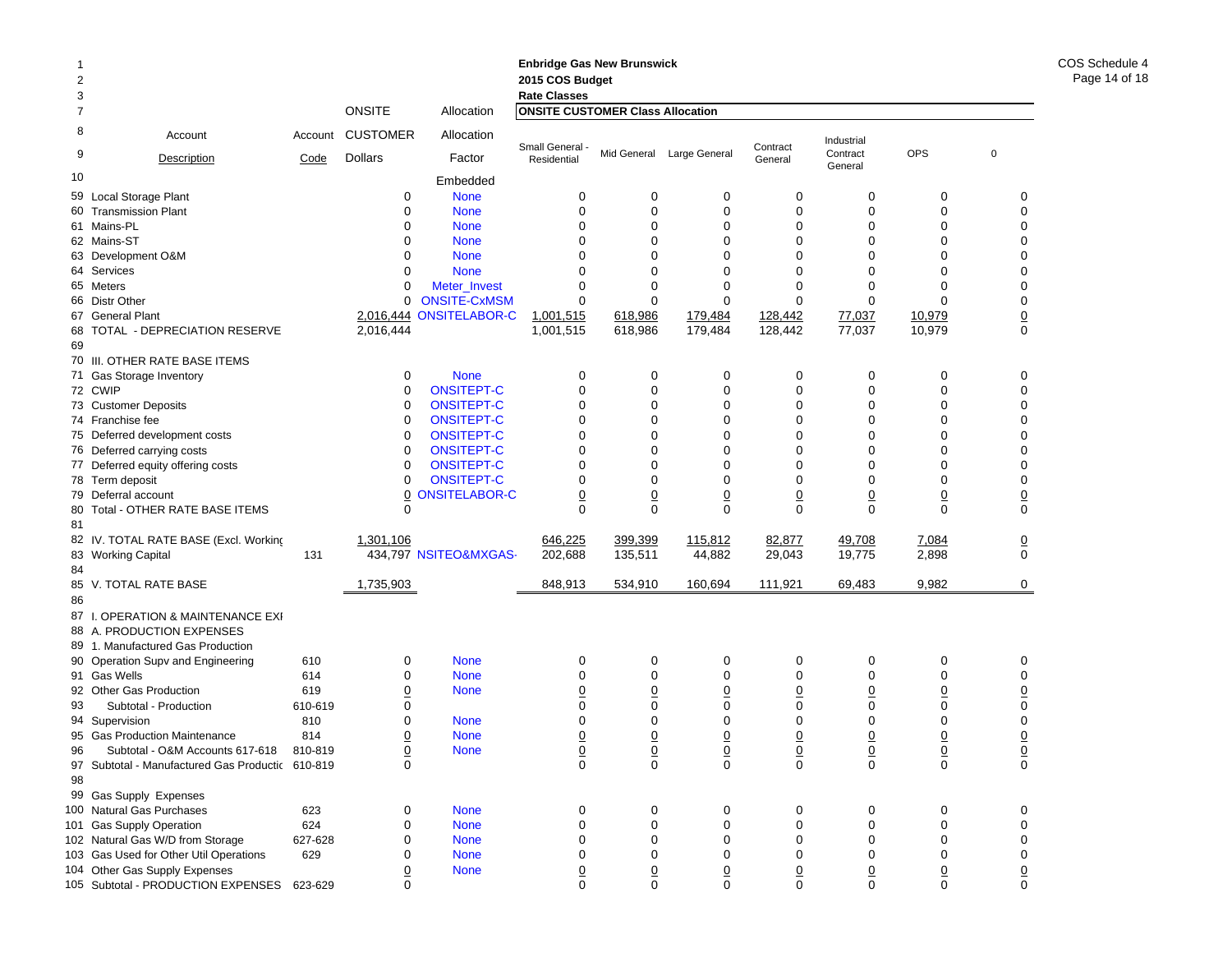| 2<br>3         |                                                                    |                |                  |                                   | <b>Enbridge Gas New Brunswick</b><br>2015 COS Budget<br><b>Rate Classes</b> |               |               |               |                      |                  |             |               |
|----------------|--------------------------------------------------------------------|----------------|------------------|-----------------------------------|-----------------------------------------------------------------------------|---------------|---------------|---------------|----------------------|------------------|-------------|---------------|
| $\overline{7}$ |                                                                    |                | <b>ONSITE</b>    | Allocation                        | <b>ONSITE CUSTOMER Class Allocation</b>                                     |               |               |               |                      |                  |             |               |
| 8              | Account                                                            | Account        | <b>CUSTOMER</b>  | Allocation                        | Small General -                                                             |               |               | Contract      | Industrial           |                  |             |               |
| 9              | Description                                                        | Code           | Dollars          | Factor                            | Residential                                                                 | Mid General   | Large General | General       | Contract<br>General  | <b>OPS</b>       | $\mathbf 0$ |               |
| 10<br>106      |                                                                    |                |                  | Embedded                          |                                                                             |               |               |               |                      |                  |             |               |
| 107            | <b>B. NATURAL GAS STORAGE, TERMI</b>                               |                |                  |                                   |                                                                             |               |               |               |                      |                  |             |               |
| 108            | Storage Operation & Maintenance                                    | 640-859        | 0                | <b>None</b>                       | 0                                                                           | 0             | 0             | 0             | 0                    | 0                |             | 0             |
| 109            | Subtotal - NATURAL GAS STORAGE                                     | 640-859        | 0                |                                   | 0                                                                           | $\mathbf 0$   | 0             | $\mathbf 0$   | 0                    | $\mathbf 0$      |             | $\mathbf 0$   |
| 110            |                                                                    |                |                  |                                   |                                                                             |               |               |               |                      |                  |             |               |
|                | 111 C. TRANSMISSION EXPENSES                                       | 660-869        | 0                | <b>None</b>                       | 0                                                                           | $\mathbf 0$   | 0             | 0             | 0                    | $\mathbf 0$      |             | 0             |
| 112            |                                                                    |                |                  |                                   |                                                                             |               |               |               |                      |                  |             |               |
|                | 113 D. DISTRIBUTION EXPENSES                                       |                |                  |                                   |                                                                             |               |               |               |                      |                  |             |               |
|                | 114 Supervision                                                    | 670-870        | 0                | <b>ONSITEDistPT-C</b>             | 0                                                                           | 0             | 0             | 0             | 0                    | 0                |             | 0             |
|                | 115 Load Dispatching                                               | 671            | $\mathbf 0$      | <b>None</b>                       | $\mathbf 0$                                                                 | $\mathbf 0$   | $\mathbf 0$   | $\mathbf 0$   | $\mathbf 0$          | $\mathbf 0$      |             | $\mathbf 0$   |
|                | 116 Meter and Regulator Work                                       | 673-878        | 0                | <b>None</b>                       | $\mathbf 0$                                                                 | 0             | 0             | 0             | 0                    | 0                |             | 0             |
| 117            | Service Work                                                       | 674            | $\Omega$         | <b>None</b>                       | 0                                                                           | $\Omega$      | 0             | 0             | 0                    | 0                |             | 0             |
| 118            | <b>Mains and Services</b>                                          | 675-875        | 0                | <b>None</b>                       | $\Omega$                                                                    | $\Omega$      | $\Omega$      | 0             | $\Omega$             | 0                |             | 0             |
|                | 119 Compressor Equipment                                           | 676-876        | 0                | <b>None</b>                       | 0                                                                           | $\Omega$      | 0             | 0             | $\Omega$             | 0<br>$\Omega$    |             | 0             |
|                | 120 Measuring and Regulation                                       | 677-877        | $\mathbf 0$      | Meter_Invest                      | $\Omega$                                                                    | $\Omega$      | $\Omega$      | $\Omega$      | $\Omega$<br>$\Omega$ |                  |             | 0             |
| 121<br>122     | <b>Other Distribution Equipment</b><br>Structures and Improvements | 679-879<br>872 | 0<br>$\mathbf 0$ | Meter_Invest<br><b>ONSITEPT-C</b> | 0<br>0                                                                      | 0<br>$\Omega$ | 0<br>$\Omega$ | 0<br>$\Omega$ | $\Omega$             | $\mathbf 0$<br>0 |             | 0<br>0        |
| 123            | <b>General Maintenance</b>                                         | 884-889        | 1,145,036        | <b>ONSITELABOR-C</b>              | 568,709                                                                     | 351,491       | 101,920       | 72,936        | 43,746               | 6,234            |             |               |
| 124            | Subtotal - DISTRIBUTION EXPENSES                                   | 670-889        | 1,145,036        |                                   | 568,709                                                                     | 351,491       | 101,920       | 72,936        | 43,746               | 6,234            |             |               |
| 125            | Total - OPERATION & MAINTENANCI                                    |                | 1,145,036        |                                   | 568,709                                                                     | 351,491       | 101,920       | 72,936        | 43,746               | 6,234            |             | $\frac{0}{0}$ |
| 126            |                                                                    |                |                  |                                   |                                                                             |               |               |               |                      |                  |             |               |
|                | 127 II. SALES & MARKETING                                          |                |                  |                                   |                                                                             |               |               |               |                      |                  |             |               |
|                | 128 Supervision                                                    | 700            | 448,836          | <b>TOTALPLANT</b>                 | 146,137                                                                     | 159,337       | 72,143        | 34,485        | 36,311               | 423              |             | 0             |
| 129            | Advertising - Natural Gas Promotion                                | 701            | 574,926          | <b>TOTALPLANT</b>                 | 187,192                                                                     | 204,099       | 92,409        | 44,173        | 46,512               | 542              |             | 0             |
| 130            | Demonstration and Selling Exp                                      | 702            | 263,957          | <b>TOTALPLANT</b>                 | 85,942                                                                      | 93,705        | 42,426        | 20,280        | 21,354               | 249              |             | 0             |
| 131            | Revenue from Merchandising                                         | 703            | 0                | <b>TOTALPLANT</b>                 | 0                                                                           | 0             | 0             | 0             | 0                    | $\mathbf 0$      |             | 0             |
| 132            | <b>Expense of Merchandising</b>                                    | 704            | $\mathbf 0$      | <b>TOTALPLANT</b>                 | 0                                                                           | 0             | $\Omega$      | $\Omega$      | 0                    | 0                |             | 0             |
|                | 133 Advertising - Other                                            | 705            | 92,100           | <b>TOTALPLANT</b>                 | 29,987                                                                      | 32,695        | 14,803        | 7,076         | 7,451                | 87               |             | $\mathbf 0$   |
| 134            | <b>Other Sales Promotion</b>                                       | 709            | 0                | <b>Incentives</b>                 | 0                                                                           | 0             | 0             | 0             | 0                    | 0                |             | $\frac{0}{0}$ |
| 135            | Total - CUSTOMER ACCOUNTS EXP                                      |                | 1,379,819        |                                   | 449,258                                                                     | 489,836       | 221,782       | 106,015       | 111,628              | 1,300            |             |               |
| 136            |                                                                    |                |                  |                                   |                                                                             |               |               |               |                      |                  |             |               |
| 137            | III. CUSTOMER SERVICE & INFORM.                                    |                |                  |                                   |                                                                             |               |               |               |                      |                  |             |               |
| 138            | <b>Operatin Supervision</b>                                        | 710            | 169,263          | <b>Bills All</b>                  | 112,897                                                                     | 48,714        | 6,176         | 1,161         | 123                  | 191              |             | 0             |
| 139            | <b>Customers' Contracts and Orders</b>                             | 711            | 0                | <b>Bills_All</b>                  | 0                                                                           | 0             | 0             | 0             | 0                    | 0                |             | 0             |
| 140            | Meter Reading                                                      | 712            | 3,540            | <b>MetersRead</b>                 | 2,264                                                                       | 977           | 186           | 70            | 25                   | 19               |             | $\mathbf 0$   |
| 141            | Customers' Billing and Accounting                                  | 713<br>714     | 1,027,754        | <b>Billing</b><br>0 'ENALTY_CHARG | 635,624<br>0                                                                | 274,268<br>0  | 34,774<br>0   | 65,393<br>0   | 6,924<br>0           | 10,771<br>0      |             | 0<br>0        |
|                | 142 Credit and Collection<br>143 Uncollectable Accounts            | 718            | 359.728          | <b>Write-offs</b>                 | 36.385                                                                      | 127,628       | 106,552       | 39,208        | 48.835               | 1,121            |             | 0             |
|                | 144 Other Customer Accounting                                      | 719            | 12,000           | <b>Bills_All</b>                  | 8,004                                                                       | 3,454         | 438           | 82            | 9                    | 14               |             | 0             |
|                | 145 Total - CUSTOMER SERVICE & INFO                                |                | 1,572,286        |                                   | 795,174                                                                     | 455,040       | 148,126       | 105,915       | 55,915               | 12,116           |             | $\mathbf 0$   |
| 146            |                                                                    |                |                  |                                   |                                                                             |               |               |               |                      |                  |             |               |
|                | 147 Total - CUSTOMER ACCOUNTS, SEF                                 |                | 2,952,105        |                                   | 1,244,432                                                                   | 944,876       | 369,908       | 211,930       | 167,543              | 13,415           |             | 0             |
| 148            |                                                                    |                |                  |                                   |                                                                             |               |               |               |                      |                  |             |               |
| 150            | 149 IV. ADMINISTRATIVE & GENERAL EX                                |                |                  |                                   |                                                                             |               |               |               |                      |                  |             |               |
|                | 151 Administrative & General                                       | 721            |                  | 1,829 ONSITELABOR-C               | 908                                                                         | 561           | 163           | 116           | 70                   | 10               |             | 0             |
|                | 152 Special Services                                               | 722            |                  | 461,460 ONSITELABOR-C             | 229,195                                                                     | 141,654       | 41,075        | 29,394        | 17,630               | 2,513            |             | $\mathbf 0$   |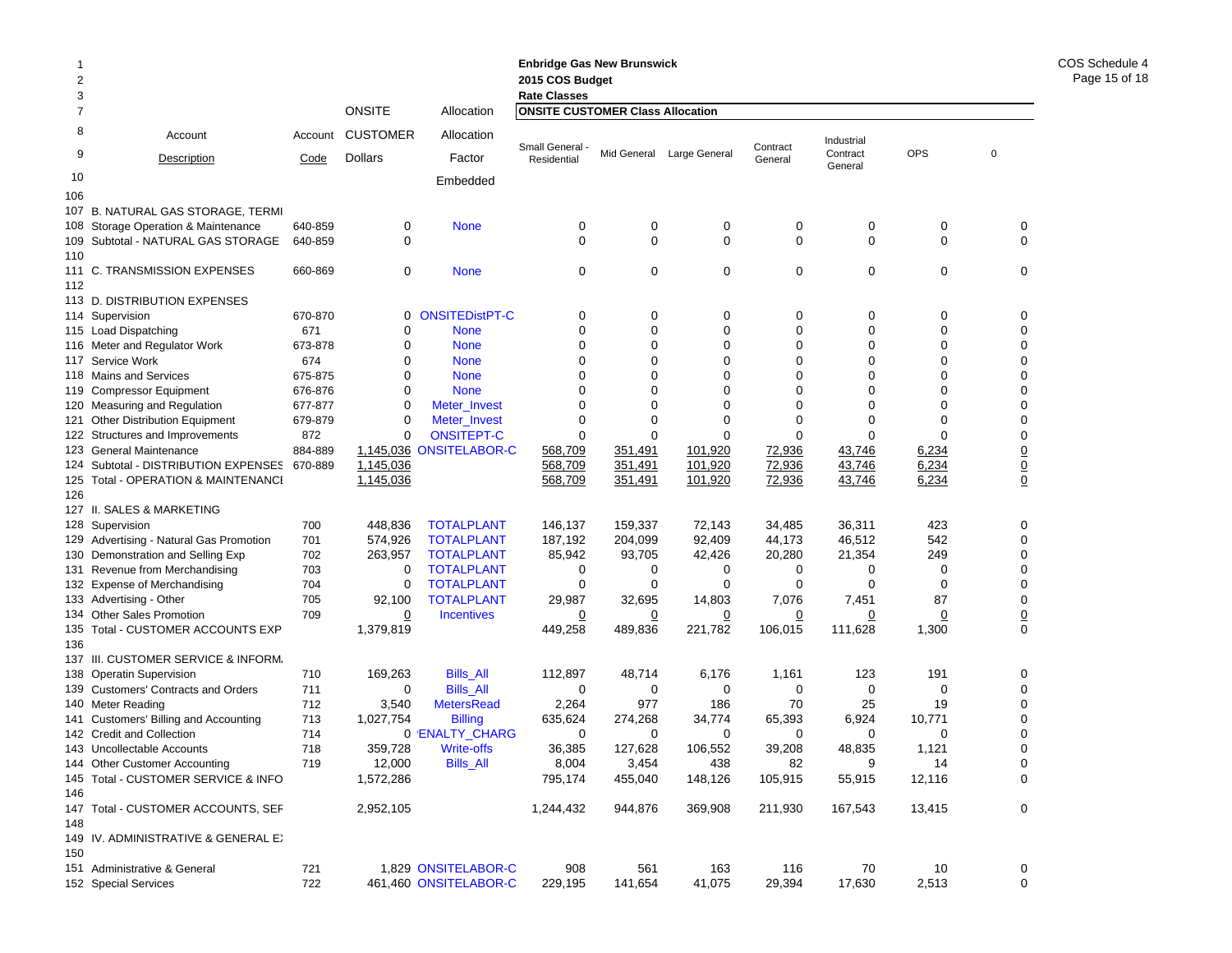|     |                                           |         |                  |                                   | <b>Enbridge Gas New Brunswick</b>       |                |                           |                 |                     |                 |                 |
|-----|-------------------------------------------|---------|------------------|-----------------------------------|-----------------------------------------|----------------|---------------------------|-----------------|---------------------|-----------------|-----------------|
| 2   |                                           |         |                  |                                   | 2015 COS Budget                         |                |                           |                 |                     |                 |                 |
| 3   |                                           |         |                  |                                   | <b>Rate Classes</b>                     |                |                           |                 |                     |                 |                 |
| 7   |                                           |         | <b>ONSITE</b>    | Allocation                        | <b>ONSITE CUSTOMER Class Allocation</b> |                |                           |                 |                     |                 |                 |
| 8   | Account                                   | Account | <b>CUSTOMER</b>  | Allocation                        | Small General                           |                |                           | Contract        | Industrial          |                 |                 |
| 9   | Description                               | Code    | <b>Dollars</b>   | Factor                            | Residential                             |                | Mid General Large General | General         | Contract<br>General | <b>OPS</b>      | $\mathbf 0$     |
| 10  |                                           |         |                  | Embedded                          |                                         |                |                           |                 |                     |                 |                 |
|     | 153 Insurance                             | 723     | 0                | <b>ONSITEPT-C</b>                 | 0                                       | 0              | 0                         | 0               | 0                   | 0               | 0               |
|     | 154 Injuries & Damages                    | 724     |                  | 0 ONSITELABOR-C                   | $\mathbf 0$                             | 0              | 0                         | 0               | $\Omega$            | $\mathbf 0$     | 0               |
| 155 | <b>Employee Pensions and Benefits</b>     | 725     |                  | 948,364 ONSITELABOR-C             | 471,027                                 | 291,119        | 84,414                    | 60,408          | 36,232              | 5,164           | $\mathbf 0$     |
|     | 156 Other Admin & Gen Expenses            | 728     |                  | 1,414,547 ONSITELABOR-C           | 702,568                                 | 434,222        | 125,909                   | 90,103          | 54,042              | 7,702           | $\mathbf 0$     |
|     | 157 Admin & Gen Expenses Transferred      | 729     |                  | (1,737,955) <b>JSITE-TRANSFER</b> | (811, 626)                              | (545, 969)     | (182, 515)                | (117, 294)      | (80, 552)           | $\overline{0}$  | $\underline{0}$ |
| 159 | 158 Subtotal - O&M Accounts 721-729       |         | 1,088,244        |                                   | 592,073                                 | 321,587        | 69,046                    | 62,728          | 27,422              | 15,388          | $\mathbf 0$     |
| 161 | 160 TOTAL - OPERATING EXPENSES (E)        |         | 5,185,384        |                                   | 2,405,214                               | 1,617,954      | 540,874                   | 347,594         | 238,711             | 35,038          | 0               |
|     | 162 VI. DEPRECIATION EXPENSE              |         |                  |                                   |                                         |                |                           |                 |                     |                 |                 |
|     | 163 Intangible Plant                      | 403     |                  | 0 ONSITEPT-C_INT                  | 0                                       | 0              | 0                         | 0               | 0                   | 0               | 0               |
|     | 164 Production Plant                      | 403     | 0                | <b>None</b>                       | $\mathbf 0$                             | 0              | 0                         | 0               | 0                   | $\mathbf 0$     | 0               |
| 165 | Local Storage Plant                       | 403     | $\mathbf 0$      | <b>None</b>                       | 0                                       | 0              | 0                         | 0               | $\mathbf 0$         | $\Omega$        | $\mathbf 0$     |
|     | 166 Transmission Plant                    | 403     | $\mathbf 0$      | <b>None</b>                       | 0                                       | 0              | 0                         | 0               | $\mathbf 0$         | $\mathbf 0$     | $\mathbf 0$     |
|     | 167 Mains-PL                              | 404     | $\mathbf 0$      | <b>None</b>                       | 0                                       | 0              | $\Omega$                  | 0               | 0                   | $\mathbf 0$     | $\mathbf 0$     |
|     | 168 Mains-ST                              | 404     | $\mathbf 0$      | <b>None</b>                       | 0                                       | 0              | 0                         | $\mathbf 0$     | 0                   | $\mathbf 0$     | $\mathbf 0$     |
|     | 169 Development O&M                       | 404     | $\mathbf 0$      | <b>None</b>                       | 0                                       | 0              | 0                         | 0               | $\mathbf 0$         | $\mathbf 0$     | $\mathbf 0$     |
|     | 170 Services                              | 404     | $\mathbf 0$      | <b>None</b>                       | 0                                       | 0              | 0                         | $\mathbf 0$     | $\Omega$            | $\Omega$        | $\mathbf 0$     |
|     | 171 Meters                                | 404     | $\mathbf 0$      | Meter_Invest                      | $\mathbf 0$                             | 0              | 0                         | 0               | $\mathbf 0$         | $\mathbf 0$     | $\mathbf 0$     |
|     | 172 Distr Other                           | 404     | 0                | <b>ONSITE-CxMSM</b>               | $\mathbf 0$                             | 0              | 0                         | 0               | $\mathbf 0$         | $\mathbf 0$     | $\mathbf 0$     |
|     | 173 General Plant                         | 404     |                  | 394,624 ONSITELABOR-C             | 195,999                                 | 121,137        | 35,126                    | 25,137          | 15,076              | 2,149           | $\mathbf 0$     |
|     | 174 Amort Ltd-Term Elect/Gas Plant        | 404     | 0                | <b>ONSITEPT-C</b>                 | 0                                       | 0              | 0                         | 0               | 0                   | 0               | $\mathbf 0$     |
|     | 175 Adjustment                            |         | $\overline{0}$   | <b>ONSITEPT-C</b>                 | $\overline{0}$                          | $\overline{0}$ | $\overline{0}$            | $\Omega$        | $\overline{0}$      | $\overline{0}$  |                 |
|     | 176 Total - DEPRECIATION EXPENSE          | 403-404 | 394,624          |                                   | 195,999                                 | 121,137        | 35,126                    | 25,137          | 15,076              | 2,149           | $\frac{0}{0}$   |
| 177 |                                           |         |                  |                                   |                                         |                |                           |                 |                     |                 |                 |
|     | 178 VII. TAXES OTHER THAN INCOME T.       |         |                  |                                   |                                         |                |                           |                 |                     |                 |                 |
| 179 |                                           |         |                  |                                   |                                         |                |                           |                 |                     |                 |                 |
| 180 | Property Tax- Plant                       |         | 0                | <b>ONSITEPT-C</b>                 | 0                                       | 0              | 0                         | 0               | 0                   | 0               | 0               |
| 181 | <b>Distribution Tax</b>                   |         | $\mathbf 0$      | <b>RATEBASE</b>                   | 0                                       | 0              | 0                         | 0               | $\mathbf 0$         | $\mathbf 0$     | $\mathbf 0$     |
|     | 182 Payroll related                       |         | 0                | <b>ONSITELABOR-C</b>              | 0                                       | 0              | 0                         | 0               | $\mathbf 0$         | $\mathbf 0$     | $\mathbf 0$     |
|     | 183 Other taxes                           |         | 0                | <b>ONSITEPT-C</b>                 | 0                                       | 0              | 0                         | 0               | $\mathbf 0$         | $\mathbf 0$     | 0               |
|     | 184 Property Tax- Gas                     |         | $\overline{0}$   | <b>None</b>                       | $\underline{0}$                         | $\overline{0}$ | $\overline{0}$            | $\overline{0}$  | $\overline{0}$      | $\underline{0}$ | $\underline{0}$ |
|     | 185 Total Taxes Other Than Income Taxes   | 408     | $\boldsymbol{0}$ |                                   | $\mathbf 0$                             | $\mathbf 0$    | 0                         | $\mathbf 0$     | $\mathbf 0$         | $\mathbf 0$     | $\mathbf 0$     |
| 186 |                                           |         |                  |                                   |                                         |                |                           |                 |                     |                 |                 |
|     | 187 B. Franchise and Revenue Taxes        |         |                  |                                   |                                         |                |                           |                 |                     |                 |                 |
|     | 188 Gross Receipts Tax                    |         |                  | 0 NSITE-C_Rev_GR                  | 0                                       | 0              | 0                         | 0               | 0                   | 0               | 0               |
|     | 189 GRT- Uncoll Rider                     |         | $\overline{0}$   | <b>None</b>                       | $\overline{0}$                          | $\overline{0}$ | $\overline{0}$            | $\overline{0}$  | $\overline{0}$      | $\overline{0}$  | $\overline{0}$  |
|     | 190 Subtotal- Franchise and Gross Receipt |         | 0                |                                   | $\mathbf 0$                             | 0              | 0                         | $\mathbf 0$     | $\mathbf 0$         | $\mathbf 0$     | $\mathbf 0$     |
| 191 |                                           |         |                  |                                   |                                         |                |                           |                 |                     |                 |                 |
|     | 192 C. Income Tax Expense                 |         |                  |                                   |                                         |                |                           |                 |                     |                 |                 |
|     | 193 State Income Tax expense              |         | 0                | PreTax-OnSi-C                     | 0                                       | 0              | 0                         | 0               | 0                   | 0               | 0               |
|     | 194 Federal Income Tax expense            |         | $\overline{0}$   | PreTax-OnSi-C                     | $\underline{0}$                         | $\pmb{0}$      | $\overline{0}$            | $\overline{0}$  | $\overline{0}$      | $\overline{0}$  |                 |
|     | 195 Subtotal- Income tax expense          |         | $\underline{0}$  |                                   | $\underline{0}$                         | $\pmb{0}$      | $\underline{0}$           | $\underline{0}$ | $\overline{0}$      | $\underline{0}$ | $\frac{0}{0}$   |
|     | 196 Total- TAX EXPENSE                    |         | $\mathsf 0$      |                                   | $\mathbf 0$                             | $\mathbf 0$    | $\mathbf 0$               | 0               | $\mathbf 0$         | $\mathbf 0$     |                 |
| 197 |                                           |         |                  |                                   |                                         |                |                           |                 |                     |                 |                 |
|     | 198 TOTAL EXPENSES                        |         | 5,580,008        |                                   | 2,601,213                               | 1,739,091      | 576,000                   | 372,731         | 253,787             | 37,187          | 0               |

COS Schedule 4 Page 16 of 18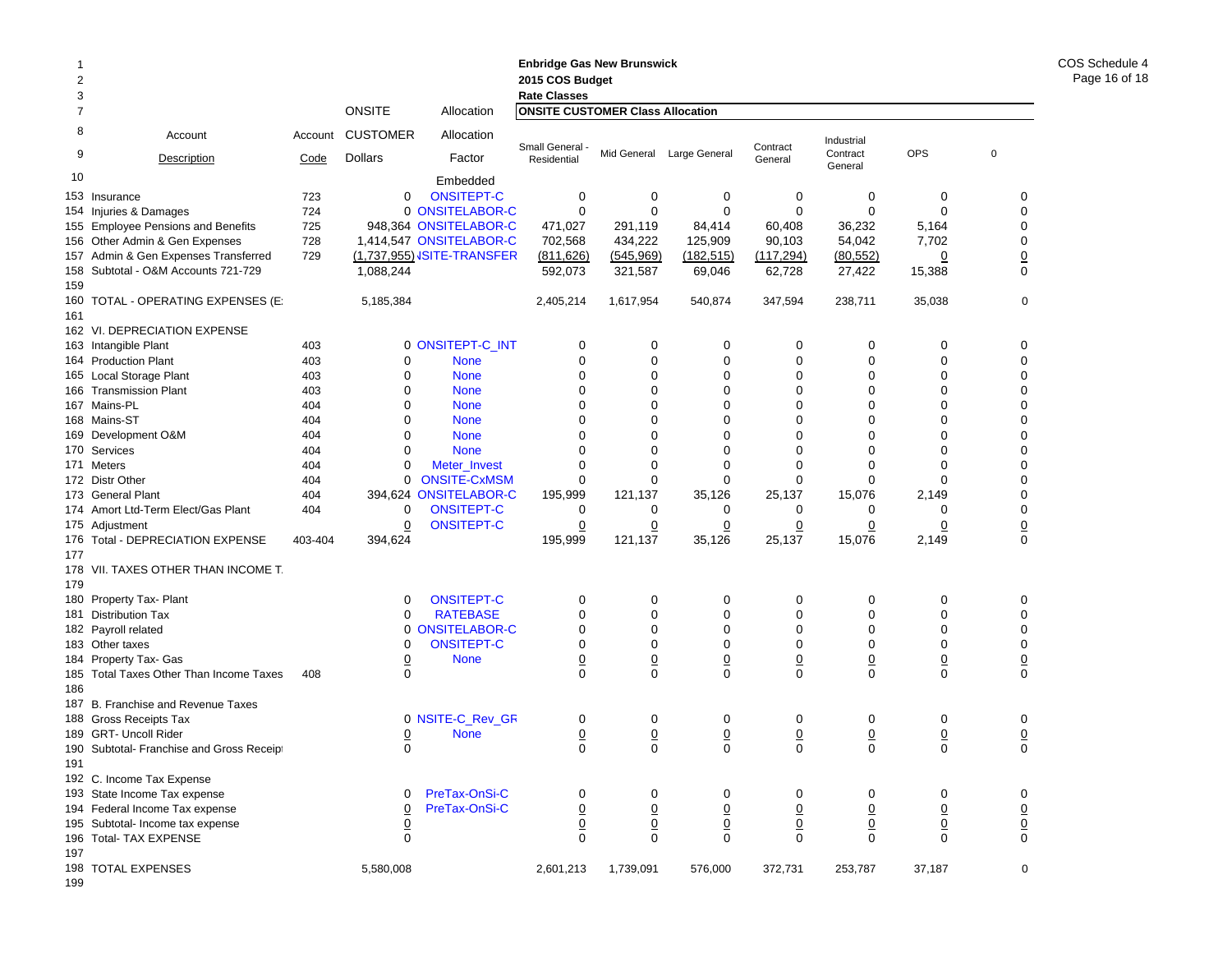| 2<br>3     |                                          |         |                 |                   | <b>Enbridge Gas New Brunswick</b><br>2015 COS Budget<br><b>Rate Classes</b> |                |                           |                |                        |                |                  |
|------------|------------------------------------------|---------|-----------------|-------------------|-----------------------------------------------------------------------------|----------------|---------------------------|----------------|------------------------|----------------|------------------|
| 7          |                                          |         | <b>ONSITE</b>   | Allocation        | <b>ONSITE CUSTOMER Class Allocation</b>                                     |                |                           |                |                        |                |                  |
| 8          | Account                                  | Account | <b>CUSTOMER</b> | Allocation        | Small General -                                                             |                | Mid General Large General | Contract       | Industrial<br>Contract | <b>OPS</b>     | $\mathbf 0$      |
| 9          | Description                              | Code    | Dollars         | Factor            | Residential                                                                 |                |                           | General        | General                |                |                  |
| 10         |                                          |         |                 | Embedded          |                                                                             |                |                           |                |                        |                |                  |
|            | 200 V. REVENUES at Present Rates         |         |                 |                   |                                                                             |                |                           |                |                        |                |                  |
|            | 201 Retail Revenue                       | 520     | 5,706,736       | Delivery_Rev      | 577,211                                                                     | 2,024,691      | 1,690,340                 | 621,997        | 774,714                | 17,784         | 0                |
|            | 202 Commercial Sales                     | 521     | 0               | Delivery_Rev      | 0                                                                           | 0              | 0                         | 0              | 0                      | 0              | 0                |
|            | 203 Industrial Sales                     | 522     | $\mathbf 0$     | Delivery_Rev      | $\mathbf 0$                                                                 | 0              | 0                         | 0              | 0                      | $\mathbf 0$    | $\mathbf 0$      |
|            | 204 Other Sales                          | 529     | 22,177          | Delivery_Rev      | 2,243                                                                       | 7,868          | 6,569                     | 2,417          | 3,011                  | 69             | 0                |
|            | 205 Late Payment Penalties               | 560     |                 | 0 'ENALTY_CHARG   | 0                                                                           | 0              | 0                         | 0              | 0                      | $\mathbf 0$    | 0                |
|            | 206 Revenue from Service Work            | 561     | 16,157          | Delivery_Rev      | 1,634                                                                       | 5,732          | 4,786                     | 1,761          | 2,193                  | 50             | 0                |
| 207        | <b>Transportation Revenue</b>            | 570     | 0               | Delivery_Rev      | 0                                                                           | 0              | 0                         | 0              | 0                      | $\mathbf 0$    | 0                |
|            | 208 Miscellaneous Operating Revenue      | 579     | 0               | Delivery_Rev      | $\mathbf 0$                                                                 | $\mathbf 0$    | 0                         | 0              | 0                      | $\Omega$       | 0                |
|            | 209 Other Revenue                        |         | 1,896           | Delivery_Rev      | 192                                                                         | 673            | 562                       | 207            | 257                    | 6              | 0                |
|            | 210 Rent from Gas Ppty / Other Rev       |         | $\overline{0}$  | <b>ONSITEPT-C</b> | $\overline{0}$                                                              | $\overline{0}$ | $\overline{0}$            | $\overline{0}$ | $\overline{0}$         | $\overline{0}$ | $\overline{0}$   |
| 211<br>212 | Subtotal Gas Revenues, net               |         | 5,746,966       |                   | 581,280                                                                     | 2,038,964      | 1,702,256                 | 626,382        | 780,175                | 17,909         | $\boldsymbol{0}$ |
|            | 213 Non-Operating Income                 |         | 0               | <b>None</b>       | 0                                                                           | 0              | 0                         | 0              | 0                      | 0              | 0                |
|            | 214 Non-Operating Income                 |         | $\overline{0}$  | <b>None</b>       | $\underline{0}$                                                             | $\overline{0}$ | $\pmb{0}$                 | $\overline{0}$ | $\overline{0}$         | $\overline{0}$ | $\underline{0}$  |
| 215        | Total Non-Oper Income                    |         | $\Omega$        |                   | $\Omega$                                                                    | $\Omega$       | $\Omega$                  | 0              | 0                      | $\Omega$       | $\mathbf 0$      |
| 216        |                                          |         |                 |                   |                                                                             |                |                           |                |                        |                |                  |
| 218        | 217 Total Revenue                        |         | 5,746,966       |                   | 581,280                                                                     | 2,038,964      | 1,702,256                 | 626,382        | 780.175                | 17,909         | $\mathbf 0$      |
| 220        | 219 Total Expenses                       |         | 5,580,008       |                   | 2,601,213                                                                   | 1,739,091      | 576,000                   | 372,731        | 253,787                | 37,187         | $\mathbf 0$      |
| 222        | 221 NET INCOME at Present Rates          |         | 166,957         |                   | (2,019,933)                                                                 | 299,873        | 1,126,256                 | 253,651        | 526,388                | (19, 277)      | (0)              |
|            | 223 Tariff Revenue Requirements          |         | 5,541,675       |                   | 2,597,336                                                                   | 1,725,491      | 564,645                   | 368,553        | 248,583                | 37,067         | $\mathbf 0$      |
| 224        |                                          |         |                 |                   |                                                                             |                |                           |                |                        |                |                  |
|            | 225 SUMMARY                              |         |                 |                   |                                                                             |                |                           |                |                        |                |                  |
|            | 226 Revenues                             |         |                 |                   |                                                                             |                |                           |                |                        |                |                  |
| 227        | Gas revenues                             |         | 5,746,966       |                   | 581,280                                                                     | 2,038,964      | 1,702,256                 | 626,382        | 780,175                | 17,909         | 0                |
|            | 228 Non-operating income                 |         | $\overline{0}$  |                   | $\overline{0}$                                                              | $\overline{0}$ | <u>0</u>                  | $\overline{0}$ | $\overline{0}$         | <u>0</u>       | $\underline{0}$  |
| 230        | 229 Total revenues                       |         | 5,746,966       |                   | 581,280                                                                     | 2,038,964      | 1,702,256                 | 626,382        | 780,175                | 17,909         | $\mathbf 0$      |
| 231        | <b>Operating Expenses</b>                |         |                 |                   |                                                                             |                |                           |                |                        |                |                  |
|            | 232 Production Expenses                  |         | 0               |                   | 0                                                                           | 0              | 0                         | 0              | 0                      | 0              | 0                |
| 233        | Natural Gas Storage, Terminaling & Pr    |         | 0               |                   | 0                                                                           | $\mathbf 0$    | 0                         | 0              | 0                      | 0              | $\mathbf 0$      |
|            | 234 Transmission Expenses                |         | $\Omega$        |                   | $\Omega$                                                                    | $\mathbf 0$    | 0                         | $\Omega$       | $\Omega$               | $\Omega$       | $\mathbf 0$      |
|            | 235 Distribution Expenses                |         | 1,145,036       |                   | 568,709                                                                     | 351,491        | 101,920                   | 72,936         | 43,746                 | 6,234          | $\underline{0}$  |
|            | 236 Total Operating Expenses             |         | 1,145,036       |                   | 568,709                                                                     | 351,491        | 101,920                   | 72,936         | 43,746                 | 6,234          | $\mathbf 0$      |
| 237        |                                          |         |                 |                   |                                                                             |                |                           |                |                        |                |                  |
|            | 238 Customer Accounts, Services, & Sales |         | 2,952,105       |                   | 1,244,432                                                                   | 944,876        | 369,908                   | 211,930        | 167,543                | 13,415         | 0                |
|            | 239 Administrative & General Expenses    |         | 1,088,244       |                   | 592,073                                                                     | 321,587        | 69,046                    | 62,728         | 27,422                 | 15,388         | 0                |
|            | 240 Depreciation Expense                 |         | 394,624         |                   | 195,999                                                                     | 121,137        | 35,126                    | 25,137         | 15,076                 | 2,149          | 0                |
|            | 241 Taxes other than Income, GRT         |         |                 |                   | $\overline{0}$                                                              | $\overline{0}$ | <u>0</u>                  | $\overline{0}$ | <u>0</u>               |                | $\underline{0}$  |
|            | 242 Total Other Expenses                 |         | 4,434,973       |                   | 2,032,504                                                                   | 1,387,600      | 474,080                   | 299,795        | 210,042                | 30,952         | $\mathbf 0$      |
| 243        |                                          |         |                 |                   |                                                                             |                |                           |                |                        |                |                  |
|            | 244 Income tax expense                   |         | 0               |                   | 0                                                                           | 0              | 0                         | 0              | 0                      | 0              | 0                |
|            | 245 Gross receipts tax expense           |         | $\overline{0}$  |                   | 0                                                                           | $\overline{0}$ | $\overline{0}$            | $\overline{0}$ | $\overline{0}$         | <u>0</u>       | $\underline{0}$  |
|            | 246 Total expenses                       |         | 5,580,008       |                   | 2,601,213                                                                   | 1,739,091      | 576,000                   | 372,731        | 253,787                | 37,187         | 0                |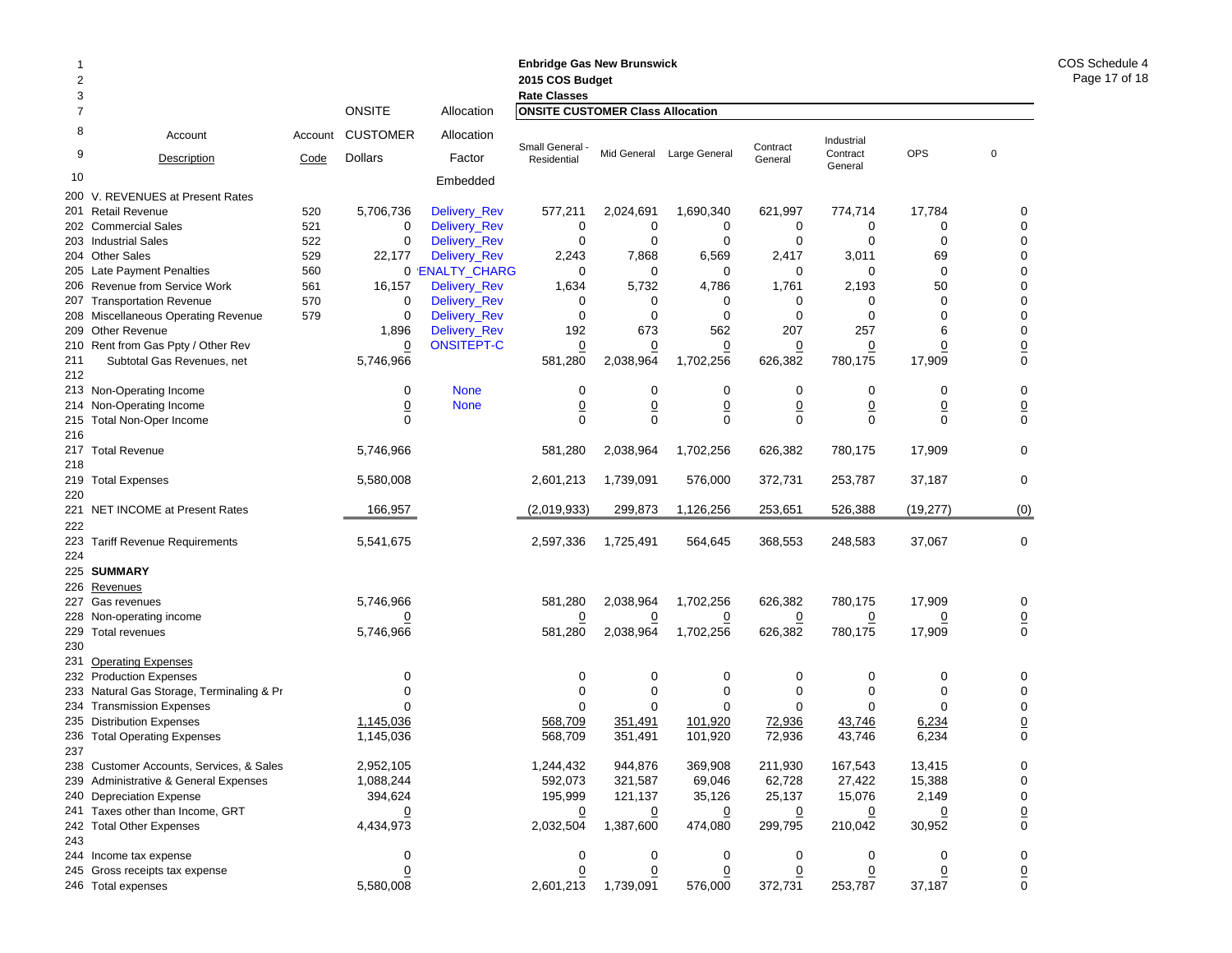|                     |                                                    |         |                 |             | <b>Enbridge Gas New Brunswick</b>       |                       |                     |                     |                     |                    |                  |
|---------------------|----------------------------------------------------|---------|-----------------|-------------|-----------------------------------------|-----------------------|---------------------|---------------------|---------------------|--------------------|------------------|
| $\overline{c}$      |                                                    |         |                 |             | 2015 COS Budget<br><b>Rate Classes</b>  |                       |                     |                     |                     |                    |                  |
| 3<br>$\overline{7}$ |                                                    |         | <b>ONSITE</b>   | Allocation  | <b>ONSITE CUSTOMER Class Allocation</b> |                       |                     |                     |                     |                    |                  |
| 8                   | Account                                            | Account | <b>CUSTOMER</b> | Allocation  |                                         |                       |                     |                     | Industrial          |                    |                  |
| 9                   | Description                                        | Code    | <b>Dollars</b>  | Factor      | Small General<br>Residential            | Mid General           | Large General       | Contract<br>General | Contract<br>General | <b>OPS</b>         | 0                |
| 10                  |                                                    |         |                 | Embedded    |                                         |                       |                     |                     |                     |                    |                  |
| 247                 |                                                    |         |                 |             |                                         |                       |                     |                     |                     |                    |                  |
| 248<br>249          | NET INCOME at Present Rates                        |         | 166,957         |             | (2,019,933)                             | 299,873               | 1,126,256           | 253,651             | 526,388             | (19, 277)          | (0)              |
| 250                 | <b>Total Rate Base</b>                             |         | 1,735,903       |             | 848,913                                 | 534,910               | 160,694             | 111,921             | 69,483              | 9,982              | $\Omega$         |
| 251                 |                                                    |         |                 |             |                                         |                       |                     |                     |                     |                    |                  |
| 252                 | <b>Return at Present Rates</b>                     |         |                 |             |                                         |                       |                     |                     |                     |                    |                  |
| 253                 |                                                    |         |                 |             |                                         |                       |                     |                     |                     |                    |                  |
| 254                 | <b>REVENUE REQUIREMENTS</b>                        |         |                 |             |                                         |                       |                     |                     |                     |                    |                  |
| 255                 |                                                    |         |                 |             |                                         |                       |                     |                     |                     |                    |                  |
| 256                 | <b>Target ROR</b>                                  |         | 7.85%           |             | 7.85%                                   | 7.85%                 | 7.85%               | 7.85%               | 7.85%               | 7.85%              | 7.85%            |
| 257<br>258          | Using Target for System<br>Rate Base               |         | 1,735,903       |             | 848,913                                 | 534,910               | 160,694             | 111,921             | 69,483              | 9,982              | $\mathbf 0$      |
| 259                 |                                                    |         |                 |             |                                         |                       |                     |                     |                     |                    |                  |
| 260                 | Operating expenses                                 |         | 5,185,384       |             | 2,405,214                               | 1,617,954             | 540,874             | 347,594             | 238,711             | 35,038             | $\Omega$         |
| 261                 | Depreciation expense                               |         | 394,624         |             | 195,999                                 | 121,137               | 35,126              | 25,137              | 15,076              | 2,149              | 0                |
| 262                 | Additional Bad Debt expense                        |         | 0               | <b>None</b> | 0                                       | 0                     | 0                   | 0                   | 0                   | 0                  | 0                |
| 263                 | Taxes other than Income, GRT                       |         | 0               |             | 0                                       | <u>0</u>              | $\overline{0}$      | 0                   | <u>0</u>            | 0                  | $\overline{0}$   |
| 264                 | Operating expenses to recover                      |         | 5,580,008       |             | 2,601,213                               | 1,739,091             | 576,000             | 372,731             | 253,787             | 37,187             | $\Omega$         |
| 265                 |                                                    |         |                 |             |                                         |                       |                     |                     |                     |                    |                  |
| 266                 | Target Return on Rate Base- After taxes            |         | 136,297         |             | 66,654                                  | 41,999                | 12,617              | 8,788               | 5,456               | 784                | $\Omega$         |
| 267                 |                                                    |         |                 |             |                                         |                       |                     |                     |                     |                    |                  |
| 268                 | Income taxes to recover                            |         | $\mathbf 0$     | 0.0%        | 0                                       | 0                     | 0                   | $\mathbf 0$         | 0                   | $\Omega$           | 0                |
| 269                 | Subtotal- Rev Reg before GRT                       |         | 5,716,306       |             | 2,667,867<br>$\Omega$                   | 1,781,090             | 588,617             | 381,519<br>$\Omega$ | 259,243             | 37,970<br>$\Omega$ | 0                |
| 270                 | <b>GRT</b> needed<br>271 TOTAL REVENUE REQUIREMENT |         | 5,716,306       |             | 2,667,867                               | $\Omega$<br>1,781,090 | $\Omega$<br>588,617 | 381,519             | $\Omega$<br>259,243 | 37,970             | 0<br>$\mathbf 0$ |
|                     |                                                    |         |                 |             |                                         |                       |                     |                     |                     |                    |                  |

COS Schedule 4 Page 18 of 18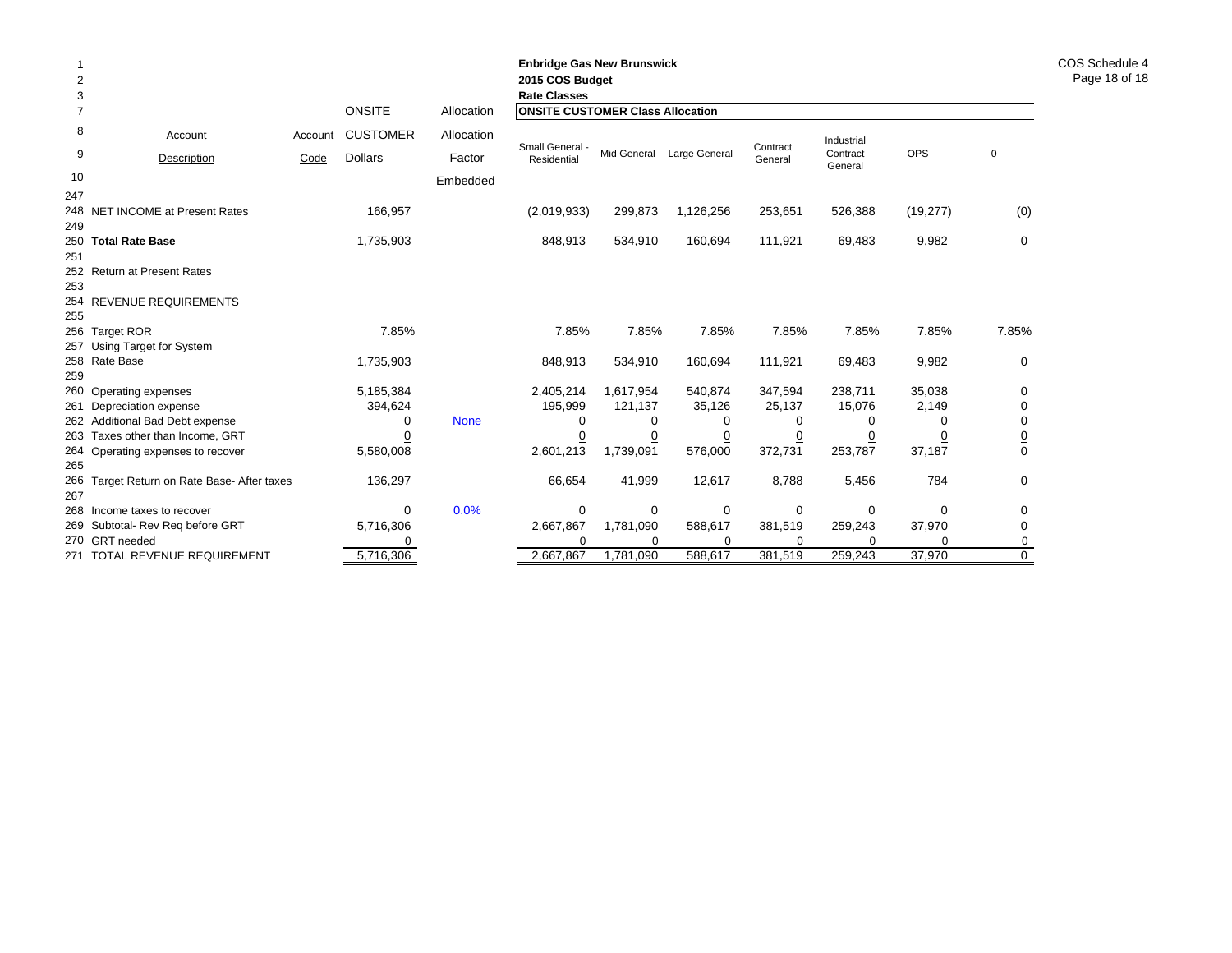# **Enbridge Gas New Brunswick 2015 COS Budget**

**COS Schedule 5Page 1 of 5**

| 3                                      |         |                |                          | <b>Rate Classes</b> |                     |           |                    |               |
|----------------------------------------|---------|----------------|--------------------------|---------------------|---------------------|-----------|--------------------|---------------|
| $\overline{7}$                         |         |                |                          |                     | <b>DISTRIBUTION</b> |           |                    | <b>ONSITE</b> |
| 8<br>Account                           |         | Total          | Functional               | Classification      | Demand              | Commodity | Customer           | Customer      |
| 9<br>Description                       | Account | <b>Dollars</b> | Allocator                | Allocator           | Allocator           | Allocator | Allocator          | Allocator     |
| 10                                     |         |                |                          |                     |                     |           |                    |               |
| 11                                     |         |                |                          |                     |                     |           |                    |               |
| 12 I. GAS PLANT IN SERVICE             |         |                |                          |                     |                     |           |                    |               |
| 13 Franchises & Consents               | 401     | $\mathbf 0$    |                          |                     |                     |           |                    |               |
| 14 Other Intangible Plant              | 402     | $\mathbf 0$    |                          |                     |                     |           |                    |               |
| 15 Subtotal - INTANGIBLE ASSETS        | 401-402 | $\mathbf 0$    |                          |                     |                     |           |                    |               |
| 16                                     |         |                |                          |                     |                     |           |                    |               |
| 17 B. PRODUCTION PLANT                 |         |                |                          |                     |                     |           |                    |               |
| 18 Production Plant                    | 403-419 | $\mathbf 0$    |                          |                     |                     |           |                    |               |
| 19 Subtotal - PRODUCTION PLANT         | 403-419 | $\mathbf 0$    |                          |                     |                     |           |                    |               |
|                                        |         |                |                          |                     |                     |           |                    |               |
| 20                                     |         |                |                          |                     |                     |           |                    |               |
| 21 C. STORAGE PLANT                    |         |                |                          |                     |                     |           |                    |               |
| 22 Storage Plant                       | 440-459 | 0              |                          |                     |                     |           |                    |               |
| 23 Subtotal - STORAGE PLANT            | 440-459 | $\Omega$       |                          |                     |                     |           |                    |               |
| 24                                     |         |                |                          |                     |                     |           |                    |               |
| 25 D. TRANSMISSION PLANT               | 460-469 | 0              |                          |                     |                     |           |                    |               |
| 26                                     |         |                |                          |                     |                     |           |                    |               |
| 27 E. DISTRIBUTION PLANT               |         |                |                          |                     |                     |           |                    |               |
| 28 Land and Land Rights                | 470     | 533,526        | <b>DIST</b>              | <b>DEMAND</b>       | Peak                |           |                    |               |
| 29 Structures and Improvements         | 472     | 0              | $\sim$                   |                     |                     |           |                    |               |
| 30 Services                            | 473     | 63,055,632     | <b>DIST</b>              | <b>CUST</b>         |                     |           | Service_Invest     |               |
| 31 Regulators and Meter Installations  | 474     | $\mathbf 0$    | $\sim$                   |                     |                     |           |                    |               |
| 32 Mains-PL                            | 475     | 80,902,752     | <b>DIST</b>              | <b>MAINS-PL</b>     | MainsDemand-PL      |           | MainsCustomer-PL   |               |
| 33 Mains-ST                            | 475     | 47,548,803     | <b>DIST</b>              | <b>DEMAND</b>       | MainsDemand         |           |                    |               |
| 34 Compressor Equipment                | 476     | $\mathbf 0$    | $\sim$                   |                     |                     |           |                    |               |
| 35 Meas. & Reg. Stat. Equip. - General | 477     | 15,533,192     | <b>DIST</b>              | <b>DEMAND</b>       | Peak                |           |                    |               |
| 36 Meters                              | 478     | 22,138,168     | <b>DIST</b>              | CUST                |                     |           | Meter_Invest       |               |
| 37 Other Distribution Equipment        | 479     | $\mathbf 0$    | $\overline{\phantom{a}}$ |                     |                     |           |                    |               |
| 38 Development O&M                     | 479     | 114,901,733    | <b>PLANT</b>             | <b>DISTPT</b>       | DISTPT-D            |           | DISTPT-C           |               |
| 39 Subtotal - DISTRIBUTION PLANT       | 470-479 | 344,613,806    |                          |                     |                     |           |                    |               |
| 40                                     |         |                |                          |                     |                     |           |                    |               |
| 41 F. GENERAL PLANT                    |         |                |                          |                     |                     |           |                    |               |
|                                        |         |                |                          |                     |                     |           |                    |               |
| 42 Land and Land Rights                | 480     | $\mathbf 0$    |                          |                     |                     |           |                    |               |
| 43 Structures and Improvements         | 482     | 2,869,322      | <b>LABOR</b>             | <b>DISTLABOR</b>    | DISTLABOR-D         |           | <b>DISTLABOR-C</b> | ONSITELABOR-C |
| 44 Office Furniture and Equipment      | 483     | 486,308        | <b>LABOR</b>             | <b>DISTLABOR</b>    | DISTLABOR-D         |           | <b>DISTLABOR-C</b> | ONSITELABOR-C |
| 45 Transportation Equipment            | 484     | 1,979,561      | <b>LABOR</b>             | <b>DISTLABOR</b>    | DISTLABOR-D         |           | DISTLABOR-C        | ONSITELABOR-C |
| 46 Heavy Work Equipment                | 485     | $\mathbf 0$    | $\overline{a}$           |                     |                     |           |                    |               |
| 47 Tools & Work Equipment              | 486     | 1,832,781      | <b>LABOR</b>             | <b>DISTLABOR</b>    | DISTLABOR-D         |           | DISTLABOR-C        | ONSITELABOR-C |
| 48 Equipment on Customers' Premises    | 487     | 0              |                          |                     |                     |           |                    |               |
| 49 Communication Structures & Equip    | 488     | 0              |                          |                     |                     |           |                    |               |
| 50 Computer Hardware & Software        | 490     | 1,705,001      | LABOR                    | <b>DISTLABOR</b>    | DISTLABOR-D         |           | DISTLABOR-C        | ONSITELABOR-C |
| 51 Other General Equipment             | 489     | $\Omega$       |                          |                     |                     |           |                    |               |
| 52 Subtotal - GENERAL PLANT            | 480-490 | 8,872,973      |                          |                     |                     |           |                    |               |
| 53                                     |         |                |                          |                     |                     |           |                    |               |
| 54 TOTAL UTILITY PLANT                 |         |                |                          |                     |                     |           |                    |               |
| 55                                     |         |                |                          |                     |                     |           |                    |               |
| 56 II. DEPRECIATION RESERVE            |         |                |                          |                     |                     |           |                    |               |
| 57 Intangible Plant                    |         | $\mathbf 0$    |                          |                     |                     |           |                    |               |
| 58 Production Plant                    |         | $\mathbf 0$    |                          |                     |                     |           |                    |               |
| 59 Local Storage Plant                 |         | 0              |                          |                     |                     |           |                    |               |
| 60 Transmission Plant                  |         | 0              |                          |                     |                     |           |                    |               |
| 61 Mains-PL                            |         | 19,143,609     | <b>DIST</b>              | <b>MAINS-PL</b>     | MainsDemand-PL      |           | MainsCustomer-PL   |               |
|                                        |         |                |                          |                     |                     |           |                    |               |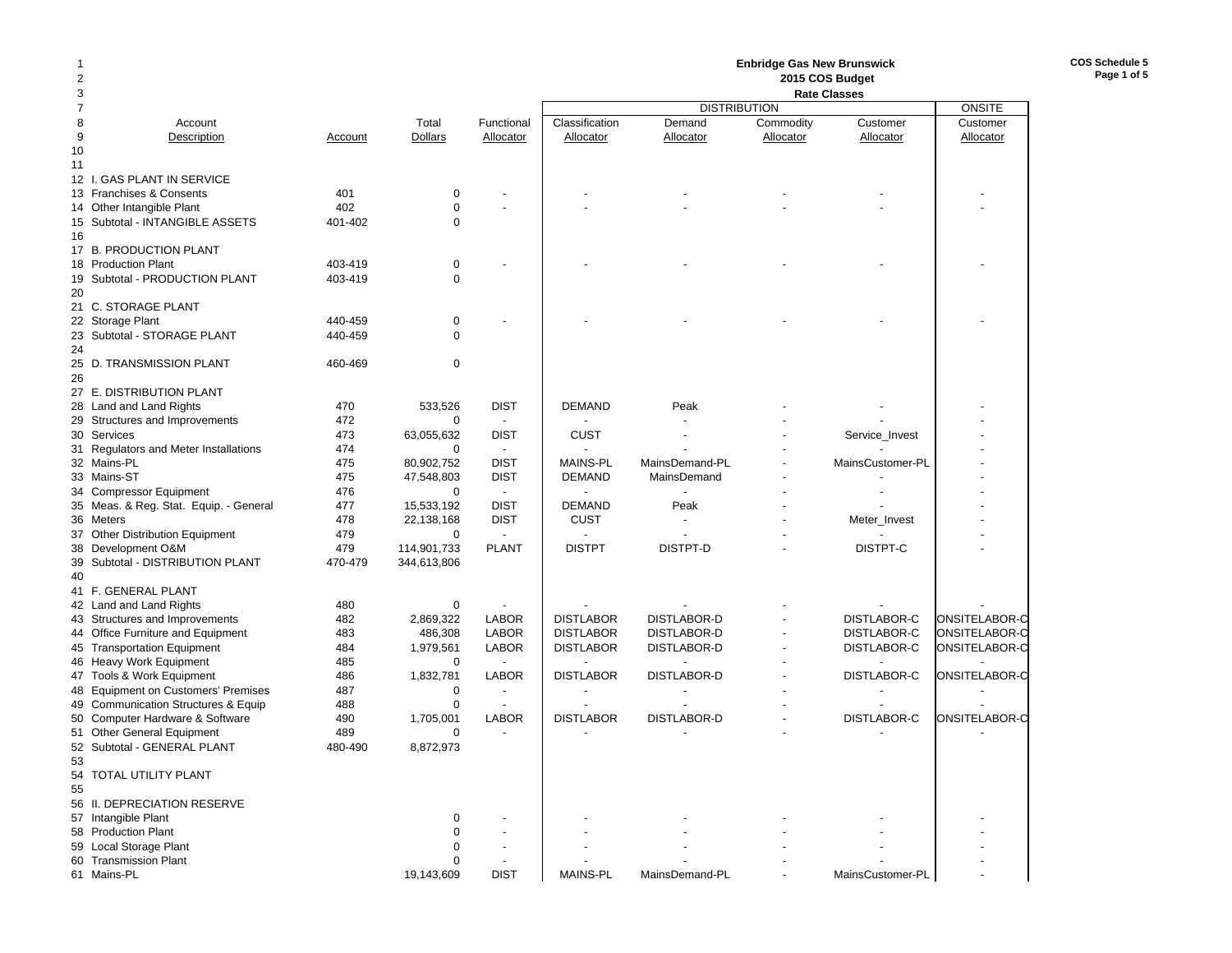| 1<br>2 |                                                 |                    |                            |                          | <b>Enbridge Gas New Brunswick</b><br>2015 COS Budget |                           |           |                     |                             |  |  |
|--------|-------------------------------------------------|--------------------|----------------------------|--------------------------|------------------------------------------------------|---------------------------|-----------|---------------------|-----------------------------|--|--|
| 3      |                                                 |                    |                            |                          |                                                      |                           |           | <b>Rate Classes</b> |                             |  |  |
| 7      |                                                 |                    |                            |                          |                                                      | <b>DISTRIBUTION</b>       |           |                     | ONSITE                      |  |  |
| 8      | Account                                         |                    | Total                      | Functional               | Classification                                       | Demand                    | Commodity | Customer            | Customer                    |  |  |
| 9      | Description                                     | Account            | Dollars                    | Allocator                | <b>Allocator</b>                                     | Allocator                 | Allocator | Allocator           | Allocator                   |  |  |
| 10     |                                                 |                    |                            |                          |                                                      |                           |           |                     |                             |  |  |
|        | 62 Mains-ST                                     |                    | 8,548,284                  | <b>DIST</b>              | <b>DEMAND</b>                                        | MainsDemand               |           |                     |                             |  |  |
| 63     | Development O&M                                 |                    | 23,334,369                 | <b>PLANT</b>             | <b>DISTPT</b>                                        | DISTPT-D                  |           | DISTPT-C            |                             |  |  |
|        | 64 Services                                     |                    | 17,138,954                 | <b>DIST</b>              | <b>CUST</b>                                          | $\overline{\phantom{a}}$  |           | Service_Invest      |                             |  |  |
|        | 65 Meters                                       |                    | 4,158,021                  | <b>DIST</b>              | <b>CUST</b>                                          |                           |           | Meter_Invest        |                             |  |  |
|        | 66 Distr Other                                  |                    | 5,870,706                  | <b>DIST</b>              | <b>DISTOnlyPT</b>                                    | DISTPT-D                  |           | DISTPT-C            |                             |  |  |
|        | 67 General Plant                                |                    | 5,393,093                  | <b>LABOR</b>             | <b>DISTLABOR</b>                                     | DISTLABOR-D               |           | DISTLABOR-C         | ONSITELABOR-C               |  |  |
| 68     | TOTAL - DEPRECIATION RESERVE                    |                    | 83,587,036                 |                          |                                                      |                           |           |                     |                             |  |  |
| 69     |                                                 |                    |                            |                          |                                                      |                           |           |                     |                             |  |  |
|        | 70 III. OTHER RATE BASE ITEMS                   |                    |                            |                          |                                                      |                           |           |                     |                             |  |  |
|        | 71 Gas Storage Inventory                        |                    | 0                          | $\overline{\phantom{a}}$ |                                                      |                           |           |                     |                             |  |  |
|        | 72 CWIP                                         |                    | $\mathbf 0$                | $\overline{\phantom{a}}$ |                                                      |                           |           |                     |                             |  |  |
|        | 73 Customer Deposits                            |                    | $\mathbf 0$                | $\overline{\phantom{a}}$ |                                                      |                           |           |                     |                             |  |  |
|        | 74 Franchise fee                                |                    | 275,000                    | <b>DIST</b>              | <b>DISTOnlyPT</b>                                    | DISTPT-D                  |           | DISTPT-C            |                             |  |  |
|        | 75 Deferred development costs                   |                    | $\mathbf 0$                | $\overline{\phantom{a}}$ |                                                      |                           |           |                     |                             |  |  |
|        | 76 Deferred carrying costs                      |                    | $\mathbf 0$                | $\overline{\phantom{a}}$ |                                                      |                           |           |                     |                             |  |  |
|        | 77 Deferred equity offering costs               |                    | $\Omega$                   | $\overline{\phantom{a}}$ |                                                      |                           |           |                     |                             |  |  |
|        | 78 Term deposit                                 |                    | 2,974,961                  | <b>DIST</b>              | <b>DISTOnlyPT</b>                                    | DISTPT-D                  |           | DISTPT-C            |                             |  |  |
|        | 79 Deferral account                             |                    | $\mathbf 0$                |                          |                                                      |                           |           |                     |                             |  |  |
|        | 80 Total - OTHER RATE BASE ITEMS                |                    | 3,249,961                  |                          |                                                      |                           |           |                     |                             |  |  |
| 81     |                                                 |                    |                            |                          |                                                      |                           |           |                     |                             |  |  |
|        | 82 IV. TOTAL RATE BASE (Excl. Working Ca        |                    | 273,149,705                |                          |                                                      |                           |           |                     |                             |  |  |
|        | 83 Working Capital                              | 131                | 1,150,436                  | O&MXGAS                  |                                                      | DISTO&MXGAS DISTO&MXGAS-D |           |                     | DISTO&MXGAS-C NSITEO&MXGAS- |  |  |
| 84     |                                                 |                    |                            |                          |                                                      |                           |           |                     |                             |  |  |
|        | 85 V. TOTAL RATE BASE                           |                    |                            |                          |                                                      |                           |           |                     |                             |  |  |
| 86     |                                                 |                    |                            |                          |                                                      |                           |           |                     |                             |  |  |
|        | 87 I. OPERATION & MAINTENANCE EXPEN             |                    |                            |                          |                                                      |                           |           |                     |                             |  |  |
|        | 88 A. PRODUCTION EXPENSES                       |                    |                            |                          |                                                      |                           |           |                     |                             |  |  |
|        | 89 1. Manufactured Gas Production               |                    |                            |                          |                                                      |                           |           |                     |                             |  |  |
|        | 90 Operation Supv and Engineering               | 610                | 0                          |                          |                                                      |                           |           |                     |                             |  |  |
|        | 91 Gas Wells                                    | 614                | $\mathbf 0$                |                          |                                                      |                           |           |                     |                             |  |  |
|        | 92 Other Gas Production                         | 619                | $\mathbf 0$                |                          |                                                      |                           |           |                     |                             |  |  |
| 93     | Subtotal - Production                           | 610-619            | $\Omega$<br>$\Omega$       |                          |                                                      |                           |           |                     |                             |  |  |
|        | 94 Supervision<br>95 Gas Production Maintenance | 810                | $\Omega$                   |                          |                                                      |                           |           |                     |                             |  |  |
|        |                                                 | 814                |                            |                          |                                                      |                           |           |                     |                             |  |  |
| 96     | Subtotal - O&M Accounts 617-618                 | 810-819<br>610-819 | $\mathbf 0$<br>$\mathbf 0$ |                          |                                                      |                           |           |                     |                             |  |  |
| 98     | 97 Subtotal - Manufactured Gas Production       |                    |                            |                          |                                                      |                           |           |                     |                             |  |  |
|        | 99 Gas Supply Expenses                          |                    | $\mathbf 0$                |                          |                                                      |                           |           |                     |                             |  |  |
|        | 100 Natural Gas Purchases                       | 623                | $\mathbf 0$                |                          |                                                      |                           |           |                     |                             |  |  |
|        | 101 Gas Supply Operation                        | 624                | 123,576                    | <b>DIST</b>              | <b>DISTPT</b>                                        | Peak                      |           | DISTPT-C            |                             |  |  |
|        | 102 Natural Gas W/D from Storage                | 627-628            | $\mathbf 0$                | $\overline{\phantom{a}}$ |                                                      |                           |           |                     |                             |  |  |
|        | 103 Gas Used for Other Util Operations          | 629                | $\mathbf 0$                | $\overline{\phantom{a}}$ |                                                      |                           |           |                     |                             |  |  |
|        | 104 Other Gas Supply Expenses                   |                    | 0                          |                          |                                                      |                           |           |                     |                             |  |  |
|        | 105 Subtotal - PRODUCTION EXPENSES              | 623-629            | 123,576                    |                          |                                                      |                           |           |                     |                             |  |  |
| 106    |                                                 |                    |                            |                          |                                                      |                           |           |                     |                             |  |  |
|        | 107 B. NATURAL GAS STORAGE, TERMINAL            |                    |                            |                          |                                                      |                           |           |                     |                             |  |  |
|        | 108 Storage Operation & Maintenance             | 640-859            | 0                          |                          |                                                      |                           |           |                     |                             |  |  |
|        | 109 Subtotal - NATURAL GAS STORAGE              | 640-859            | 0                          |                          |                                                      |                           |           |                     |                             |  |  |
| 110    |                                                 |                    |                            |                          |                                                      |                           |           |                     |                             |  |  |
|        | 111 C. TRANSMISSION EXPENSES                    | 660-869            | 2,064,910                  |                          |                                                      |                           |           |                     |                             |  |  |
| 112    |                                                 |                    |                            |                          |                                                      |                           |           |                     |                             |  |  |
|        |                                                 |                    |                            |                          |                                                      |                           |           |                     |                             |  |  |

**COS Schedule 5 Page 2 of 5**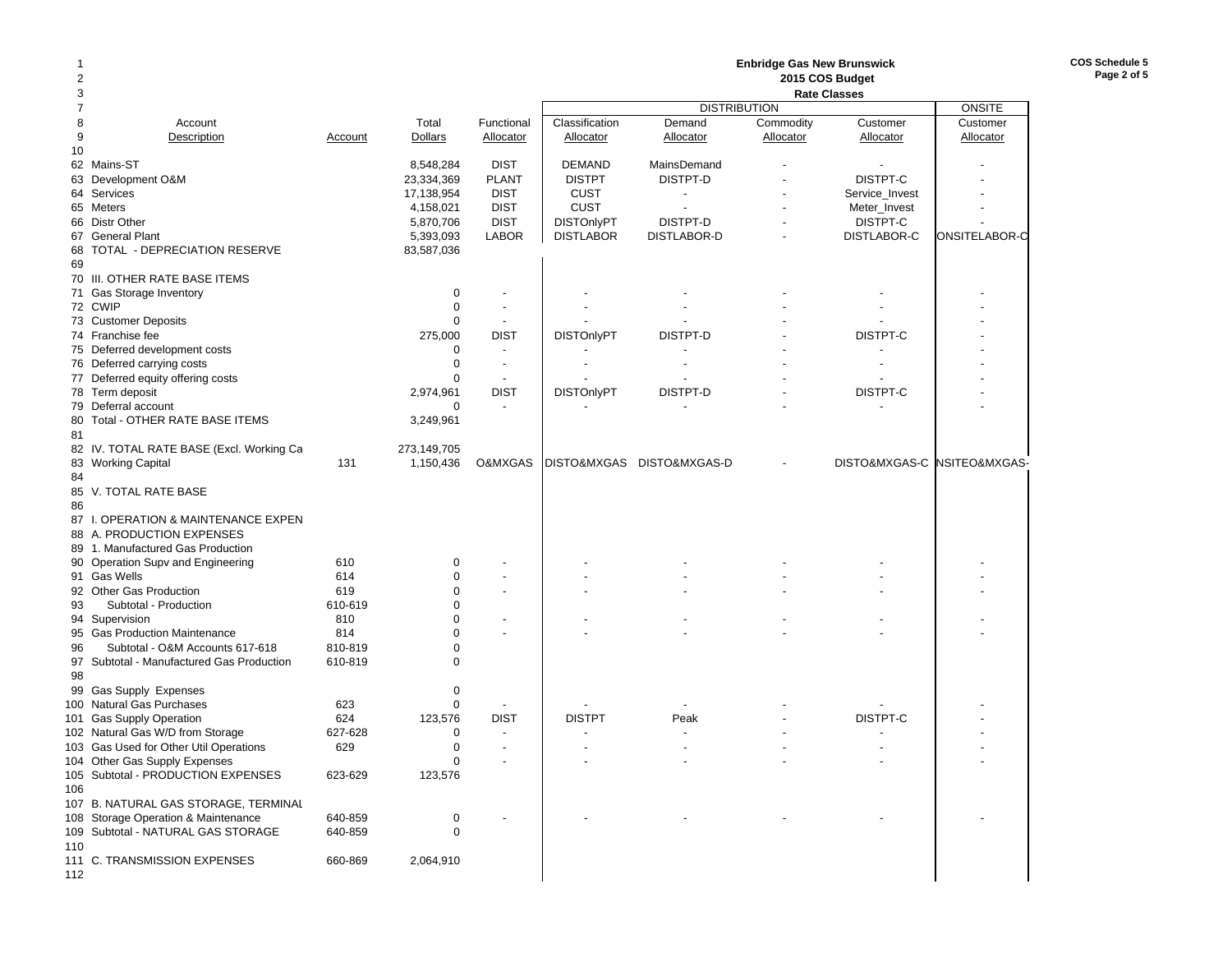|     |                                                                    |                    |                            |                                  |                          |                                |           | <b>Enbridge Gas New Brunswick</b> |                   |
|-----|--------------------------------------------------------------------|--------------------|----------------------------|----------------------------------|--------------------------|--------------------------------|-----------|-----------------------------------|-------------------|
| 2   |                                                                    |                    |                            |                                  |                          |                                |           | 2015 COS Budget                   |                   |
| 3   |                                                                    |                    |                            |                                  |                          |                                |           | <b>Rate Classes</b>               |                   |
|     |                                                                    |                    |                            |                                  |                          | <b>DISTRIBUTION</b>            |           |                                   | <b>ONSITE</b>     |
| 8   | Account                                                            |                    | Total                      | Functional                       | Classification           | Demand                         | Commodity | Customer                          | Customer          |
| 9   | Description                                                        | Account            | Dollars                    | Allocator                        | Allocator                | Allocator                      | Allocator | Allocator                         | Allocator         |
| 10  |                                                                    |                    |                            |                                  |                          |                                |           |                                   |                   |
|     | 113 D. DISTRIBUTION EXPENSES                                       |                    |                            |                                  |                          |                                |           |                                   |                   |
| 114 | Supervision                                                        | 670-870            | 1,052,276                  | <b>DIST</b>                      | <b>DISTOnlyPT</b>        | DISTOnlyPT-D                   |           | DISTOnlyPT-C                      |                   |
| 115 | <b>Load Dispatching</b>                                            | 671                | 0                          |                                  |                          |                                |           |                                   |                   |
|     | 116 Meter and Regulator Work                                       | 673-878            | $\mathbf 0$<br>$\mathbf 0$ | $\blacksquare$<br>$\blacksquare$ |                          |                                |           |                                   |                   |
| 117 | Service Work<br>118 Mains and Services                             | 674                |                            | <b>DIST</b>                      |                          | MAIN&SERVICE)ISTMAIN-SERVICE-E |           | <b>JISTMAIN-SERVICE-</b>          |                   |
| 119 | <b>Compressor Equipment</b>                                        | 675-875<br>676-876 | 231,002<br>$\mathbf 0$     | $\blacksquare$                   |                          |                                |           |                                   |                   |
|     | 120 Measuring and Regulation                                       | 677-877            | 1,198,316                  | <b>DIST</b>                      | <b>DEMAND</b>            | Peak                           |           |                                   |                   |
| 121 | Other Distribution Equipment                                       | 679-879            | 0                          | $\blacksquare$                   |                          |                                |           |                                   |                   |
|     | 122 Structures and Improvements                                    | 872                | $\mathbf 0$                | $\overline{\phantom{a}}$         |                          |                                |           |                                   |                   |
| 123 | <b>General Maintenance</b>                                         | 884-889            | 3,062,462                  | <b>LABOR</b>                     | <b>DISTLABOR</b>         | DISTLABOR-D                    |           | DISTLABOR-C                       | ONSITELABOR-C     |
|     | 124 Subtotal - DISTRIBUTION EXPENSES                               | 670-889            | 5,544,056                  |                                  |                          |                                |           |                                   |                   |
| 125 | Total - OPERATION & MAINTENANCE EX                                 |                    | 7,608,967                  |                                  |                          |                                |           |                                   |                   |
| 126 |                                                                    |                    |                            |                                  |                          |                                |           |                                   |                   |
|     | 127 II. SALES & MARKETING                                          |                    |                            |                                  |                          |                                |           |                                   |                   |
|     | 128 Supervision                                                    | 700                | 448,836                    | <b>ONSITE</b>                    |                          |                                |           |                                   | <b>TOTALPLANT</b> |
|     | 129 Advertising - Natural Gas Promotion                            | 701                | 574,926                    | <b>ONSITE</b>                    |                          |                                |           |                                   | <b>TOTALPLANT</b> |
|     | 130 Demonstration and Selling Exp                                  | 702                | 263,957                    | <b>ONSITE</b>                    |                          |                                |           |                                   | <b>TOTALPLANT</b> |
|     | 131 Revenue from Merchandising                                     | 703                | 0                          |                                  |                          |                                |           |                                   |                   |
|     | 132 Expense of Merchandising                                       | 704                | 0                          | $\overline{\phantom{a}}$         |                          |                                |           |                                   |                   |
|     | 133 Advertising - Other                                            | 705                | 92,100                     | <b>ONSITE</b>                    |                          |                                |           |                                   | <b>TOTALPLANT</b> |
|     | 134 Other Sales Promotion                                          | 709                | 0                          |                                  |                          |                                |           |                                   |                   |
|     | 135 Total - CUSTOMER ACCOUNTS EXPENS                               |                    | 1,379,819                  |                                  |                          |                                |           |                                   |                   |
| 136 |                                                                    |                    |                            |                                  |                          |                                |           |                                   |                   |
|     | 137 III. CUSTOMER SERVICE & INFORMATIO                             |                    |                            |                                  |                          |                                |           |                                   |                   |
| 138 | <b>Operatin Supervision</b>                                        | 710                | 169,263                    | <b>ONSITE</b>                    |                          |                                |           |                                   | Bills_All         |
|     | 139 Customers' Contracts and Orders                                | 711                | $\mathbf 0$                |                                  |                          |                                |           |                                   |                   |
|     | 140 Meter Reading                                                  | 712                | 3,540                      | <b>ONSITE</b>                    |                          |                                |           |                                   | MetersRead        |
|     | 141 Customers' Billing and Accounting<br>142 Credit and Collection | 713<br>714         | 1,027,754<br>0             | <b>ONSITE</b>                    |                          |                                |           |                                   | Billing           |
|     | 143 Uncollectable Accounts                                         | 718                | 359,728                    | <b>ONSITE</b>                    |                          |                                |           |                                   | Write-offs        |
| 144 | <b>Other Customer Accounting</b>                                   | 719                | 12,000                     | <b>ONSITE</b>                    |                          |                                |           |                                   | Bills_All         |
|     | 145 Total - CUSTOMER SERVICE & INFORM.                             |                    | 1,572,286                  |                                  |                          |                                |           |                                   |                   |
| 146 |                                                                    |                    |                            |                                  |                          |                                |           |                                   |                   |
|     | 147 Total - CUSTOMER ACCOUNTS, SERVIC                              |                    | 2,952,105                  |                                  |                          |                                |           |                                   |                   |
| 148 |                                                                    |                    |                            |                                  |                          |                                |           |                                   |                   |
|     | 149 IV. ADMINISTRATIVE & GENERAL EXPE                              |                    |                            |                                  |                          |                                |           |                                   |                   |
| 150 |                                                                    |                    |                            |                                  |                          |                                |           |                                   |                   |
|     | 151 Administrative & General                                       | 721                | 4,891                      | <b>LABOR</b>                     | <b>DISTLABOR</b>         | <b>DISTLABOR-D</b>             |           | DISTLABOR-C                       | ONSITELABOR-C     |
|     | 152 Special Services                                               | 722                | 1,234,200                  | <b>LABOR</b>                     | <b>DISTLABOR</b>         | <b>DISTLABOR-D</b>             |           | DISTLABOR-C                       | ONSITELABOR-C     |
|     | 153 Insurance                                                      | 723                | 372,017                    | <b>PLANT</b>                     | <b>DISTPT</b>            | DISTPT-D                       |           | DISTPT-C                          |                   |
|     | 154 Injuries & Damages                                             | 724                | $\mathbf 0$                |                                  | $\overline{\phantom{a}}$ | $\overline{\phantom{a}}$       |           | $\overline{\phantom{a}}$          |                   |
|     | 155 Employee Pensions and Benefits                                 | 725                | 2,536,453                  | LABOR                            | <b>DISTLABOR</b>         | DISTLABOR-D                    |           | DISTLABOR-C                       | ONSITELABOR-C     |
|     | 156 Other Admin & Gen Expenses                                     | 728                | 3,783,284                  | <b>LABOR</b>                     | <b>DISTLABOR</b>         | DISTLABOR-D                    |           | DISTLABOR-C                       | ONSITELABOR-C     |
|     | 157 Admin & Gen Expenses Transferred                               | 729                | (4,648,258)                | <b>LABOR</b>                     | <b>DISTLABOR</b>         | DIST-TRANSFER-D                |           | DIST-TRANSFER-C ISITE-TRANSFER    |                   |
|     | 158 Subtotal - O&M Accounts 721-729                                |                    | 3,282,588                  |                                  |                          |                                |           |                                   |                   |
| 159 |                                                                    |                    |                            |                                  |                          |                                |           |                                   |                   |
|     | 160 TOTAL - OPERATING EXPENSES (Excl [                             |                    | 13,843,659                 |                                  |                          |                                |           |                                   |                   |
| 161 |                                                                    |                    |                            |                                  |                          |                                |           |                                   |                   |
|     | 162 VI. DEPRECIATION EXPENSE                                       |                    |                            |                                  |                          |                                |           |                                   |                   |
|     | 163 Intangible Plant                                               | 403                | $\pmb{0}$                  |                                  |                          |                                |           |                                   |                   |

**COS Schedule 5 Page 3 of 5**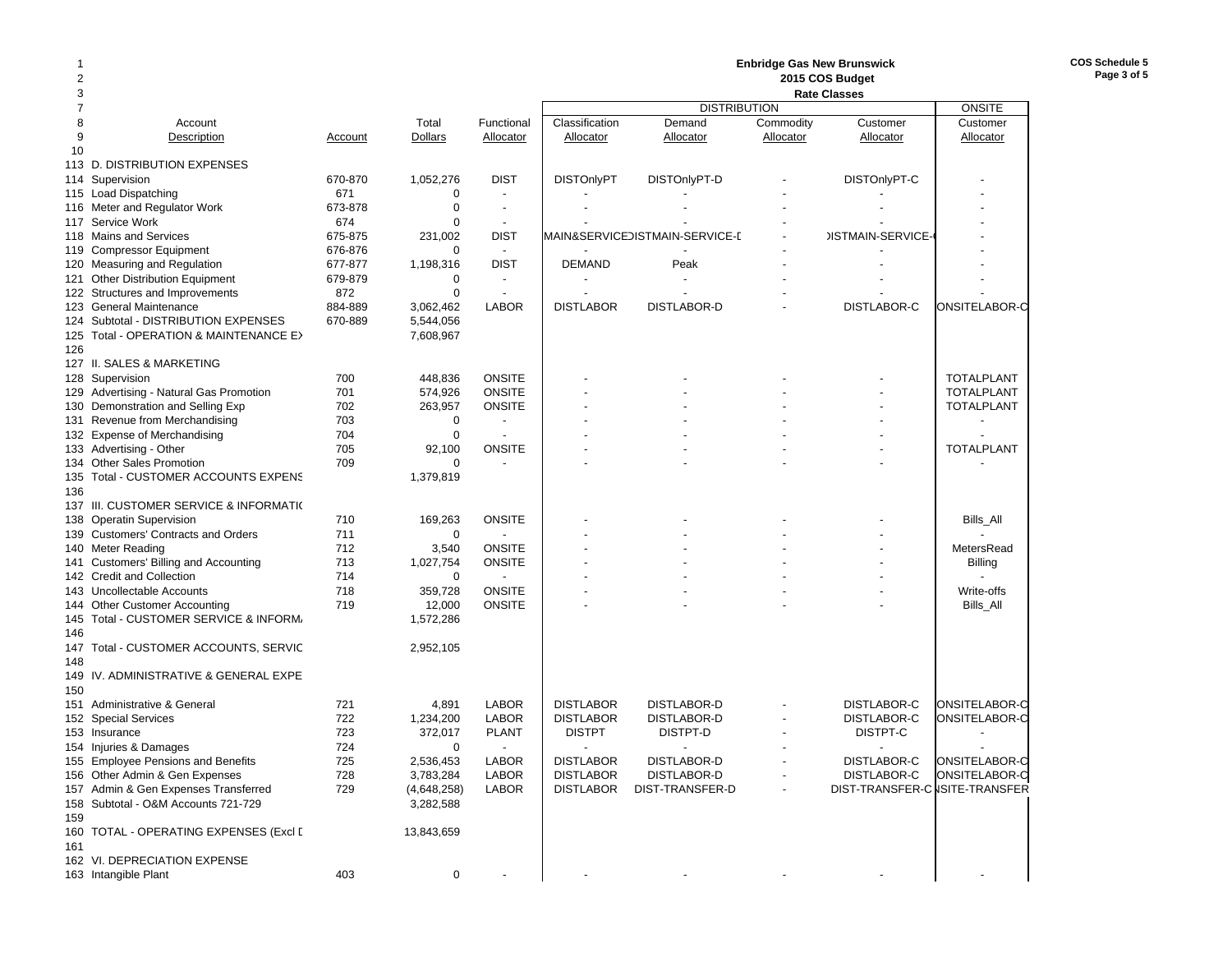| 1                       |                                               |         |                |                          |                          |                          | <b>Enbridge Gas New Brunswick</b> |                          |                |
|-------------------------|-----------------------------------------------|---------|----------------|--------------------------|--------------------------|--------------------------|-----------------------------------|--------------------------|----------------|
| $\overline{\mathbf{c}}$ |                                               |         |                |                          |                          |                          |                                   | 2015 COS Budget          |                |
| 3                       |                                               |         |                |                          |                          |                          |                                   | <b>Rate Classes</b>      |                |
| $\overline{7}$          |                                               |         |                |                          |                          | <b>DISTRIBUTION</b>      |                                   |                          | <b>ONSITE</b>  |
| 8                       | Account                                       |         | Total          | Functional               | Classification           | Demand                   | Commodity                         | Customer                 | Customer       |
| 9                       | Description                                   | Account | <b>Dollars</b> | Allocator                | Allocator                | <b>Allocator</b>         | Allocator                         | Allocator                | Allocator      |
| 10                      |                                               |         |                |                          |                          |                          |                                   |                          |                |
| 164                     | <b>Production Plant</b>                       | 403     | $\mathbf 0$    |                          |                          |                          |                                   |                          |                |
| 165                     | Local Storage Plant                           | 403     | $\mathbf 0$    | $\overline{\phantom{a}}$ |                          |                          |                                   |                          |                |
| 166                     | <b>Transmission Plant</b>                     | 403     | 0              | $\overline{\phantom{a}}$ |                          |                          |                                   |                          |                |
| 167                     | Mains-PL                                      | 404     | 2,057,449      | <b>DIST</b>              | <b>MAINS-PL</b>          | MainsDemand-PL           |                                   | MainsCustomer-PL         |                |
|                         | 168 Mains-ST                                  | 404     | 1,015,964      | <b>DIST</b>              | <b>DEMAND</b>            | MainsDemand              |                                   |                          |                |
| 169                     | Development O&M                               | 404     | 2,792,093      | <b>PLANT</b>             | <b>DISTPT</b>            | DISTPT-D                 |                                   | DISTPT-C                 |                |
| 170                     | Services                                      | 404     | 2,375,090      | <b>DIST</b>              | <b>CUST</b>              | $\overline{\phantom{a}}$ |                                   | Service_Invest           |                |
| 171                     | Meters                                        | 404     | 818,556        | <b>DIST</b>              | <b>CUST</b>              |                          |                                   | Meter_Invest             |                |
|                         | 172 Distr Other                               | 404     | 681,053        | <b>DIST</b>              | <b>DISTPT</b>            | DISTPT-D                 |                                   | DISTPT-C                 |                |
| 173                     | <b>General Plant</b>                          | 404     | 1,055,443      | <b>LABOR</b>             | <b>DISTLABOR</b>         | DISTLABOR-D              |                                   | DISTLABOR-C              | ONSITELABOR-C  |
| 174                     | Amort Ltd-Term Elect/Gas Plant                | 404     | 75,000         | <b>PLANT</b>             | <b>DISTPT</b>            | DISTPT-D                 |                                   | DISTPT-C                 |                |
|                         | 175 Adjustment                                |         | $\mathbf 0$    | $\blacksquare$           |                          |                          |                                   |                          |                |
| 176                     | Total - DEPRECIATION EXPENSE                  | 403-404 | 10,870,650     |                          |                          |                          |                                   |                          |                |
| 177                     |                                               |         |                |                          |                          |                          |                                   |                          |                |
| 178                     | VII. TAXES OTHER THAN INCOME TAXE             |         |                |                          |                          |                          |                                   |                          |                |
|                         | 179 A. General Taxes                          |         |                |                          |                          |                          |                                   |                          |                |
| 180                     | Property Tax- Plant                           |         | 1,198,391      | <b>DIST</b>              | PropertyTax              | PropertyTax-D            |                                   | PropertyTax-C            |                |
| 181                     | <b>Distribution Tax</b>                       |         | 0              | $\overline{\phantom{a}}$ |                          |                          |                                   |                          |                |
|                         | 182 Payroll related                           |         | $\mathbf 0$    |                          |                          |                          |                                   |                          |                |
|                         | 183 Other taxes                               |         | $\mathbf 0$    | $\overline{\phantom{a}}$ |                          |                          |                                   |                          |                |
| 184                     | Property Tax- Gas                             |         | $\mathbf 0$    |                          |                          |                          |                                   |                          |                |
|                         | 185 Total Taxes Other Than Income Taxes       | 408     | 1,198,391      |                          |                          |                          |                                   |                          |                |
| 186                     |                                               |         |                |                          |                          |                          |                                   |                          |                |
| 187                     | B. Franchise and Revenue Taxes                |         |                |                          |                          |                          |                                   |                          |                |
|                         | 188 Gross Receipts Tax                        |         | 0              |                          |                          |                          |                                   |                          |                |
|                         | 189 GRT- Uncoll Rider                         |         | $\mathbf 0$    | $\blacksquare$           |                          |                          |                                   |                          |                |
|                         | 190 Subtotal- Franchise and Gross Receipts Ta |         | $\mathbf 0$    |                          |                          |                          |                                   |                          |                |
| 191                     |                                               |         |                |                          |                          |                          |                                   |                          |                |
|                         | 192 C. Income Tax Expense                     |         |                |                          |                          |                          |                                   |                          |                |
| 193                     | State Income Tax expense                      |         | 0              |                          |                          |                          |                                   |                          |                |
| 194                     | Federal Income Tax expense                    |         | $\mathbf 0$    |                          |                          |                          |                                   |                          |                |
| 195                     | Subtotal- Income tax expense                  |         | $\mathbf 0$    |                          |                          |                          |                                   |                          |                |
| 197                     | 196 Total- TAX EXPENSE                        |         | 1,198,391      |                          |                          |                          |                                   |                          |                |
|                         |                                               |         |                |                          |                          |                          |                                   |                          |                |
| 199                     | 198 TOTAL EXPENSES                            |         |                |                          |                          |                          |                                   |                          |                |
| 200                     | V. REVENUES at Present Rates                  |         |                |                          |                          |                          |                                   |                          |                |
| 201                     | <b>Retail Revenue</b>                         | 520     | 47,370,399     | RevRegxGas               | RevReq_Dist              | Delivery_Rev             |                                   | Delivery_Rev             | Delivery_Rev   |
|                         | 202 Commercial Sales                          | 521     | 0              |                          |                          |                          |                                   |                          |                |
| 203                     | <b>Industrial Sales</b>                       | 522     | $\pmb{0}$      |                          |                          |                          |                                   |                          |                |
|                         | 204 Other Sales                               | 529     | 184,085        | RevRegxGas               | RevReq_Dist              | Delivery_Rev             |                                   | Delivery_Rev             | Delivery_Rev   |
|                         | 205 Late Payment Penalties                    | 560     | 0              | $\overline{\phantom{a}}$ | $\overline{\phantom{a}}$ | $\overline{\phantom{a}}$ |                                   | $\overline{\phantom{a}}$ | $\blacksquare$ |
|                         | 206 Revenue from Service Work                 | 561     |                | 134,112 RevReqxGas       | RevReq_Dist              | Delivery_Rev             |                                   | Delivery_Rev             | Delivery_Rev   |
|                         | 207 Transportation Revenue                    | 570     | 0              |                          |                          |                          |                                   |                          |                |
|                         | 208 Miscellaneous Operating Revenue           | 579     | 0              |                          |                          |                          |                                   |                          |                |
|                         | 209 Other Revenue                             |         |                | 15,737 RevReqxGas        | RevReq_Dist              | Delivery_Rev             |                                   | Delivery_Rev             | Delivery_Rev   |
|                         | 210 Rent from Gas Ppty / Other Rev            |         | 5,950          | DIST_PT                  | <b>DISTPT</b>            | DISTPT-D                 |                                   | DISTPT-C                 |                |
| 211                     | Subtotal Gas Revenues, net                    |         | 47,710,284     |                          |                          |                          |                                   |                          |                |
| 212                     |                                               |         |                |                          |                          |                          |                                   |                          |                |
|                         | 213 Non-Operating Income                      |         | 0              |                          |                          |                          |                                   |                          |                |
|                         | 214 Non-Operating Income                      |         | $\mathsf 0$    |                          |                          |                          |                                   |                          |                |
|                         |                                               |         |                |                          |                          |                          |                                   |                          |                |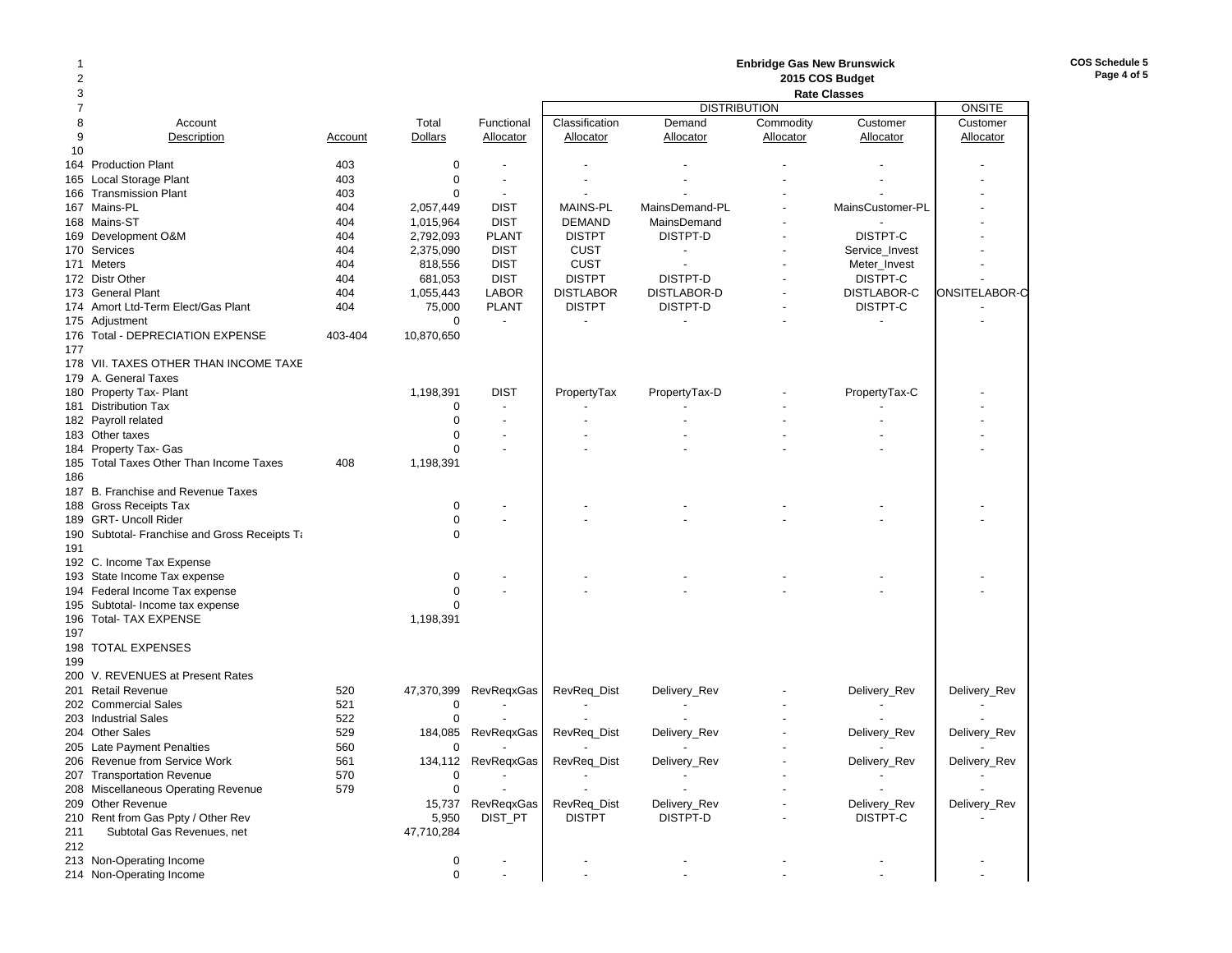|    |                           |         |                |            |                | <b>Enbridge Gas New Brunswick</b><br>2015 COS Budget |           |           |           |  |  |  |
|----|---------------------------|---------|----------------|------------|----------------|------------------------------------------------------|-----------|-----------|-----------|--|--|--|
|    |                           |         |                |            |                | <b>Rate Classes</b>                                  |           |           |           |  |  |  |
|    |                           |         |                |            |                | <b>DISTRIBUTION</b>                                  |           |           |           |  |  |  |
|    | Account                   |         | Total          | Functional | Classification | Demand                                               | Commodity | Customer  | Customer  |  |  |  |
|    | Description               | Account | <b>Dollars</b> | Allocator  | Allocator      | Allocator                                            | Allocator | Allocator | Allocator |  |  |  |
| 10 |                           |         |                |            |                |                                                      |           |           |           |  |  |  |
|    | 215 Total Non-Oper Income |         |                |            |                |                                                      |           |           |           |  |  |  |
|    |                           |         |                |            |                |                                                      |           |           |           |  |  |  |